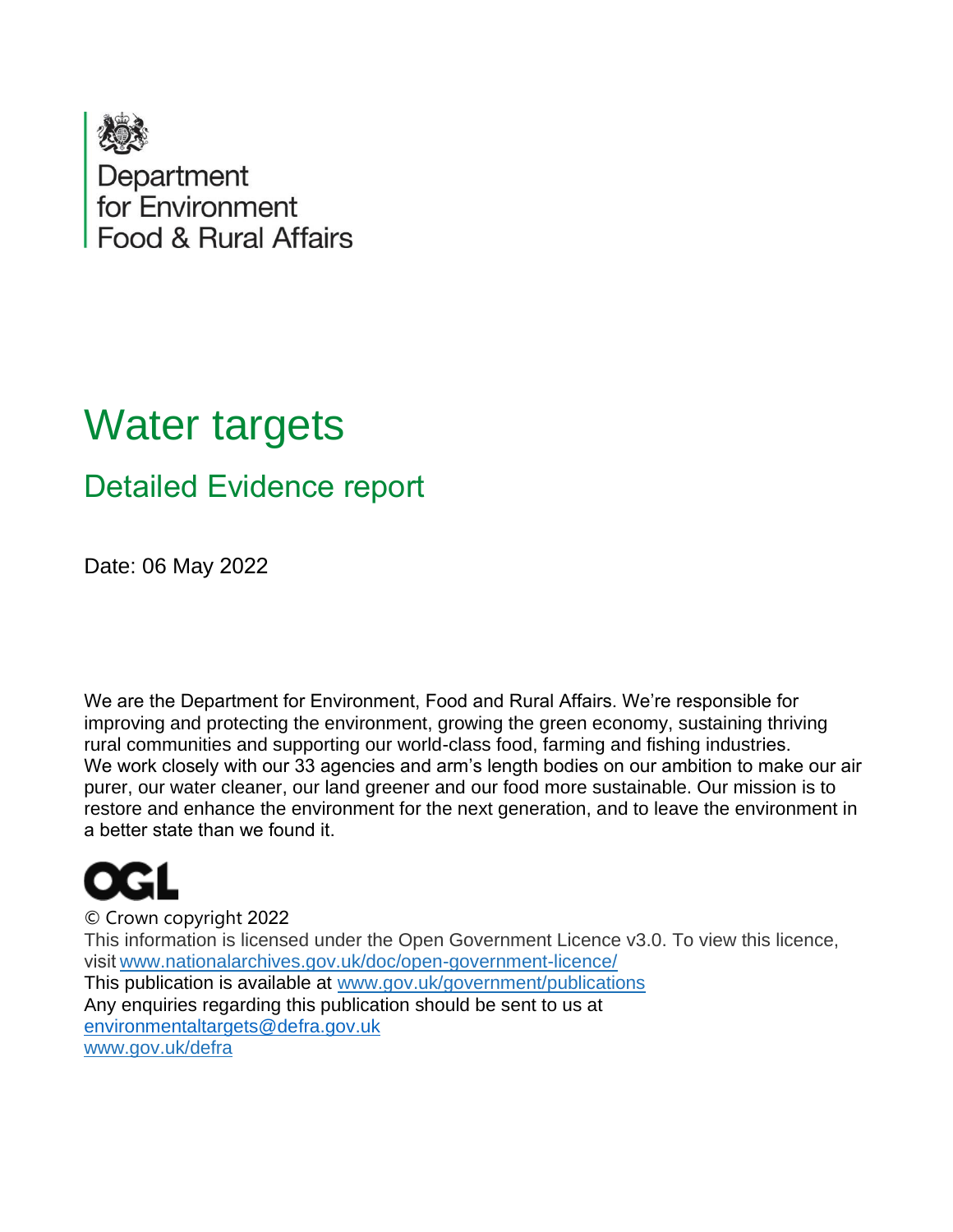# **Contents**

| Water Experts Advisory Group- Detailed notes on an Agriculture water quality target 41 |
|----------------------------------------------------------------------------------------|
| Water Target Expert Advisory Group - Detailed notes on Water Demand target  74         |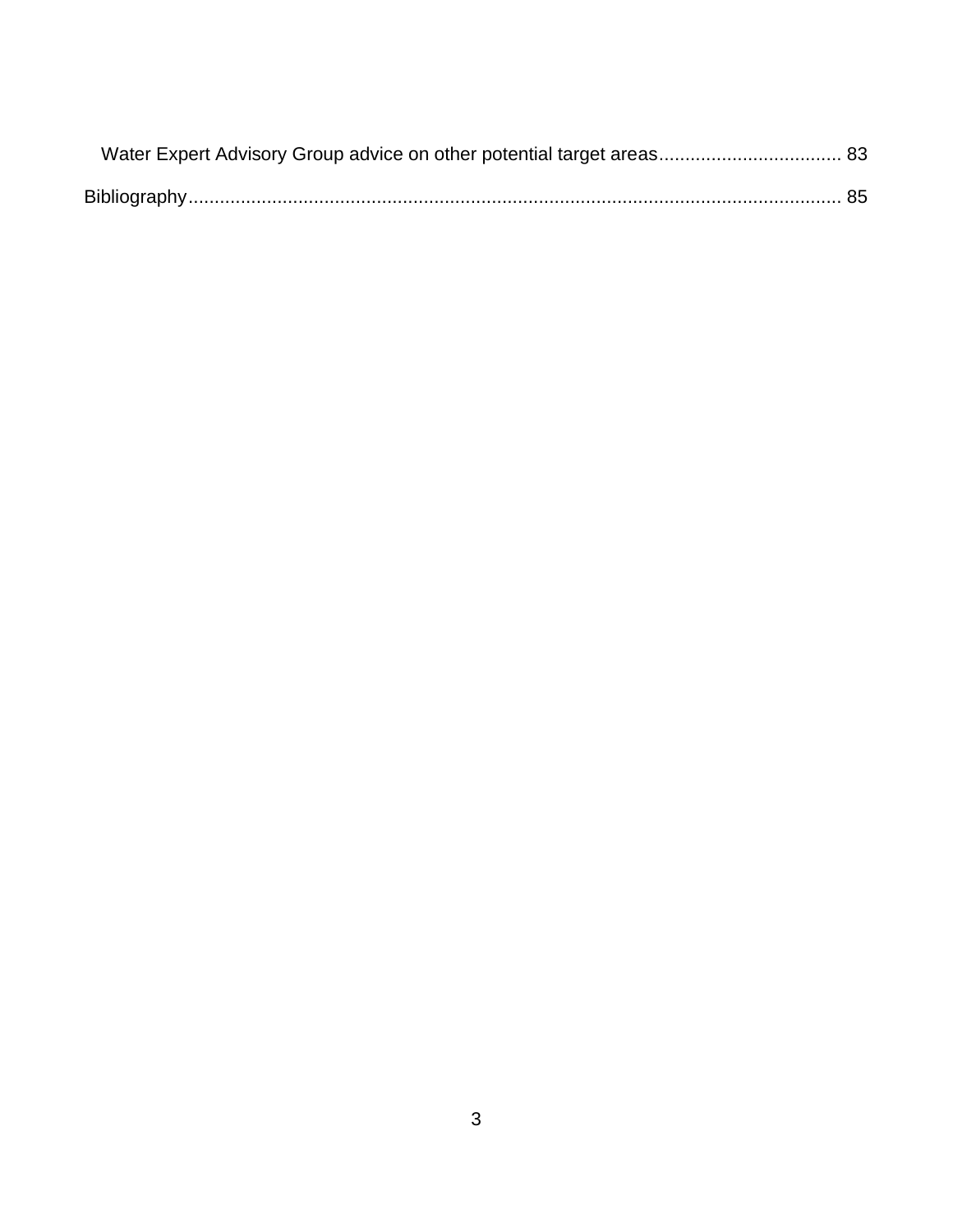# <span id="page-3-0"></span>**Statement of Interests**

# **Conflicts of Interest**

No conflicts of interest present.

# **Statement of transparency for statistical robustness**

The targets proposed below are based upon a wide range of data, including data from the Environment Agency that is statistically robust, and expert advice supported by peer-reviewed articles, amongst other sources. Where there are limitations with data, these are explained. Indicators are based on objectively measurable metrics, which are quantitative where possible. Statistical data below are represented from the original sources, with links to the original publications. Data from Defra and the Environment Agency are quality assured before publication, to ensure methodological quality and robustness. Metrics for water targets are anticipated to be based largely on publicly available and openly accessible data, which ensures transparency.

# **Changing status of evidence**

The evidence base for the proposed water targets is not expected to change significantly before October 2022. The currently running consultation on the River Basin Management Plans (RBMPs) is expected to contribute to planning for the updated RMBPs and targets affecting water companies.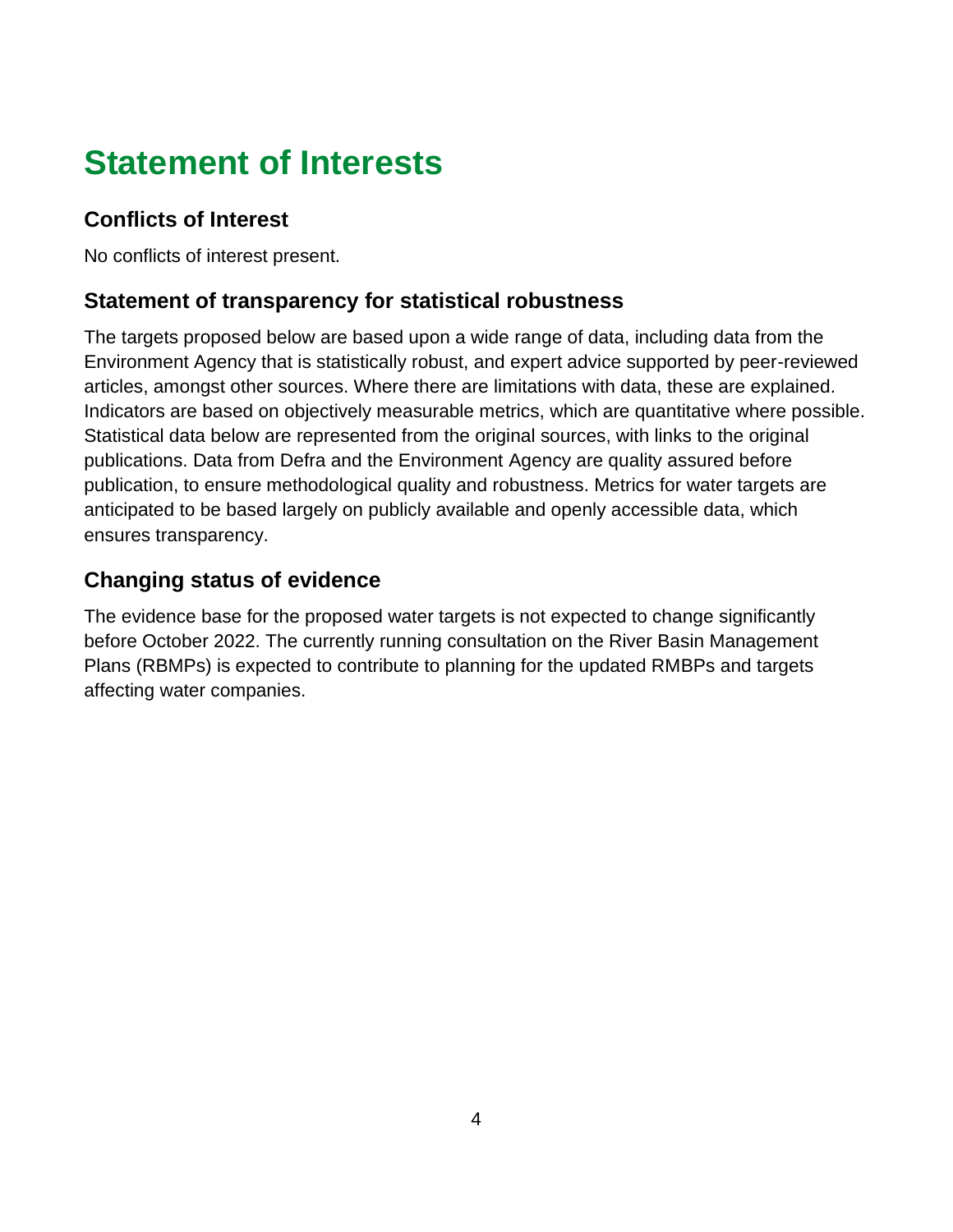# <span id="page-4-0"></span>**Introduction**

# **Target topic summary**

Water keeps us alive, drives our economy and sustains wildlife. Good water quality with sufficient quantity is essential to meet the health, business and leisure needs of society, while underpinning ecosystems on which the whole environment relies.

As part of maintaining and improving our water quality and managing water sustainably, the government has set out goals in the 25 Year Environment Plan to achieve clean and plentiful water. We have an overarching goal through the Water Environment Regulations [1,2] to achieve and maintain good ecological status in 75% of our water bodies by 2027. The River Basin Management Plans set statutory objectives to deliver this, setting out the actions required to prevent deterioration and the measures that will be taken in each river basin district to reach good status. The new targets proposed under the Environment Act 2021 aim to build on these existing commitments and work alongside them by addressing the key pressures that are preventing us from reaching existing goals.

Since the mid-1990s there has been great progress on improving our waters but in recent years overall ecological results have plateaued. In 2020 the Environment Agency (EA) released the latest classification results showing the health of our waters. These showed that surface waters are largely in moderate ecological status with only 16% of surface water bodies meeting the criteria for good ecological status and no surface water bodies having met the criteria for achieving good chemical status.

Ecosystems naturally change through the year, but additional pollutants and a changing environment (e.g., temperature, flow) exacerbate changes to these systems. Plants and animals need to cope with these changes to survive and thrive. This causes additional pressure on the ecosystem, making it less likely to function as normal, less likely to provide clean water or beneficial ecosystem functions and less likely to be used for commercial or leisure purposes. A water environment in near natural state and a heavily degraded water environment that is unable to function are two ends of a spectrum. Very few water bodies are at either of these extremes in the UK. Climate change is also negatively affecting the water environment. It is affecting river basin districts through changes to weather patterns, sea level rise, and increased frequency of natural hazards, extreme rainfall, heat waves and drought. By reducing direct pressures due to human activity, systems will be better able to respond to climate change in future.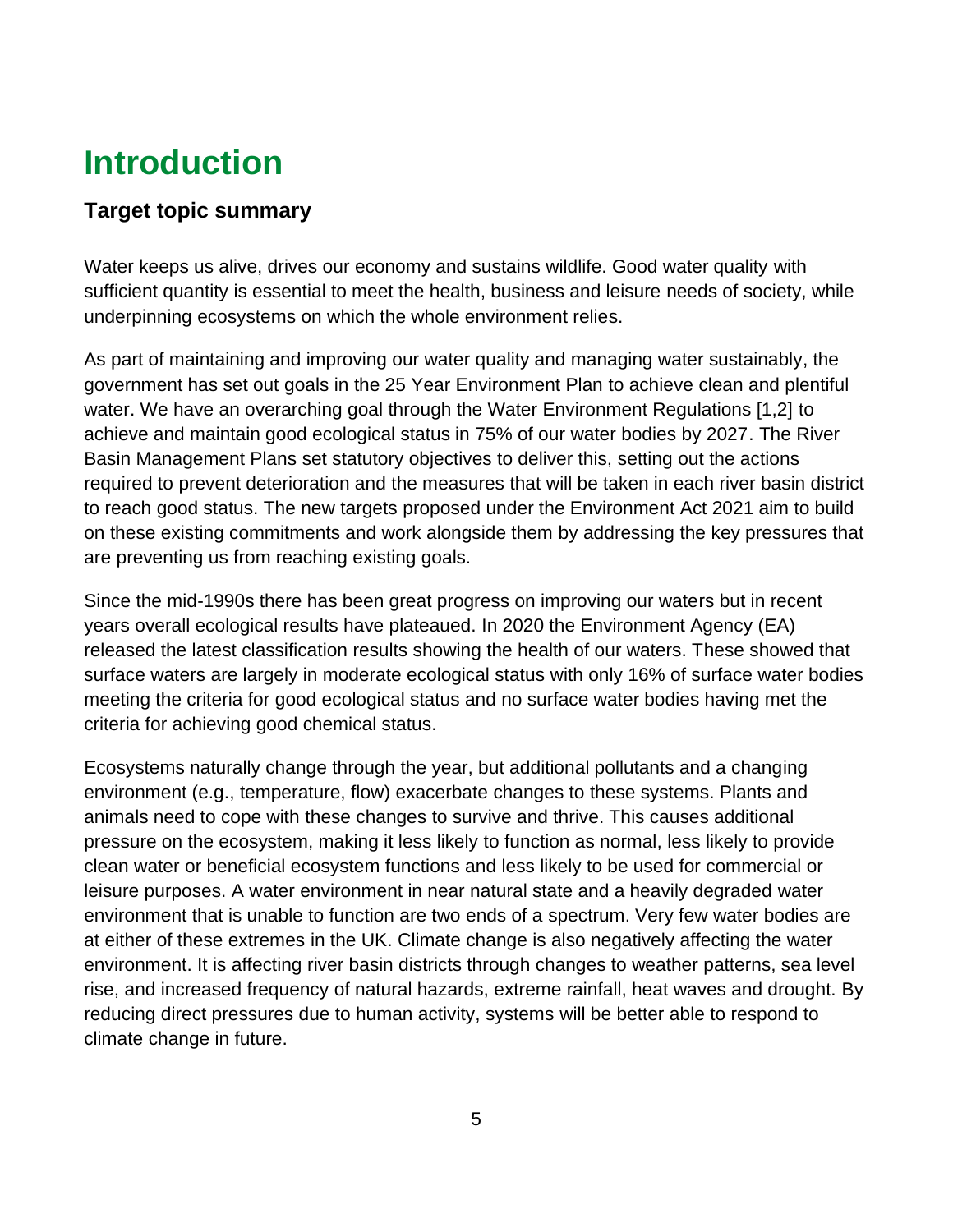This government has ambitious goals on the environment and has already taken steps to improve water quality, but we are not seeing the step change we need. These new targets seek to further drive that ambition in the long term, to ensure that investment and policy is sufficient to deliver clean and plentiful water. Government, water industry, the voluntary sector, land managers and the public at large all have a vital role to play if we want to make a real change. We are therefore proposing additional water targets under the Environment Act 2021 that focus on specific pressures on the water environment, to address obstacles preventing us from restoring water bodies to close to their natural state. This will drive outcomes in some of the more difficult to address areas that put additional pressure on the water environment. They will complement and help us achieve our existing overarching goals for water.

# <span id="page-5-0"></span>**Methodology**

Identifying target areas started with gathering evidence on the water environment and water quality. Some of this evidence is chemical and ecological measures of water quality, alongside reports by various organisations on water quality and quantity in the UK. These were used to identify pressures on water ecosystems, and areas to target to reduce negative pressures and increase water quality. These were combined with policy input on the feasibility and achievability of different target options, before reaching the currently proposed targets. Emerging issues have also been considered and are detailed more at the end of this document.

# **Approach to target setting**

- The Environment Act 2021 mandates that at least one long-term water target must be set. Draft targets were initially proposed, with multiple targets based upon the evidence base highlighting pressures on the water system and informed by previous consultations.
- The Water Expert Advisory Group was set up to provide advice and evidence to help us reach the currently proposed targets from the draft targets.
- The currently proposed targets were then directed by Ministerial decisions, based upon their viability, feasibility, and desirability.
- More detail on each step can be found in the 25 Year Environment Plan Targets Policy Paper<sup>1</sup>.

<sup>1</sup> Defra 2021, [At a glance: summary of targets in our 25 year environment plan -](https://www.gov.uk/government/publications/25-year-environment-plan/25-year-environment-plan-our-targets-at-a-glance) GOV.UK (www.gov.uk)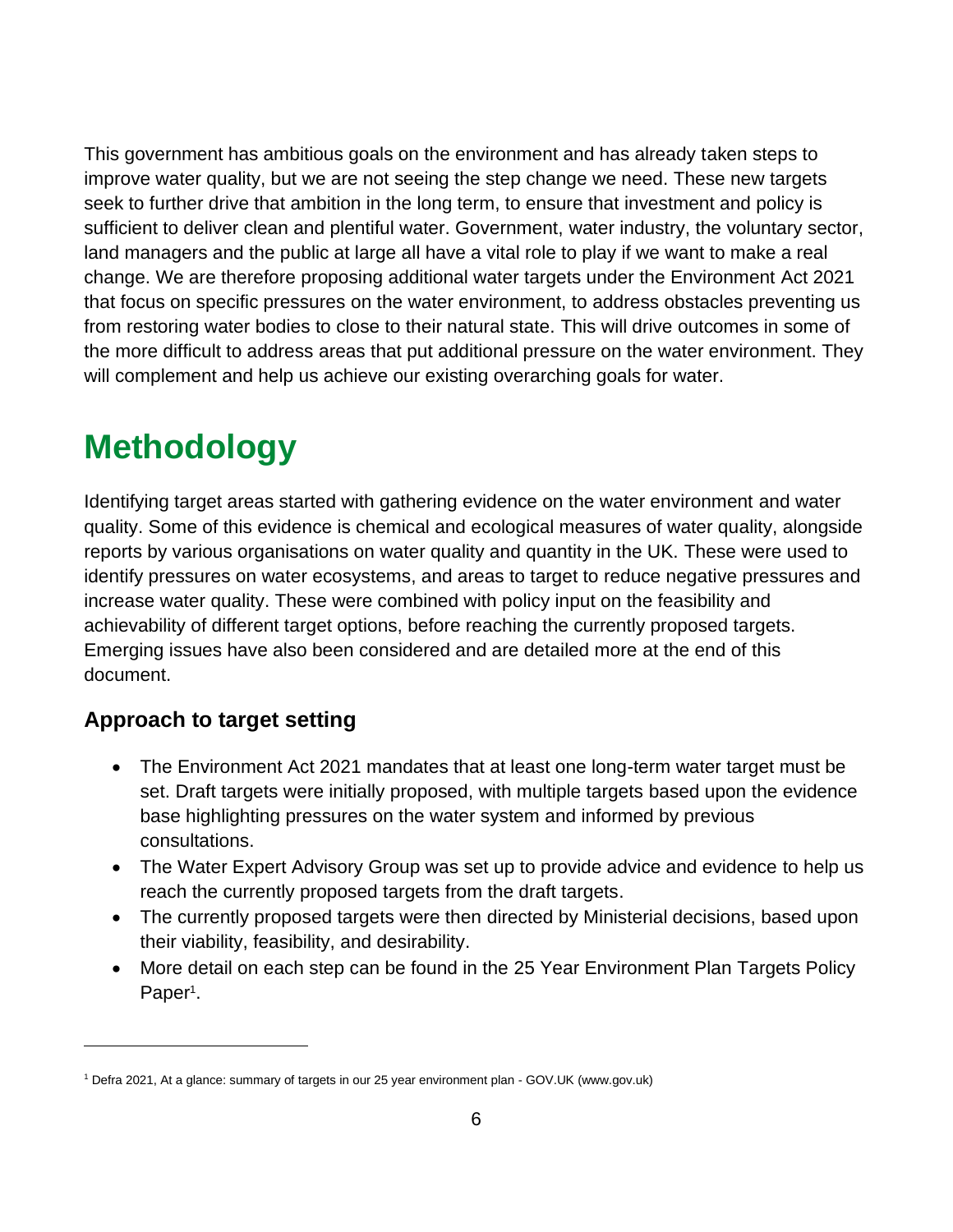- Targets were proposed using the following criteria, and are;
	- o Based on the evidence base showing which areas need action to reduce the impact of negative pressures on the system, which is informed by expert advice and recent evidence.
	- $\circ$  To be enacted for England, as the Environment Act 2021 is England-specific in this area.
	- $\circ$  To show achievability, feasibility, and desirability in implementation.
	- o Using SMART criteria being specific, measurable, achievable, realistic, and time-bound.
	- $\circ$  In order to be measurable, an appropriate baseline is required to include a target. In some cases, additional evidence was gathered during target proposal and/or is included in planned future evidence gathering work.
	- $\circ$  To provide a long-term target that helps in improving the water environment, targets set under the Environment Act 2021 will have a minimum 15-year period.

An overview of the approach taken to setting targets for water as part of the Environment Act 2021 is shown below in Figure 1.

#### **Figure 1: Overview of evidence process**

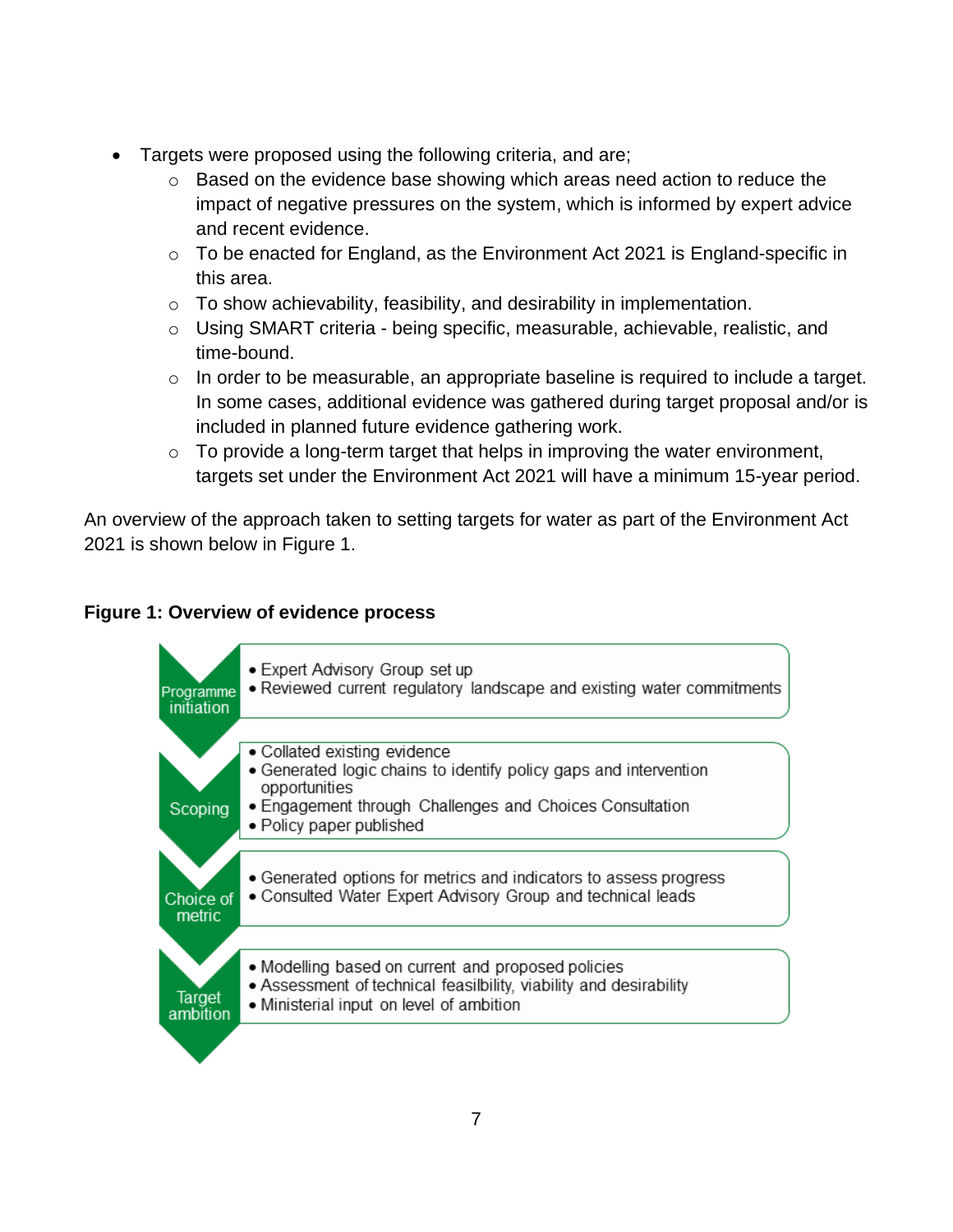### **Underlying pressures on water environment**

The EA undertakes regular water quality monitoring of various chemical and ecological indicators [3]. These measurements are done on various water body locations covering a range of water body types (e.g., rivers, lakes, estuaries, coastal waters and groundwaters). Results are compared to near natural conditions, with all assessments (ecological or chemical) needing to show good quality or quantity for a water body to achieve good status. This approach underpins other water management strategies, such as the River Basin Management Plans [4].

When water bodies are assessed at being below the objective set for that water body, investigations are undertaken to identify the activities and sectors preventing the waters reaching a good status using a variety of methods, including monitoring, modelling, professional judgement, and catchment inspections. These are summarised in a dataset that describes the Reasons for Not Achieving Good Status (RNAGS). Determining the contributing sectors helps inform policy and management of river catchments to improve our water environment [5].

The RNAGS information shown here is based on the number of water bodies, from the total, affected by each pressure. Each water body could be affected by a combination of pressures at once (or none), and percentages do not add to 100%. Key pressures identified from the RNAGS database include;

- Pollution from rural areas, largely originating from agriculture and rural land management affecting 40% of water bodies.
- Pollution from abandoned metal mines, affecting 3% of water bodies.
- Pollution from wastewater affecting 36% of water bodies, largely related to the water industry, but occasionally also affected by the general public and urban areas.
- Physical modifications to the water environment affecting 41% of water bodies. For thousands of years the water environment has been physically modified to support farming, industry, transport, and by building places to live. Some of these changes have damaged habitats for wildlife and changed the natural functioning of catchments.
- Other pressures include pollution from towns, cities and transport affecting 18% of water bodies, non-native invasive species affecting 23% of water bodies and changes to natural flow and levels of water affecting 15% of water bodies.

The sectors and challenges preventing good water quality in England are shown in Table 1 below. This shows issues that are preventing water bodies in England reaching good status (ecological status/potential, chemical status and groundwater status) and the sectors whose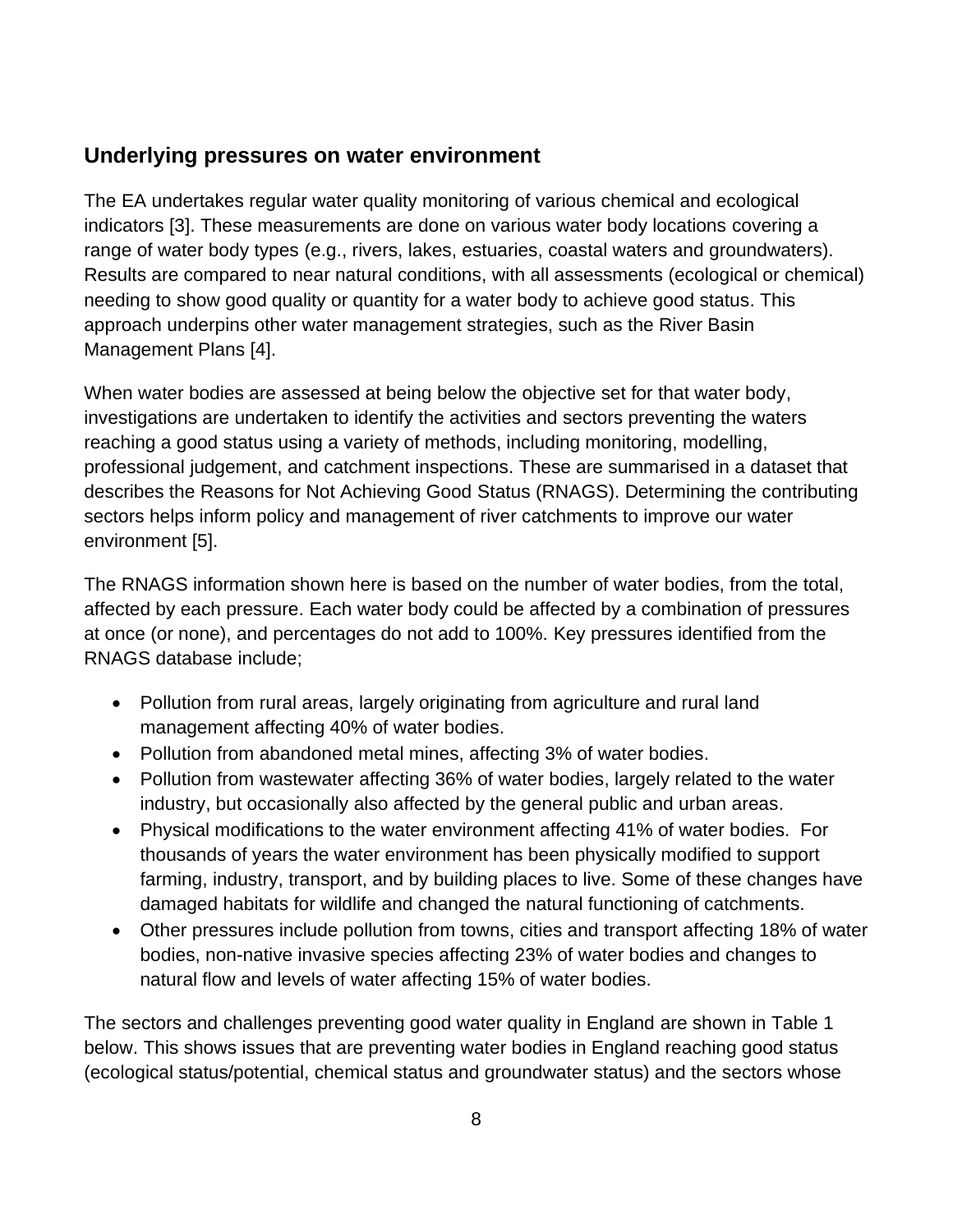activities are causing those issues. The percentages are based on the total number of water bodies in England. Multiple factors can affect one water body, so the totals do not add to 100%. The complete set of information is present in the State of the Water Environment, indicator B3 supporting evidence [5], from which this section is taken.

**Table 1: Key issues and sectors affecting water bodies in England, replicated from State of the Water Environment, indicator B3 supporting evidence [6] 2 . This shows the percentage of total water bodies affected by each combination of sector and effect.** 

| <b>Sector</b>           | <b>Physical</b><br>modifica<br>-tions | <b>Pollution</b><br>from<br>waste-<br>water | <b>Pollution</b><br>from<br>towns,<br><b>cities</b><br>and<br>transport | <b>Changes</b><br>to<br>natural<br>flow and<br>levels of<br>water | Non-<br>native<br><i>invasive</i><br><b>species</b> | <b>Pollution</b><br>from<br>rural<br>areas | <b>Pollution</b><br>from<br>abandon<br>ed mines |
|-------------------------|---------------------------------------|---------------------------------------------|-------------------------------------------------------------------------|-------------------------------------------------------------------|-----------------------------------------------------|--------------------------------------------|-------------------------------------------------|
| Agriculture             | 12.9%                                 | 0.1%                                        | 0.1%                                                                    | 1.3%                                                              |                                                     | 40%                                        |                                                 |
| Industry                | 1.9%                                  | 0.5%                                        | 3.4%                                                                    | 0.4%                                                              |                                                     |                                            |                                                 |
| Mining and<br>quarrying | 0.1%                                  |                                             | 0.1%                                                                    |                                                                   |                                                     |                                            | 3.2%                                            |
| Navigation              | 1.9%                                  |                                             |                                                                         | 0.1%                                                              |                                                     |                                            |                                                 |
| Urban and<br>transport  | 10.9%                                 | 0.6%                                        | 10.1%                                                                   |                                                                   |                                                     |                                            |                                                 |
| Water<br>industry       | 7.9%                                  | 35%                                         | 0.8%                                                                    | 9.8%                                                              |                                                     |                                            |                                                 |

<sup>2</sup> Defra 2021, State of the water environment indicator B3: supporting evidence, available at

[https://www.gov.uk/government/publications/state-of-the-water-environment-indicator-b3-supporting-evidence/state-of-the-water-environment](https://www.gov.uk/government/publications/state-of-the-water-environment-indicator-b3-supporting-evidence/state-of-the-water-environment-indicator-b3-supporting-evidence)[indicator-b3-supporting-evidence](https://www.gov.uk/government/publications/state-of-the-water-environment-indicator-b3-supporting-evidence/state-of-the-water-environment-indicator-b3-supporting-evidence)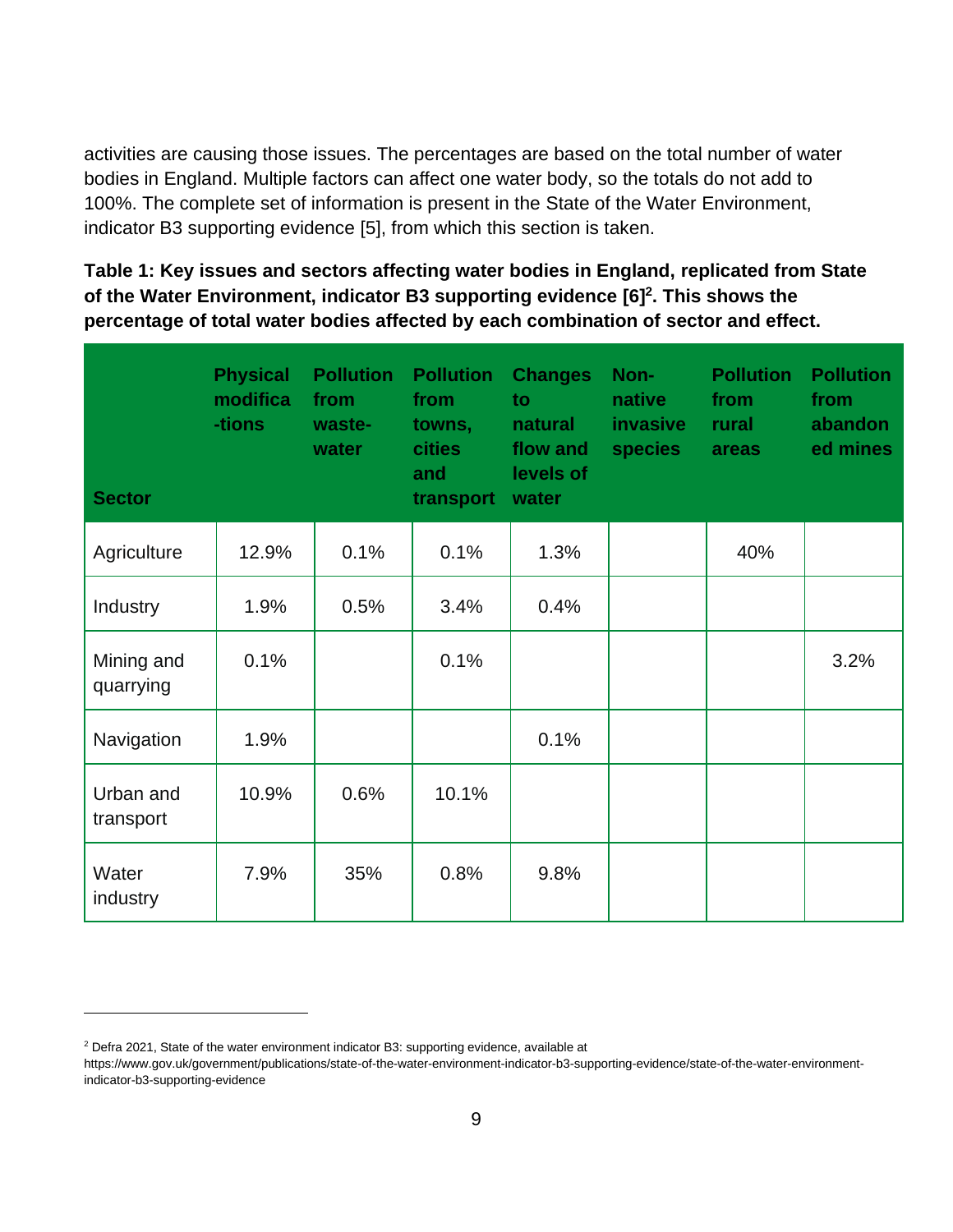| Local and<br>central<br>government | 14.3% | 0.2% |      | 0.2% |     |  |
|------------------------------------|-------|------|------|------|-----|--|
| Domestic<br>general<br>public      | 0.3%  | 1.1% | 6.4% |      |     |  |
| Recreation                         | 2.9%  |      | 0.2% | 0.1% |     |  |
| Waste<br>treatment<br>and disposal |       | 0.1% | 0.3% |      |     |  |
| No sector<br>responsible           | 0.1%  |      | 0.1% |      | 23% |  |

Data sources: Most of the data used to produce the tables within indicator B3 of the State of the Water Environment is taken from the 2019 set of probable and confirmed reasons for not achieving good status (RNAGS) linked to 2016 classifications, with the exception of the following two areas $3$ .

- 1. Changes to the natural flows and levels of water. The data is for those water bodies that do not have sustainable levels of abstractions. The sector contributions include suspected, probable and confirmed RNAGS.
- 2. Invasive non-native species. This uses EA monitoring data and is for water bodies that have specific invasive non-native species present which are considered to be contributing to the water body not achieving good ecological status.

'No sector responsible' covers those situations where it is not possible to assign the failure to achieve good status to the activities of a specific sector. This category has been mainly used

<sup>&</sup>lt;sup>3</sup> This database has since been updated, and can be found online a[t WFD RBMP2 Reasons for Not Achieving Good Status -](https://data.gov.uk/dataset/a0c01908-1f50-4051-b701-45ec613899f0/wfd-rbmp2-reasons-for-not-achieving-good-status) data.gov.uk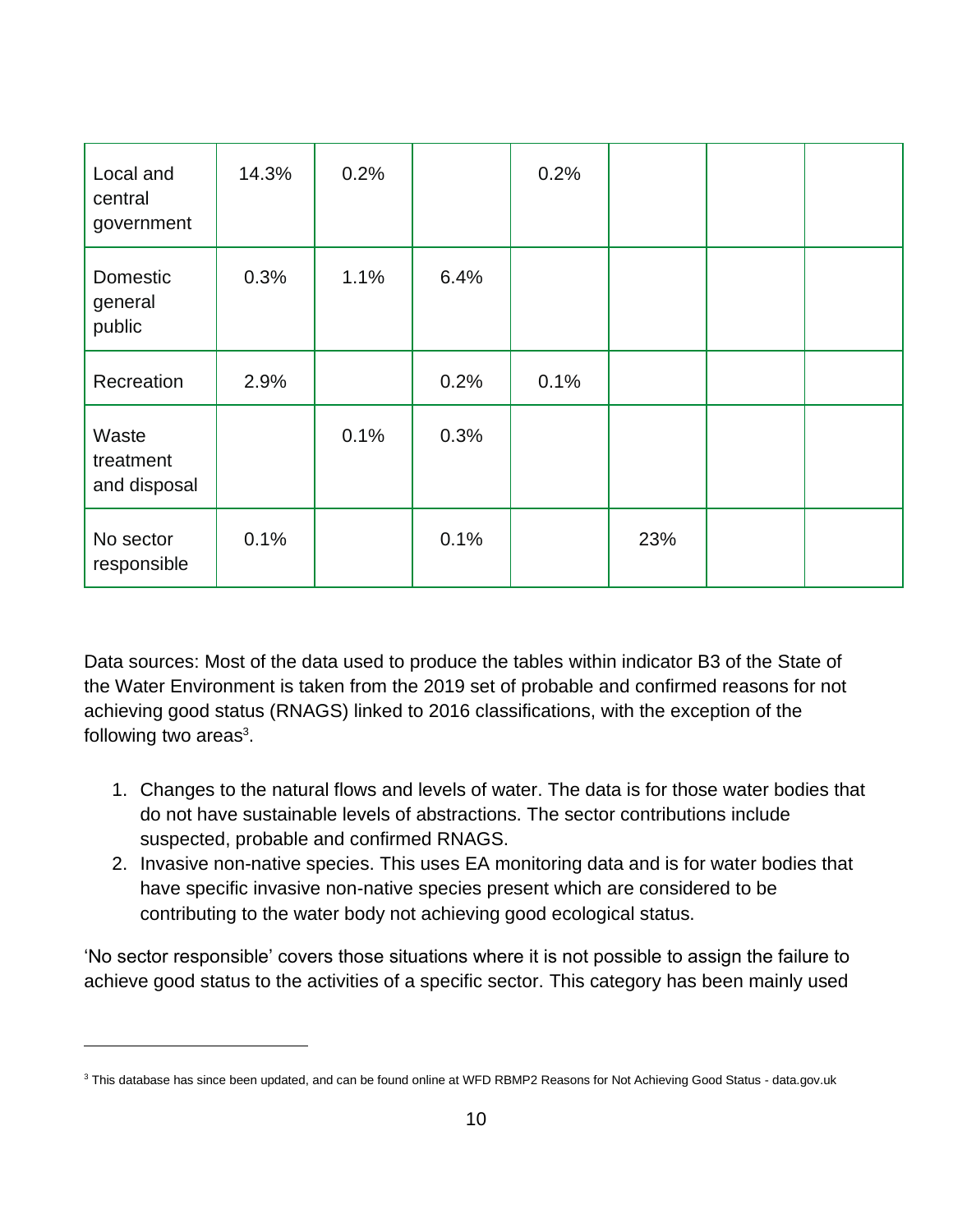for invasive non-native species. Whilst the speed of their spread can be increased by poor practice, it is not possible to say whether their presence in a particular water body is 'natural' or due to someone's actions. In addition, around 6% of water bodies have one or more RNAGS where the sector responsible is still under investigation. Around 5% of water bodies have one or more RNAGS caused by a different sector to those listed in the table. These are mainly where the issue is physical modification.

# <span id="page-10-0"></span>**Evidence obtained overview**

Various sources of evidence have been used to inform the proposed targets. These include evidence gathered by the EA, recent public consultations on water issues (such as EA's "Challenges and Choices" consultation [6]) and relevant academic information including through the involvement of expert advisory groups. The sections below cover the types of data used. The areas focused on were identified after assessment of the RNAGS data shown in Table 1.

# **Research obtained – datasets and reports**

This is a brief overview of some key underlying evidence and data sources used to inform the targets affecting water.

Evidence for multiple water target areas:

- Phosphorus: challenges for the water environment [7]
- [Nitrate: challenges for the water environment](https://www.gov.uk/government/publications/nitrates-challenges-for-the-water-environment) [8]
- Fine sediment: challenges for the water environment [9]
- [Environmental Audit Committee inquiry into nitrate pollution in the UK](https://publications.parliament.uk/pa/cm201719/cmselect/cmenvaud/656/65602.htm) [10]
- Defra's Demonstration Test Catchment Programme (summarised in (i) Evidence Compendi[um](http://m/) [11] and (ii) Rapid Evidence Assessment - Defra project WT15115 [12])
- 2021 River Basin Management Plan Pollution from Abandoned Mines challenge (2021) [13]
- Environment Agency The state of the environment: water quality [14] (2018)
- The evidence summary supporting the 25 Year Environment Plan [5].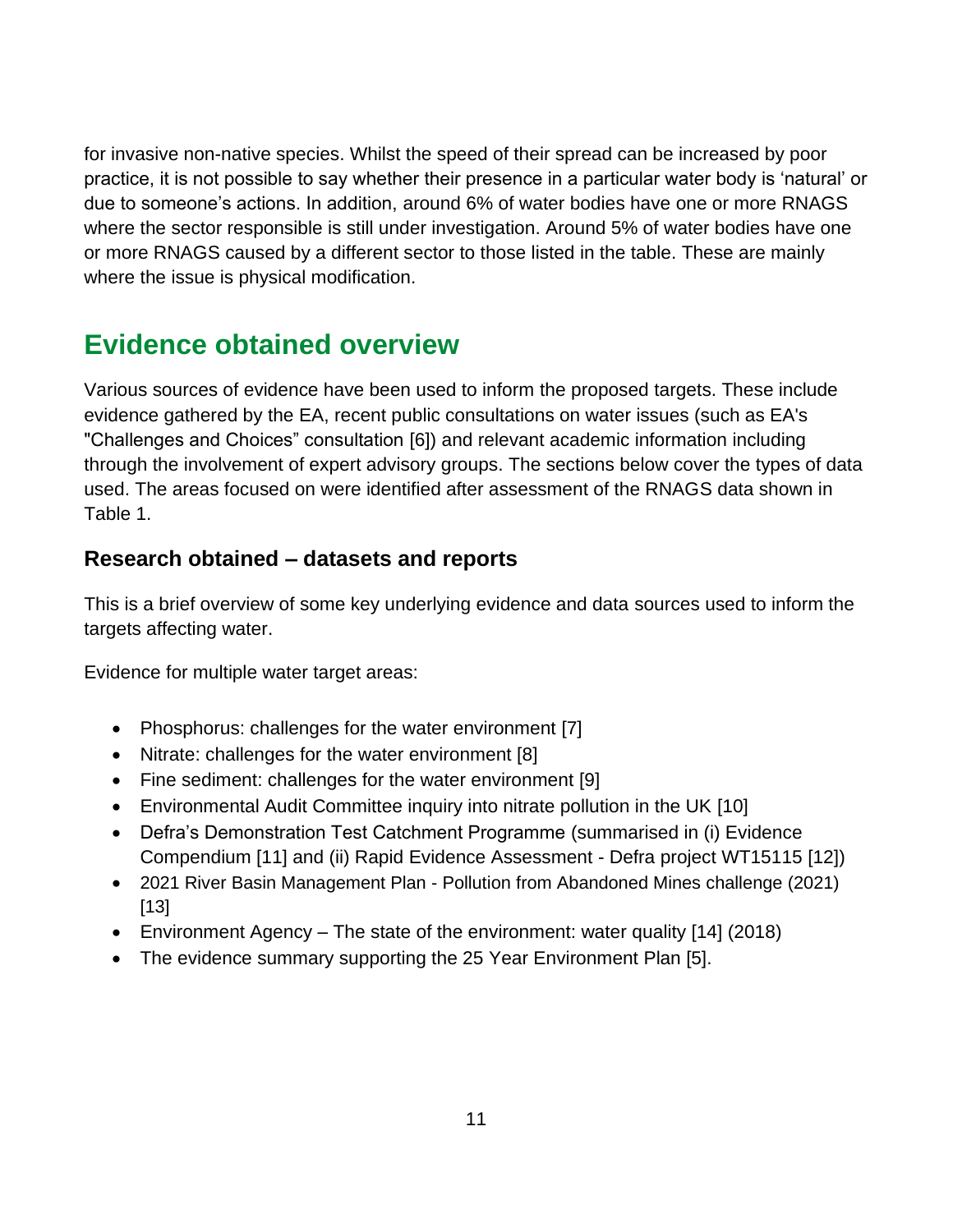Agriculture specific:

- Agriculture and rural land management: challenges for the water environment [15].
- Agriculture's Impacts on water quality (Global Food Security Programme) [16].
- Catchment Sensitive Farming Evaluation Report Water Quality Phases 1 to 4 (2006- 2018) (NE731) [17].
- WT1594 Report [18] Project WT1594 was commissioned to improve Defra's understanding of the most effective ways to support farmers in protecting the water environment. WT1594 comprised: an evidence review; a telephone survey including follow up site-visits; the generation of a measure vs mechanism matrix to categorise measures by both geographical spread and by policy mechanism (e.g., voluntary vs regulatory obligation); and modelling using FARMSCOPER to demonstrate the current (2018) baseline and the future impact on national annual average agricultural pollution loads for a series of future scenarios.

Metal mines specific:

- Monitoring of water quality by the EA [19]. This shows that approximately 1,500km of rivers and estuaries is currently polluted by cadmium, lead, nickel, zinc, copper and/or arsenic from abandoned metal mines. Rivers are polluted if measured concentrations are higher than the statutory Environmental Quality Standards (EQS) which are set by Government to protect aquatic life.
- Previous research commissioned by Defra and the EA with published outputs including Mayes et al. (2009) [20] and Mayes, Potter and Jarvis (2013) [21].
- In 2020/21, an independent consultancy was commissioned to review the EA's approach to quantifying the length of rivers polluted by abandoned metal mines, identify any knowledge gaps and evidence needs, and recommend future monitoring to strengthen the baseline evidence and allow progress against the potential metric to be measured. The review concluded that the approach and evidence base was robust whilst recommending some additional data collection and analysis by the EA. These recommendations are being implemented.

Wastewater specific:

- Water industry wastewater challenge [22].
- Water quality in rivers Environmental Audit Committee (parliament.uk) [23].
- Data published by the EA that on annual phosphorus (P)loads discharged from water company sewage treatment works STWs to rivers. The basis of the calculations is the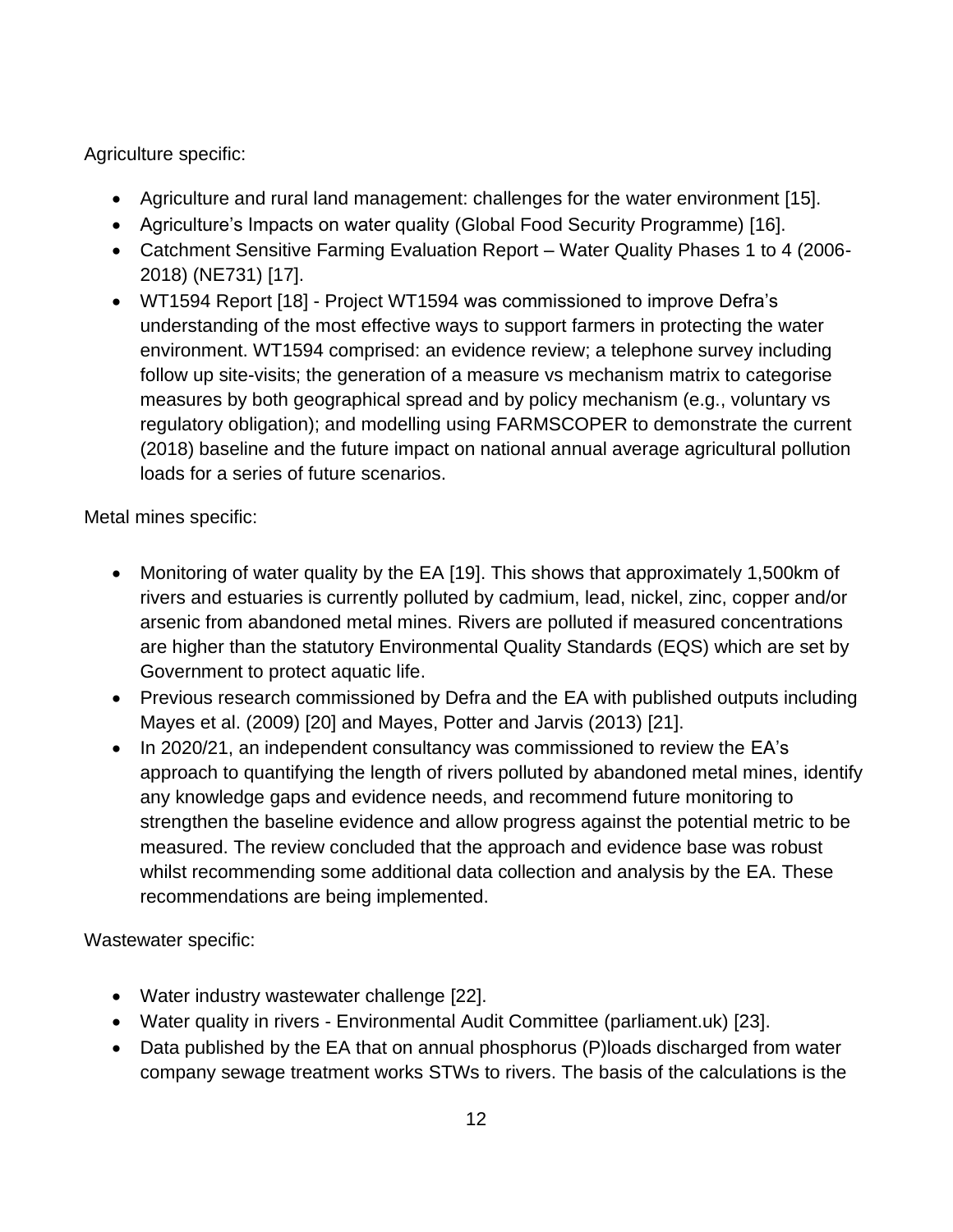final effluent monitoring data from STWs which is held on EA's WIMS database. These data are collected by the water companies under Operator Self-Monitoring and are a permitted requirement where there is a numeric phosphorus limit on the permit.

• Information on effluent load discharged containing phosphorus. This has been informed by water company reports to the EA on phosphorus compliance as well as datasets from EA monitoring under the Water Environment Regulations.

Water demand specific:

- Environment Agency Water Levels and flow Challenge<sup>4</sup>, October 2019 [24].
- Reporting and water resources management plans by water companies and Ofwat.

#### **Research obtained – recent water environment consultations**

There have been a few recent consultations on the state of the water environment and related issues. The responses from these consultations were considered as part of the research for the Environment Act 2021 targets for water.

As part of the process of updating the River Basin Management Plans [25], three statutory public consultations were planned. These cover all the river basin districts that are entirely in England, and the Severn and Northumbria River Basin Districts which lie partly in Wales and Scotland, respectively.

The first consultation [26], called 'Working Together' ran for six months between 22 June 2018 and 22 December 2018, and requested input on the steps, consultation measures and proposed timeframe for updating the river basin management plans.

The second consultation 'River basin planning: Challenges and Choices' consultation [27] ran between 24<sup>th</sup> October 2019 and 24<sup>th</sup> September 2020, with the original statutory 6 months consultation period extended due to the coronavirus outbreak. The Environment Agency sought public views on the challenges waters face (including a question on potential targets) and the choices and changes needed to help tackle those challenges. As the challenges facing the water environment have not changed significantly since this recent consultation, this

<sup>4</sup> https://prdldnrbm-data-sharing.s3.eu-west-2.amazonaws.com/Challenge+narratives/Water+Levels+and+flow+Challenge+RBMP+2021.pdf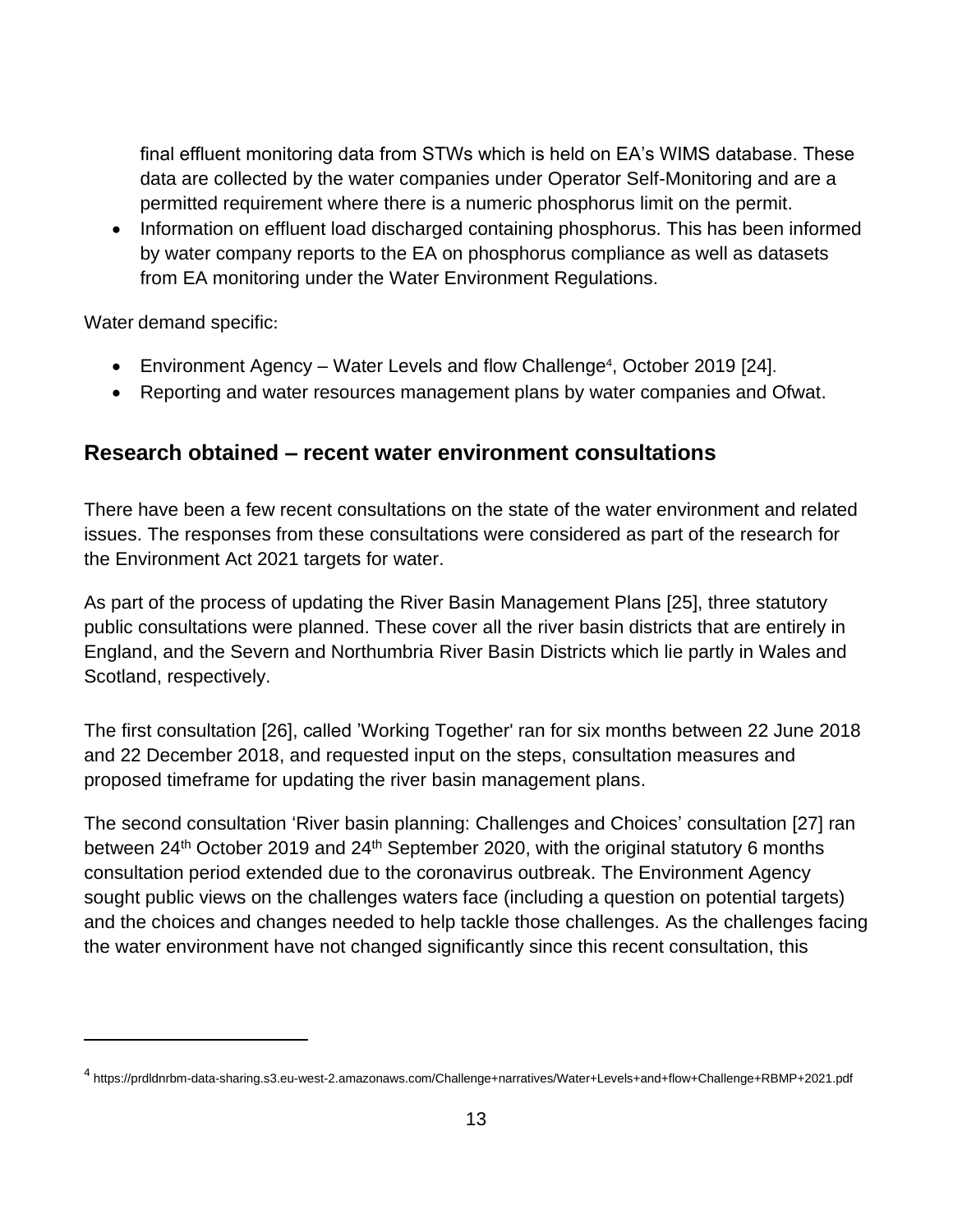consultation was used to help develop the water targets proposed within the Environment Act 2021.

The third consultation on [draft river basin management plans](https://www.gov.uk/government/collections/draft-river-basin-management-plans-2021) started on 22<sup>nd</sup> October 2021 and runs until 22<sup>nd</sup> April 2022. The consultation has been published on the gov.uk website and makes use of data and map viewers and allows consultees to focus on specific catchment partnership pages.

The development of the proposed water demand target was also aided by responses to the 2019 Consultation on Measures to Reduce Personal Water Use and the 2021 Consultation on Updating the Determination of Water Stressed Areas in England.

# **Research obtained – Water Expert Advisory Group**

A Water Expert Advisory Group was created to gain expert advice on target areas. The expert group was used to gather evidence and give expert feedback on the proposed targets, to assist in setting proposed targets in the most appropriate area/s, and obtain expert advice on target indicators, feasibility, and viability.

# **Research obtained – Stakeholder meetings**

A number of stakeholder workshops and forums were held during the target development process. These were to aid in assessing the viability and feasibility of the proposed target areas.

- Stakeholder Forum: This group, representing the regulators, water industry, agriculture industry, water environment groups and academic experts, met in September 2020. The Forum introduced the reasoning for the new water targets and the project timeline and requested input for the initial scoping of the water targets.
- A Stakeholder Workshop was held in April 2021 with more than 30 stakeholders representing water companies and agricultural businesses, environmental NGOs and other groups. The aim of this workshop was to share progress on the water targets and to gather inputs, experience and perspectives from different groups to help inform target development in advance of formal consultation in 2022.
- We presented high-level proposals for water targets to the Biodiversity Targets stakeholder group in September 2021, and the Water Leaders Group hosted by the Environment Agency in October 2021.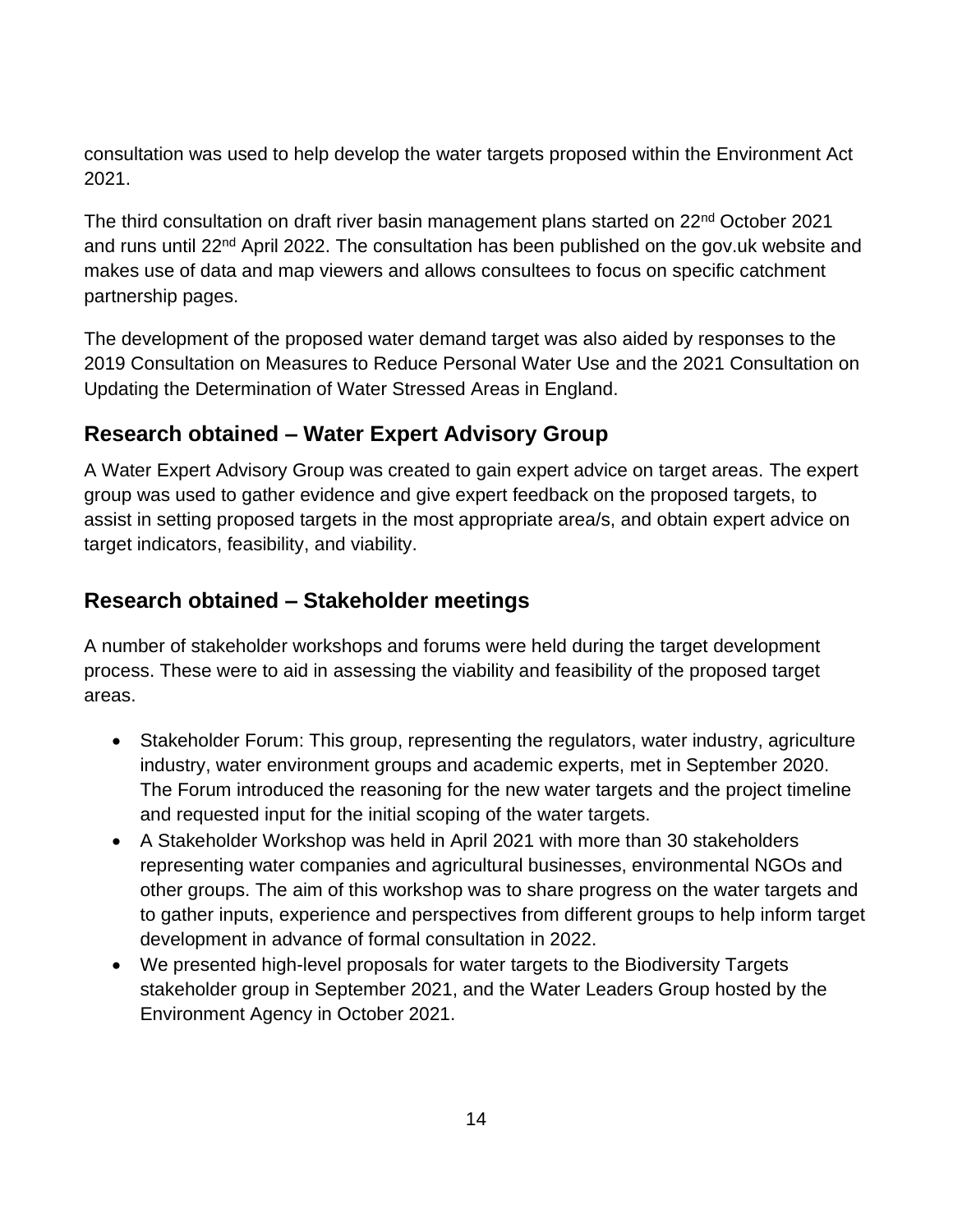# <span id="page-14-0"></span>**Results and Discussion**

The sources of information and approach described above were used to develop the proposed targets. This followed the approach outlined in the methodology.

# **Expert group findings**

A Water Expert Advisory Group (WEAG) was set up to advise on the proposed targets during development. Various meetings took place with the expert group during the work on targets for the Environment Act 2021. These covered different topics areas and involved various policy teams.

# <span id="page-14-1"></span>**Evidence summary**

In their recent river basin planning progress report [37], the EA assesses the changes in the state of the water environment, providing a summary of progress towards achieving the environmental objectives in the 2015 plans, a summary of the measures implemented since 2015, and identifies some of the main changes in the evidence used in river basin planning. 16% of surface waters were found to be in good ecological status<sup>5</sup> or potential in England in 2019, similar to the previous assessment of 17% in 2015.

Although the overall results have shown little change, there is some movement between status classes for individual water bodies. In England, 151 water bodies improved from moderate or worse ecological status in 2015, to good or better ecological status in 2019. In contrast, 171 water bodies dropped from good or better ecological status in 2015, to moderate or worse ecological status in 2019.

Nutrient pollution represents a significant pressure on the water environment. 55% of river water bodies and 73% of lake water bodies exceed phosphorus standards for "close to natural" and similar proportions exceed the phosphorus targets for favourable condition of waterdependent Habitats Sites. These waters are affected by or at risk from eutrophication, meaning that elevated nutrient levels cause excessive algal and plant growth, damaging the ecology, water quality and uses of the water [31]. Nitrogen exists in many different forms, including both inorganic (e.g., ammonia, nitrate) and organic (e.g., amino and nucleic acids) [32]. It

<sup>&</sup>lt;sup>5</sup> The ecological status of a water body is derived from the status of multiple individual tests or quality elements.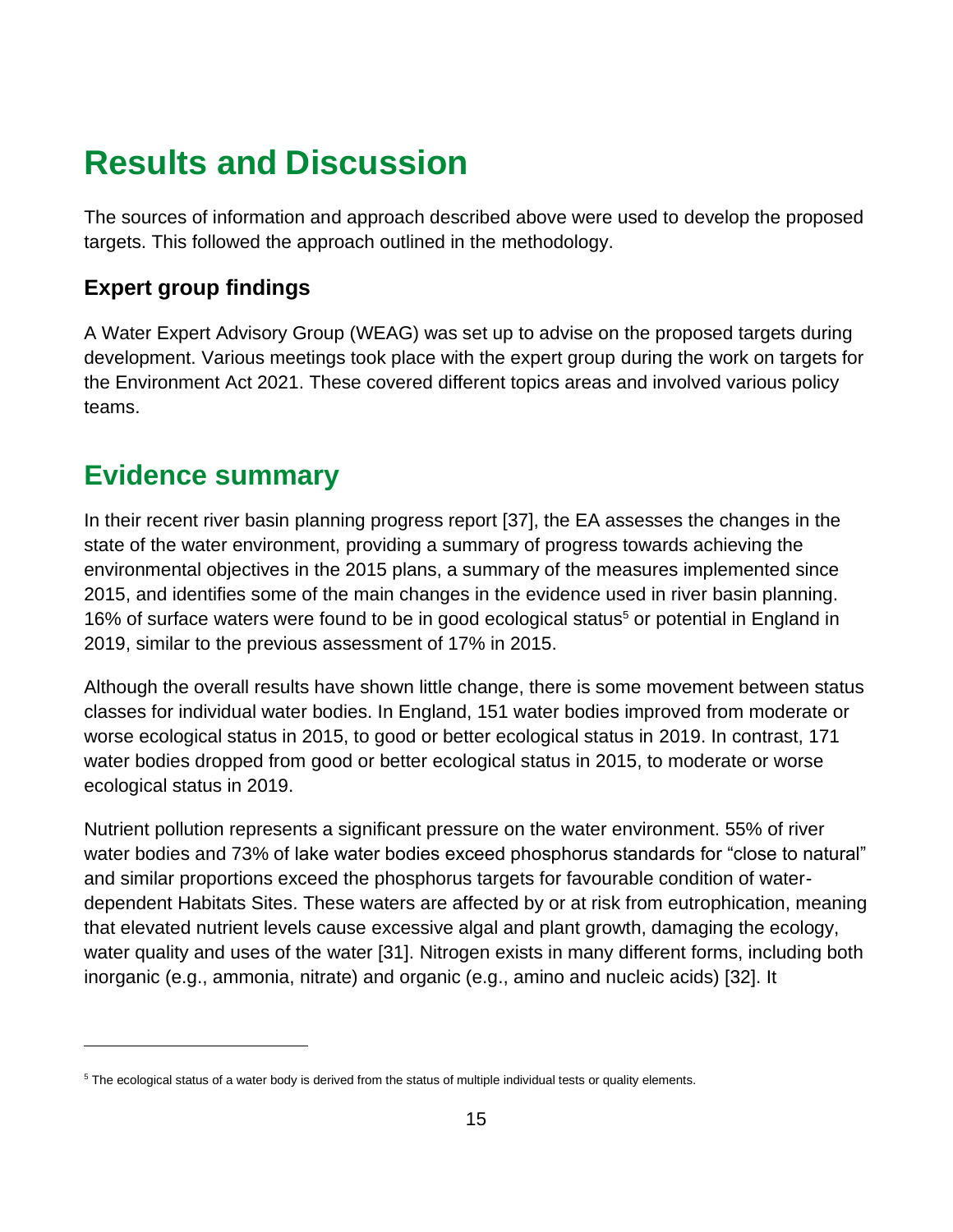undergoes many different transformations in the environment, changing from one form to another as organisms use it for growth and, in some cases, energy [33]. Some nitrogen compounds pose a risk to human health and/or to the environment. Nitrate may pose a risk to human health in water bodies used for drinking water abstraction. In groundwater, 69% of water bodies are at risk of failing and 37% are classed at poor chemical status (or have rising trends) due to nitrate [34]. Nearly 30% of groundwater used for public water supply must be blended or treated to remove nitrate and meet drinking water standards, which is costly [34]. In eutrophic standing freshwaters nitrogen can be a factor limiting or co-limiting biological production and reducing both nitrogen and phosphorus loads is often needed to restore ecological quality.

Some waters are formally designated as affected by freshwater eutrophication (5164 km of rivers, 96 lakes and reservoirs in England) [31]. The EA has reviewed the extent of eutrophication impacts in river and lakes more generally, showing that eutrophication is a substantial issue for freshwaters in England [31].

As set out above, the reasons for water bodies not achieving good status are varied but many water bodies fail due to pressures from wastewater and rural pollution, alone or in combination. As mentioned above, a single water body could be affected by multiple sectors at once. The latest indicators on the state of the water environment (assessed in 2019) reports that 40% of all water bodies are affected by pollution from rural areas (the majority of which comes from diffuse agricultural pollution) and 36% are affected by pollution from wastewater [5]. Furthermore, through additional pressures such as physical modification or changes to flow and water level, the agricultural sector is identified as affecting 45% of water bodies with the water industry affecting 44% of water bodies (table 2 below). Here, "affected" indicates that this pressure or sector is a probable or confirmed reason for not achieving good status and gives a conservative estimate of the number of water bodies affected to some extent by each issue.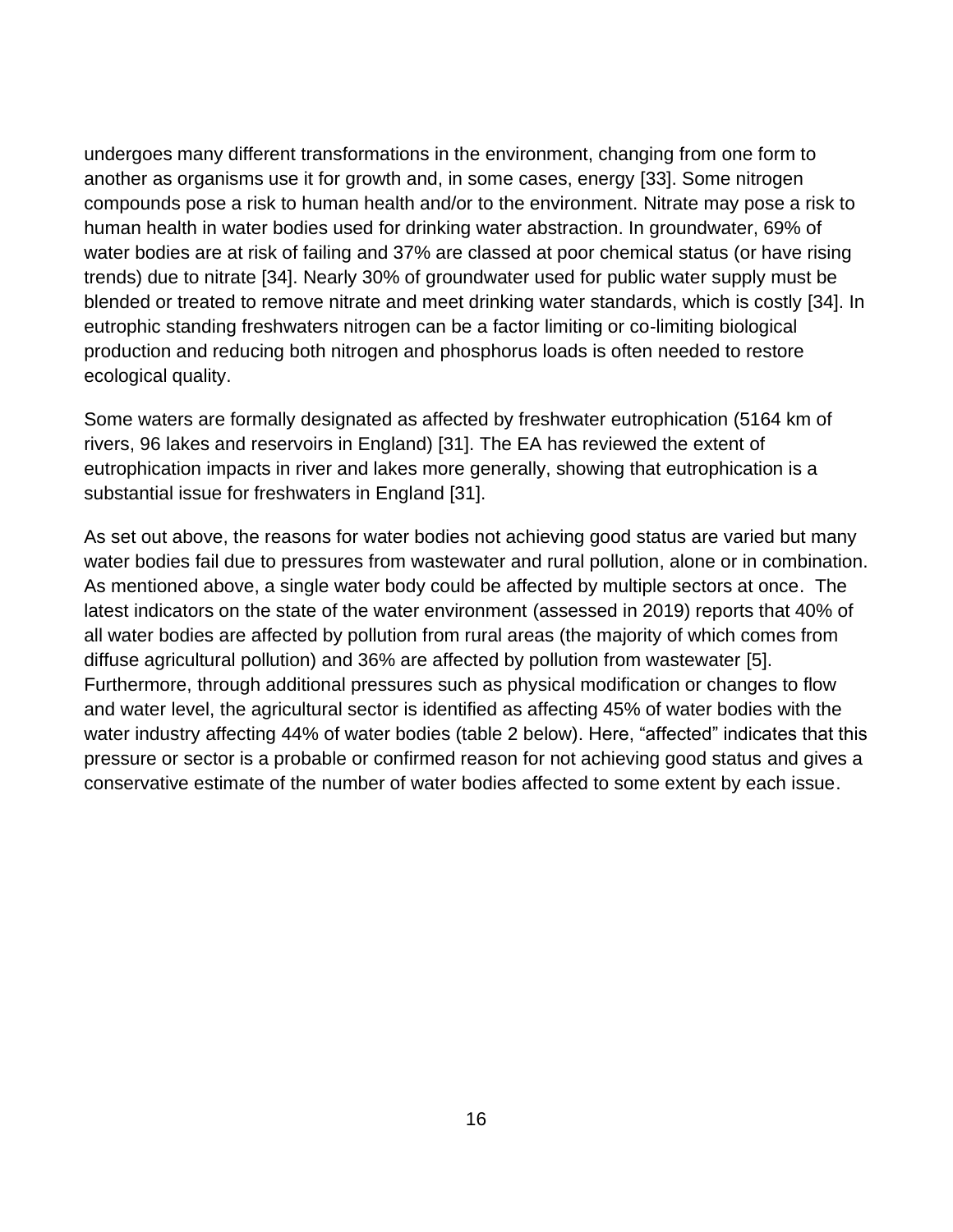**Table 2 taken from the State of the water environment indicator B3: supporting evidence<sup>6</sup> , showing percentage of water bodies affected by each sector. Around 5% of water bodies have one or more RNAGs caused by a different sector to those listed in the table. These are mainly where the issue is physical modification.**

| <b>Sector</b>                | Percentage of water bodies affected<br>by each sector |
|------------------------------|-------------------------------------------------------|
| Agriculture                  | 45%                                                   |
| Water industry               | 44%                                                   |
| Urban and transport          | 18%                                                   |
| Local and central government | 14%                                                   |
| Domestic general public      | 8%                                                    |
| Industry                     | 6%                                                    |
| Mining and quarrying         | 3%                                                    |
| Recreation                   | 3%                                                    |
| Navigation                   | 2%                                                    |
| Waste treatment and disposal | 0.30%                                                 |
| No sector responsible        | 23%                                                   |

<sup>6</sup> https://www.gov.uk/government/publications/state-of-the-water-environment-indicator-b3-supporting-evidence/state-of-the-waterenvironment-indicator-b3-supporting-evidence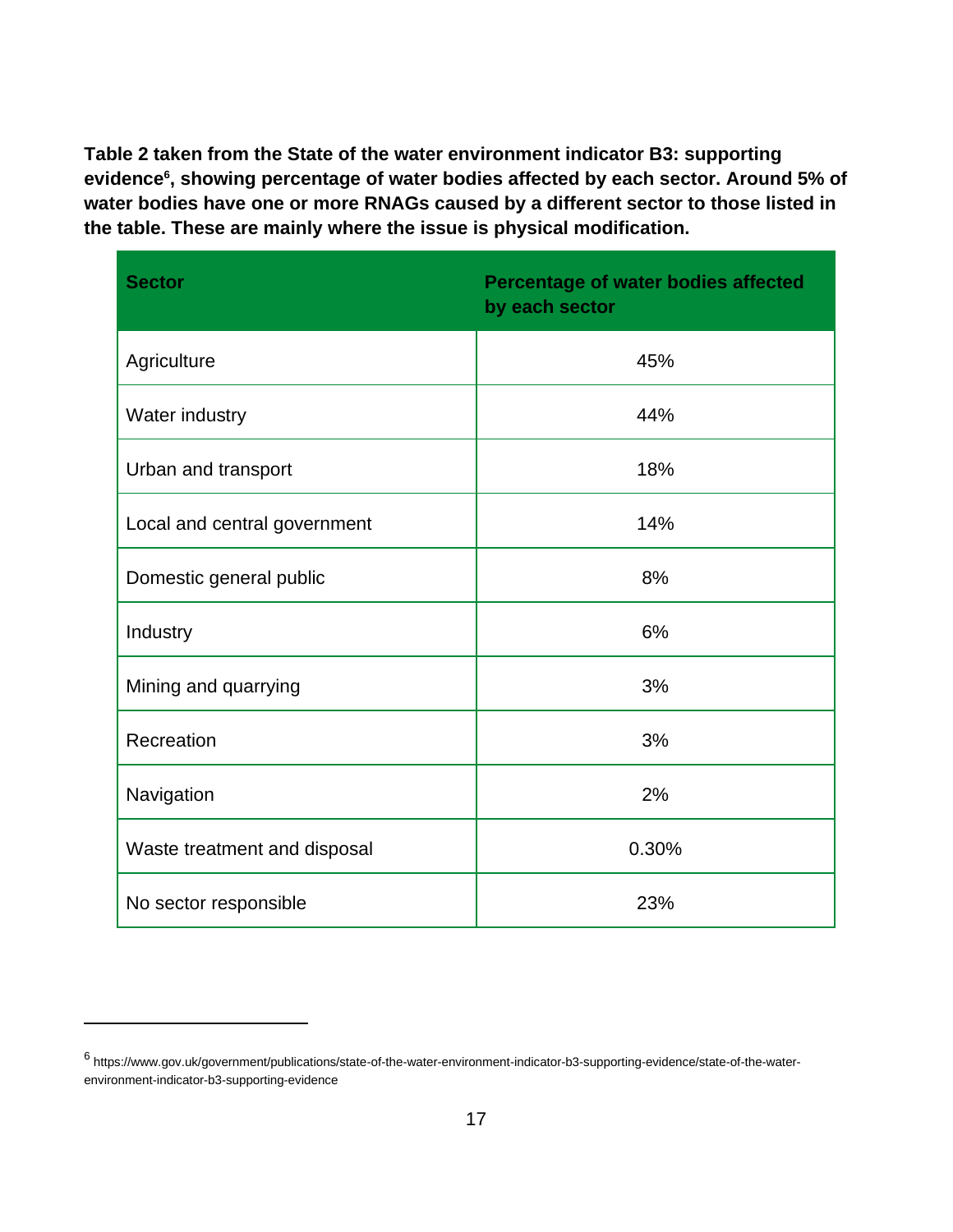# <span id="page-17-0"></span>**Target area proposals based on gathered information**

# <span id="page-17-1"></span>**Agriculture target**

Proposed target - Reduce nitrogen, phosphorus, and sediment pollution load from agriculture to the water environment by 40% by 2037.

# **Target background**

Nutrient and sediment pollution enters the water environment through run-off and leaching from agricultural land which makes up around 70% of our land area [29]. It is estimated that 50% of nitrate pollution, 25% of phosphorus in the water environment and 75% of sediment pollution comes from agriculture [30] and the relative contribution of agricultural pollution to water quality pressures is increasing. As shown above, pressure from agriculture affects 40% of our water bodies.

Excess fine sediment can have a negative impact on aquatic ecology and the quality of water abstracted for drinking water supply. It can also transport other pollutants, inhibit navigation, and block water industry infrastructure. Phosphorus in particular is often bound to sediment. Fine sediment pressure in England is responsible for around 5% of reasons for not achieving good status [35].

There is no ecological in-river sediment standard and so there are no official compliance statistics. Sediment can impact directly upon river biology (invertebrates and fish) or indirectly through links to other pressures (e.g., pesticides, chemicals and nutrients). In addition, around 80 drinking water protected areas are at risk from colour problems, mainly caused by loss of dissolved organic carbon from peat uplands, which may be exacerbated by sediment erosion [35].

The loss of valuable soil from land is of concern for individual farms and for the future of productive farming across the country. Each year, farmers in England and Wales lose an estimated 2.9 million tonnes of soil to erosion [36]. Soil erosion is a natural phenomenon, but the rate of soil erosion varies. It is influenced by several factors including the intensity, duration, and timing of rainfall events (erosivity); the physical, biological and chemical properties of soils (erodibility); the length, gradient and form of slope; the type of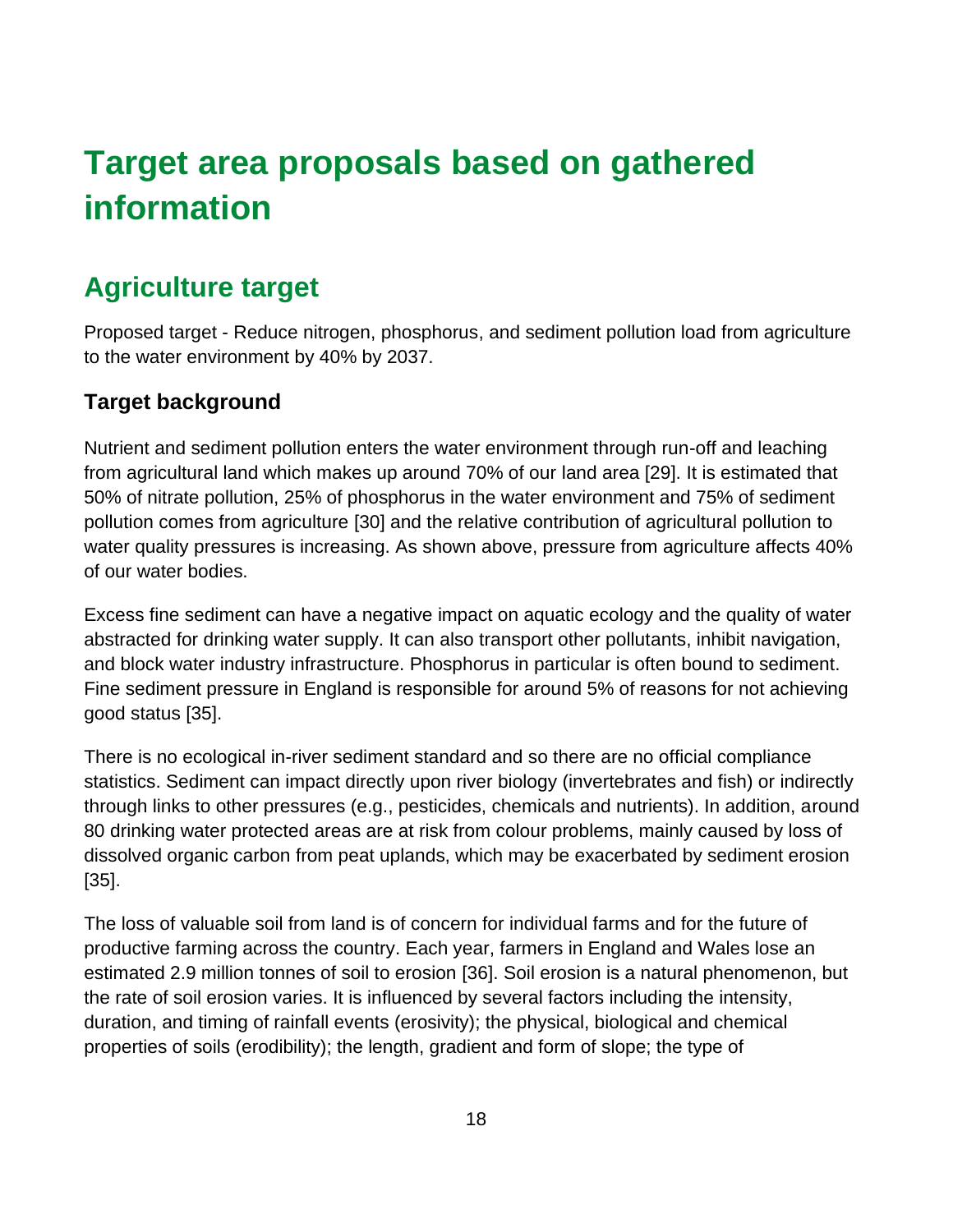vegetation/crop on the land and its stage of development; and the type and timing of singular or combined land management practices.

# **Current actions in this area**

A variety of strategies and measures are currently implemented through voluntary, incentivised and regulatory policy mechanisms to reduce agricultural pollution. Current voluntary schemes and initiatives include Catchment Sensitive Farming (CSF), Championing the Farmed Environment, water company catchment-based schemes, LEAF, Red Tractor and the Courtauld commitment [38]. Reports vary on levels of compliance with water regulations. In response, we have almost doubled the CSF budget to ensure the service covers all the farmed area of England and allocated the Environment Agency additional funding to increase more than eightfold the number of farm inspections conducted annually. We are also in the process of introducing new environmental land management schemes as part of the agricultural transition. These schemes will be crucial to incentivising the actions to reduce nutrient pollution but have not been included in the baseline scenario as they are still being rolled out.

# **Target area and ambition**

Logic models were constructed to provide a framework for the development of targets (see Figure 2). The proposed target focusses on reducing the nutrient loads (losses) from agricultural sources which will help to deliver improved water quality and ecological status of water bodies. Based on the evidence and models available the target will deliver a significant reduction of nitrogen, phosphorus, and sediment in the water environment from agricultural sources.

Modelling has been carried out to inform decision making on the target development, including illustrative potential policy pathways. However, no decisions have yet been made on the delivery approach. The 40% reduction is predicted to be achieved through very high (85%- 100%) uptake of regulatory measures and future farming schemes such as the Sustainable Farming Incentive, with incentives for precisely targeted habitat creation and changes to the way land is used and managed to achieve maximum reductions in pollution. This means, for example, incentivising farmers to maximise the potential for riparian habitat and rewarding the more precise and efficient use of nutrients (especially manures) in the farmed landscape. Technological innovation will also contribute to the delivery of the target by reducing the proportion of nutrients lost from agricultural systems, maximising yields with reduced inputs and increasing crop production using smaller areas of land. As noted by the WEAG, a 50% reduction of phosphorus, nitrogen and sediment loads from agriculture would get us closer to achieving good ecological outcomes in many waterways. However, we decided not to take this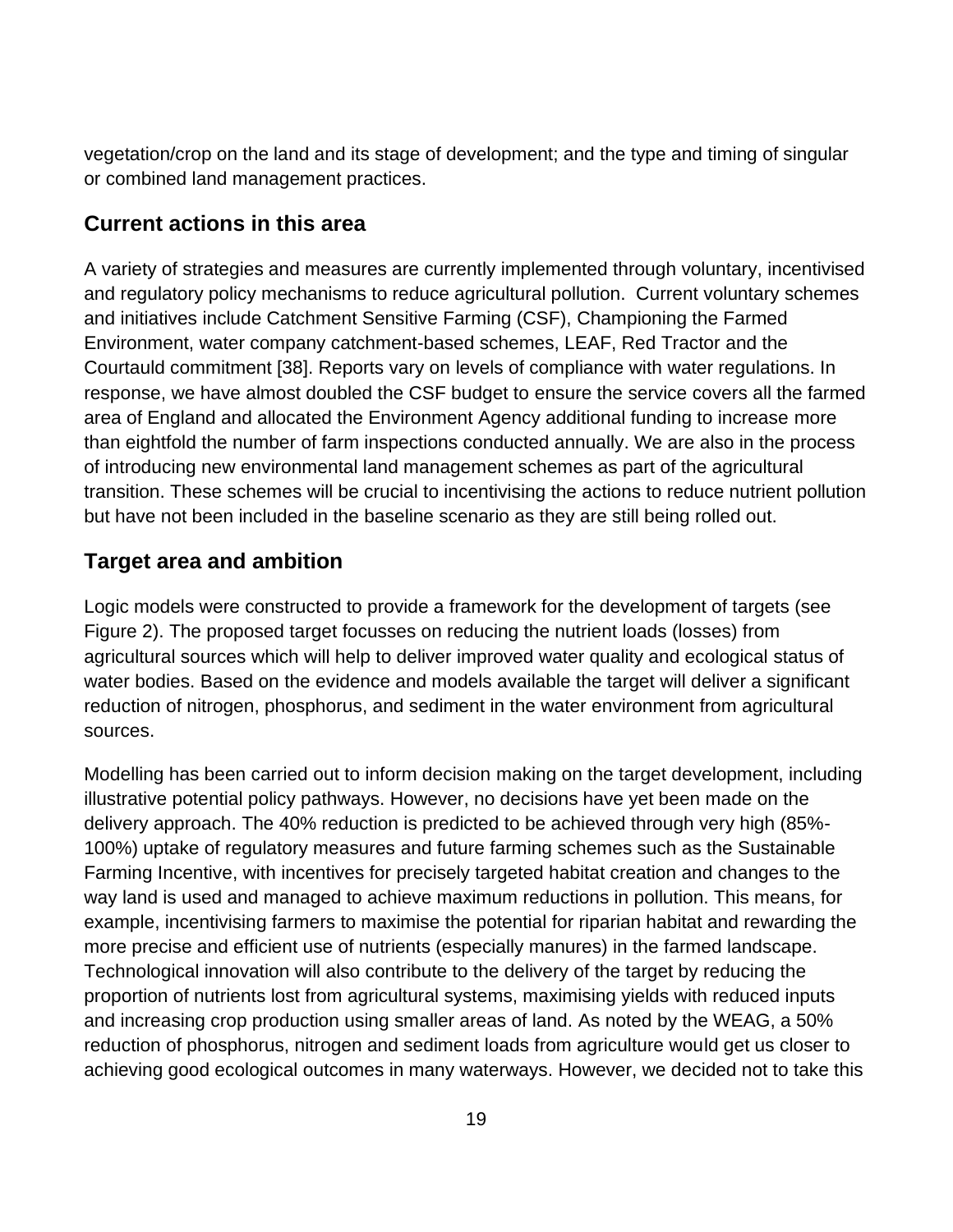option forward as the widespread changes in agricultural practices and alterations in land use needed to achieve this high ambition would not be feasible and the impacts on the sector would be too great.



**Figure 2: A logic model developed during target development.**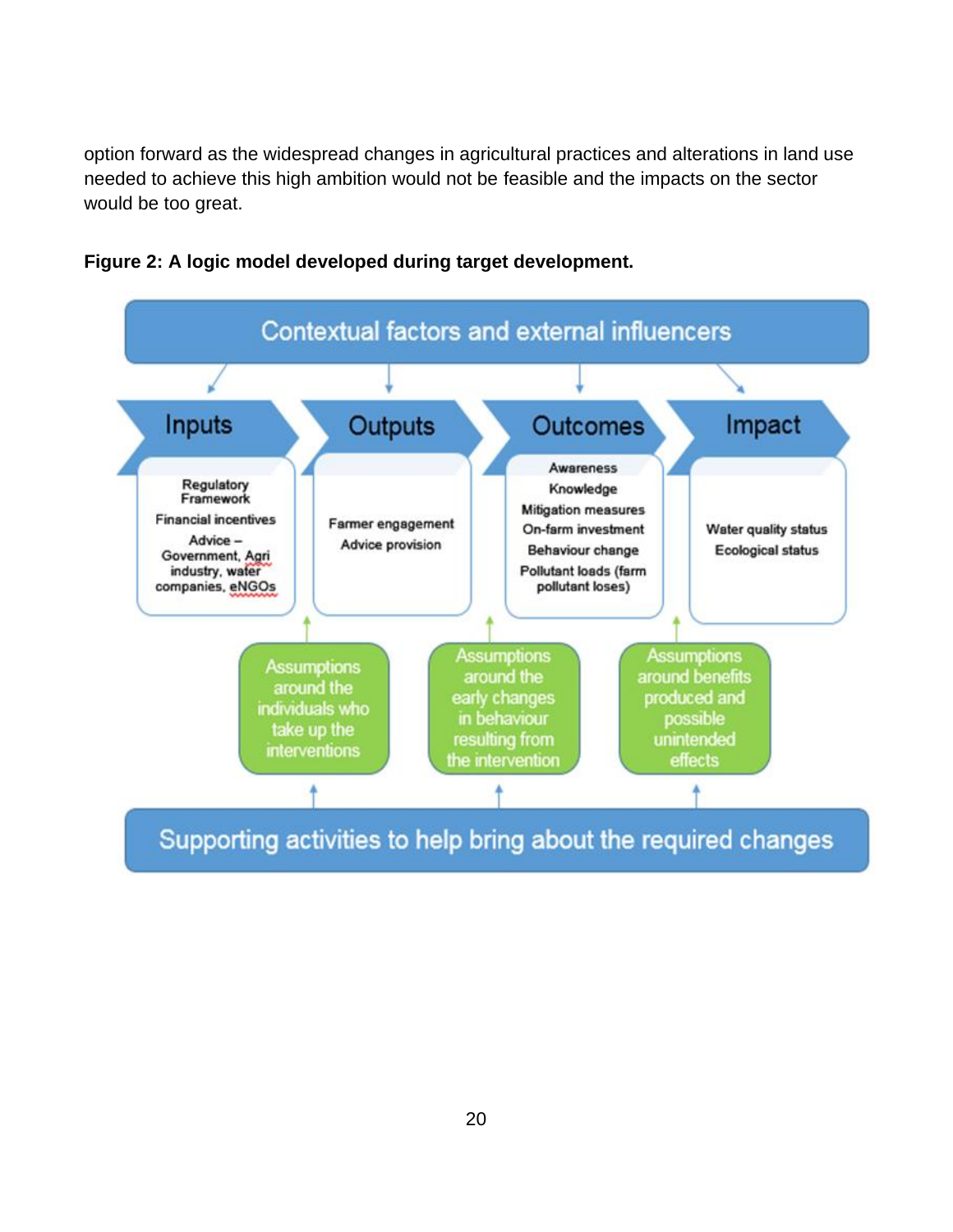# <span id="page-20-0"></span>**Abandoned metal mines target**

Proposed target - By 2037, reduce by 50% the length of rivers and estuaries polluted by target substances cadmium, nickel, lead, copper, zinc and arsenic (Cd, Ni, Pb, Cu, Zn, As) from abandoned metal mines.

# **Target background**

Metal mines are the most significant source of metal pollution in rivers. Impacted rivers are polluted by high concentrations of at least one of the following substances: cadmium, nickel, lead, copper, zinc or arsenic. Mine operators cannot be held liable for permitting water pollution from mines abandoned before 2000. As most mines were abandoned before the 20th Century, environmental damage will continue unless government acts. Defra holds departmental liability on behalf of government. Without further action, the metal concentrations in rivers, of the target substances, will remain above the statutory Environmental Quality Standards (EQS) that are set by government to prevent harm to aquatic wildlife.

# **Current actions in this area**

Published research estimates a minimum of 150 tonnes of the target substances are discharged each year to rivers [21]. Further mine water discharges have been discovered by the EA since 2013. The Water Environment Regulations aim to reduce pollution from priority substances (including nickel, lead) and to cease or phase out discharges of priority hazardous substances (including cadmium) as a step towards improving all water bodies to good status. The existing Defra-funded Water and Abandoned Metal Mines Programme was set up to address this type of pollution. Increased funding over the financial year 2022/2023 will speed up progress. Without the proposed target, capital and revenue funding will still be required to operate the three existing mine water treatment plants (plus one currently in construction), maintain diffuse measures and evaluate performance. This obligation is required in perpetuity and is accounted for in Defra's financial provisions over a 100-year accounting period.

# **Target area and ambition**

Following review by the EA and discussion at the WEAG in July, this is considered to be the best metric for the proposed target. This metric would also contribute to statutory River Basin Management Plan objectives and 25 Year Environment Plan environmental indicators (B1: Riverine inputs of selected metals and nutrients into tidal waters, and H4: Exposure and Adverse effects of chemicals on wildlife in the environment) [39].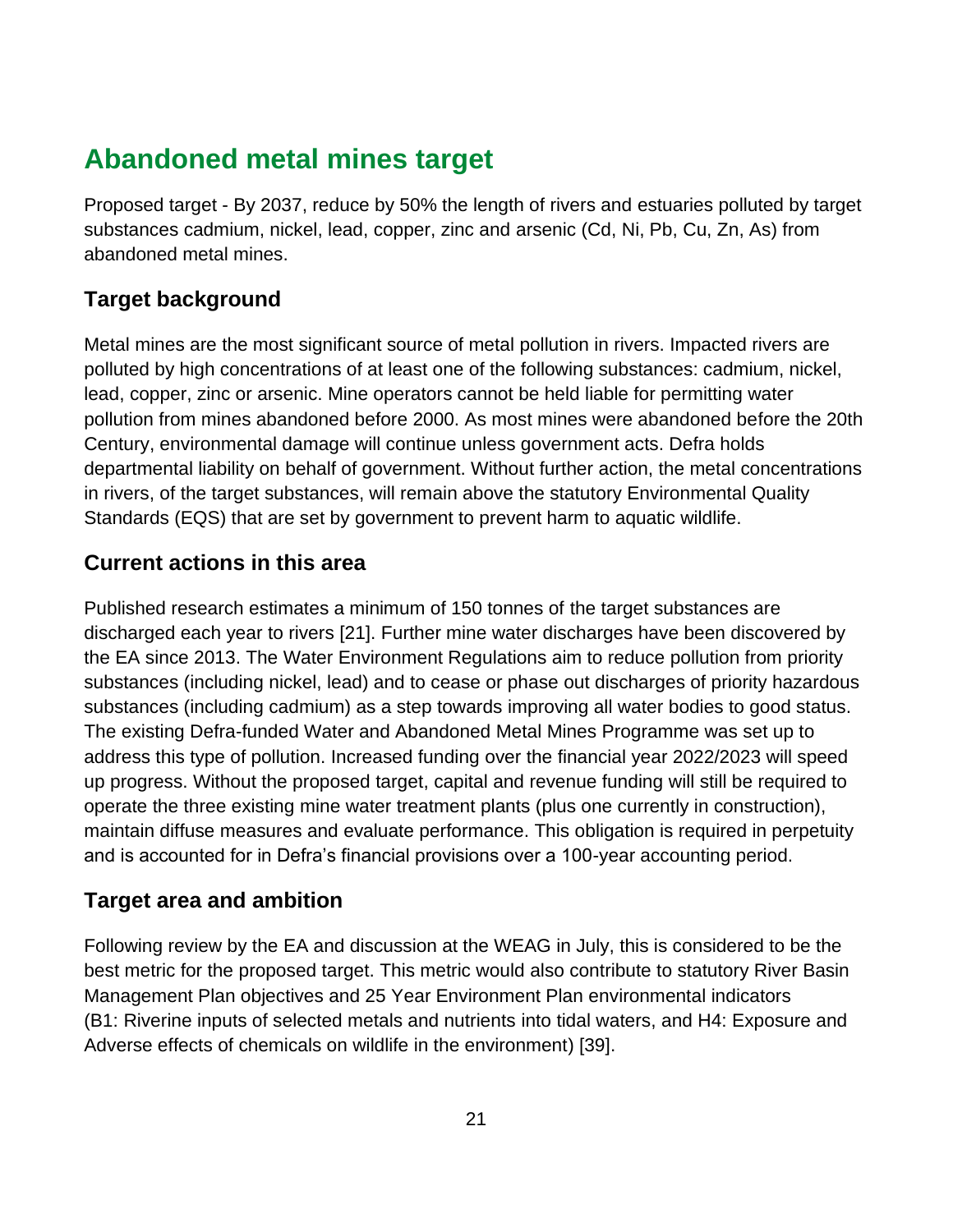The EA estimates that to achieve the proposed target, up to forty new mine water treatment schemes need to be built to capture metals before they can pollute rivers. These schemes would need to be operated in perpetuity.

Alternative levels of ambition were considered on the suggested target option.

- 40% reduction in polluted river length: whilst this was felt to be more achievable as less funding from government is required, analysis showed we could go further and make a greater positive impact in river quality.
- 60% reduction in polluted river length: this would require significantly more funding from government. The EA and Coal Authority have low confidence that they would be able to accelerate the WAMM programme to achieve this target by 2037.
- 75% reduction in polluted river length: this was considered to be unachievable in practice at present.

An alternative metric that was considered was to base the target on reducing the mass flux (tonnes per year) of metals (Cd, Ni, Pb, Cu, Zn, As) discharged to rivers and estuaries from abandoned mines by 2037.

- This metric would also contribute to the 25 Year Environment Plan environmental indicators B1 and H4, and indirectly to statutory River Basin Management Plan objectives.
- Following review by the EA and discussion at the WEAG in July this option was rejected due to low confidence in the baseline mass flux discharged to rivers by abandoned mines. Considerable additional monitoring resources would be required for the EA to establish an accurate baseline against which progress could be measured. The existing EA monitoring data used for the 25 Year Environment Plan B1 indicator and international treaty obligations under the OSPAR Convention reports mass flux of various contaminants to estuaries. However, there is considerable natural seasonal variability dependent largely on river flows, and particularly whether the EA collect samples at low, medium, or high flows.
- EA monitoring data show that the most severe pollution (how much the Environmental Quality Standards are exceeded) occurs at lower river flows when there is less dilution of mine waters containing high concentrations of metals, whilst the highest metal mass flux discharged to rivers and estuaries is at higher river flows. Due to this it was considered that currently mass flux is a less useful and reliable metric for assessing environmental harm than the length of polluted rivers.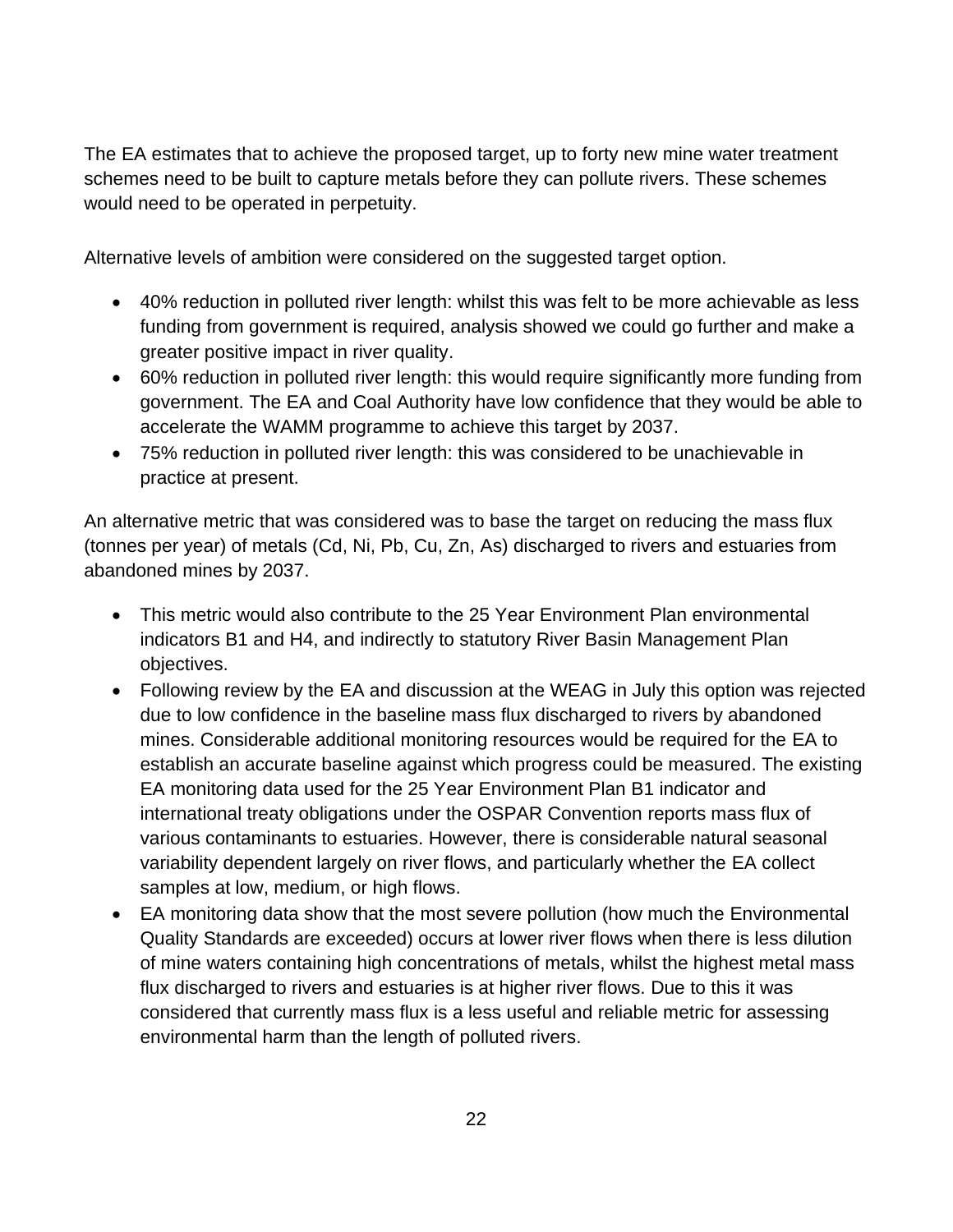# <span id="page-22-0"></span>**Wastewater target**

Proposed target - An 80% reduction in phosphorus by 2037 against a 2020 baseline.

### **Target background**

The largest source of phosphorus pollution within English rivers is sewage effluent, making up between 60-80% of the total (although this contribution has decreased significantly since 1990). Population growth and climate change are placing increasing pressure on wastewater treatment and the water environment. There is more treated wastewater being discharged into the water environment, resulting in more phosphorus entering water bodies. Although there has been great progress in reducing phosphorus discharges from treated wastewater, monitoring shows that there is still far too much phosphorus entering the water environment, and that water companies are still the largest source of this nutrient pollution.

# **Current actions in this area**

Water companies are committed in the current Asset Management Plan 7 (AMP7) period to reducing phosphorus levels by around 50% by 2027 against a 2020 baseline. We are creating a more ambitious, long-term target to reduce phosphorus by 80% by 2037 to ensure we continue to make progress beyond the next AMP cycle towards our ambition of clean and plentiful water.

### **Target area and ambition**

We have considered different levels of ambition for the phosphorus target, ultimately deciding on an 80% reduction as a feasible and effective target. This level of ambition will build on a large programme of phosphorus reduction taking place in Asset Management Plan 7 (AMP7) which will be concluded by 2027. The 2020 baseline phosphorus load was around 9,220 tonnes per year. The AMP7 period is projected to deliver a reduction of around 50% by 2027.

A low ambition scenario would require a 50% reduction of phosphorus from wastewater, representing no additional progress from the current commitments made in the AMP7 period. Beyond 2027, we are assuming that a number of wastewater treatment works serving a population greater than 2,000 will have phosphorus reduction to current Technically Achievable Limit (TAL) of 0.25 mg/l. This is tightest limit that the EA currently permit at if they are not already at TAL. We are making an allowance for future growth and development adding an additional 200 tonnes per year back into the environment. This results in an overall predicted phosphorus load of around 2,000 tonnes per year by 2037, which is a decrease of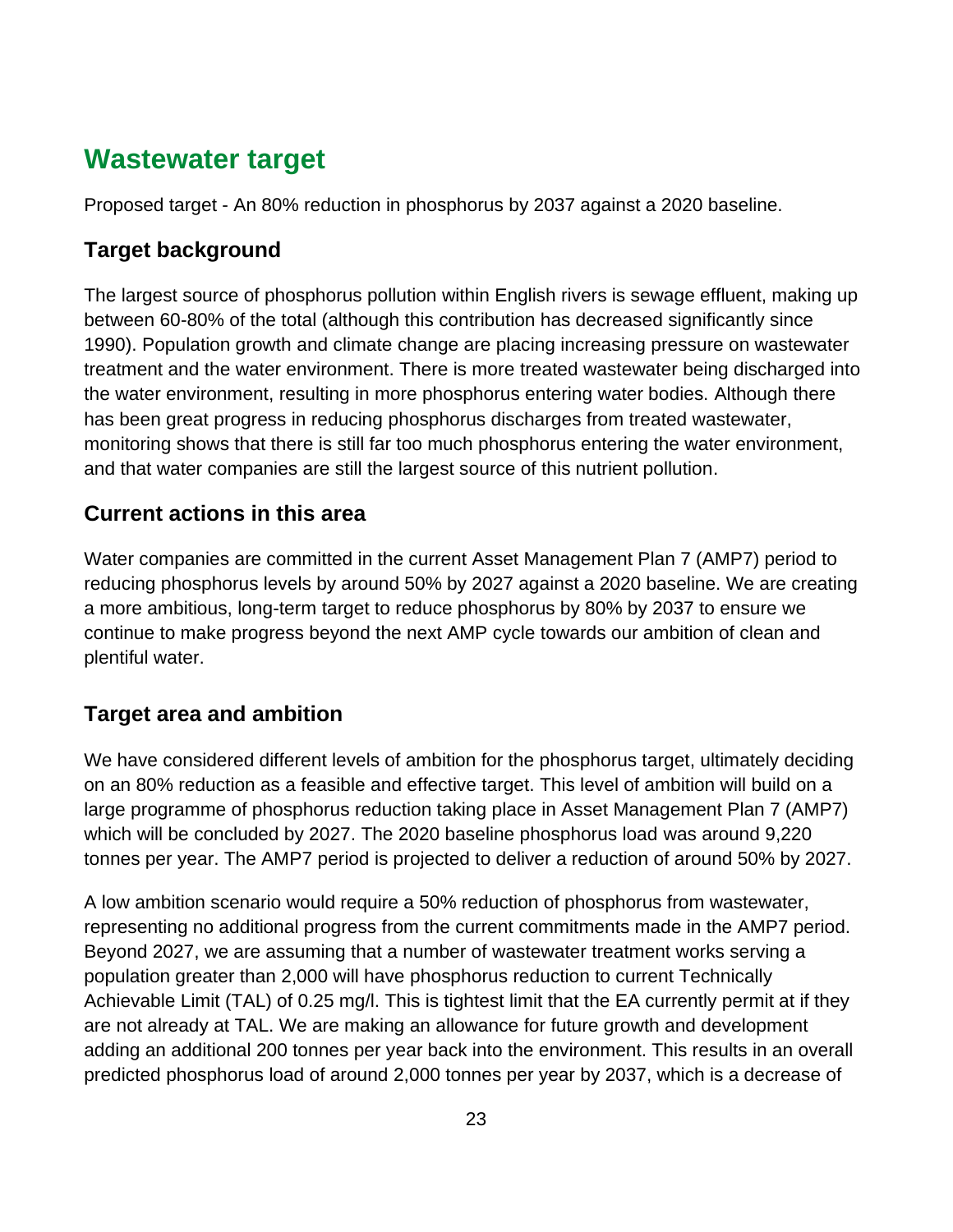80% against the 2020 baseline. This means tackling projects that were previously deemed not to be cost beneficial, showing a strong commitment to delivering improvements to the water environment.

A more ambitious target for reducing phosphorous emissions will require additional investment by water companies, and this will have an impact on customer water bills. In line with their duties, water companies and Ofwat will need to ensure that new investments agreed through the price review process represent value for money over the long-term. Water companies will need to innovate to deliver the most efficient solutions possible, whilst delivering against their statutory obligations and environmental commitments.

The inclusion of nitrogen was considered for this wastewater target, but ultimately was not included, as agriculture is a much larger contributor of nitrogen to the water environment. This means that nitrogen concentrations in rivers are unlikely to fall enough to control eutrophication, even if additional measures are introduced at sewage treatment works. We also know that these treatment work upgrades would bear significant financial costs, which would be passed onto customer water bills, for low environmental benefit. Nitrogen reduction measures at sewage treatment works can already be put in place in saline waters and lakes affected by eutrophication, rivers where drinking water abstraction points fail nitrogen standards, and river or lake Drinking Water Protected Areas are at risk from nitrogen concentrations. There is the ability under existing regulations to address nitrogen pollution from wastewater where it is the biggest contributor to eutrophication (and nutrient pollution) under the Habitats Regulations and the Urban Waste Water Treatment Regulations.

As the share of nitrogen from agriculture entering the water environment starts to fall, we will continue to review the case for setting a nitrogen target for wastewater in accordance with the recommendations made by the UK Technical Advisory Group, in line with polluter pays and fair share principles.

# <span id="page-23-0"></span>**Water demand target**

Proposed target – To reduce Distribution Input (DI) over population by 20% from the 2019/2020 reporting year figures, by 2037/2038.

### **Target background**

We need a secure supply of water to support a growing economy and population and reduce the strain we put on our water environment. We expect our population to grow and climate to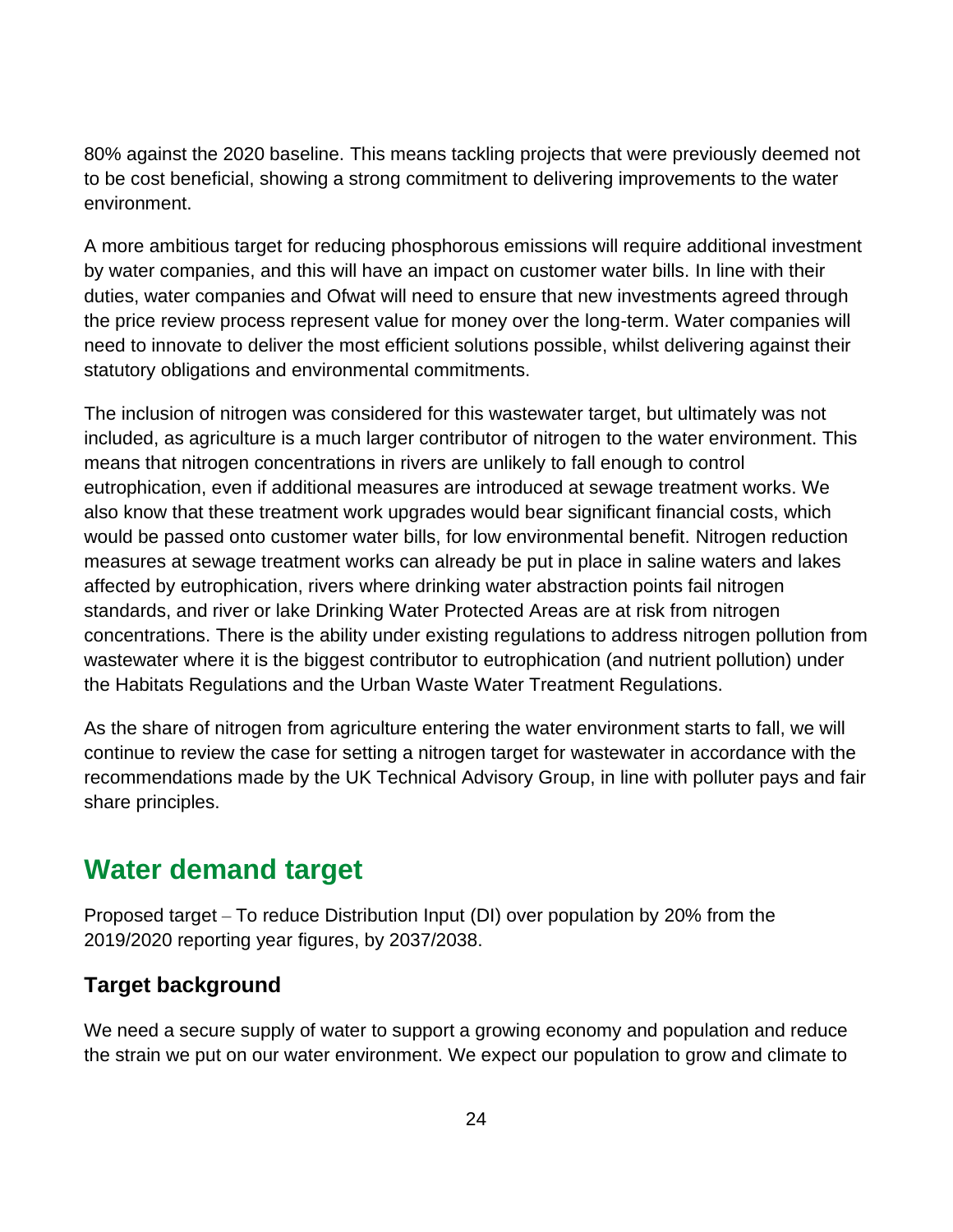change in the years ahead, which will place additional pressure on water resources. We also need to make public water supplies more resilient to droughts. In 2018, the National Infrastructure Commission (NIC) recommended that government should plan to deliver an additional 4,000 Ml/day by 2050 (30% on top of the current volume put into our public supply) to ensure resilience to extreme drought [40]. The NIC report suggested that two thirds of the additional capacity be met by demand reduction and a third by increasing supply by investing in new infrastructure.

### **Current actions in this area**

Efforts to address water demand have been ongoing for a number of years with rapidly growing interest. Water companies are already working to reduce leakage by 50% on 2017-18 levels by 2050. The non-household sector has published a collective action plan for achieving water efficiency, however there is currently no agreed target for reducing water demand from the sector. In the 25 Year Environment Plan, Defra pledged to set a non-statutory target for personal water consumption (per capita consumption (PCC)). The government has announced new policies to reduce household water consumption to achieve this.

We need a secure supply of water to support a growing economy and population and reduce the strain we put on our water environment. Without investment in additional water capacity we would see households and businesses experiencing more frequent interruptions to water supply. These could include water use restrictions, bans and standpipes in the street. The environment would also be put under greater pressure from water abstraction. The NIC predicts that the cost of relying on emergency options to tackle drought occurrence would be around £40bn over the next thirty years. A study presented to the government in 2012 estimated that the impact of a severe drought on London's economy would be in excess of £250million per day. In 2016, Water UK's long-term planning framework also estimated that there is a 12% chance of seeing a drought event with standpipes or similar in place for 2 to 3 months over a 25-year planning period. There is a lesser risk (circa 5% in 25 years) that such an event could turn into an 'extreme' drought with drought restrictions lasting for 4 to 6 months.

### **Target area and ambition**

The Water Demand target formalises and draws together water efficiency commitments, made by government, regulators and industry. This includes the Written Ministerial Statement on Reducing Demand for Water published in July 2021. The target would add value by setting the level of ambition for the new policies to reduce household consumption and introducing a statutory target that includes non-household (NHH) consumption. It also links demand and leakage reduction.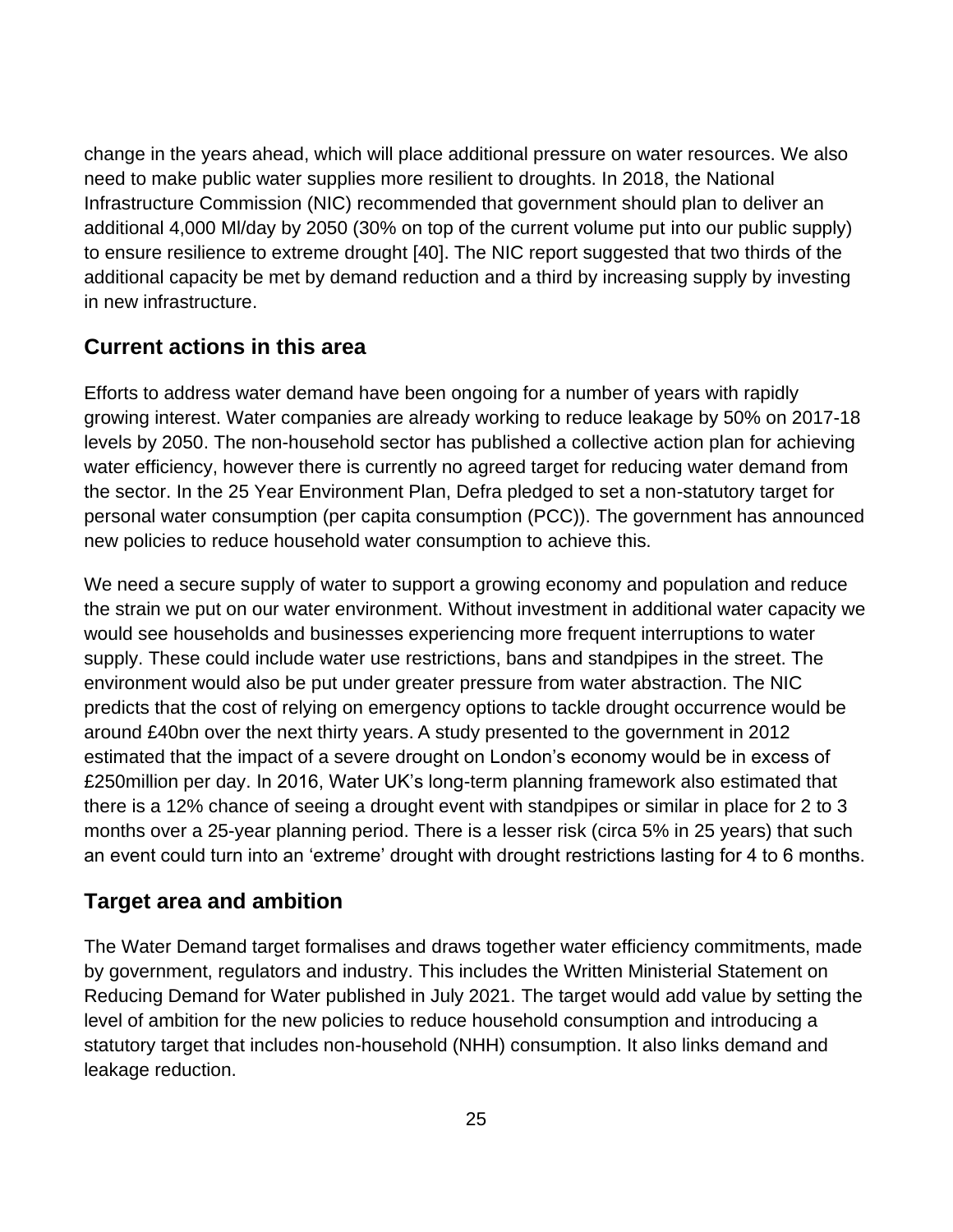This target could be met through achieving a DI per population of 195.7 l/p/d, which equates to approximately a 10% reduction in DI, and a DI volume of 12556 Ml/d (Mega litres per day). The target is based on a trajectory for achieving the following figures calculated for 2050: PCC of 110 l/p/d, a 50% leakage reduction from 2017/18 levels, a 15% reduction in NHH water use.

Alternative levels of ambition based on the metrics mentioned above were considered. These included less ambitious targets for PCC of 116 l/p/d, a 37.5% leakage reduction and a 12% reduction in NHH demand by 2050. A more ambitious target was also discussed, however stakeholders advised that compulsory metering would be key to delivering a higher water efficiency ambition than the target option which may result in unmetered family homes facing unexpected large increases in bills. The government doesn't plan to make changes to existing rules around when people can be charged for their water use through water meters. Water companies in seriously water stressed areas may implement wider water metering programmes where it is shown within their Water Resources Management Plans that there is customer support and it is cost effective to do so. Metering programmes must nevertheless be justified by water companies and achieve customer support. This strikes the right balance between the need to protect water supplies and the importance of water companies reducing leakage before expanding the use of water meters. The target's proposed metric is DI over population, as this indicates the level of water used per person in England, making it relatable to water users, and will help to measure and improve water efficiency trends over time. Including population would ensure that the target does not have the unintended consequence of restricting growth and will remain achievable despite unexpected population changes. This type of target has been successful internationally. For example, in Western Australia a target consumption level of 155 thousand litres per person per year for consumers was implemented<sup>7</sup> and achieved within 4 years from a high of 185 kilolitres a year<sup>8</sup>. The 20x2020 Water Conservation Plan for California used a similar approach setting a baseline urban water use expressed in gallons per capita per day (GPCD) with a target of minus 20% by 2020<sup>9</sup>.

Government and its regulatory bodies, including Ofwat, have a role in setting ambition for water companies and determining the funds they can raise to deliver it. A statutory target would give government leverage to influence water efficiency through channels such as the Price Review process and water resources management plans (WRMPs). By demonstrating

<sup>7</sup> [https://www.water.wa.gov.au/\\_\\_data/assets/pdf\\_file/0012/4314/82417.pdf](https://www.water.wa.gov.au/__data/assets/pdf_file/0012/4314/82417.pdf)

<sup>8</sup> https://www.newwaterways.org.au/downloads/Resources%20-%20Policy%20and%20Guidelines/Government/State%20Water%20Plan.pdf

<sup>9</sup> https://www.waterboards.ca.gov/water\_issues/hot\_topics/20x2020/docs/20x2020plan.pdf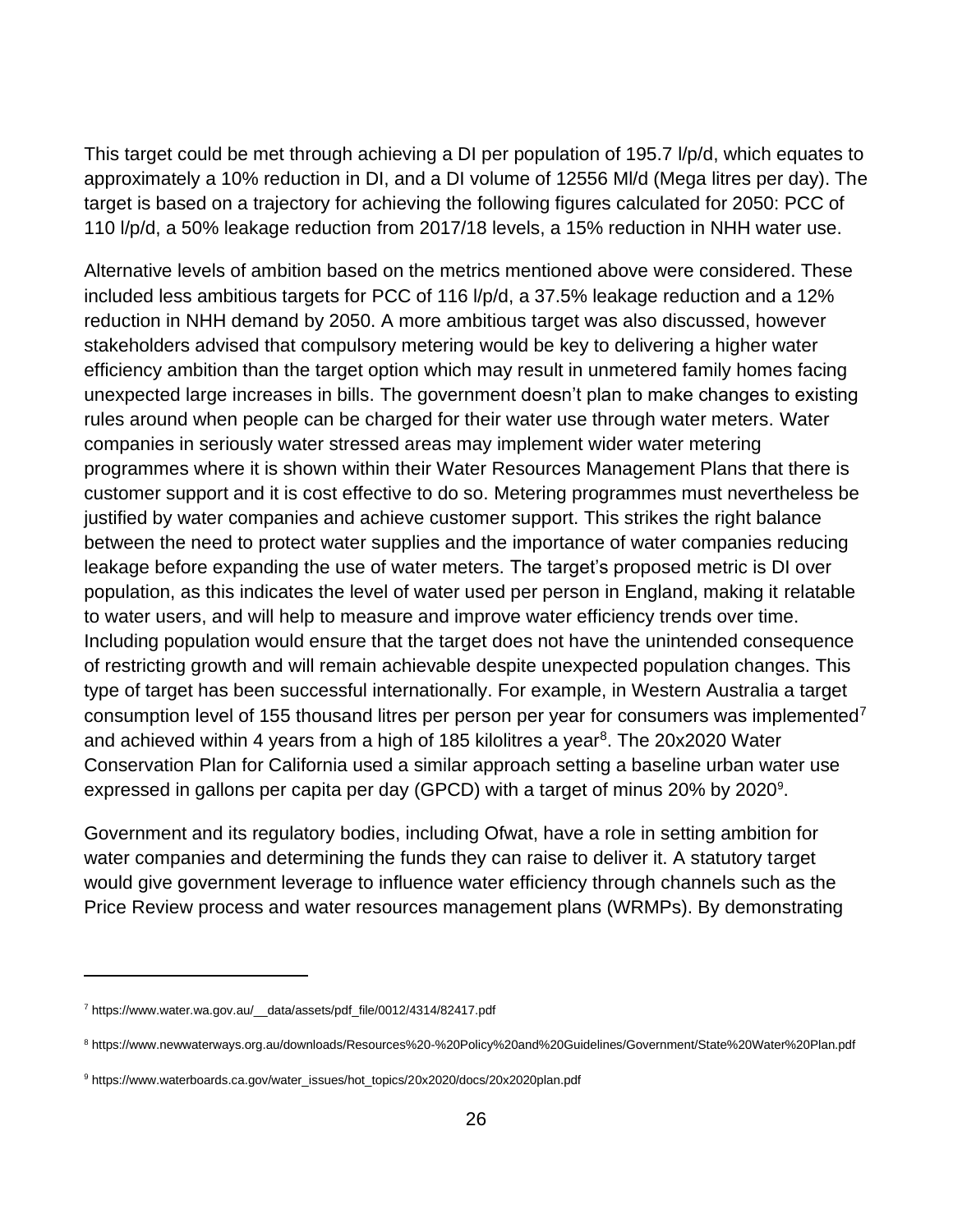the government's expectations on water demand reduction, and embedding this objective in the Price Review process, we will ensure that appropriate actions are taken to meet the water demand target. Without government intervention water companies will have little incentive to reduce leakage or demand as works to reduce leakage are costly and business has a shorter planning horizon than government. This means they may make different investment decisions.

# <span id="page-26-0"></span>**Modelling levels of ambition for the targets**

Differing levels of ambition have been modelled for the targets. The amount and type of modelling varied depending on the type of target, metric used, related evidence and modelling already available.

# **Agriculture modelling**

To help inform the level of ambition for this target, a number of possible future policy pathways were considered using information from Defra project WT1594. These are indicative assessments; in practice a number of different considerations would be taken into account when developing different measures and determining where these should be applied. These assessments consider the degree to which nutrient concentrations can be reduced and not the individual policies that could be used to deliver such reductions.

Defra project WT1594 investigated the future impact on agricultural pollution loads of potential policy scenarios (in which there was an increasing level of action and investment on the part of the farmer) at increasing levels of uptake: current, 50% and 85%. No decisions have yet been made regarding policy pathways and these were purely illustrative policy options to inform target decisions. From the illustrative potential policy pathways modelled in WT1594, the most ambitious scenario has been used as a representation of a potential indicative policy path to deliver the proposed agriculture target.

The percentage reductions, relative to a 2018 baseline (scenario 7), are shown in Table 3 (taken from WT1594 Table 3-6). The estimated pollution reductions were calculated at the Operational Catchment scale, but aggregated to give a national average figure. There are assumptions and caveats present in all modelling, including in this project, and these are explained in detail in the impact assessment<sup>10</sup>

<sup>10</sup> The impact assessment can be viewed at https://consult.defra.gov.uk/natural-environment-policy/consultation-on-environmental-targets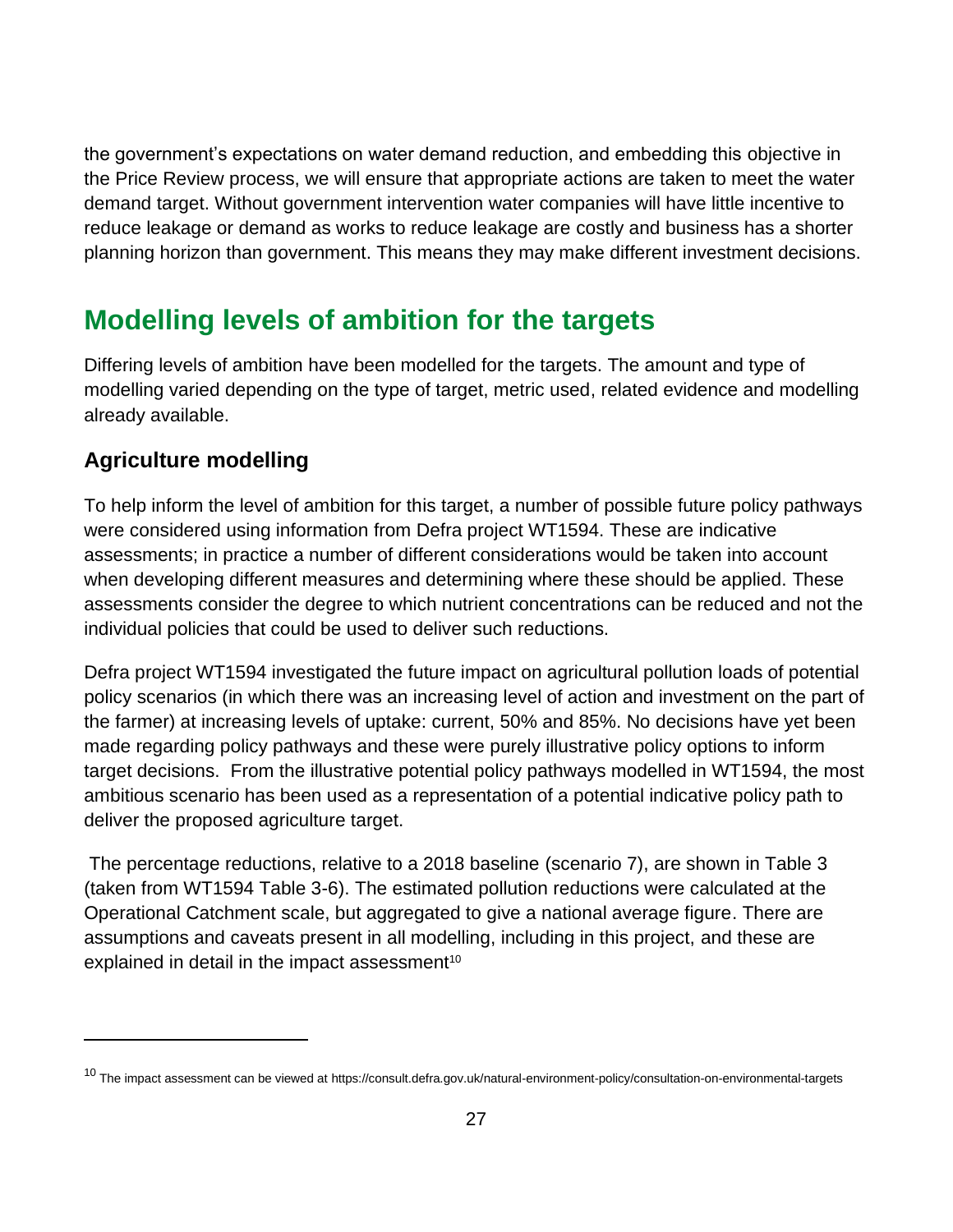**Table 3. Percentage reduction in annual average agricultural nitrate (Nit.), phosphorus (P) and sediment (Sed.) loads- taken from WT1594**

|                     | <b>Scenario 7</b> | (Current uptake of<br>regulatory and<br>voluntary measures) |      |      |      | <b>Scenario 9</b><br>(85% uptake of<br>regulatory and<br>voluntary measures<br>plus habitat creation) |      | <b>Potential</b><br>improvement<br><b>(Scenario 9 minus</b><br>scenario 7) |      |
|---------------------|-------------------|-------------------------------------------------------------|------|------|------|-------------------------------------------------------------------------------------------------------|------|----------------------------------------------------------------------------|------|
| <b>Farm Type</b>    | Nit.              | P                                                           | Sed. | Nit. | P    | Sed.                                                                                                  | Nit. | P                                                                          | Sed. |
| Cereals             | 6.3               | 5.4                                                         | 6.6  | 38.8 | 38.4 | 41.2                                                                                                  | 32.5 | 33.0                                                                       | 34.6 |
| Dairy               | 7.9               | 10.1                                                        | 8.3  | 22.8 | 43.8 | 31.8                                                                                                  | 14.9 | 33.7                                                                       | 23.5 |
| General<br>Cropping | 10.7              | 6.9                                                         | 8.8  | 42.1 | 40.5 | 44.0                                                                                                  | 31.4 | 33.6                                                                       | 35.2 |
| Horticulture        | 9.2               | 6.7                                                         | 8.8  | 39.8 | 38.4 | 41.1                                                                                                  | 30.6 | 31.7                                                                       | 32.3 |
| Pig                 | 8.5               | 8.7                                                         | 7.7  | 27.8 | 42.1 | 38.7                                                                                                  | 19.3 | 33.4                                                                       | 31.0 |
| <b>LFA Grazing</b>  | 5.4               | 5.9                                                         | 5.0  | 19.6 | 26.1 | 18.9                                                                                                  | 14.2 | 20.2                                                                       | 13.9 |
| Lowland<br>Grazing  | 7.5               | 13.3                                                        | 9.1  | 23.7 | 36.9 | 28.1                                                                                                  | 16.2 | 23.6                                                                       | 19.0 |
| Mixed               | 7.0               | 7.6                                                         | 7.9  | 33.6 | 38.8 | 40.9                                                                                                  | 26.6 | 31.2                                                                       | 33.0 |
| Poultry             | 10.2              | 10                                                          | 6.9  | 29.3 | 44.0 | 41.7                                                                                                  | 19.1 | 34                                                                         | 34.8 |
| <b>National</b>     | 7.9               | 8.0                                                         | 7.2  | 32.2 | 37.2 | 35.7                                                                                                  | 24.3 | 29.2                                                                       | 28.5 |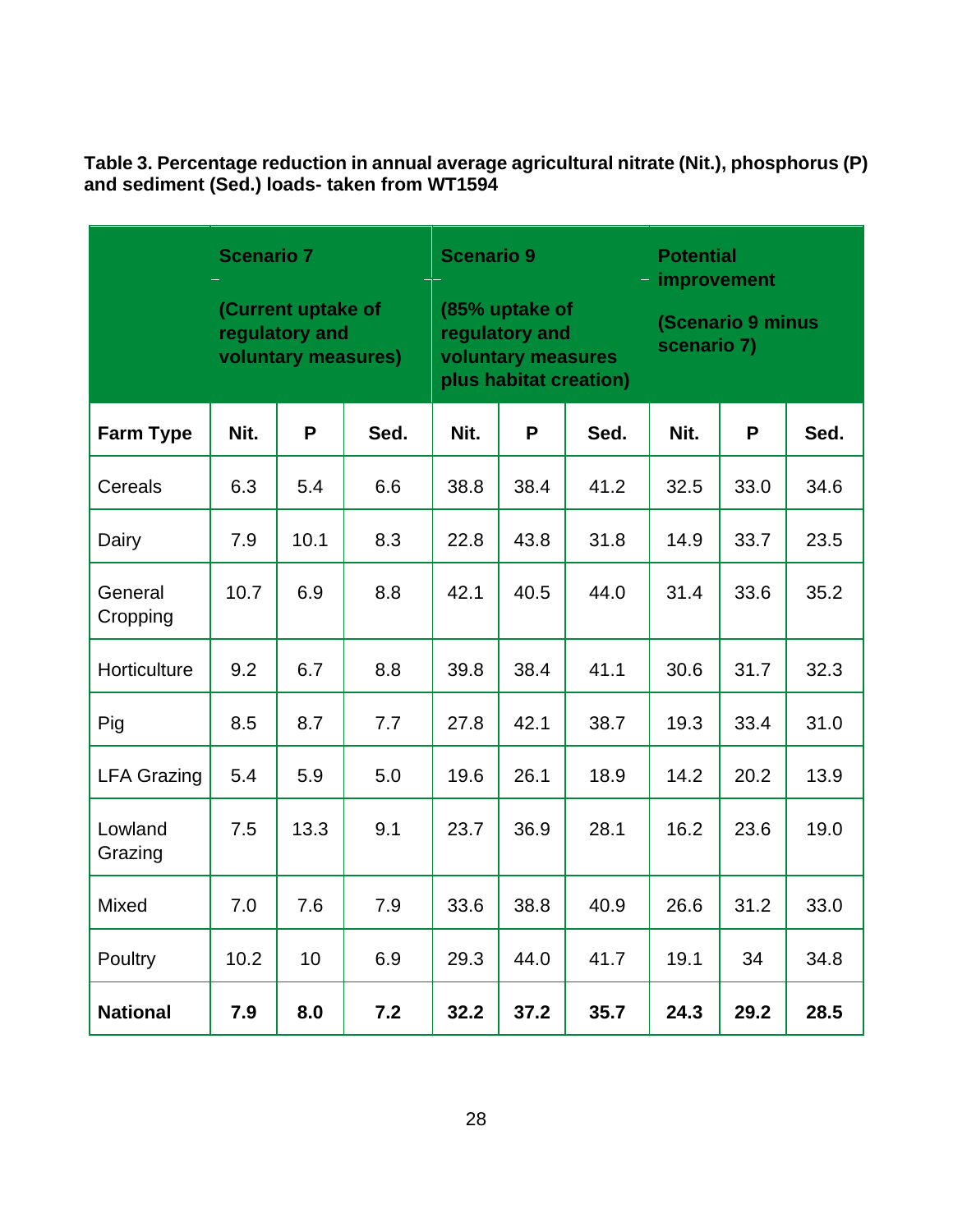A maximum uptake rate of 85% in WT1594 was assumed because there are cases where sections of the farming industry do not comply with regulation (or take up voluntary advice), however a reasonable planning assumption is 100% for regulatory measures. WT1594 scenario 3 (regulatory measures with uptake rates of 85%) have been uplifted from 85% to 100% by carrying out a comparison of these two uptake rates and a national average increase of 2.5% (nitrate), 3.9% (phosphorus) and 4.2% (sediment) is predicted.

Spatially targeted Land Use Change (LUC), aimed at the highest risk land in terms of pollutant load (such as sloping land near water courses), with conversion from agricultural land to seminatural habitat or woodland, will always provide greater pollutant reductions than implementing land management measures. However, any proposed land use change would need to be considered alongside any potential impact on agricultural production and food security. The land use change component of Defra project WT1594 was not spatially targeted, therefore greater reductions than predicted in WT1594 can be achieved through targeted changes. Recent EA work suggests implementing a similar scale of LUC to that in WT1594 (20%) by 2037 (by converting agricultural land to semi-natural habitat or woodland) would achieve a maximum potential national average load reduction of 31% (nitrate), 28% (phosphorus) and 30% (sediment).

Further EA analysis, replacing the LUC component of WT1594 scenario 9 with EA LUC scenarios (and reducing the available agricultural area by 20% over which measures can be applied), and with an uplift from 85% to 100% for regulatory compliance measures, suggests a maximum 43% reduction in nitrate load, 46% reduction in TP load and 48% reduction in sediment load can be achieved by 2037, relative to current (2018) baseline (Table 4). It is important to note that the EA modelling shows the maximum possible change under the LUC scenario as the targeting converts the highest risk agricultural land. In practice it will not always be possible or desirable to incentivise land use changes in all the highest impact locations, so we are likely to achieve less progress than modelled, so the pollutant reductions achievable will be lower than this modelling shows.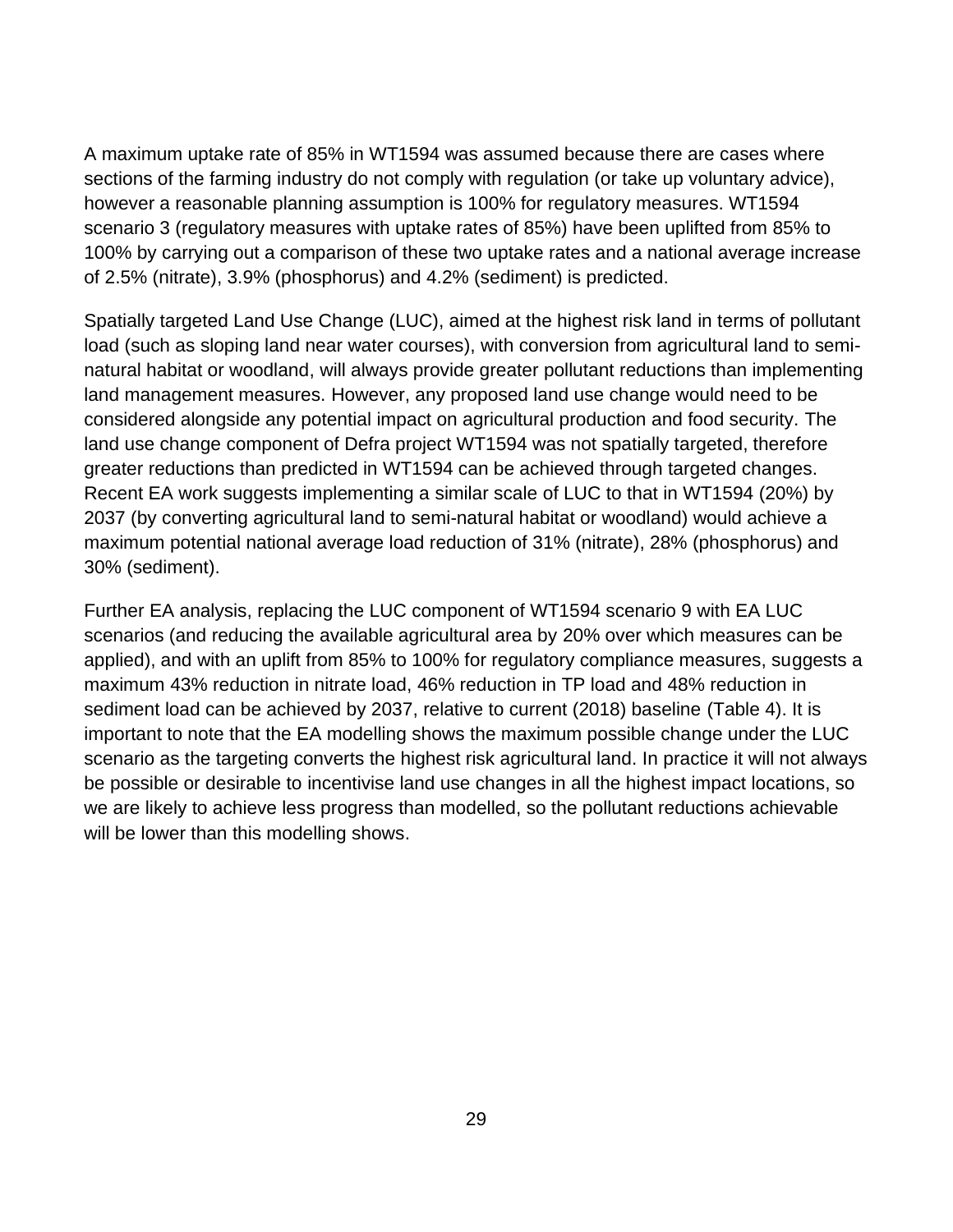**Table 4. Percentage reduction in annual average agricultural nitrate, phosphorus and sediment loads by 2037, relative to 2018, using WT1594 and further EA analysis**

|                                                                                                                                                                                                                                 | Nitrate | <b>Phosphorus</b> | <b>Sediment</b> |
|---------------------------------------------------------------------------------------------------------------------------------------------------------------------------------------------------------------------------------|---------|-------------------|-----------------|
| WT1594 scenario 9 relative to<br>scenario 7 (as published including<br>land use change averaged over land)                                                                                                                      | 24      | 29                | 29              |
| EA analysis relative to WT1594<br>scenario 7 (accounting for WT1594<br>land management impacts (85%<br>uptake) plus uplift to 100% for<br>regulatory measures plus EA targeted<br>LUC to 20% highest risk agricultural<br>land) | 43      | 46                | 48              |

# **Abandoned metal mines modelling**

The proposed ambition level relates to the proportion of affected rivers that can be restored. The degree of restoration that can be achieved within a given budget will also be determined by what is feasible within the context of each remediation project, depending on the nature of the site and the pollutants involved. Levels of ambition also rely on the budget and feasibility of implementing schemes in the proposed timeframe. Costs were estimated against 3 scenarios:

- 1. 40% of affected rivers restored to a good condition Whilst this was felt to be more achievable as less funding from government is required, analysis showed we could go further and make a greater positive impact in river quality.
- 2. 50% of affected rivers restored to a good condition The Environment Agency estimates that to achieve the proposed target, up to forty new mine water treatment schemes need to be built to capture metals before they can pollute rivers. These schemes would need to be operated in perpetuity.
- 3. 60% of affected rivers restored to a good condition Approximately 50 mine water treatment schemes would need to be built and operated in perpetuity. The Environment Agency and Coal Authority have low confidence that they could accelerate the programme to achieve this target. Higher levels of ambition than this were considered un-feasible by the Environment Agency and Coal Authority as it was not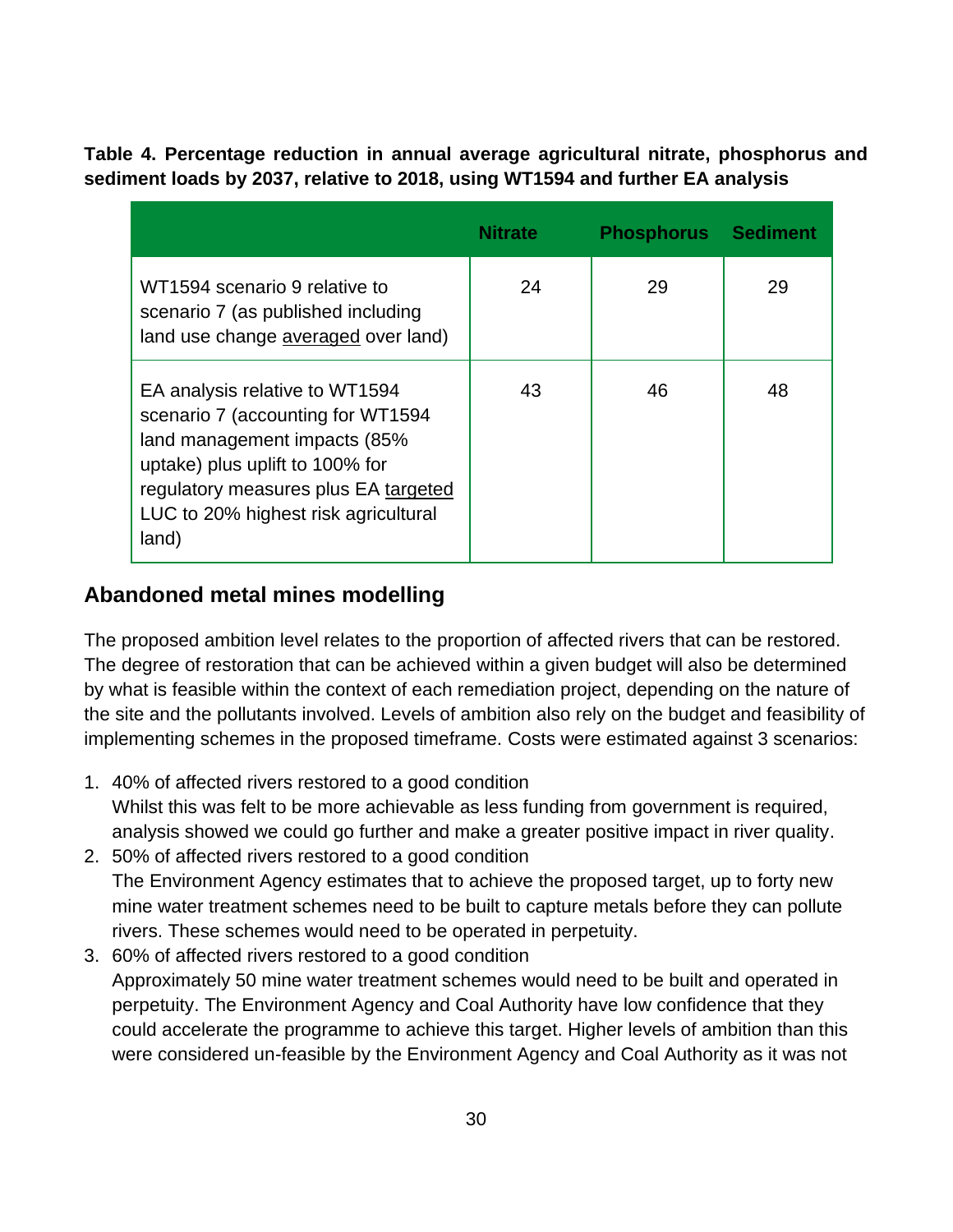considered feasible to accelerate the programme from the current level to achieve this target by 2037.

#### **Water Demand modelling**

Distribution input (DI), or public water supply (PWS) is made up of several components. These can all be addressed to reduce water demand. The components are listed below in Table 5, with the percentage of overall water supply that they make up.

**Table 5. The 2019/2020 water usage returns from water companies, split by public water supply component.**

| <b>PWS</b><br>component | <b>Distribution</b><br>input (MI / d) | <b>Percentage</b><br>of PWS $(%)$ |
|-------------------------|---------------------------------------|-----------------------------------|
| Leakage                 | 2771.29                               | 20.2                              |
| Household               | 7726.66                               | 56.3                              |
| Non-<br>household       | 2790.80                               | 20.3                              |
| Other                   | 441.42                                | 3.2                               |
| <b>PWS</b> total        | 13730.17                              | 100                               |

The 2019/2020 annual water usage returns from water companies in England is shown in Table 5, which will form the baseline against which this water demand target will be measured. In the 2019/20 reporting year the DI/population was 241 litres per head of population. Leakage had reduced by 7% from 2017/18 and PCC was 140 (l/p/day).

The analysis looked at the change in Distribution input relative to population as well as the change in distribution input over time by reducing individual components (listed above). Scenarios were modelled, projected to 2050, in line with the targets included in the EA's framework for water resources, this was then worked back to establish a target value for 2037. Three overall scenarios were modelled: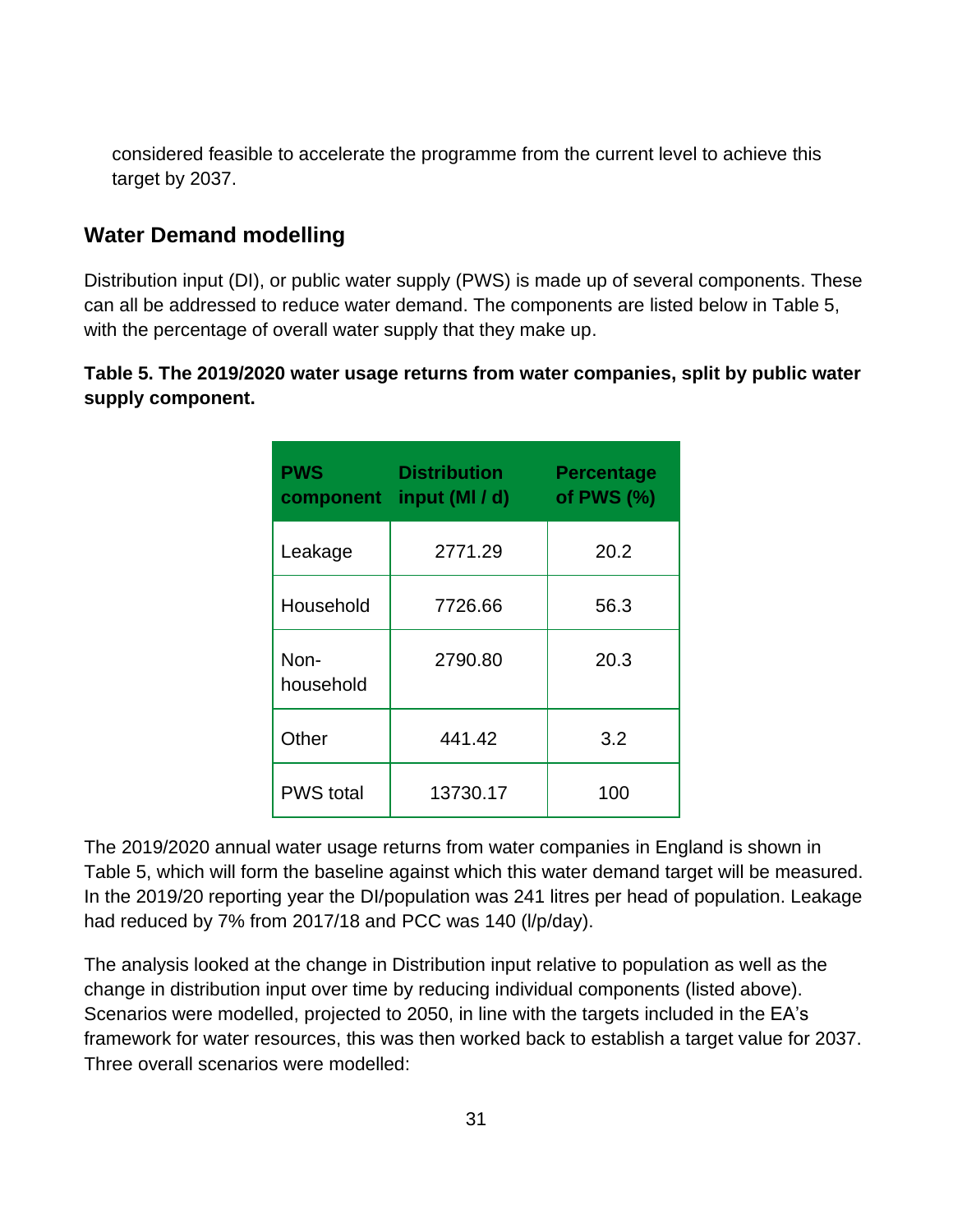- The Low scenario (2050: PCC of 120 I/p/d, 40% leakage reduction and NHH reduced by 10%) in 2037 they become; a PCC of 128 (l/p/d), 25% leakage reduction and 6% in NHH demand. This gives a DI/population of 206 l/p/day which is a 14.1% reduction.
- Medium target (2050: PCC 110 l/p/d, 50% leakage reduction, 15% reduction in NHH) in 2037 they become 122 PCC l/p/d, 31.3% reduction in leakage and 9% reduction in NHH. This gives a DI/population of 195.7 which is a 20% reduction.
- The High scenario (2050: PCC of 100 (I/p/d), 60% leakage reduction and NHH reduced by 20%) in 2037 they become; a PCC of 116 (l/p/d), 37.5% leakage reduction and 12% in NHH demand. This gives a DI/population of 185.4 l/p/d which is a 22.75% reduction.

# <span id="page-31-0"></span>**Recommended metrics**

# **Agriculture**

Levels of water pollution can be measured through water quality monitoring and a long-term agriculture-focused *Enhanced Water Quality Monitoring Programme* has been in place since 2006, through the Catchment Sensitive Farming Partnership. However, the rural water environment is subject to multiple pressures including both point and diffuse sources, and monitoring alone may not, therefore, form a robust basis for setting sector-specific environmental outcome-based targets for agriculture.

Most evaluation of intervention impacts on agricultural pollutant losses has been conducted using modelling approaches, with FARMSCOPER being the leading policy tool for diffuse agricultural pollution management in England. FARMSCOPER integrates multiple pollutant, emission and erosion processes, at a range of spatial scales in order to estimate agricultural pollutant loadings. Where modelling approaches are used, field verification of model predictions is important. Water quality changes resulting from changes to agricultural pressures have been successfully modelled by combining pollution load modelling with statistical water quality modelling (e.g. EA, 2019).

A combined modelling/monitoring approach is proposed, using modelled predictions of progress against the target validated through water quality monitoring data. The most recent version of the FARMSCOPER model will need to be updated to model total nitrogen and include the most recent survey of farming practices. Current monitoring to support the CSF which provides targeted sampling to assess the impact of farming on water bodies will need to be expanded to validate the updated FARMSCOPER model. Incorporating data from the new Natural Capital Ecosystem Assessment (NCEA) monitoring programmes (which use randomly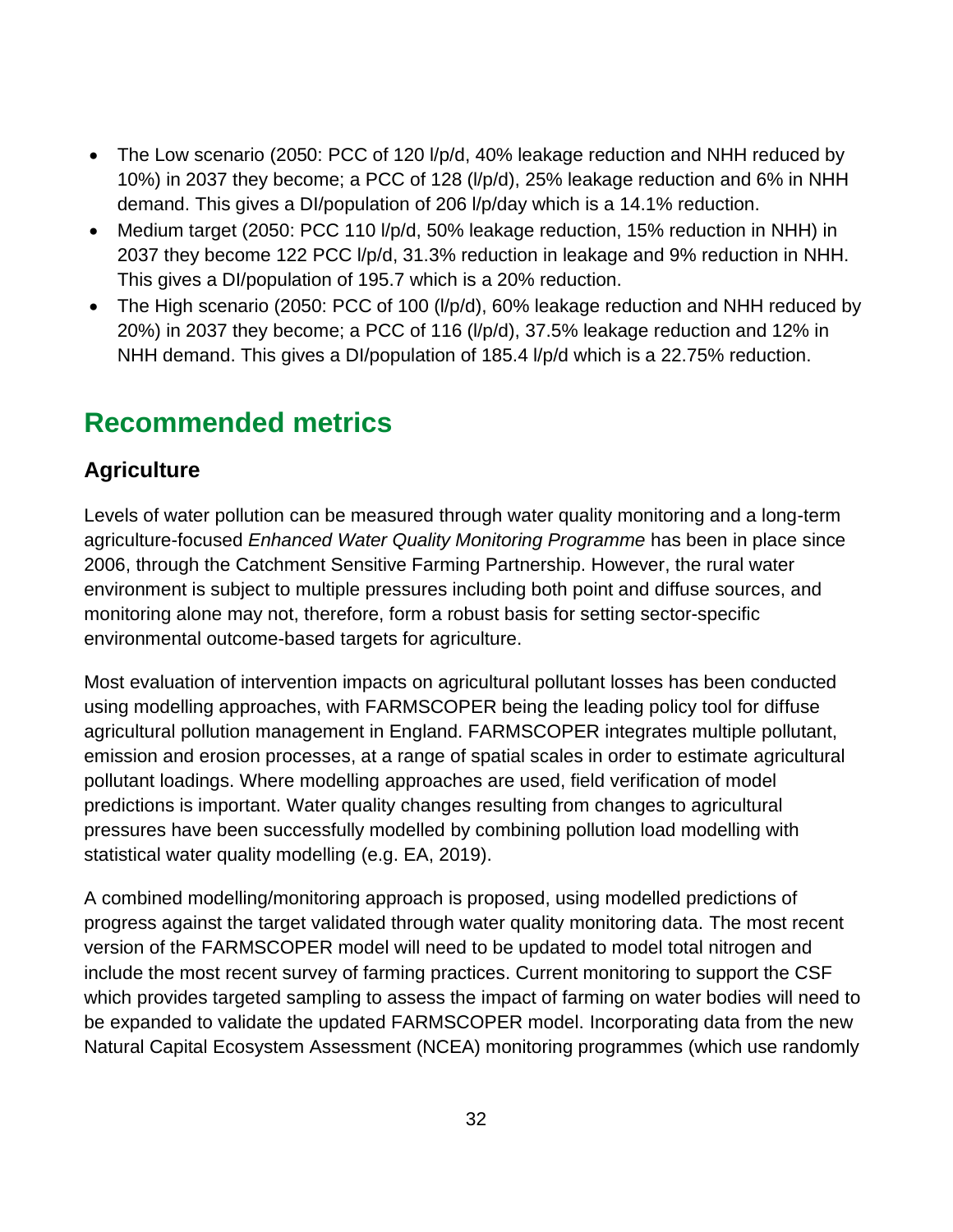selected sites) will also help to provide the baseline condition of catchments and understand how they change over time due to different interventions.

# **Abandoned metal mines**

EA analysis has determined that approximately 1,500km of English rivers are polluted by the substances specified in the target (adapted from published research [20]). To be included in this baseline the substance concentrations in rivers must have been recorded above the Environmental Quality Standard (EQS) when assessed as an annual average, and the source of those pollutants must have been confirmed as abandoned metal mines by the EA. There is good confidence in the baseline length of polluted rivers. Analysis completed by an independent consultancy in early 2021 recommended the EA should carry out a further review of the polluted rivers, including gathering additional water quality data to decrease uncertainty in the length of rivers affected and provide a more robust baseline. This work is in progress and will be completed in 2022.

The metric proposed can be measured using the existing monitoring and evaluation framework of the EA, adapted by the WAMM programme to the river catchments known to be polluted by abandoned metal mines. The monitoring for this is well established, and the scientific method of measuring metal concentrations in water is robust. The proposed metric does not change the current monitoring approach by the EA but will require sampling at increased frequency and locations to demonstrate whether mitigation measures such as mine water treatment schemes are decreasing metal concentrations so that the target is achieved.

### **Wastewater**

The proposed target can be measured using the existing monitoring and evaluation framework of the EA using data collected from both monitoring and modelling. The target is based on effluent load discharged. It will be monitored by water companies under operator selfmonitoring and the Urban Waste Water Treatment Regulations (1994) [41] requirements, and reported to the EA. The EA also monitors water bodies as part of their work on River Basin Management Plans. Outcomes will be visible from water company actions under the target from outflow phosphorus concentrations, with a reduced P concentration in the receiving water. The factors driving catchment failures are also modelled accordingly for River Basin Management Planning purposes. There are procedures currently in place to provide the monitoring for the target.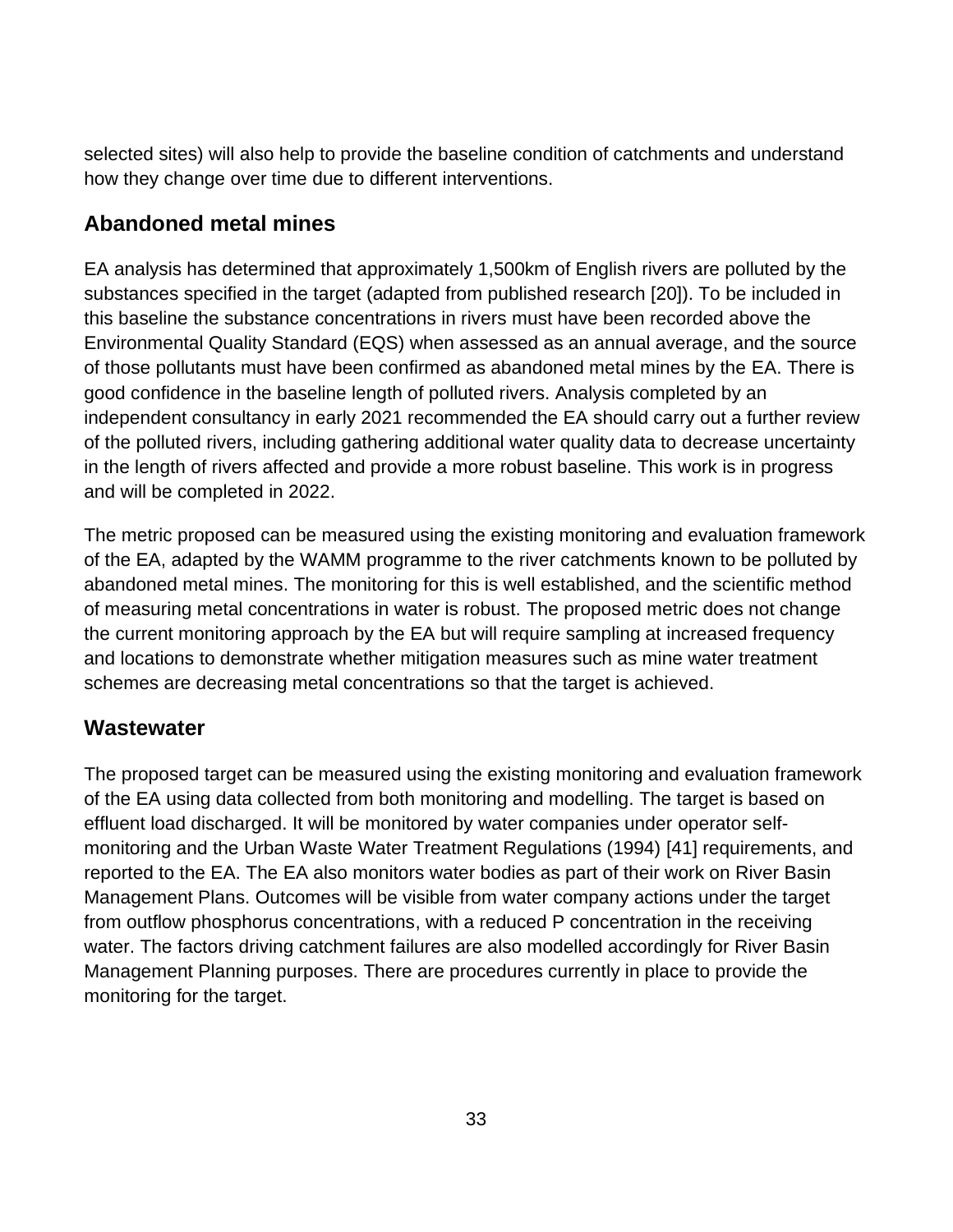### **Water demand**

The WEAG proposed the metric of Distribution Input. We considered this but decided the proposed target will be measured through distribution input per population (DI/pop). Population is included as this indicates the level of water used per person in England, making it relatable to water users and will help to measure and improve water efficiency trends over time. Including population would ensure that the target does not have the unintended consequence of restricting growth and will remain achievable despite unexpected population changes. This type of target has been successful internationally. Distribution input is already regularly reported by water companies to both the EA and Ofwat on an annual basis. This data can also be broken down further to its component uses, household consumption, leakage and nonhousehold consumption. Distribution input is already in use in well-established reporting processes that water companies use in relation to the Water Resource Management Plan (WRMP) processes and performance reports, and the reporting of these are not expected to change. The proposed metric would not need additional monitoring to the current annual reporting. There are also agreed approaches to how the measurements for the distribution input value are recorded, which add to reliability of this data. Population data can be gathered from the Office for National statistics (ONS).

# <span id="page-33-0"></span>**Target balance between desirability, feasibility, and viability**

# **Agriculture**

The approach proposed for the target is nutrient and sediment load reduction estimates using modelled predictions validated through water quality monitoring data (e.g., Catchment Sensitive Farming Enhanced Water Quality Monitoring programme). This approach has previously been proved effective for evaluating Catchment Sensitive Farming [42]. The target will be set as a national average, and we are consulting on the potential to set ambitions at a catchment level in future.

Desirability: The agriculture target is required to address one of the most significant sources of pollution in the water environment. Action taken by farmers will be a significant contributor towards achieving our ambitions in the 25 Year Environment Plan and also achieving the Environment Act biodiversity targets. However, domestic food production continues to be a high priority and it's important to consider any potential impacts the targets may have on it, particularly as policy pathways are considered.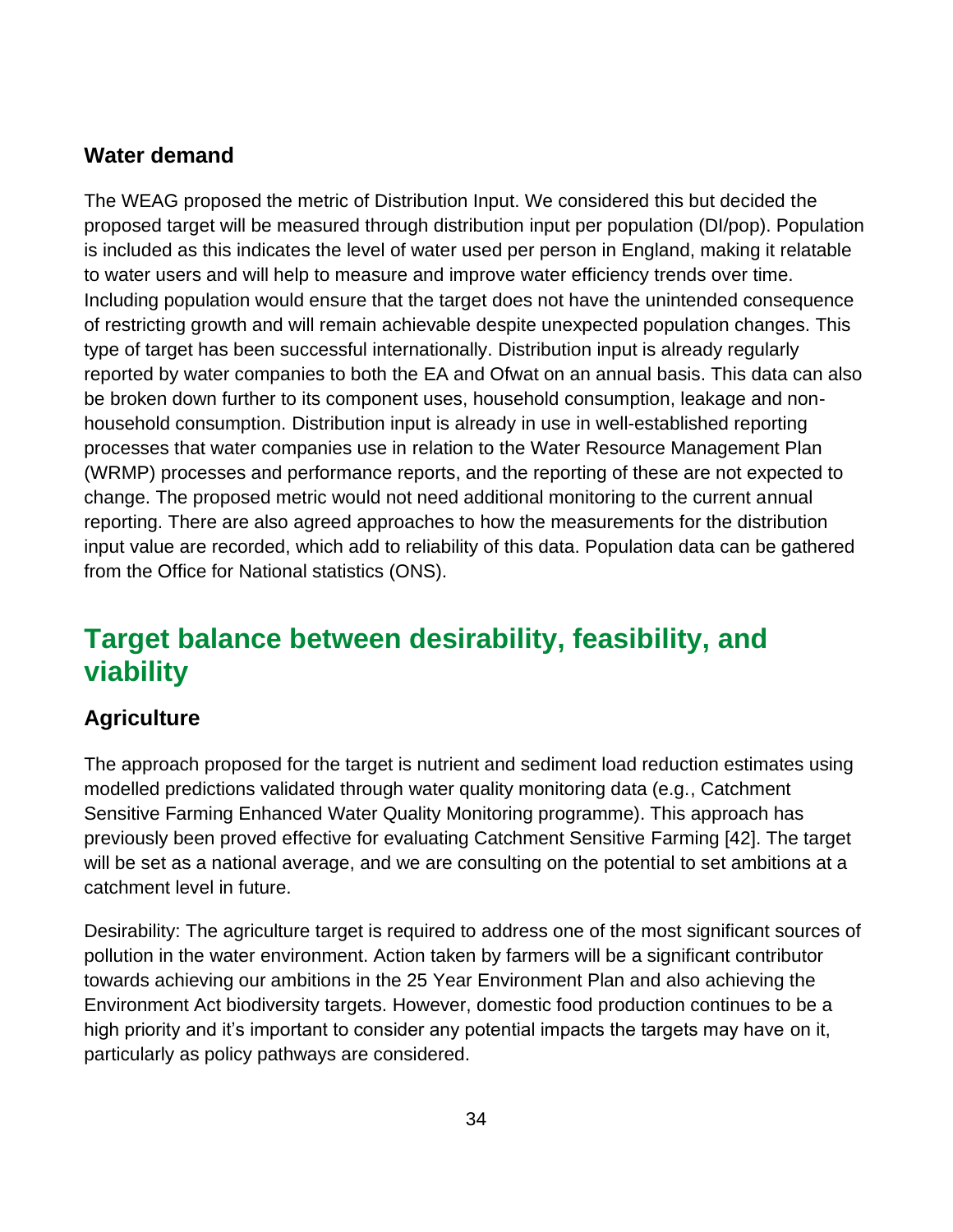Feasibility: The proposed level of ambition for a 40% reduction in pollutants is highly ambitious. The delivery of the agriculture target will be supported by other Defra and cross-government policy programmes such as net zero and the environmental land management schemes. Technology is also becoming ever more precise. However, achieving 40% reductions will require policy mechanisms going beyond existing regulation, schemes, and advice. Alongside high compliance with regulations (supported by increased advice and enforcement), uptake of voluntary measures and the delivery of government commitments on habitat creation, the new environmental land management schemes will be crucial to supporting a shift towards more sustainable nutrient management. This is particularly relevant for the nutrient management standard in the Sustainable Farming Incentive which is under development.

Viability: Funding schemes such as the Sustainable Farming Incentive, Local Nature Recovery, Landscape Recovery and the Farm Investment Fund, and advice schemes such as CSF will contribute to the target by incentivising farmers to improve their practices and protect the water environment.

#### **Abandoned metal mines**

Desirability: Pollution from abandoned metal mines is the single largest source of metal pollution in rivers in England and causes the most severe EQS failures. The target would encourage a step-change in cleaning up this long-standing chronic pollution of rivers that is a legacy of Britain's industrial revolution. Government has a high degree of control since no change to societal or business behaviour is required. Government intervention through the WAMM programme is the only way to tackle this, as all these mines were abandoned before 2000 and so the former mine operators are not liable for knowingly permitting the ongoing water pollution. The target supports the levelling up agenda and identifying sustainable lowcost treatment options to treat pollution will also help to develop a world leading programme that sells UK scientific expertise.

Feasibility: This target is technologically feasible, and the WAMM programme has established mechanisms for prioritising funding and targeting action to deliver environmental improvements. The delivery of the target is dependent on government funding as this is a government liability, although subsequent co-funding can then be secured in some cases. Each site has unique characteristics, however there is a growing body of transferable knowledge and examples of successful projects. The three mine water treatment schemes that have been built to date treated over 7.5 million  $m<sup>3</sup>$  of water last year removing over 140 tonnes of the target pollutants and improving 20km of rivers in Cornwall, the North-East, Cumbria and Bassenthwaite Lake in the Lake District. The EA estimates that to achieve the proposed target,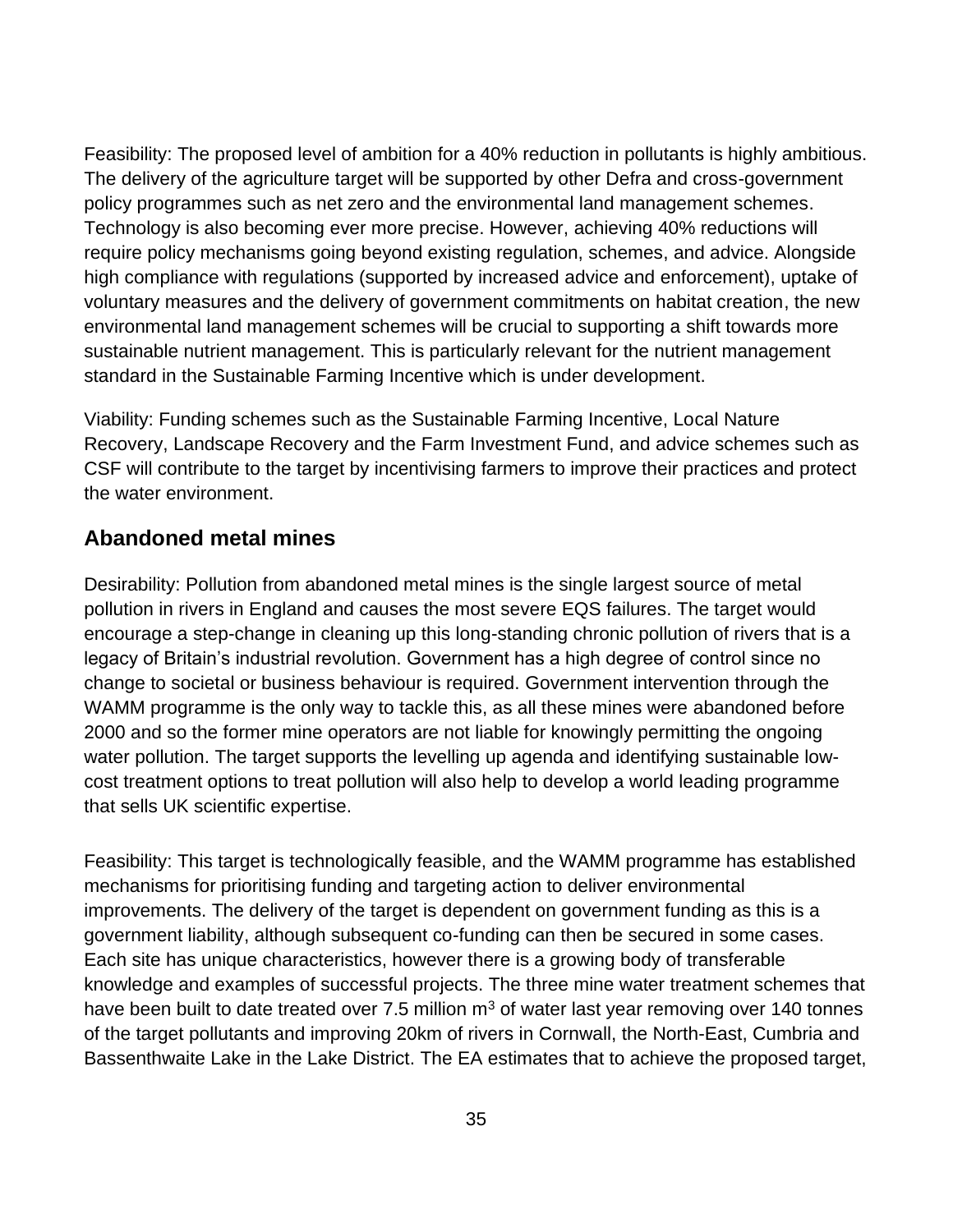up to forty new mine water treatment schemes need to be built to capture contaminants before they can pollute rivers.

Viability: The target is dependent on long-term government funding. Achieving the target has been assessed to be cost-beneficial.

### **Wastewater target**

Desirability: High levels of phosphorus within water bodies is the most common reason a water body fails to achieve good status. Most of phosphorus in the water environment comes from continuous discharges of treated wastewater from the water industry.

Feasibility: Water companies are already employing treatment methods and technologies to remove phosphorus from sewage. The legislative drivers also already exist for ensuring the delivery of this target (wastewater treatment works permitting, statutory Drainage Wastewater Management Plans). There are different methods available to water companies for achieving the reduction and emerging technologies will increase the feasibility of delivering the target such as those which allow for phosphorus recovery.

Viability: The target is currently assessed to be cost-beneficial and a viable target. Future development of novel technologies and a potential market for phosphorus recovery may further improve the cost benefit ratio and bring wider environmental benefits.

#### **Water demand**

Desirability: The water demand target aligns with our wider climate change and adaptation ambitions. Reducing water demand is an essential step for achieving a sustainable and resilient supply of water in the face of a changing climate and ensuring sufficient flow levels in the water environment to support vital ecosystems.

Feasibility: We expect to achieve the proposed level of ambition by pursuing policy commitments in the Written Ministerial Statement on Reducing Demand for Water. Data on Distribution Input is readily available, however there are gaps in our evidence for the nonhousehold sector. Regulators and industry are working to resolve this.

Viability: The target aligns with policies announced by government on water efficiency, including the government's response to the 2019 consultation on personal water consumption.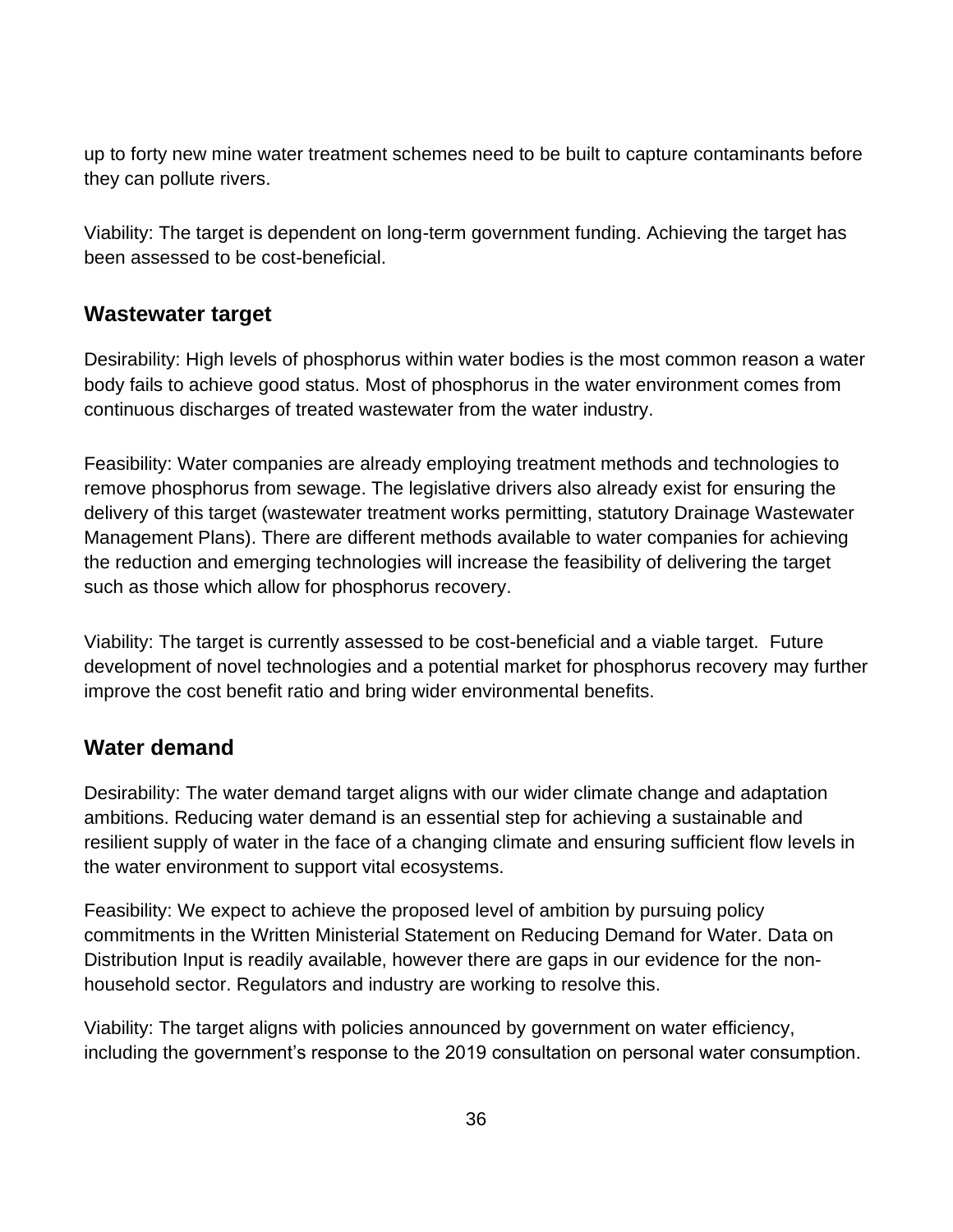This includes policy on leakage and water company adoption of customer pipes, water efficiency in building regs, and water efficiency labelling.

### **Assumptions**

#### **Agriculture**

The FARMSCOPER model includes assumptions regarding farm practices such as the timing of fertiliser and manure applications, duration of livestock grazing and the storage of manure, although the data used is from national annual surveys.

An accurate and comprehensive assessment of uptake of mitigation measures across all policies is required to determine progress against the target – scaling up of the results will use assumptions of farmer behaviour.

Policies and time lags are indicative. It is assumed that the gradual introduction of policies and the adoption of measures by farmers will result in a linear increase in uptake and hence costs from an initial baseline in 2022 to reach the modelled scenario in full by 2037. CSF evidence indicates a lag of around three years from farm advice delivery on mitigation measures until there is a detectable water quality improvement. The lag is a combination of the time taken to implement mitigation measures (and hence incur the main costs) and the time for the mitigations to deliver reductions in pollution. It is assumed that the lag between costs and benefits is two years. This is a major simplification because some environmental effects are almost immediate whilst other lags could be far longer, particularly for responses in groundwater dominated catchments or those with legacy nutrient stores.

Assumed modelling baseline (with no interventions) is an unchanged structure of agricultural land use (cropping and stocking), management systems and technologies. All additional actions on farm are modelled assuming no changes to land use and management other than those specified in modelling. This modelling was undertaken before the current volatility in the prices of agricultural commodities therefore prices of all agricultural inputs and outputs are assumed constant in real terms throughout.

With regards to the modelled potential policy pathways, it is assumed that a combination of better targeted action, market-driven changes and action primarily aimed at other targets (including net zero) will contribute extra pollution reductions. Further modelling work is under way to confirm this.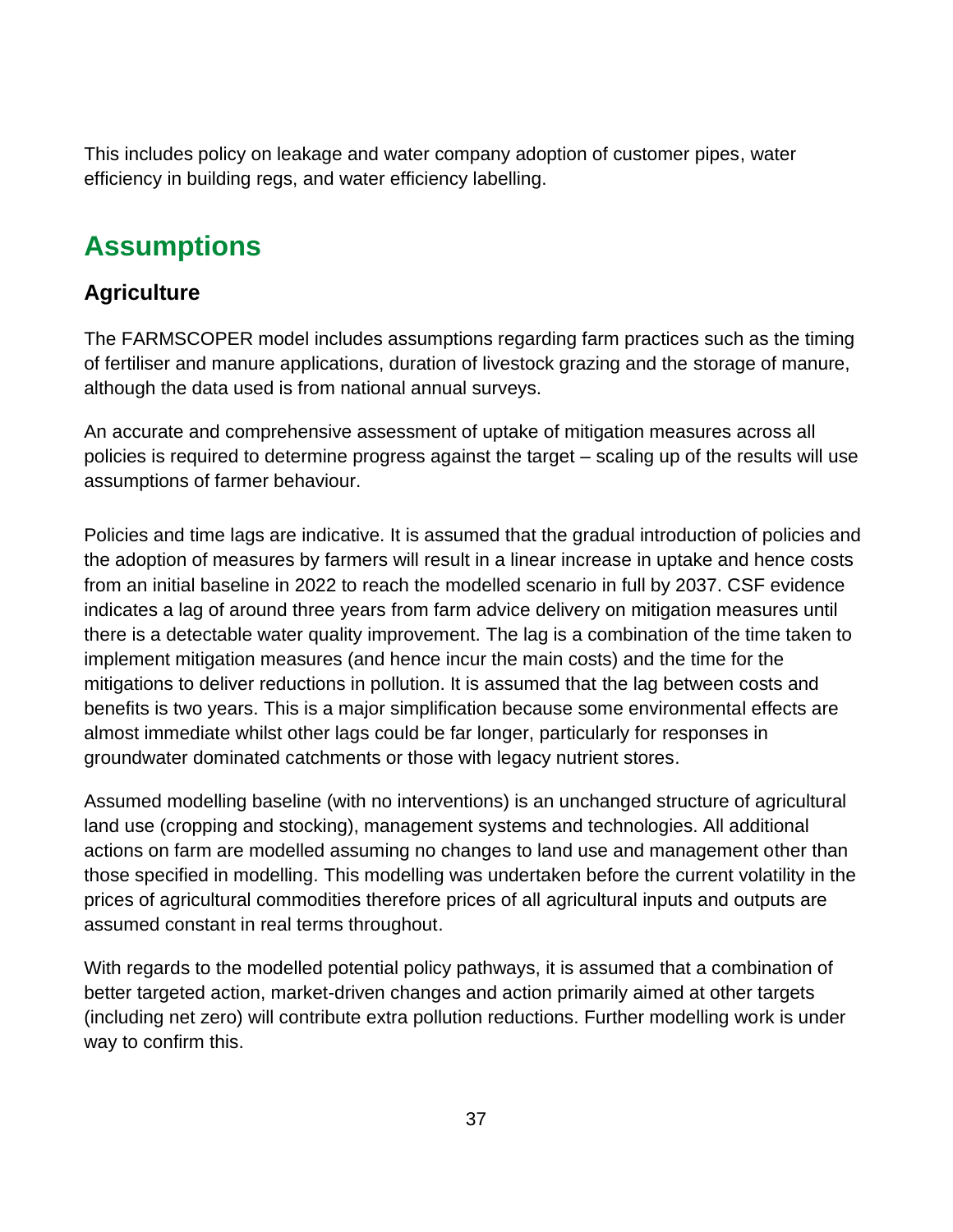#### **Abandoned metal mines**

Benefits begin two years after the construction date (i.e., when operation begins) and last until 2100. Benefits have been calculated using National Water Environment Benefits Survey values supplemented by the EA's benefit assessment guidance (BAG) assessments where available. Benefits have been assessed at a management catchment scale rather than the individual water bodies or estimated number of interventions. It is assumed all schemes and diffuse measures within a catchment are technically and practically feasible.

Assumptions made when calculating costs: Diffuse measures take one year to build. Operating costs for diffuse measures begin in the year of construction. They are incurred annually until 2100. Treatment schemes take three years to develop and two years to construct. Operating costs for mine water treatment schemes begin when construction has finished. Operating costs are then incurred annually until 2100. Operating costs increase by £30k per scheme from year 7 as it is assumed increased operating costs are a better reflection of cost than periodic capital investment. Costs were provided by the Coal Authority based on their experience building and operating more than 75 coal and metal mine water treatment schemes. The majority of the capital costs for new schemes is in earthworks and pipelines which have a long lifetime, and replacement is generally less than initial earthworks. Costs have been assessed at a management catchment scale based on the estimated number of interventions rather than the individual water bodies.

It is assumed all schemes and diffuse measures within a catchment are technically and practically feasible. Current technology to remove pollutants will be used until 2100 although R&D is likely to decrease operating costs.

Risks: Delivery of the target is entirely dependent on government funding. Some schemes do attract financial contributions from other catchment partners and beneficiaries, but government funding is required for the vast majority of the investment required and to act as match funding to attract the non-government contributions.

Gaps in the evidence base: There is uncertainty around future technological improvements and the outcomes from investment in research and development to decrease costs. Future changes to the evaluation of benefits may increase their value.

#### **Wastewater**

This was costed using a standard model drawing upon EA experience with modelling costs of similar schemes over a long period of time.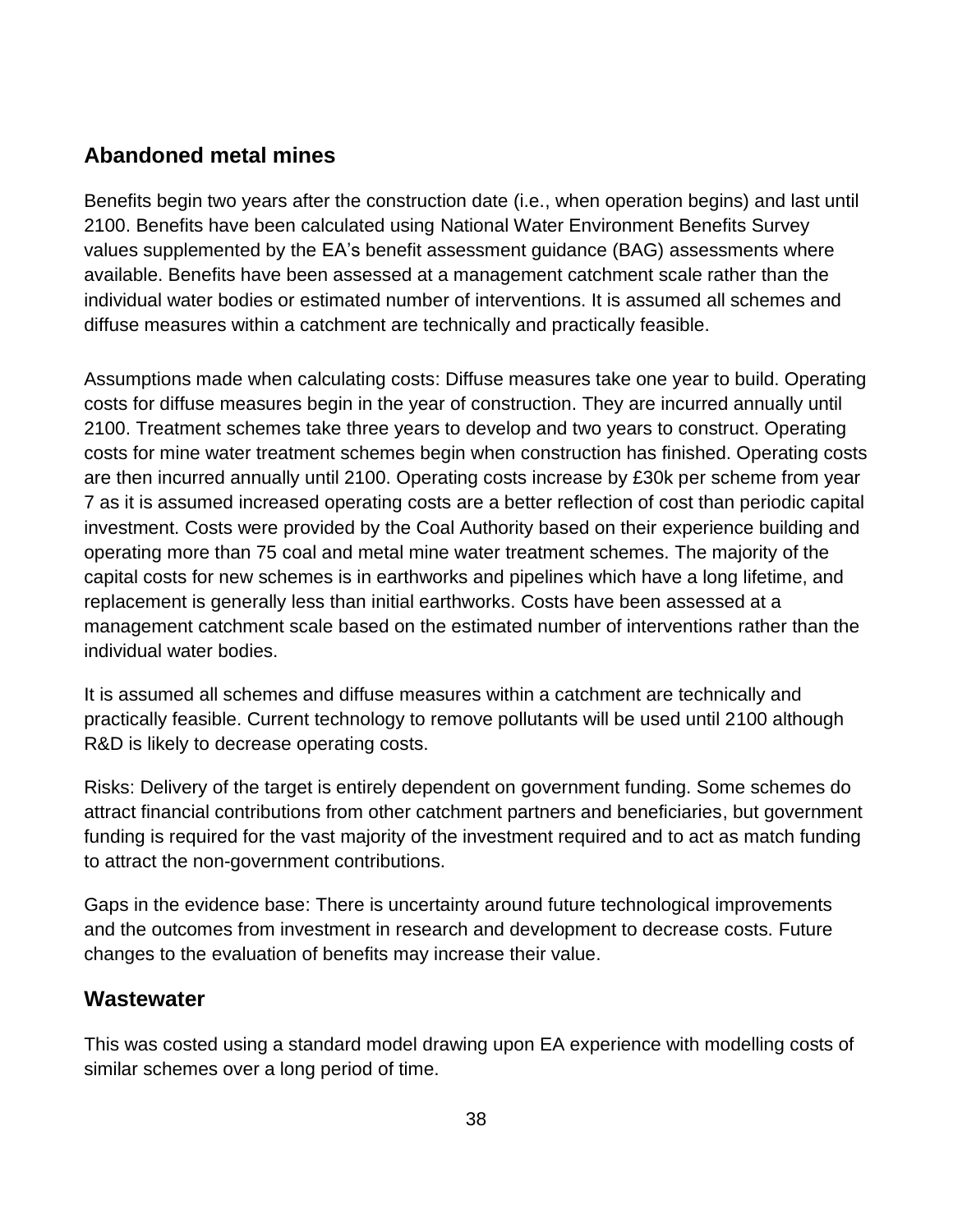EA's initial modelled costs are replaced in subsequent appraisal by water company estimates of the cost of each individual works enhancement, that are subject to Ofwat scrutiny. This ensures that EA initial costings are now broadly in line with typical outturns.

Alternative technologies, including phosphorus recovery for reuse as fertiliser, are currently not economically viable at scale but may become so in future with innovation and depending on world prices of phosphate rock, delivering better environmental outcomes.

#### **Water Demand**

Assumptions have been made about some of the factors which are likely to affect water demand, such as climate change which will have an unpredictable impact on water consumption requirements, and water availability. Any large divergence from modelling used could have an impact on the achievability of the target. However, climate change is also a driver for demand reduction.

The proposed target includes household consumption and leakage, as well as the additional element of non-household consumption. Whilst there are industry commitments and plans to address leakage and household consumption, these cannot be considered guaranteed and there are risks that climate change and social factors could affect the deliverability of these commitments.

There is a minor risk that climate change could lead to some abstractors (industrial water users who self-supply from their own reservoirs, wells, or river abstractions) shifting in drought periods to the public water supply.

There is limited data on water consumption practices in the non-household sector, leaving a degree of uncertainty over exactly what issues might arise.

# **Future evidence plans and evidence gathering**

The water environment is continually changing, as is our relationship with it. To ensure the full range of impacts on water are captured in the evidence base, as well as noting emerging issues, our evidence base is continually improved. An overview of some of these areas is given below.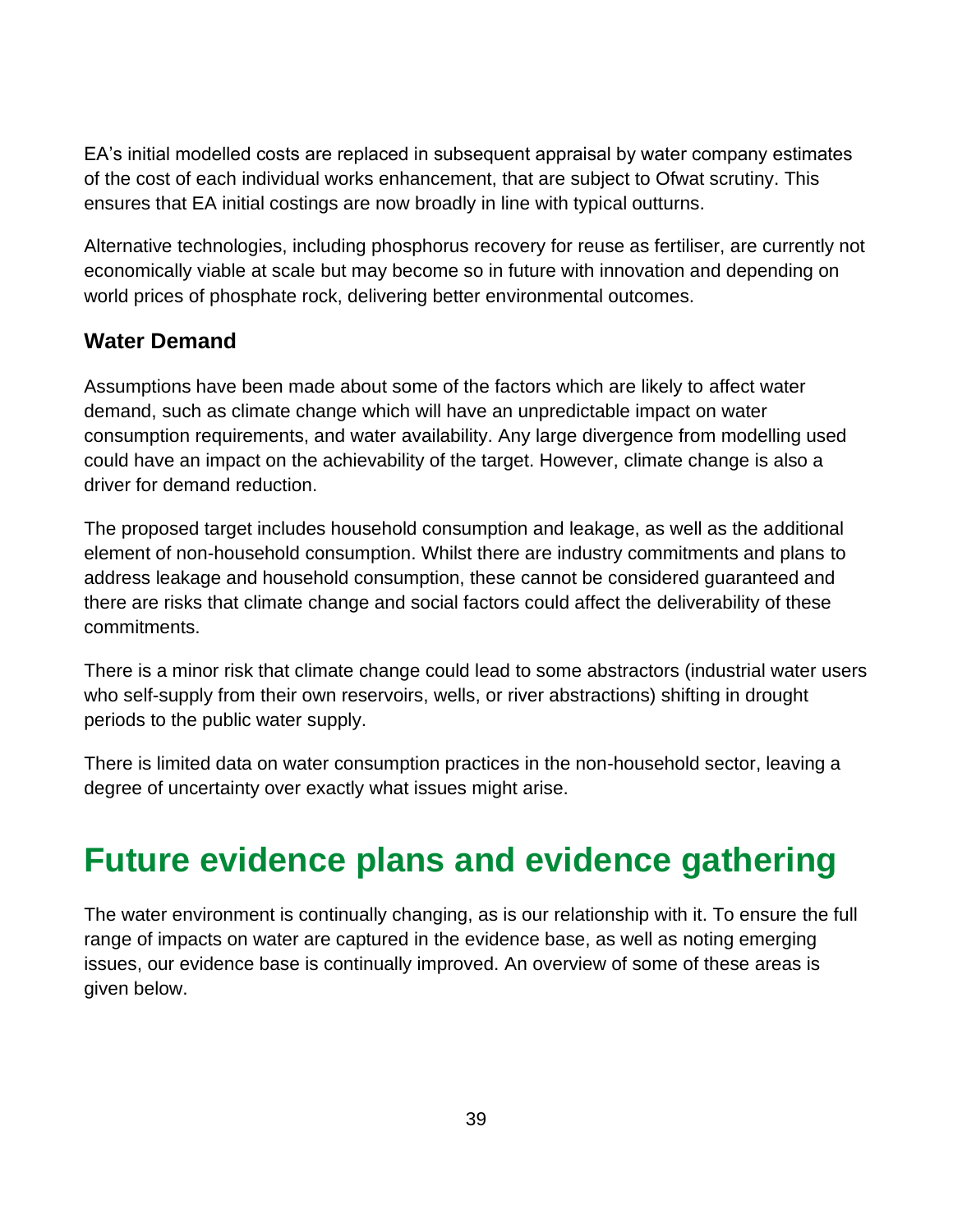# **Evidence gathering in near future**

Our proposed agriculture target requires further development of models and datasets in order to accurately estimate nutrient loads and report these, and we plan to work with academics, researchers and others to undertake the following:

- We will continue to develop our modelling capability which will be used to monitor against our proposed agriculture target, for example by development of FARMSCOPER to expand its estimates of nitrogen-bearing nutrient loads from nitrate to total nitrogen.
- Following advice from the WEAG, we also hope to add other models to our approach, building an ensemble of models which will allow more accurate estimates of nutrient loads.
- The proposed agriculture target will also require new sources of data relating to uptake of on-farm measures to allow accurate modelling of annual loads and we are exploring whether new sources of data could be used to improve these estimates.
- We will also develop new methodologies for reporting nutrient losses. We are also working with the EA to improve the way that we estimate the monetised benefits of improving water quality to near natural state which is currently assessed using the National Water Environment Benefits Survey (NWEBS). Further details of this and all our research, including final reports, will be published on the EA or Defra Science pages.
- We will continue to obtain evidence on the impact of agriculture on the water environment through the CSF monitoring programme which was expanded beyond high priority catchments at the start of 2022. In addition to this, the Natural Capital Ecosystem Assessment (NCEA) River Surveillance Network will provide a new nationally representative dataset of river condition which will allow longer term detection of trends across a range of water quality and ecosystem health parameters. Finally, the NCEA Small Streams Network should provide data on smaller water courses.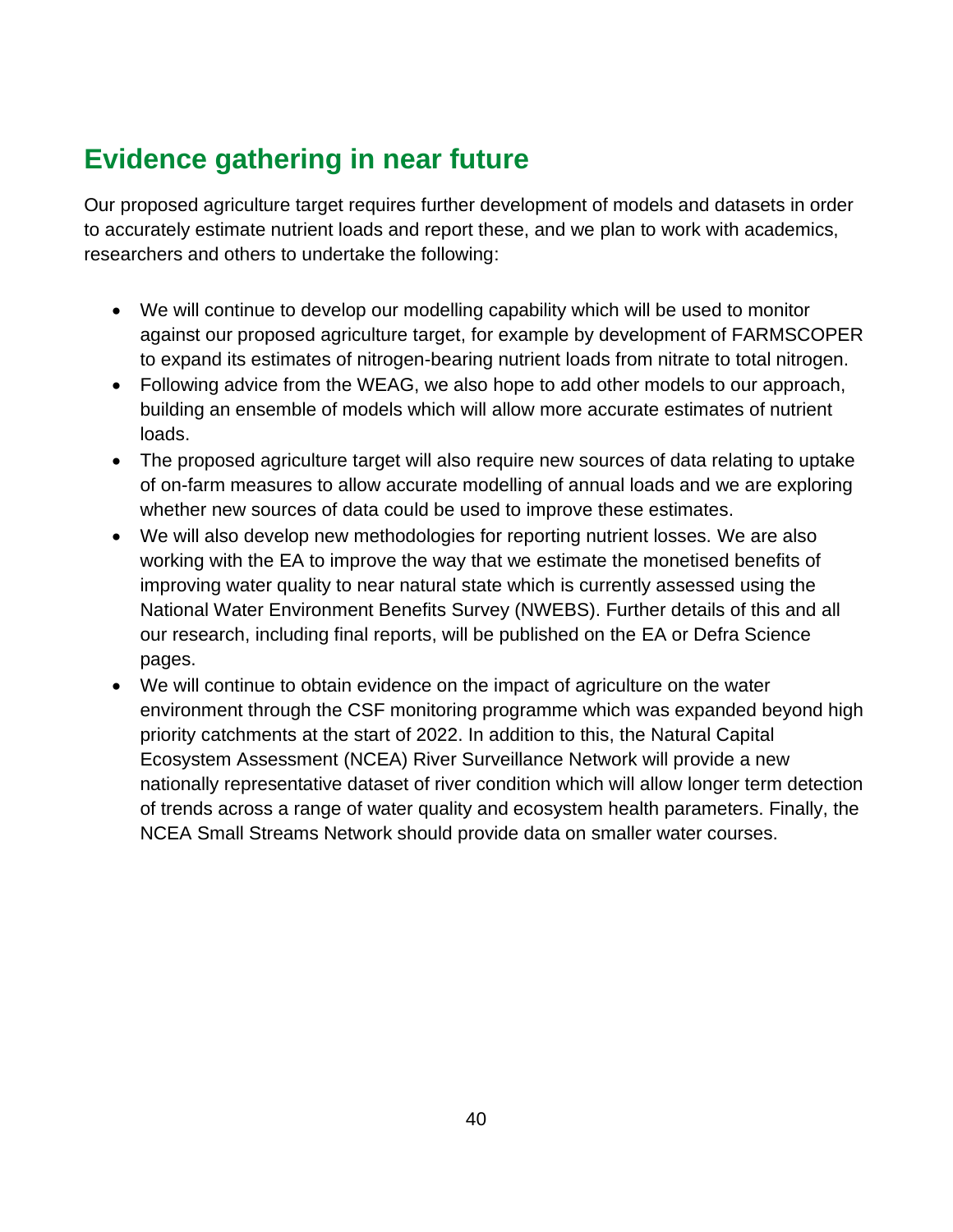# **Water Expert Advisory Group discussions on proposed targets**

This section summarises the expert advice and conversations with the WEAG<sup>11</sup>. We would like to thank the group for their contribution. The proposed targets discussed with the WEAG is shown below at each section. This is the wording they were asked to give advice on and is not necessarily the wording of the target recommended by WEAG. The target discussed with the WEAG may differ from that currently proposed in the consultation, in response to advice from experts, other governmental departments and Ministerial decisions.

### **Water Experts Advisory Group- Detailed notes on an Agriculture water quality target**

Proposed target during initial WEAG discussions – "Reduce nitrate and phosphorus pollution load from agriculture to the water environment by 40% by 2037".

# **Background system information from experts**

#### **Agricultural sources of total nitrogen and total phosphorus**

The sources of nutrient pollution<sup>12</sup> (nitrogen and phosphorus) were discussed, with WEAG noting that some of the most negatively impacted rivers in terms of ecological function are in livestock farming regions. This is not always captured by measuring only nitrate concentrations, as in such systems the organic nitrogen fractions contribution can be up to 50% of the total nitrogen (N) load. These compounds are highly bioavailable to aquatic biota. A focus on inorganic nitrogen alone (nitrate, nitrite and ammonium) in river systems can underestimate the impact of livestock farming on freshwater ecosystems. Defra acknowledged this and agreed that the target should address total nitrogen and total phosphorus (P). Important sources of organic nitrogen and phosphorus from agriculture include sheep farming

<sup>&</sup>lt;sup>11</sup> A different font will used to show separation of the sections

<sup>&</sup>lt;sup>12</sup> Although the term contamination may be technically more appropriate where impact is on the environment rather than human health, we use the term pollution to align with our 25 Year Environment Plan and other key documents.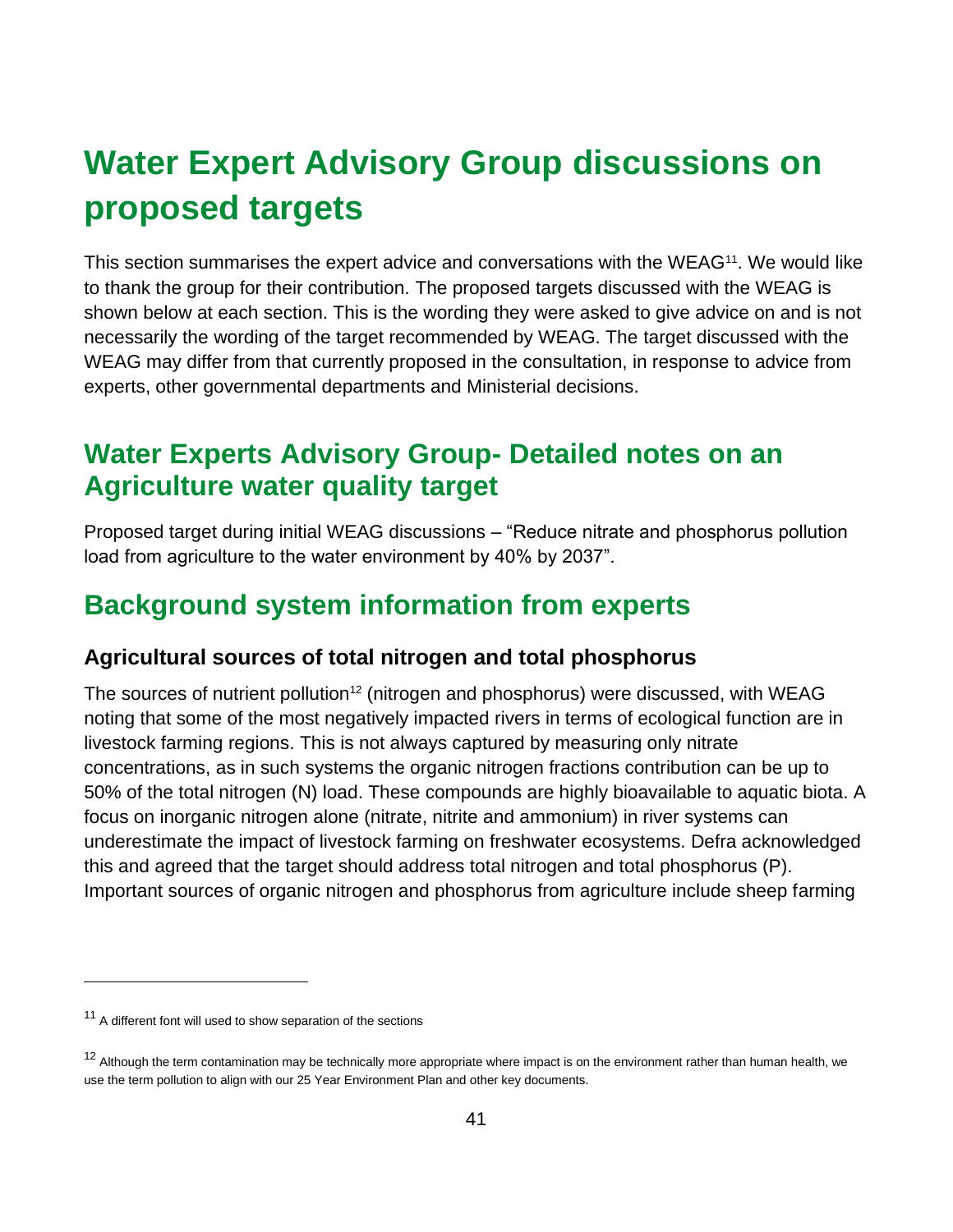in upland areas, and more widely geographically dairy, beef cattle farming, outdoor pig farming and poultry farming.

The WEAG explained how the use of fertilisers and crop growth interacted with the natural nitrogen cycle. Common nitrogen fertilisers include ammonia, ammonium nitrate and urea, and slurry and manures from livestock farms which all replace nitrogen in soils following removal during plant growth and losses though denitrification in soils. Denitrification processes may be offset by nitrogen deposition from the atmosphere, particularly in the immediate vicinity of intensive livestock production units, in addition to nitrogen deposition from fossil fuel combustion. The WEAG also pointed to the over-estimation of denitrification rates in wetland systems, where assumptions are often made that whole systems would support denitrification. They noted that in reality, the process occurs patchily in only the wettest areas of wetlands and highlighted that needs to be accounted for when modelling denitrification rates.

Alongside the addition of nitrogen or phosphorus to soils, other compounds affect plant growth and nutrient use. One example the WEAG noted was that a lack of potassium (K) or sulphur (S) can reduce overall nutrient use efficiency<sup>13</sup> in some agricultural systems. This reduces uptake of nitrogen by plants with the excess at risk of leaking to the water environment. This is also affected by different sources of nitrogen (farmyard manure, etc). Similar issues have been noted by the Nutrient Management Expert Group (NMEG) currently advising Defra and we will continue to engage with the NMEG secretariat to ensure that we consider advice from this group as it is drafted.

Reductions in nutrient loads associated with advice and on-farm mitigation measures incentivised through the Catchment Sensitive Farming programme (CSF) are estimated at an average 10% reduction, which the WEAG advised is not sufficient to generate significant benefits for freshwater ecosystems. The WEAG noted this would be partly due to time lags in the system response to current mitigation efforts, but also due to low uptake rates/poor targeting of mitigation measures that reduce nutrient loads and suggested that a significantly higher level of ambition is required to achieve the goals of the 25 Year Environment Plan.

There are generally low livestock numbers in the 'arable east' so reductions in inorganic nitrogen fertiliser applications (or land use change) could decrease  $NO<sub>3</sub>$  concentrations in

 $13$  The ability for crops to efficiently take up and use nutrients for increased yields.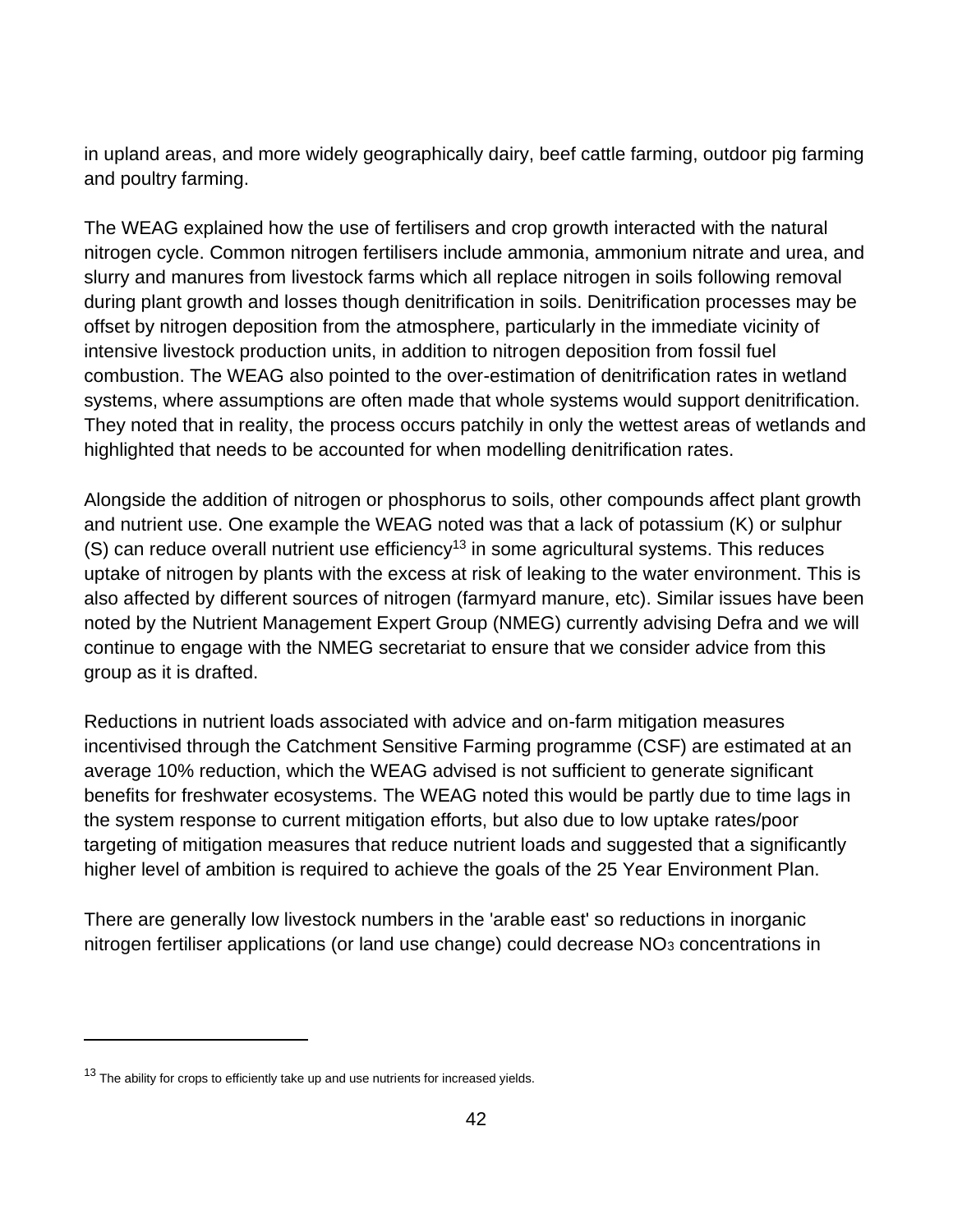water bodies<sup>14</sup>. However, the WEAG noted that geographical land uses are changing, and will continue to change, due to climate change and policy and market drivers, and that it should not be presumed that current farm structures and locations will stay the same. They also highlighted that there is intensive indoor pig and poultry rearing in the east that may not take place on arable land, and that nitrogen and phosphorus flux to waters resulting from disposal of the pig and poultry litter to land, landfill or incinerators from these sources need to be taken into account in any mitigation efforts.

#### **Methods for assessing nitrogen and phosphorus pollution from agriculture**

Defra have used the FARMSCOPER decision support tool to assess nitrate and phosphorus (dissolved and particulate) losses from agricultural systems. The WEAG recommended that multiple (and ensemble) models of total N and total P loads delivered to waters from agriculture should be compared to gain a more accurate picture of current nutrient pollution problems. An inter-model comparison would be helpful to inform Defra of the different patterns and loading rates simulated by different models. An export<sup>15</sup> coefficient model (ECM) [43] output was presented, showing total nitrogen and phosphorus loads delivered to UK waters, for the period 2000-2010 (Figure 3). Models that focus on nitrate, and not total nitrogen, do not capture the whole nitrogen system and show a different geographic spread of nutrient pressures (showing the most acute problems in East Anglia), as they are largely driven by inorganic fertiliser application practices. Models such as the ECM<sup>5</sup> which consider total nitrogen and total phosphorus also account for organic nutrient fractions derived from livestock production and particulate nutrient fractions attached to eroded soils from agricultural fields. Existing policy support models used for Defra work do include consideration of particulate and dissolved fractions for phosphorus pollution.

The ECM showed that the highest rates of total nitrogen flux (movement in mass or kilograms) to waters tend to be where there is intensive agriculture and downstream of urban areas. The highest areas of total nitrogen flux from agriculture were found in the west of the UK. This is due to a combination of factors including higher livestock densities, application of manures and slurries at times applied in excess of crop requirements, and the presence of naturally heavier, wetter soils on steeper sloping land. In comparison, the highest rates of total phosphorus flux are associated with treated wastewater sources so occur in areas with larger populations, though significant fluxes of particulate phosphorus also occur as a result of sediment and soil

<sup>&</sup>lt;sup>14</sup> As noted above, in areas where livestock farming is more prevalent, organic N and P fractions may contribute more to nutrient pollution.

<sup>&</sup>lt;sup>15</sup> Nutrient movements from one system to another are often termed 'exports', in this case from the terrestrial to aquatic environment.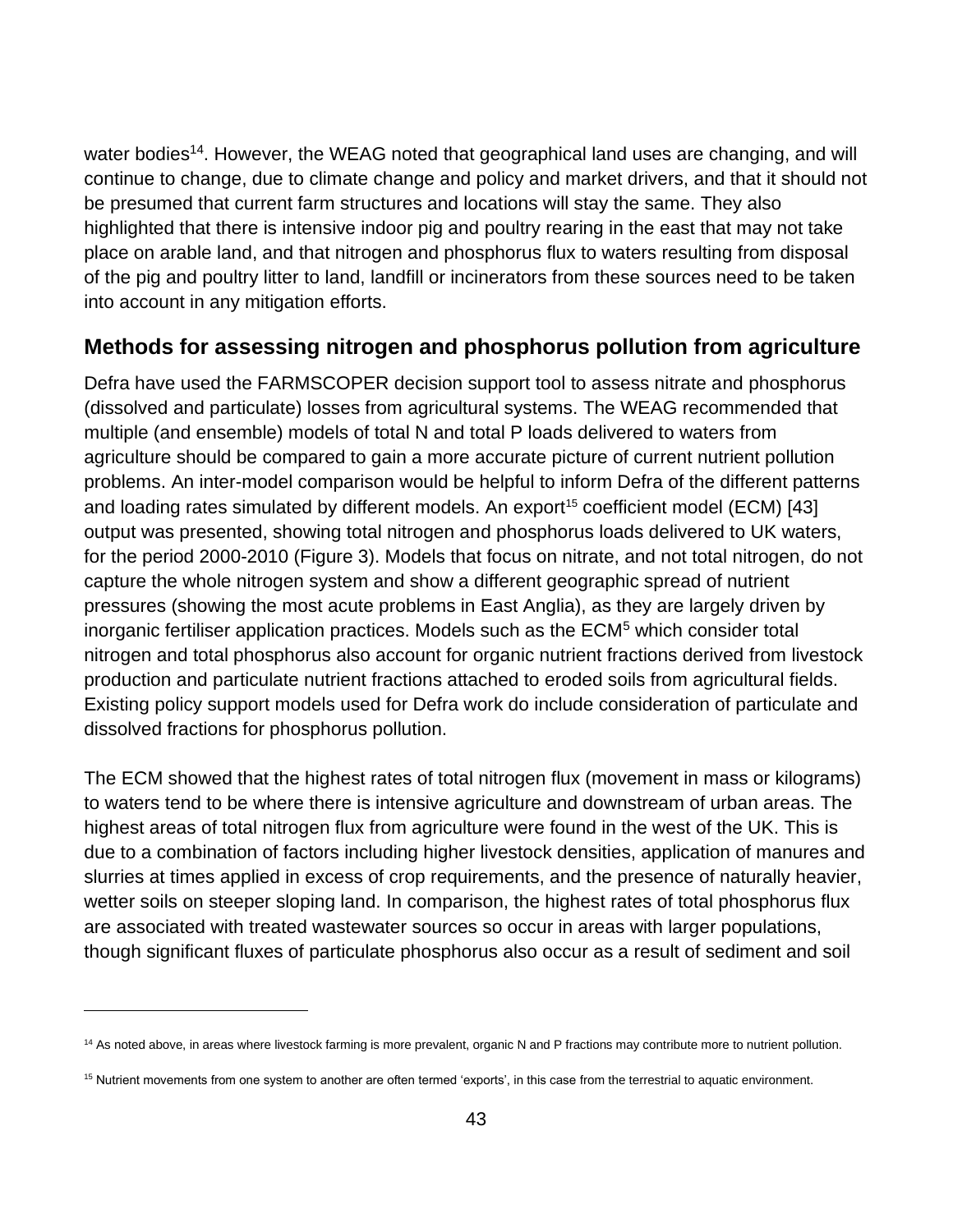erosion from arable land and overgrazed land in rural catchments where agriculture is the dominant source. Fluxes of dissolved bioavailable phosphorus can also be high in grassland systems in livestock-dominated areas.

The WEAG noted that the ECM includes non-agricultural sources such as septic tanks, small sewage treatment works, large wastewater treatment works. Inclusion of multiple sources and assessing total nitrogen and phosphorus fluxes allows the ECM to more accurately capture both the spatial variability and the full scale of the problem, especially when compared to some other models. A breakdown of the fraction of the total nitrogen and total phosphorus loads delivered by agriculture, versus from point sources (see our Wastewater Target chapter) from the same research programme is shown in Figure 4.



#### **Figure 3; Modelled total nitrogen (N) and total phosphorus (P) loads ECM from Krueger et al. 2015 [43]**

The potential to compare the ECM and the Sagis-Simcat model used by the EA was then discussed. Experts highlighted that the ECM had previously been compared with models developed by other groups in Europe, as part of the European Nitrogen Assessment programme [44, 45] and with global models developed by teams in the USA. There may be merit in doing an inter-model comparison to assess if there are similar patterns between the highlighted model and Sagis-Simcat. Defra is considering ways to improve modelling capability on this topic and this would fit with the ensemble modelling approach recommended by the WEAG.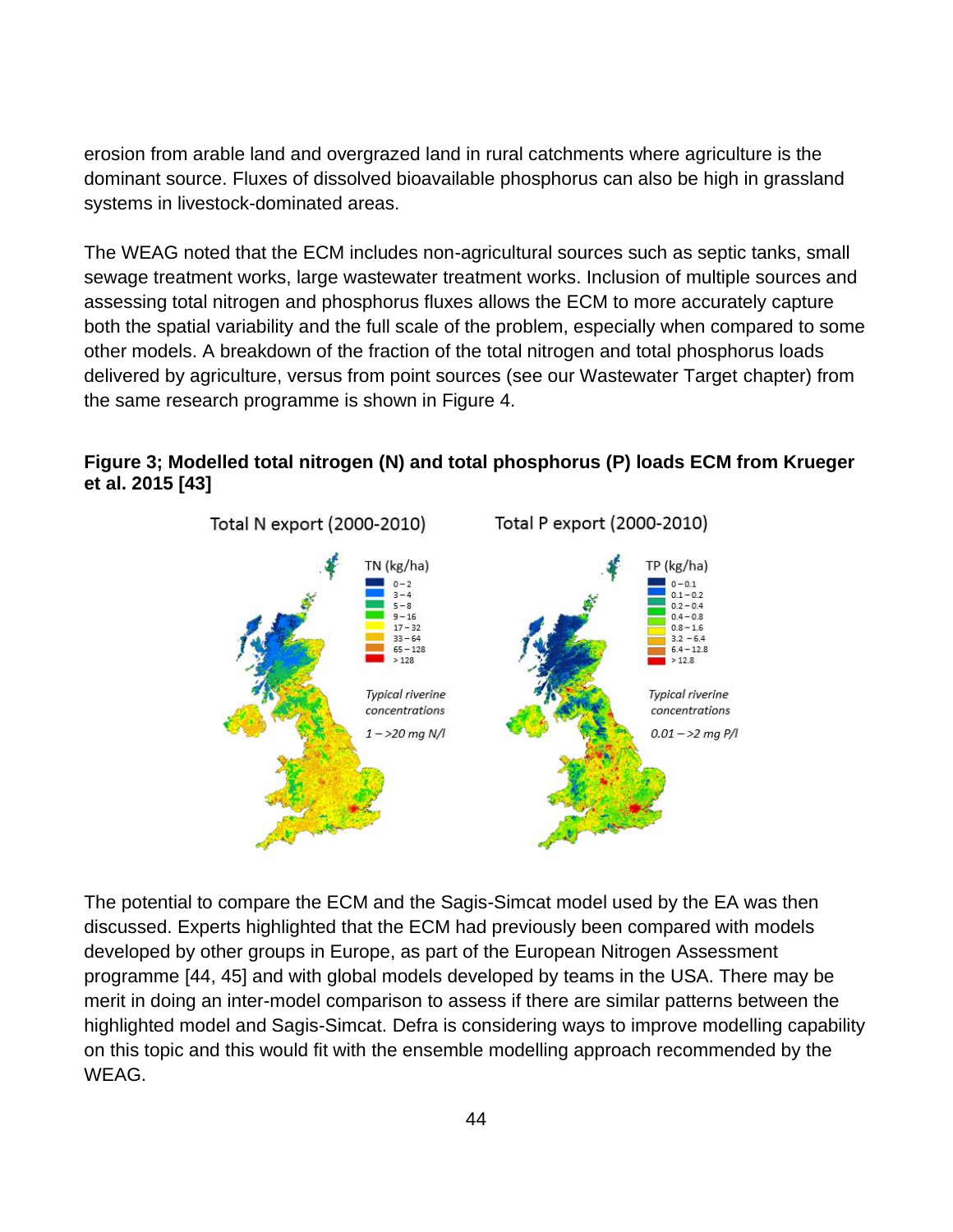**Figure 4: Modelled total nitrogen (TN) and total phosphorus (TP) loads to UK waters, 2000-2010 by contributing sector, where point sources refer to combined export from all sewerage systems, and diffuse sources refer to export from agriculture [43].**



Experts highlighted several academic papers describing modelling on how to spatially target mitigation measures for reducing nitrogen or nitrate, P and sediment [46, 47]. They include analysis of trade-offs by looking simultaneously at the emissions of nitrogen, phosphorus and sediment to water bodies as well as the emissions of ammonia, NOx and methane, investigating whether nutrient pollution is being measurably reduced overall or whether a portion is being shifted to some other pollution pathway. Experts also showed a national nitrogen budget for the UK that has been developed for the UNECE task force for reactive N [48].

Experts also highlighted a project in progress producing evidence and recommendations for farming sectors on nitrogen losses [49], with official outputs anticipated at the end of 2022. Experts suggested that a key point is that while national budgeting of nutrient fluxes to air and water linked to environmental and human health impacts is needed, finer scale monitoring and modelling is also needed to inform design of mitigation on the ground on individual farms and within catchments. Links to current governmental strategies and policies were also raised including net zero, Farming Rules for Water and the Clean Air Strategy.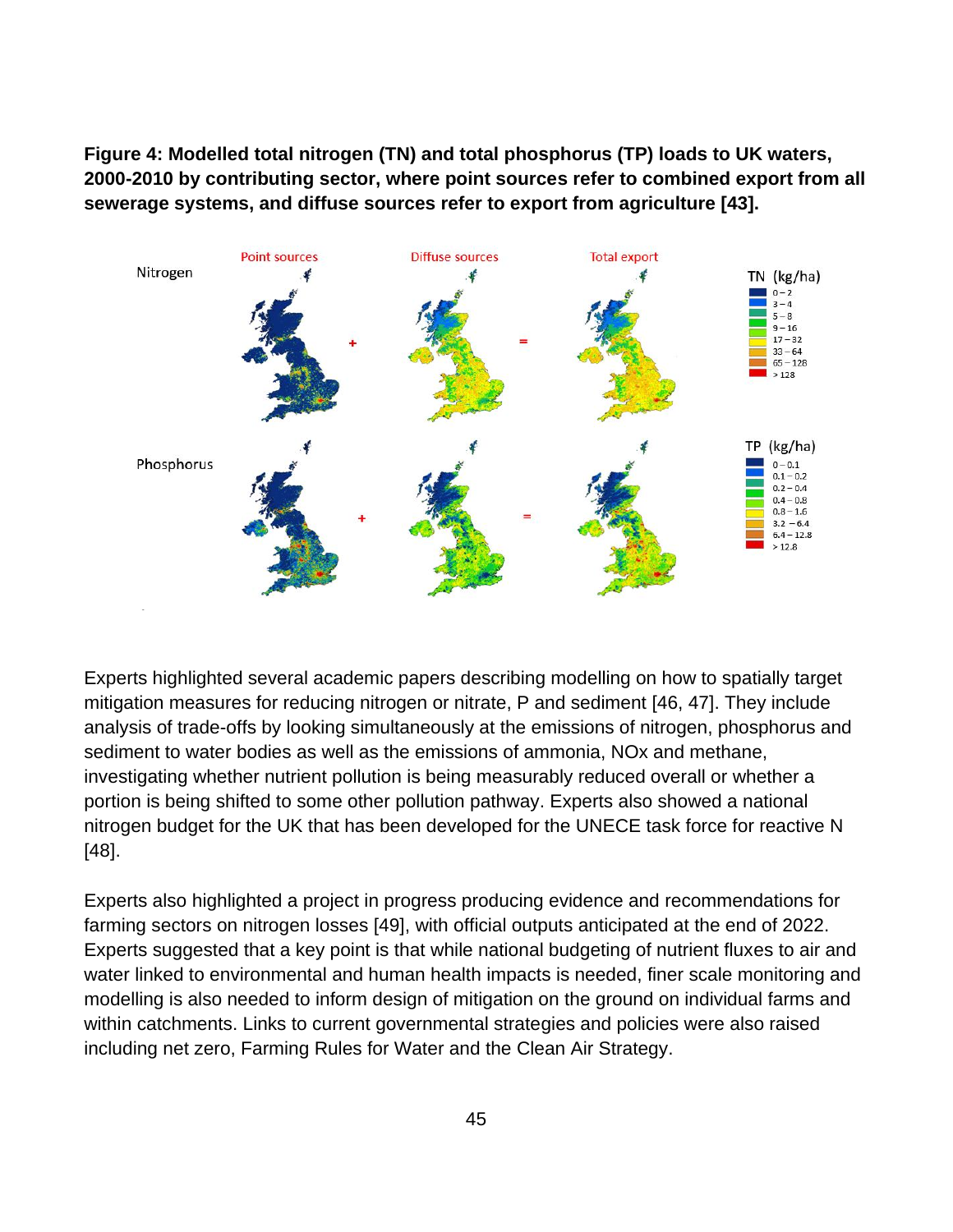#### **Current understanding of nitrogen and phosphorus compounds impact on water bodies**

Ongoing work assessing the relative importance of different nutrient species or fractions (different nutrient compounds comprising total N and P) globally was discussed. This work shows data for N species in freshwaters collated from 83 sites around the EU [50], for >2000 sites globally [51] as well as a range of sites in the UK [52, 53]. In waters generally described as being in good or high ecological status, the proportion of N loading in the form of nitrate was typically <10-20% of the total N loading. In the UK and across temperate and boreal regions of the world, N loading in unpolluted waters is dominated by dissolved organic N rather than nitrate.

The ecological impact of nutrient pollution at different levels was then discussed. The WEAG highlighted that the global data set for temperate and boreal regions published by Wymore et. al. [54] showed a clear change point in N load composition at around 1.5-2 milligrams N per litre (mg N/L) with waterbodies shifting from being predominantly dissolved organic nitrogen (DON) to predominantly nitrate as total N concentrations increased [55]. A similar change point is also evident in the work on UK catchments [50] and in the work on 83 European catchments in the work of Durand et al. (2011) in the European Nitrogen Assessment programme. Above 1.5-2 mg N/L, freshwater ecosystems cannot access or process the additional N fast enough to incorporate it into biological material and subsequently into the dissolved or particulate organic nitrogen (DON/PON) in these environments. Inorganic N then starts to accumulate within the water body, generating the switch from organic- to inorganic-N dominated chemistry. A large review of ecological evidence of the N thresholds at which shallow lakes shifted from clear water and plant-dominated systems to clouded, algal-dominated systems (James et al., 2009) found that the richest UK lake communities were associated with winter nitrate-N concentrations of up to ~1–2 mg N/L [55]. This indicates this threshold might correspond with 'good' ecological quality under the Water Environment Regulations. Several studies using both chemical and ecological evidence have suggested a threshold in the same range and national N thresholds established for waters across the EU, based on this evidence, are reviewed by Poikane et al (2019 [56]).

#### **Phosphorus measurement methodology**

Experts suggested that Defra use the opportunity of setting a target on phosphorus from agriculture to consider updating monitoring practices in England in line with current international standard water quality monitoring practices by adopting measurement of Soluble Reactive P (SRP) alongside Total P (TP). SRP is measured on a filtered sample, rather than the current TRP (Total Reactive P) which is measured on an unfiltered sample. It was noted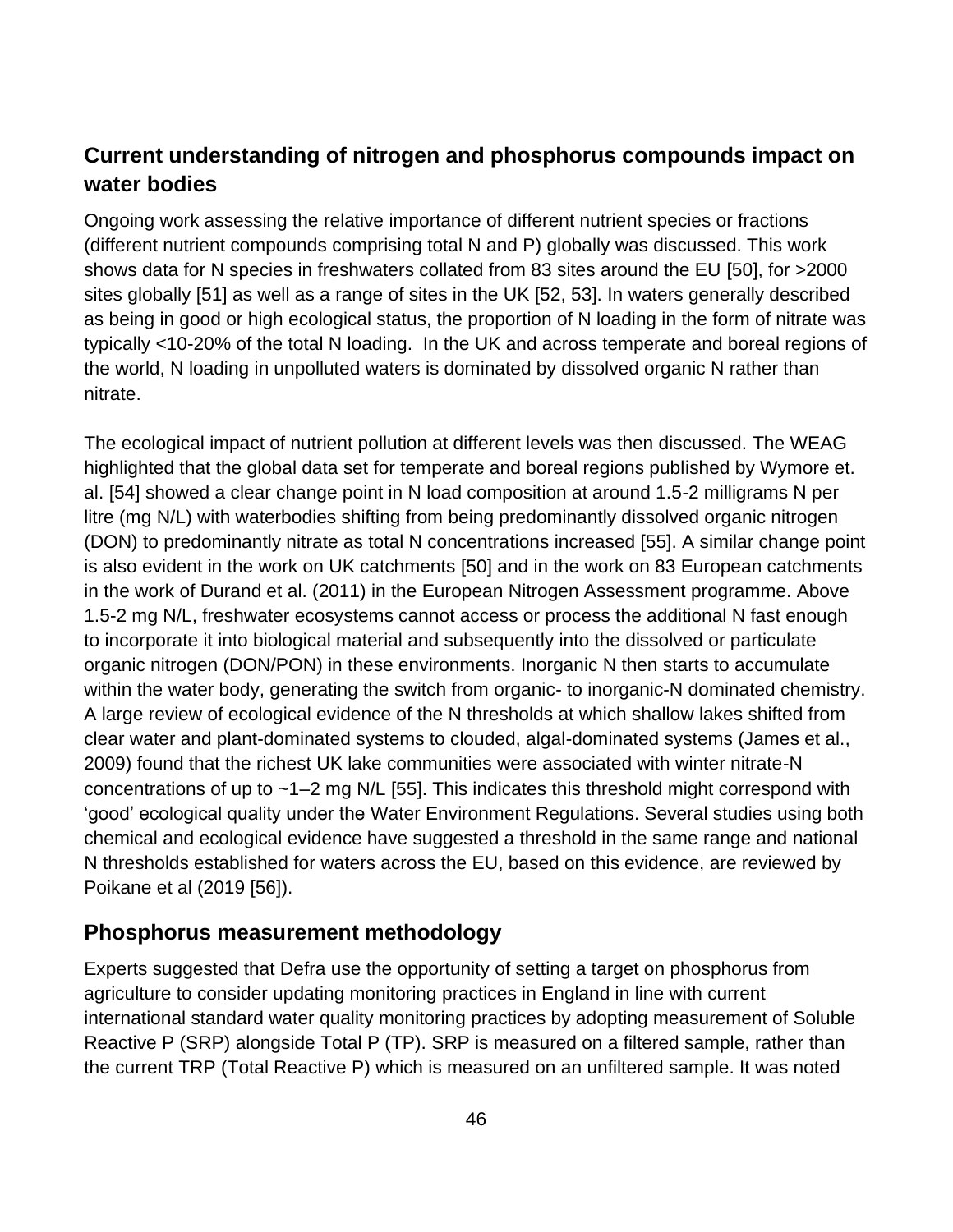that there is variability between different datasets, with some showing no major difference between SRP and TRP measurements, and others showing a divergence of these measures in areas dominated by livestock farming where colloidal P compounds are present which are not measured by SRP.

#### **Including total nitrogen in the target and not nitrate**

The WEAG suggested it was essential to use TN to represent the total N loading driving freshwater ecosystems, and to additionally report nitrate (as TON – total oxidisable nitrogen) concentrations. This will allow the UK to continue reporting against the baseline monitoring dataset originally established under the EU Nitrate Directive to continue. Experts explained that TN is best determined following a well-established process of sample digestion by persulphate oxidation followed by colorimetric analysis that allows for simultaneous determination of both Total N and Total P [57]. This would provide a robust and comprehensive measurement of the N and P pools that drive freshwater ecosystems and biodiversity loss in nutrient enriched freshwaters.

The WEAG advised that by focusing on inorganic fractions alone, measures might be introduced which generated pollutant swapping from inorganic to organic and particulate nutrient fractions without decreasing the overall nutrient pressures on freshwater ecosystems. Measuring the whole N and P system also has the additional benefit of supporting measures seeking to move to a more circular economy on farms, as recommended during discussions with Defra's Nutrient Management Expert Group. Experts highlighted a number of publications which would be helpful when moving to include TN in our target [58, 59, 60].

The WEAG stated that the academic community widely measures TON (total oxidisable nitrogen, includes nitrate and nitrite) to report the nitrate data. Experts suggested that using TON as a proxy for nitrate is acceptable because in rivers nitrite makes up less than 0.01% of the TON fraction and is generally only detected when a water body has very low oxygen conditions. The technical methodology of determining TN, TP, and the various inorganic and organic fractions of each was discussed.

# **Target feasibility, achievability and ambition**

The proposed target of a 40% reduction in nutrient (nitrogen and phosphorus) and sediment loads from agriculture by 2037 is based upon modelling undertaken in Defra project WT1594 [61] which used FARMSCOPER to assess the load reductions which could be achieved through a range of policy scenarios. With high uptake of on farm measures and high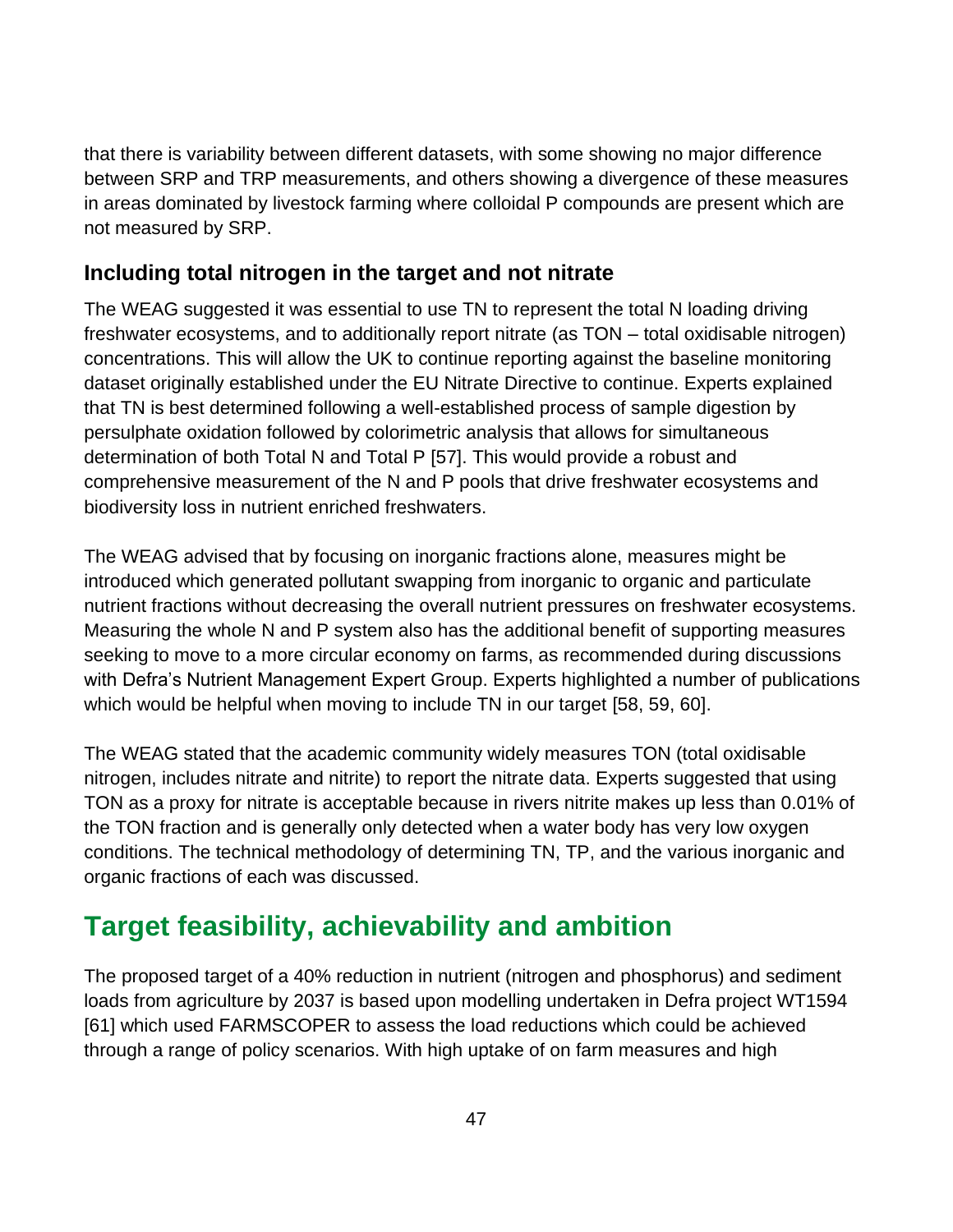compliance with regulations up to 25% load reductions could be achieved against the current baseline. Defra recognise that a 40% reduction is therefore very ambitious.

The WEAG stressed that there needs to be explicit consideration of intrinsic or background risks being built into the targets, and an assessment of the intrinsic loading and losses of nutrients and sediment present within farming systems and catchments, so that the excess of losses is targeted without trying to reduce all losses to almost zero, which is not practicable [62, 63].

The WEAG also highlighted the long lag times for instream water quality improvement in many catchments due to legacy stores within the water environment. They highlighted the need to ensure this is fully communicated to public and stakeholders as part of targets for improving water quality in the long term, to keep communities and environmental managers engaged and properly resourced to continue mitigation and monitoring efforts over the longer time period in which some systems might respond. They noted that catchments which are wet, steeply sloping and less intensively farmed are likely to respond more quickly to mitigation efforts than those with deep aquifers (chalk regions), low topography, little rainfall, and intensive agriculture [64].

## **Target Scope**

The scope of the proposed target was discussed, and particularly whether this target addresses the right point of the logic chain between input of fertilisers on farm, losses and mobilisation, pollutant transport within the landscape and pollutant pathways to the receiving water bodies. Experts suggested that the proposed target does focus on the right point of the logic chain but highlighted that other indicators of progress may be required alongside load estimates, e.g. indicators measuring uptake of farming practices.

Defra asked if there are resilient actions we can take within the logic framework to deal with significant pressures on water bodies. Experts set out the importance of setting nutrient targets nationally, regionally and within catchments, so that individual farmers are not unduly targeted, while devolving decisions about how to reach nutrient load reductions at the individual farm level. Reducing nutrient loads is a multi-scale activity that begins with multi-industry actions to reduce the nutrient input pressures and improve efficiency, but social science inputs will be critical to help engage farmers and industry stakeholders in achieving these targets. Again, significant synergies between the target setting process and the advice of Defra's Nutrient Management Expert Group were highlighted.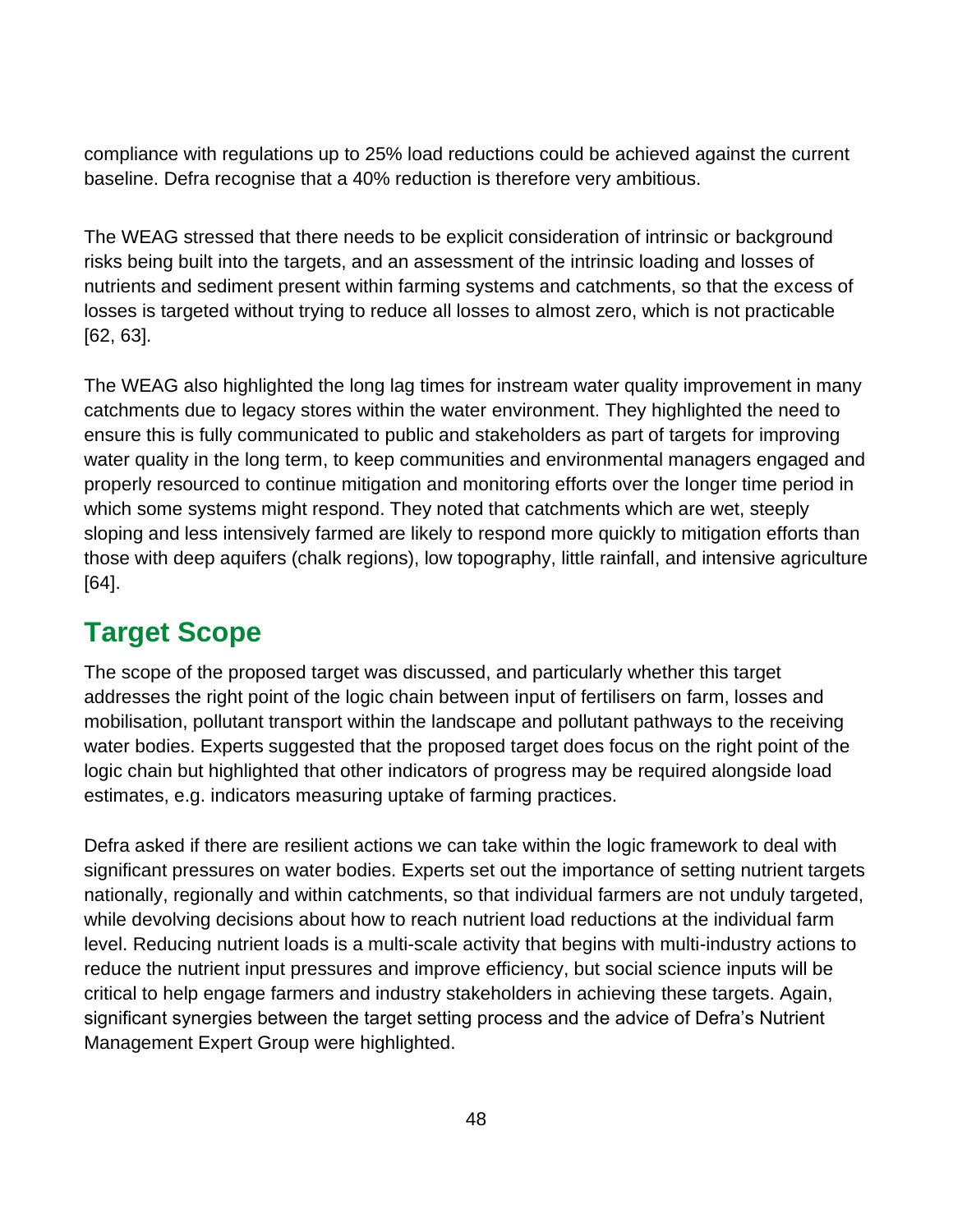Experts also cautioned that a Defra focus on individual mechanisms and practices applied across all agricultural sectors will not be enough, as mitigation options and efficacies will differ between arable and livestock systems, and between differing types of arable or livestock production system: there are marked difference in practices and business models between beef versus dairy farming, sheep versus indoor pig or poultry rearing, for example. They suggested that there needs to be a focus on helping all farmers and the wider industry stakeholders to implement nutrient loading reductions and that targeting of these should be based on detailed and robust process-based or empirical understanding of different landscapes and farm types [65]. Experts suggested that significant reductions in nutrient pressures from agriculture would require wider changes within the food chain.

### **Metric**

Defra proposed that this target should be measured by modelling nutrient and sediment loads from agriculture using existing decision support tools and models (e.g., FARMSCOPER) with input data on agricultural practice and uptake of on farm mitigation measures and validated using water chemistry data from the Catchment Sensitive Farming Enhanced Water Quality Monitoring Programme.

#### **FARMSCOPER**

The technical capabilities and limitations of FARMSCOPER [66] were discussed. This model has provided the baseline, along with additional evidence, for Defra's current understanding and assessment of agricultural loads of nutrients and sediment to water bodies (although only nitrate is modelled in the current version). The WEAG noted that FARMSCOPER was designed initially as a policy tool to assist decision making. It has subsequently been used to support farmer decision making on the most appropriate mitigation methods to reduce nutrient losses from farms to water bodies. The WEAG explained that the underpinning process-based models are mean (average) climate driven, whereas in reality, the progress towards load reductions will be affected by natural inter-annual variability in rainfall and runoff and by climate change [67]. In wet years, many mitigation measures may be overridden with 'perfect storms' reducing efficacy of interventions, while warmer wetter winters under a changing climate are likely to exacerbate nutrient (N and P) and sediment loss from agriculture to water. The WEAG also highlighted that the model/s need to be aligned with wider inventories of nutrient use, across the agricultural sector and across the whole food system. Some references for recent work on this were provided in previous sections (UNECE project). The potential use of scaling factors to correct FARMSCOPER outputs for effects (e.g., lag effects across scales) not currently within the model was discussed. The WEAG noted that technically this was possible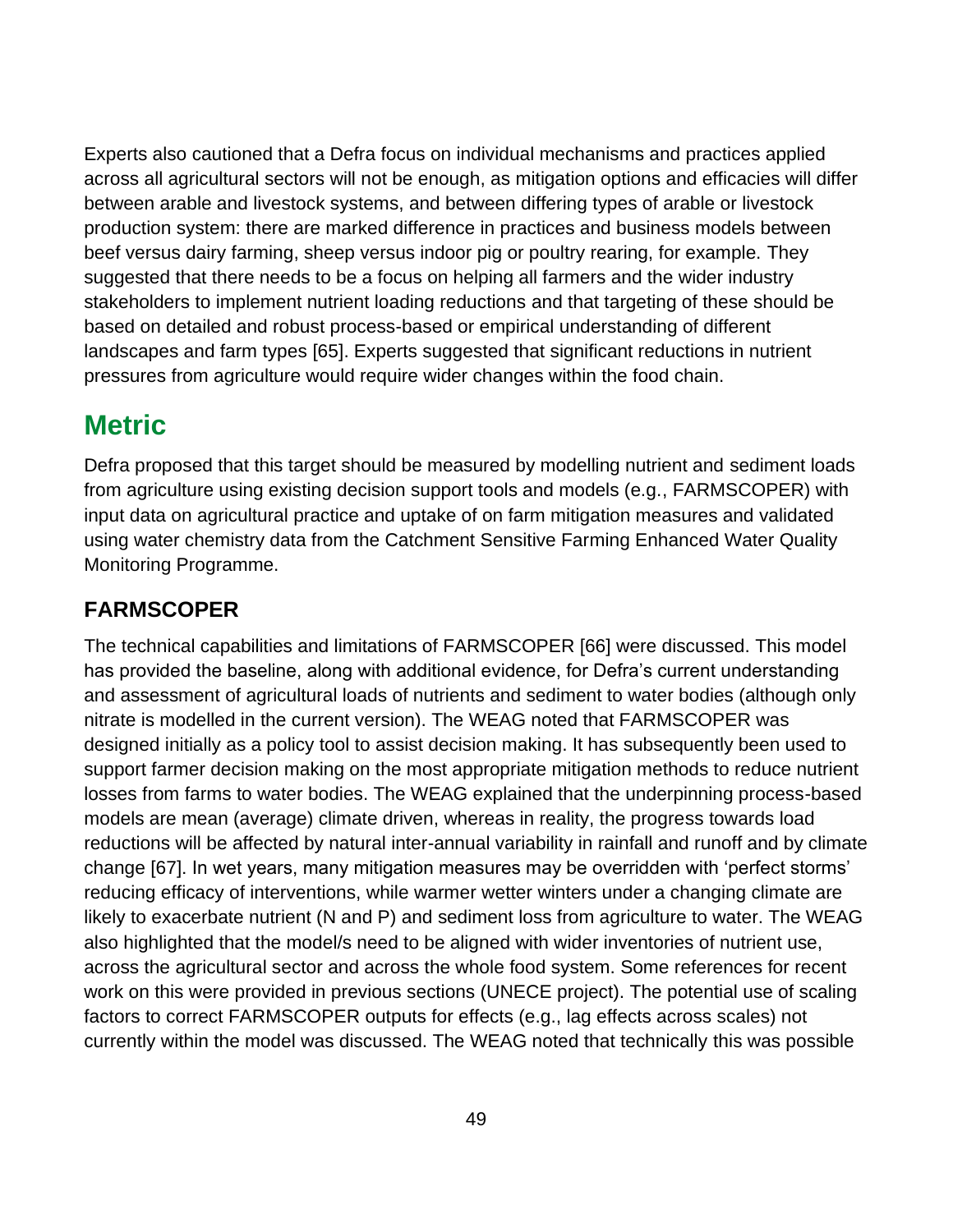but were uncertain such an approach would be accurate for N and P, and that the spatial sensitivity may not be accurate enough for catchment specific areas.

The WEAG advised that all models only represent the model builders' conception of how the environment works, unless they have compared it against another independent data set. The ability of a model alone being used as monitoring of progress towards the metric was challenged; some alternative approaches suggested are shown later, including use of an ensemble of multiple models or a robust water quality monitoring programme to including total N, total P and suspended sediment, at a high enough sampling frequency to generate robust pollutant load estimates for multiple catchments.

Experts highlighted the challenges of validating modelled pollutant loads using the expanded Catchment Sensitive Farming Enhanced Water Quality Monitoring Programme. Confidently linking concentrations of pollutants in water bodies with changes in long term inputs will require an understanding or modelling of hydrology within catchments (e.g., lags between mobilisation of pollutants and arrival in receiving water body), in stream processing of N, P and sediment and source apportionment of these pollutants. As above, experts highlighted the need to measure TN and TP and to carefully consider the number and frequency of sampling needed in order to detect long term trends in N and P plus sediment concentrations or loads and to assign any identified reductions to the agricultural sector.

Experts agreed overall that the proposed metric is likely the right metric to use, but that it is a slow-moving metric and will need to be supplemented with other metrics behind the scenes in order to assess progress in the short to medium term. For example, it would be unreasonable to have a P load reduction target when we are still accumulating phosphorus in the landscape and so we need to address the P input pressure and ensure there are ways of assessing or measuring that [68].

On timescales, it was noted that Defra would need to confirm set targets by Easter 2022 for an initial review of evidence. However, the WEAG agreed that an updated version of FARMSCOPER (to include TN) does not necessarily need to be in place by then. The WEAG's view was that this could be a 3-year timescale and would involve significant investment to build upon the initial evidence base.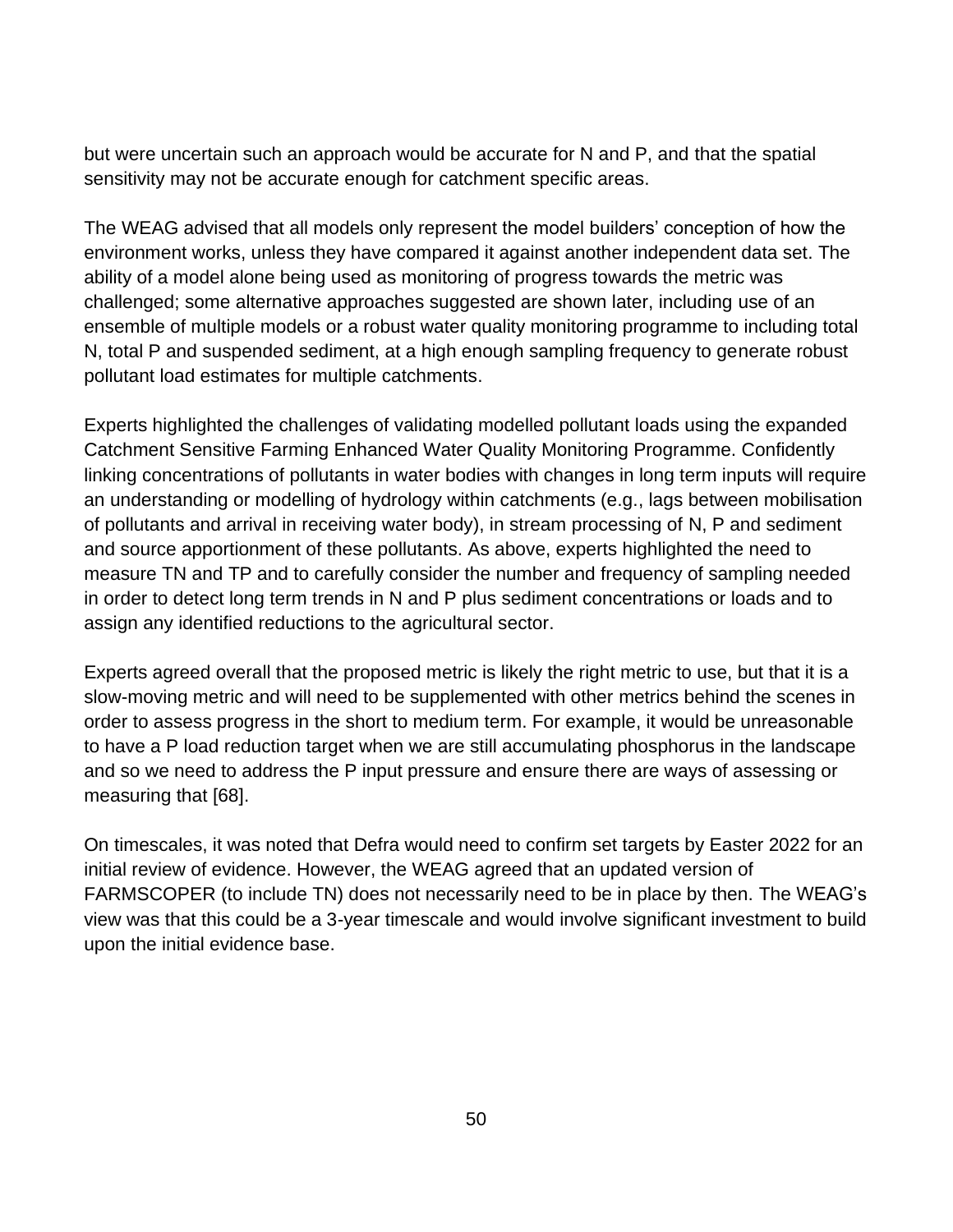#### **Catchment specific ability of FARMSCOPER and other tools**

It was noted that for the three prominent pressures from agriculture on water quality (N, P and sediment), it would be disadvantageous to measure progress for agriculture as one unit due to the variability of the pressure and mechanisms of loss in catchments and within sectors. The feasibility of having a catchment and/or sector specific approach and impacts on uptake of mitigation measures was discussed.

The WEAG highlighted published research from the EEA and other countries on more basic or simple indicators of nutrient balances in agriculture, usually calculated at regional level, to indicate the intensity of loading. Regional loading (at catchment or river basin level) was noted as important during delivery in explaining nutrient flows across sectors to multiple stakeholders, as issues are often not clear until there is cross-scale focus. There was discussion about the appropriate level of detail, and the potential advantages of linking to a farm payment system or other mechanisms.

As mentioned above, the WEAG explained that the dominant species or fractions of N pollution will differ depending on the dominant land use, with loads from arable land likely to be dominated by nitrate whereas in livestock dominated areas, N pollution is balanced more evenly between nitrate and organic nitrogen fractions. Combined with the differing character of soils, geology and climate between different areas of the UK, this will generate locationspecific nutrient loading rates, pathways, sinks and response times to mitigation methods. Therefore, the pathway/mobilisation of nutrients in relation to these geoclimatic controls seems to be the driving factor which affects the composition of the total N pool. The WEAG then discussed the benefits of taking different approaches to different agricultural sectors to best reduce total N and total P delivery to water bodies. Examples included the suggestion that pollution from intensive poultry farming could be reduced by requiring a transition from manure use on land to energy use such as anaerobic digestion and incineration, with the caveat that this should not result in increasing greenhouse gas or ammonia emission to the atmosphere (pollutant swapping) followed by nutrient recovery. Experts also highlighted how different approaches should be taken to tackle different nutrient sources, for example how a little and often approach to applying farmyard manure may reduce risk of over application at certain times or leakage from storage [69], whereas closed periods with no spreading are appropriate for more mobile slurries and inorganic fertilisers.

The data underlying some areas of the metric was noted as being prone to bias, e.g., response rates of surveys. It was highlighted by the WEAG that having an objective high-level target does not preclude the use of explicitly biased data at a lower or more detailed level if this is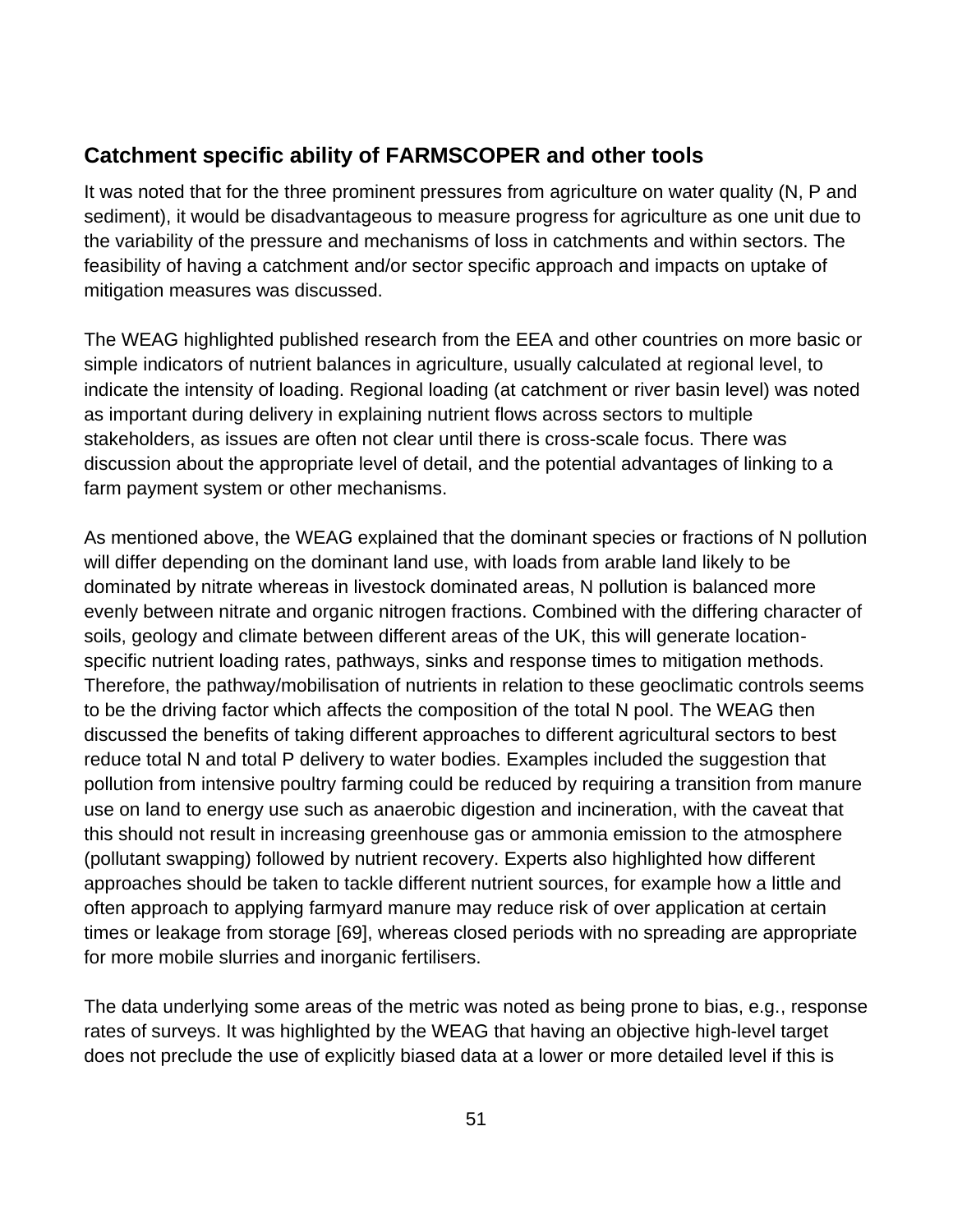accounted for statistically. If there were indicators to assess how farm practice has changed, these could include sources like farmer self-recording, balanced by other sources like regulatory breaches, to triangulate and thus achieve objectivity from comparing data from multiple sources. WEAG members explained this through their work on policy evaluation using mixed methods and triangulation to enable explicit recognition of bias in evidence, which is unavoidable but not a problem if accounted for.

#### **Building up modelling capacity**

Building on the advice to set a target for nitrogen rather than nitrate, the WEAG were asked to consider short, medium, and long-term options for developing our modelling capacity for understanding N, P and sediment losses from agriculture and subsequent water pollutant loads. The WEAG stated that the evidence needed to expand FARMSCOPER (and the mitigation measures included in its library) to predict TN loads may currently be incomplete, and this may be an area for additional investment and research. They suggested further developing the concept of a 'Biogeochemical Modelling Framework' using work similar to that in the Environmental Virtual Observatory [70] to allow nutrient fluxes in different landscape types to be robustly estimated, with similar landscapes behaving in a similar way. The WEAG noted that not all landscapes behave in the same way, and not all catchments have sufficiently robust and complete data under current routine monitoring programmes to accurately quantify and apportion nutrient loading to different sources in the catchment using monitoring data alone [71].

The WEAG recommended taking an ensemble approach to modelling, including the use of an ECM+ (Export Coefficient Model) [72] to sense-check the outputs from models such as FARMSCOPER. A review of all usable models, by Defra or a group of impartial experts, along with an analysis of model accuracy or validation with robust data would help build a more accurate picture of nutrient and sediment losses and how they are changing over time. It was noted that unless models are calibrated or validated with independent monitoring data, outputs should be treated with caution and might agree but still not accurately reflect the nutrient pressures generated by agriculture on waters and experienced by the biota.

The WEAG stated that one robust model or ideally an ensemble of models for water quality could be used to assess progress against the target and suggested that obtaining a robust review of these models would be important. It would be important to consider whether outputs can be used appropriately. A new model or ensemble that can only be run by a certain expert or group would be counter intuitive. A number of easily accessible, open access models were noted by the WEAG, and specifically the UKRI funded Virtual Observatory [73] and a subsequent geospatial framework for integrated biogeochemical modelling in the UK [74].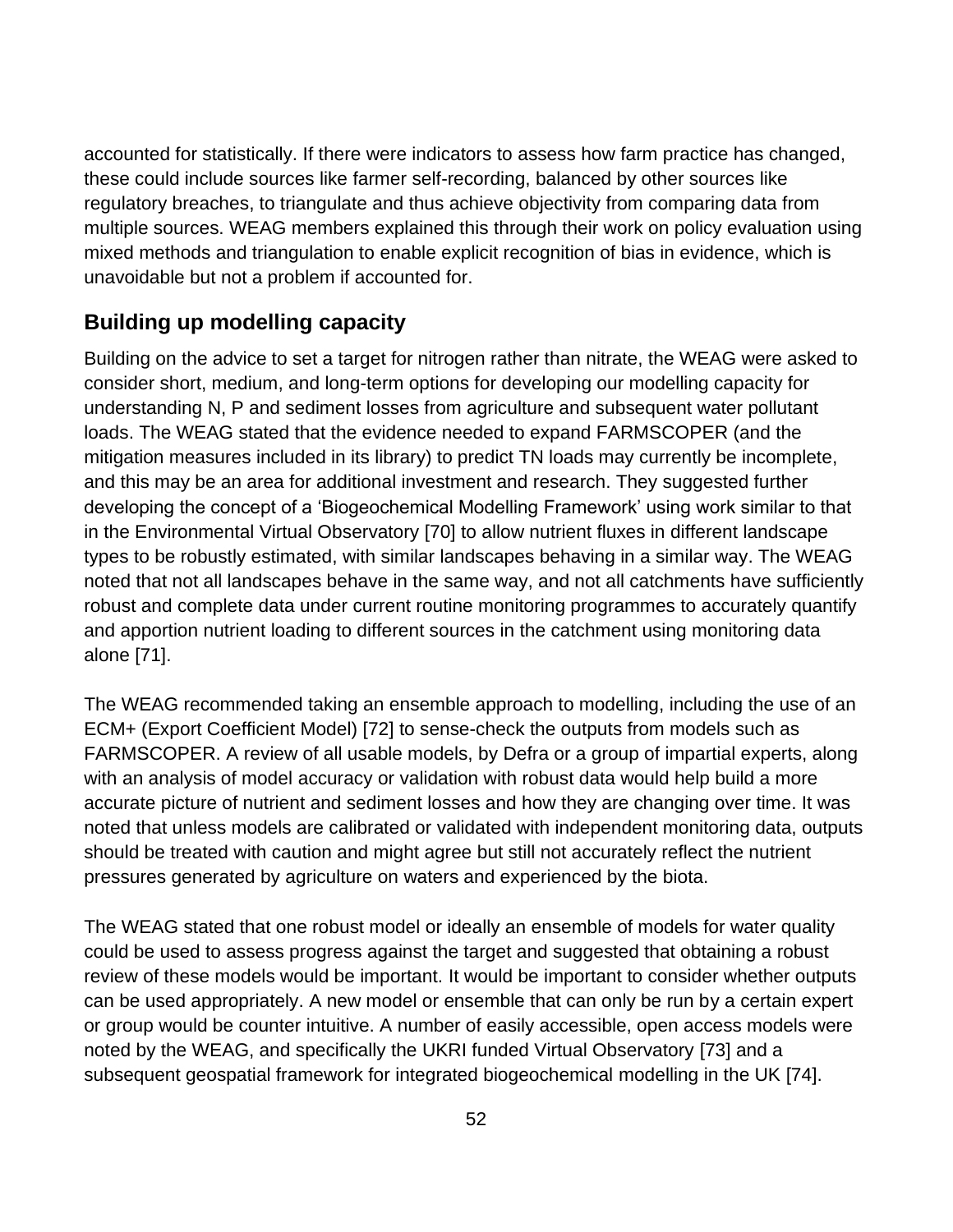## **Discussion on alternative design for the target and metric**

#### **Target load versus concentration limit**

The differences between a target focused on percentage load reduction as presented, or whether it should focus on an absolute concentration threshold for total N and total P concentration in a water body was noted as needing more discussion. The WEAG stressed that biology within rivers responds to the local concentrations, not the load. However, load is easier to calculate at farm scale if farm nutrient budgeting is being looked at to reduce nutrient flux to waters and can be readily converted to a mean concentration and range of concentrations using discharge monitoring data (or simulations) for the water body. The decision between a load target or a concentration-based target would need to be taken carefully and coordination with the advice coming from Defra's Nutrient Management Expert Group was recommended.

Based on the evidence, the WEAG stressed that 1.5-2 mg N/l is the absolute baseline for good ecological status in waters. This raised the question of whether Defra should prioritise preserving water bodies that are in a good state or invest in mitigation to improve those that are highly damaged. This is because for many sites, a 50% reduction in total N would still not meet the 1.5-2 mg N/l goal. However, some improvement in biodiversity could be expected even if an interim threshold in excess of the 1.5-2 mg N/l were to be achieved. Experts also highlighted research analysing all N targets set in European waters by Poikane et. al. (2019) showing that 50-60% of countries have a total N target between 1 and 4 mg N/L [75].

#### **Monitoring**

The WEAG suggested that investment and adequate resourcing is needed to bring the approach to monitoring up to date with current science thinking, particularly as agriculture moves towards using new sources of nutrient additions on farm, for example the recycling of organic wastes to soils in preference to applying inorganic fertilisers. They advised that this was increasingly likely to happen given looming challenges in the global phosphorus markets, and the move towards establishing a circular and sustainable economy with multiple anticipated environmental and societal benefits. The WEAG advised that the robust and statistically representative data needed to validate a modelling approach, whether a single model or ensemble is used, would need an expansion of current sampling locations alongside more frequent sampling.

Using a water monitoring based metric instead of a modelling-based estimation of loads was discussed. The WEAG explained that it is expensive to collect data through manual monitoring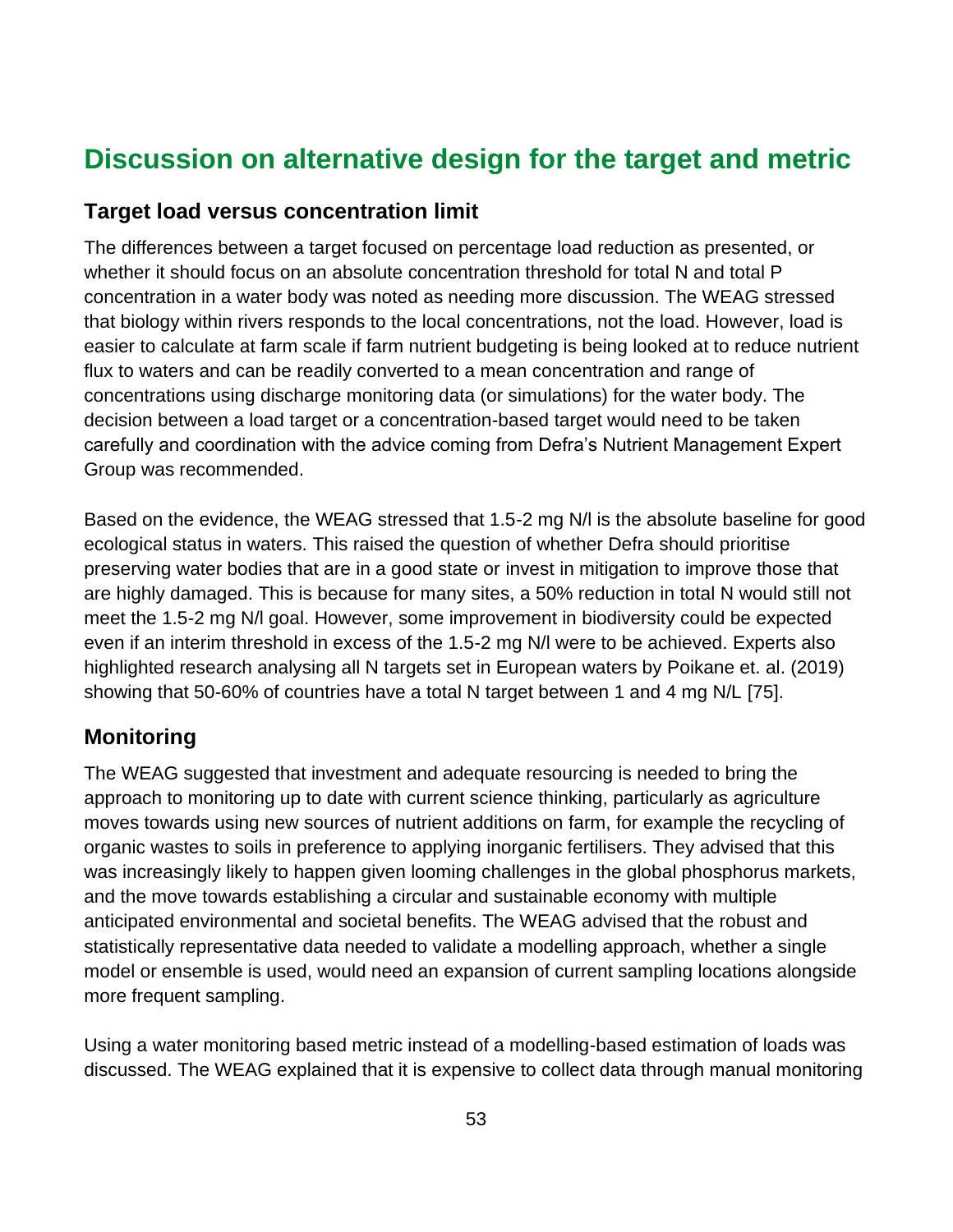and that although in-stream sensors can give continuous real time water chemistry data, these are not perfect systems (they require upkeep, calibration and validation through sampling) and sensors and bankside monitors currently available do not measure TN. Sensor data also has a higher degree of uncertainty associated with them, as the data streams cannot be quality assured in the same way as a laboratory analysis [76]. The WEAG advised that to keep results as accurate as possible, sample collection and analysis for Total N and Total P would ideally be done daily at one site in each catchment, which would provide the evidence needed to measure progress against a water quality target expressed as mean annual Total N or Total P concentration. Separately, sensor systems deployed at the same sites could provide further evidence of extreme rainfall events, flow variations and the flux of other important fractions of the nutrient and sediment load delivered to waters from agricultural sources in their catchments. Combining concentration data (in mg/L =  $g/m<sup>3</sup>$ ) and discharge data (measured in  $\text{m}^3$ /s) would then allow robust load calculation for each site (g/m<sup>3</sup> x m<sup>3</sup>/s = g/s), upscaled to annual load estimates from the daily monitoring record.

The WEAG advised that to use monitoring data alone to measure this target, around 1000 representative sites may needed to be sampled at daily resolution. These could be fitted with telemetered sensor systems, as tested extensively under Defra's Demonstration Test Catchments programme for the data to be robust. Daily sampling does not happen routinely and several academic studies have illustrated the uncertainties associated with weekly/monthly sampling frequencies [77]. The WEAG also argued that monitoring alone would not differentiate between the pollution from agricultural land and other sources in the catchment (see our Wastewater note) and that source apportionment modelling would be needed in tandem, together with targeted monitoring of discharges from sewerage systems. Source apportionment modelling was considered central to setting a statutory target using monitoring data on one sector where multiple sectors contribute to the issue (e.g., septic tanks, rural wastewater treatment plants).

#### **Other metric points discussed**

The WEAG highlighted that framing water targets in terms of ecological improvement does not work well for groundwater where progress against a natural baseline condition is more appropriate. It was noted that the natural baseline from academic estimates is substantially lower for P than in existing UKTAG targets under WER, or under the HABS Directive. It was also noted that the water quality targets will need to address pollutant loading but that there is a substantial excess of nutrients already in the environment which will also need to be addressed. The current influence of agriculture on groundwater quality should be measured and predicted by reference to nutrient loading.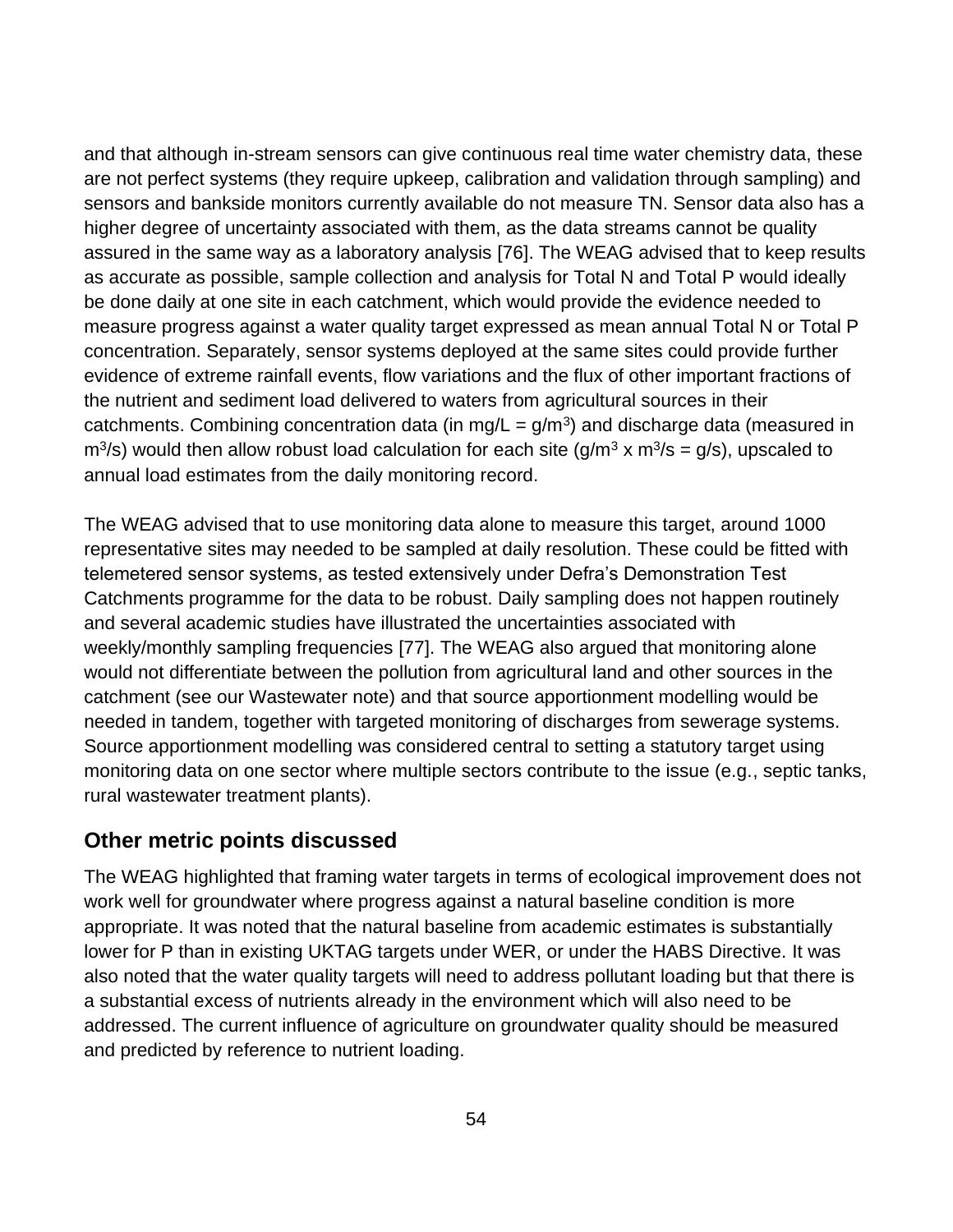#### **National targets for TN, TP and sediment**

There was discussion on whether Defra advice on national targets should be at farm level (e.g., outputs from FARMSCOPER or other farm decision support tool) or if it should be more high-level, giving catchment managers and local stakeholders more authority to decide what the feasible actions and subsequent total nutrient and sediment reduction targets should be. Approaches used to spatially distribute targets in other countries e.g., Germany were noted. The WEAG stressed that national targets would still require farm-level advice and suggested that the most effective approach to delivering change could be to provide a network of independent farm advisors to work with farmers to develop nutrient management plans at farm scale. This would be built with a regional focus (river basin, catchment area, etc.) that can then drive structural change across industry sectors. They noted that this was in line with advice emerging from Defra's Nutrient Management Expert Group currently, where there is considerable expertise in working with farming groups to deliver change. Experts suggested that landscape-scale planning and coordination is also required to move activities with high risk of N and P losses to landscapes more able to retain nutrients (e.g., low topography land, land that is less well-connected to the flow network). Defra agreed that even though the overall target that is set would be at a national level, this is an averaged target that would then be applied to the water body/operational catchment scale. A question is included in the consultation asking for views on setting ambitions for reducing nutrient pollution for individual catchments to gather further evidence on this.

The WEAG noted that diffuse agricultural pollution is one of the most challenging areas for water quality improvement, but that Defra has already invested in R&D in this area which should be utilised where possible. They referred to the work by a consortium of researchers and advisors under Defra's 10-year long Demonstration Test Catchments programme [78], including work on the elaboration and development of evidence in FARMSCOPER. This work provides collated advice, based on testing of the impacts and time-windows for response of river chemistry and ecology to a suite of on-farm mitigation measures, from multiple farming 'types' in the English landscape. It encapsulates these findings and provides advice on what the science team think is the best way forward in a physical, natural environmental and social science context. Work undertaken under other Defra projects, including under Defra's Sustainable Intensification of Farming programme was suggested as particularly useful in this respect. A number of UKRI-funded projects were also highly relevant.

### **Future R&D and evidence gaps**

Defra suggested that publishing a national inventory could be a way of reporting against the national target but larger emission factors would need to be applied currently to understand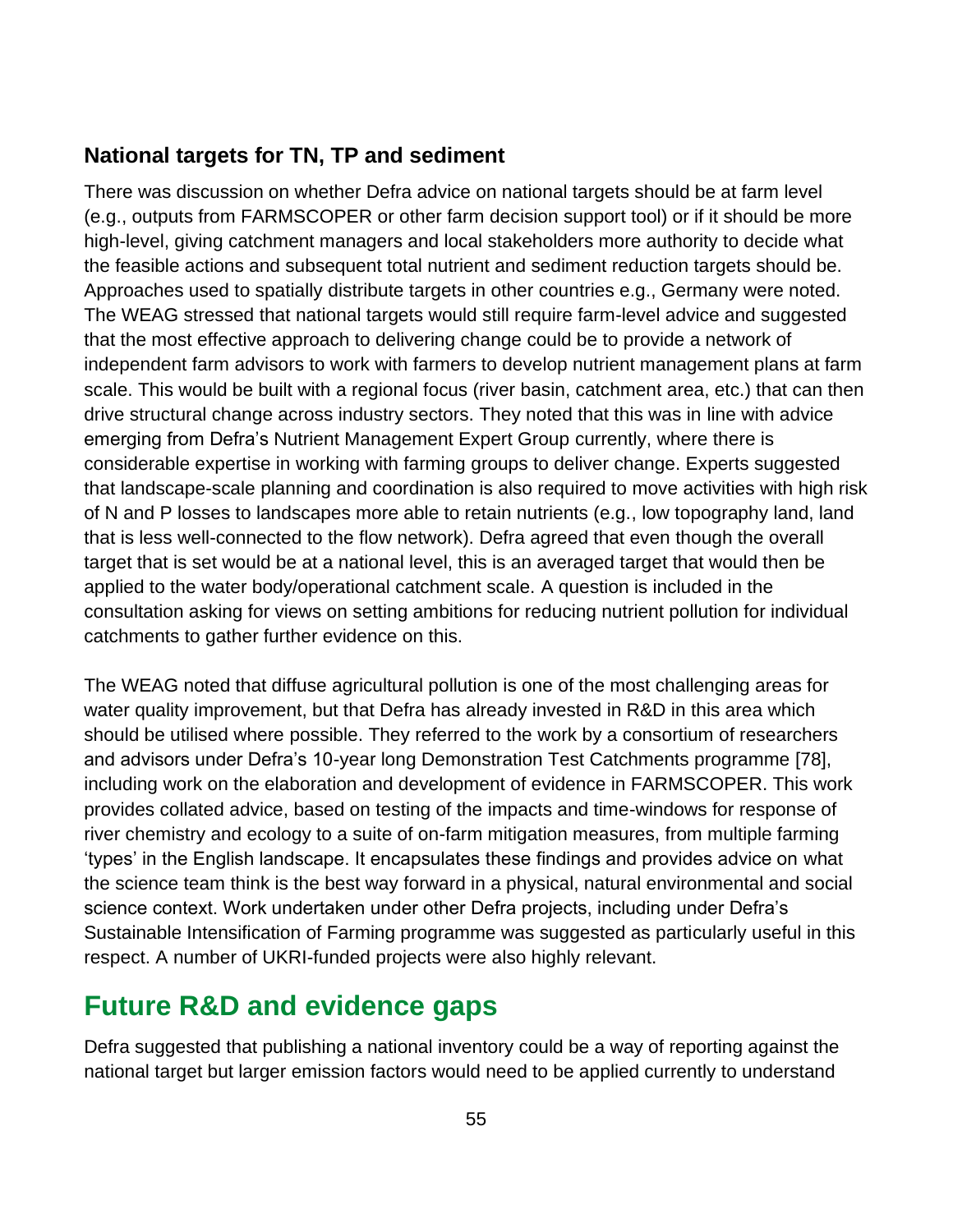enough about the system to do so. The WEAG were supportive and highlighted that a lot of this work has already been done. There are a series of expert groups for nitrogen currently, that have already produced a national N budget for the UK. This now needs to be updated with current data. A detailed up-to-date national P budget has just been produced for the UK under the RePhoKUs project, though a comparison of the relative methods, data sources, and time periods for the two budgets could be useful to ensure they are capturing comparable information. The WEAG also stressed the value of looking into local knowledge and involving the farming sector at an early stage, as farmers often know their land well and can easily tell you where the issues are and come up with creative and effective solutions. There is particular expertise in Defra's Nutrient Management Expert Group on the best approaches to working with the farming community, so that solutions can be co-created. The value of drawing on this expertise was stressed by experts and previous modelling work using FARMCOPER has illustrated the technically feasible benefits of mitigation strategies co-designed with farmers on the basis of their attitudes towards individual on-farm measures.

Additional gaps and R&D areas include modelling total nitrogen from agriculture, national load calculations of N, P and sediment, and source apportionment that were mentioned as part of previously explained topics.

# **Water Experts Advisory Group – Detailed notes on Abandoned Metal Mines water quality target**

Proposed target during initial WEAG discussions – "By 2037, reduce by 50% the length of rivers and estuaries polluted above EQS by target substances (Cd, Ni, Pb, Cu, Zn, As)."

## **Background system information from experts**

Alongside recommendations on the target and metric, experts provided background information during discussions. These are shown to give context to later discussions and expert suggestions.

#### **Point vs diffuse sources of pollution from abandoned metal mines**

Contaminants in the water environment can come from various sources. These are often categorised into those originating from a point source (e.g., a single pipe or spring) or a diffuse source (e.g., widespread runoff from soil or roads). Experts in the WEAG noted that there is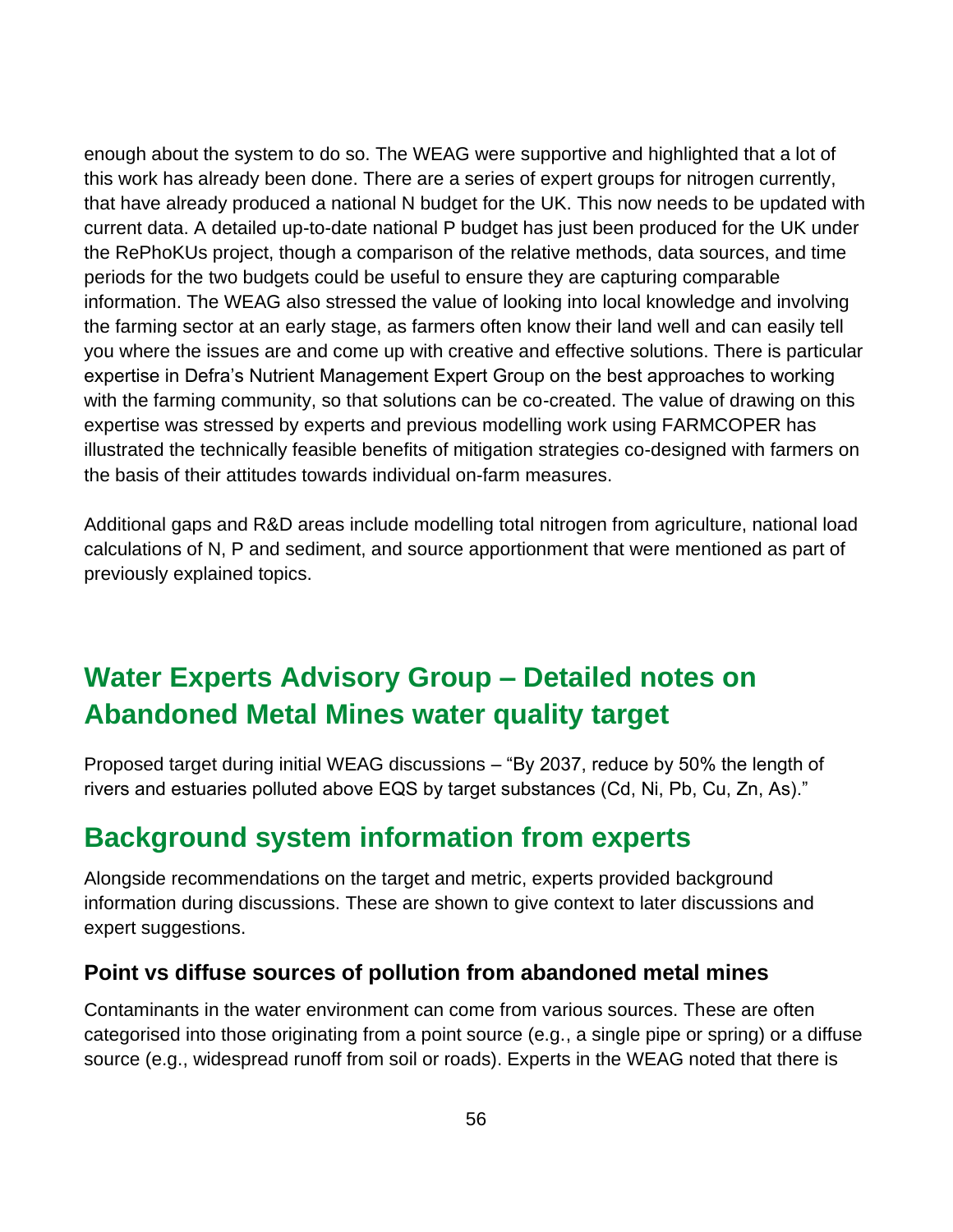some evidence that diffuse metalloid sources are more significant than point metalloid sources, depending on site location. However, diffuse sources are more difficult to evaluate, remedy and monitor. As such, quantification of diffuse and point sources will be important for this target. This will also be important in prioritising interventions that would be difficult without quantification of contaminant input sources.

The Environment Agency (EA) stated that their evidence suggests the most severe metalloid contamination is caused by point sources (drainage tunnels or adits/ mine entrances). The WEAG pointed out that each catchment is different, and in some seepage from diffuse sources would be the dominant source, with the optimum interventions only determined following monitoring. The EA has ongoing research looking into quantifying impacts from shallow groundwater seepage and mine wastes. There are current simple source apportionment tools to assist balancing input impacts, alongside monitoring results, to support decisions on the best interventions.

#### **Sediment release and metalloid cycling**

Sediment cycling and metalloid cycling are linked. Experts highlighted that decreasing the input or flux from abandoned metal mines may cause increased metalloid release from sediments that are already in the river system. This would be through the re-equilibration processes, causing metal(loid)s bound in sediment to be released to the water column. Due to this there could be long lag effects before water quality improvements occur. The extent of reequilibration release may not be fully known in advance. A potential knowledge gap was discussed relating to system response during high flux periods, and whether there is a desorption of metalloids from sediments into the water column. Some evidence from global systems suggests that the onset of heavy rainfall after prolonged dry weather facilitates high metalloid flux, with high metalloid output from efflorescent salt dissolution, followed by decreasing concentrations after the first flush through the system. Evidence was highlighted in estuaries where there is an impact from tidal cycles on metalloid flux, where the flux between sediments and water column is on a daily (hourly) time frame, which may have implications for the monitoring programme for the target [79, 80].

The reservoir of metalloids within fluvial and estuarine sediments was highlighted as a large potential source of contamination in waterbodies. These may be mobilised in the future, particularly in response to climate-change induced higher river flows and flooding that can cause reductive dissolution and increased mobility of contaminants. There are both long term and short-term sediment stores, and experts noted that the monitoring programme needs to include sedimentary stores of contaminants from the start, alongside water column concentrations.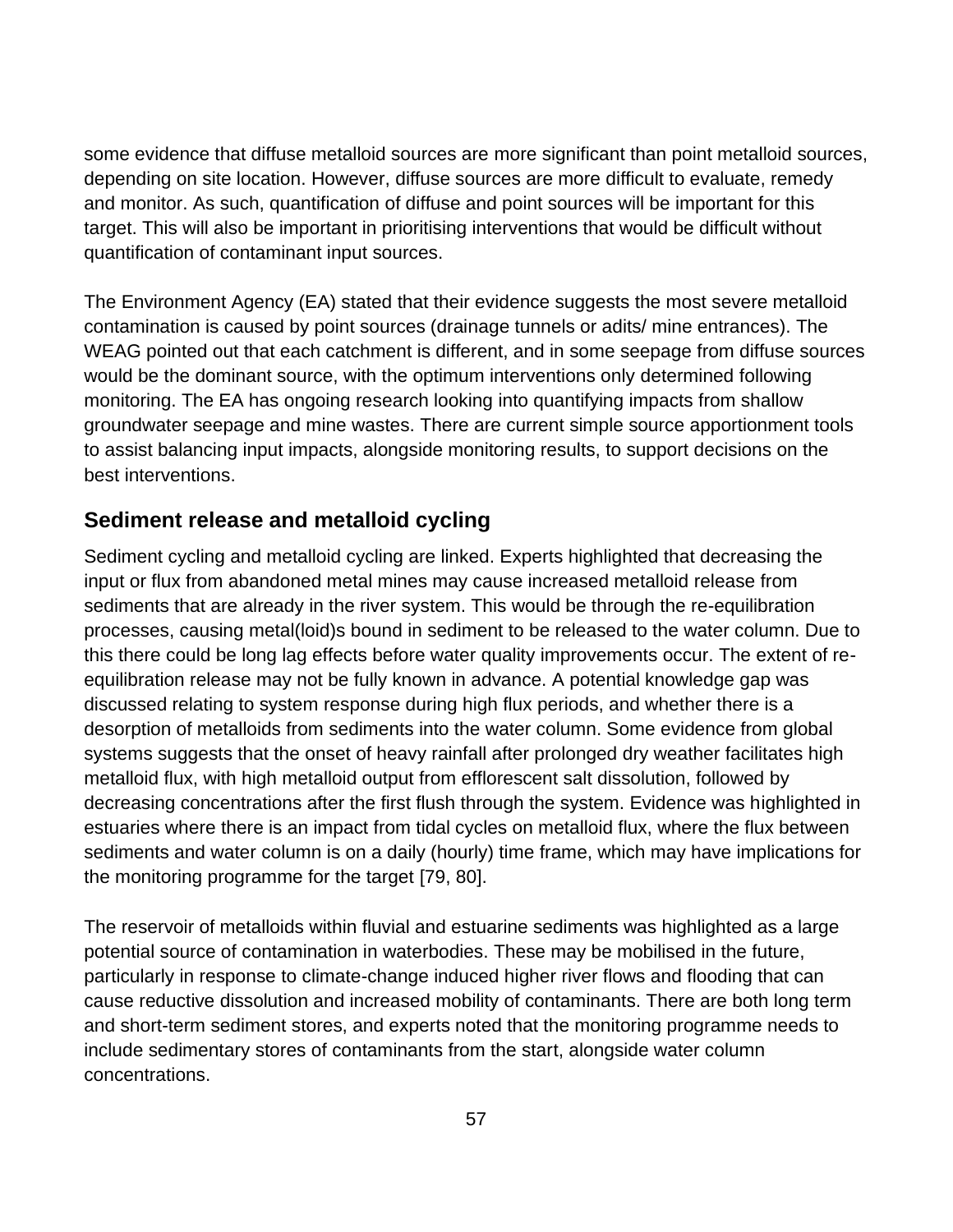#### **Metalloid toxicity**

Measures of acute metalloid toxicity and overall system metalloid toxicity were discussed. The expert group noted they were not aware of case studies showing systems that are fully remediated (metalloids completely removed from water). However, river improvements based on stopping metal inputs, and allowing dilution to reduce the toxicity of sediment bound metalloids that are re-released, as currently used in metal mine remediation, were noted as a suitable interim solution, alongside focusing investment into monitoring and identifying sources.

Both the EA and the WEAG noted that tin tends to remain in the solid phase, where it is not as biologically available and poses a much lower toxicity risk to surrounding biota. Though there are water quality failures (at EQS level) due to metalloids, tin is not involved as it does not enter the water column at toxicologically relevant concentrations. It is not included in the target for metalloids for that reason.

#### **Measurement of metalloid concentrations in water column**

The use of filtration in obtaining water column samples was discussed, with the WEAG noting caution is required in the choice of filtration system and specifically the size fraction filtered. The EA noted that as EQS is assessed in rivers, the target will be measured and set in rivers using EQS methodology. This involves a 0.45 µm filter, and liquid passing through it is considered equivalent to the dissolved fraction of a sample. However, it is acknowledged that very small (colloidal and nano-sized) particles containing attached metalloids will pass through and may be measured as part of the filtered/dissolved fraction. The EA noted that samples are measured for metalloids in filtered and unfiltered fractions, providing total metalloid concentrations alongside separate fractions.

In common with all pressures on water (not just metalloids), there is a simplification of a complicated whole water environment to enable management and control of environmental contamination within available budgets, including through environmental monitoring.

### **Metric**

Meetings with the WEAG took place throughout target setting work, and the target was refined as additional evidence and expert input was obtained. The downstream impacts of contaminated sites were discussed. Discussion focused on sites which are 100 times the EQS level currently, and whether considering the zone of influence could be a more useful metric. This was taken on board by Defra, and aligns with the current approach, reflected in the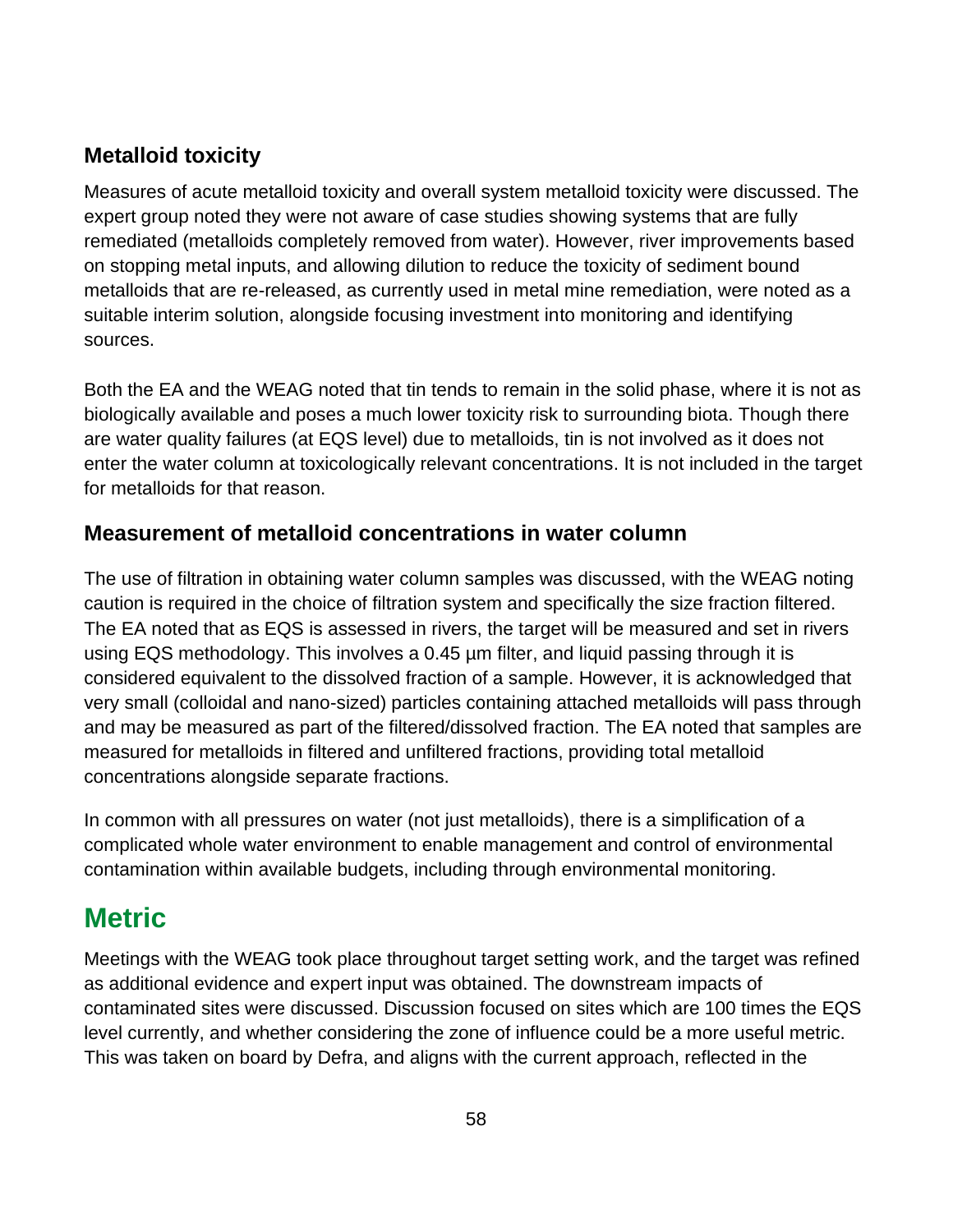suggested target option aimed at reducing the length of rivers contaminated by the target metalloids.

#### **Variable flow data**

River flow is variable, both seasonally and in response to weather events resulting in high and low flow conditions. The expert group discussed sampling for metalloid concentrations in the water column, and data required to support understanding the target at various flow conditions. Flows are currently measured at permanent hydrometric gauging stations and/or using the dilution salt gauging approach, with older data collected using velocity-area measurements. Most EA monitoring relevant to this target is completed 12 times a year, with comparable sampling programmes in place for some nutrient fractions. Due to this sampling frequency, there will be many significant flushing events (in response to sudden intense rainfall) which will be missing in the current EA monitoring programme, underestimating impacts and fluxes to downstream environments. Experts noted this is a common problem where monitoring is infrequent. The WEAG suggested that monitoring more frequently would be needed, ideally at daily frequency, or weekly and during peak flow events, and for a period of multiple years in order to capture inter-annual flow variation.

Defra noted that focusing on the narrow issue of metal mines has provided the opportunity to test monitoring and source apportionment methods, which could be applicable to other pressures in the water system.

#### **Ecological monitoring**

Alongside chemical measures of metalloid concentrations, ecological monitoring of metalloid contamination, particularly of bio-accumulatory contaminants generating ecotoxicological impacts was discussed as a potential metric. Recent work linking metal mine contamination and macroinvertebrate health was discussed, referencing literature in this area. Experts noted that macroinvertebrate indicators were generally developed for organic pollution, based on oxygen concentrations. Though there is macroinvertebrate sensitivity to pH, not all mine discharge is acidic. Macroinvertebrates are affected by metalloid concentrations but respond with a different order of sensitivities to that used in other macroinvertebrate indicators.

Defra highlighted focused monitoring ongoing in specific catchments (in the South-West and the North), focusing on the metalloid burden in fish and impact on the structure of the fish population. More evidence is needed for an ecologically based monitoring of metal mine river impacts, using fish, macroinvertebrates or other biota.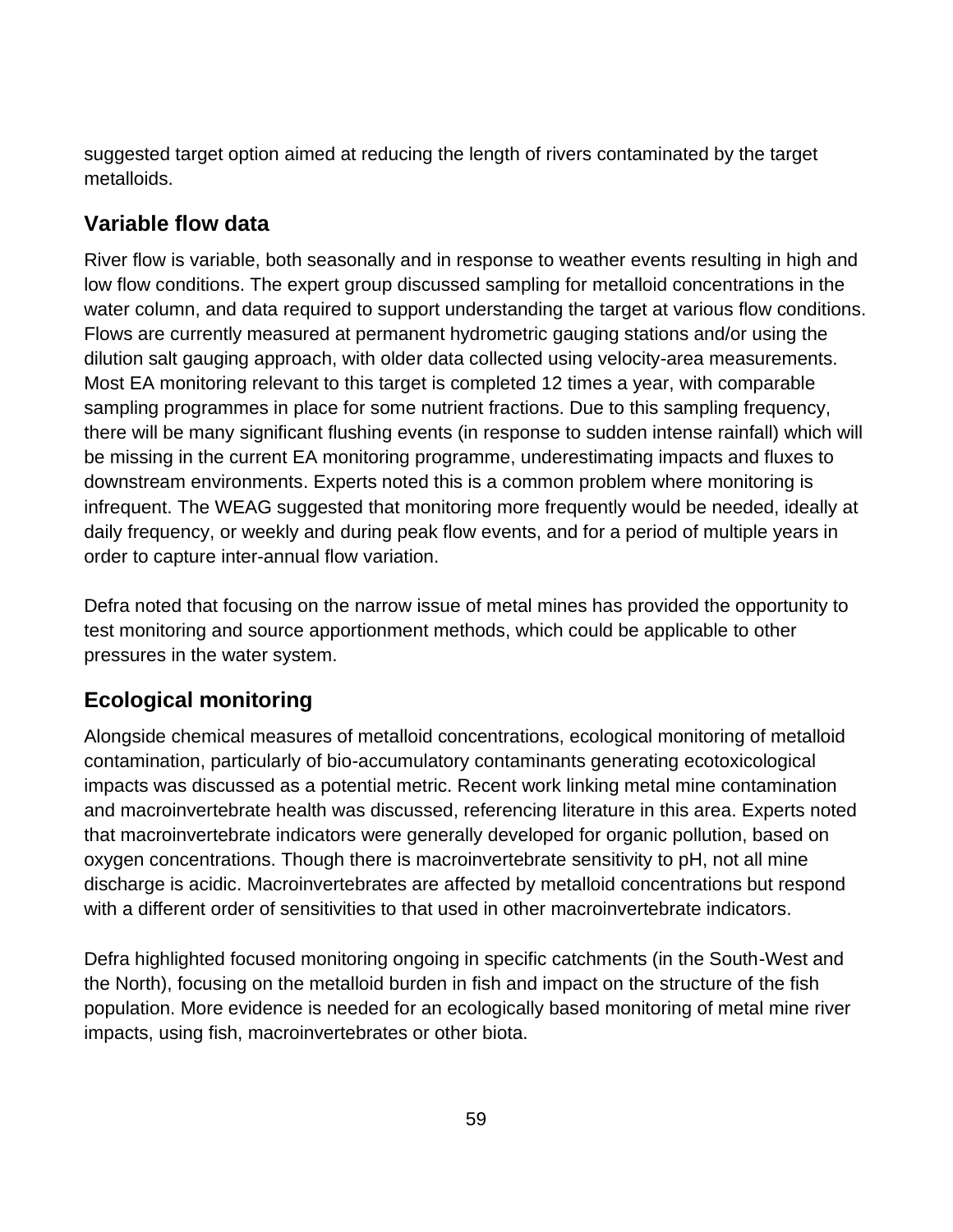Experts talked through evidence gaps within the logic chain from interventions to first chemical then ecological recovery or improvements in water bodies and discussed the assumption that improvements to water column concentrations will decrease harm to wider aquatic biology, suggesting that more evidence is needed to support assumptions. Experts noted the importance of longer-term funding certainty to allow research to directly apportion causality and how metalloid concentrations harm biota, as opposed to a more monitoring based approach.

#### **Use of EQS concentrations as metric**

Current EQS levels are set for individual metalloids. The WEAG suggested a holistic multiple stressor approach is needed, including a portfolio of chemistries which are monitored and defined under EQS, and biota which are sensitive and declining. There is difficulty in pinpointing particular metalloids, or a mixture of metalloids, as the cause of negative ecological impact when multiple stressors are present. As such, the WEAG suggested load reduction at the source is considered, as it is both environmentally desirable and more achievable to target compounds in multi-stressor systems than concentration measurements. This could potentially be undertaken alongside EQS compliance and other chemical measurements down river (including conductivities and pH) from discharges.

Current use of a chemical metric and a water column metric, and the proposal to set a target based on this, is because it is a simple and accessible method with appropriate background data. As noted earlier, a baseline flux threshold, and measurement of exceedance of that threshold would need additional baseline monitoring to be considered an accurate and robust metric. Defra agreed with the ecological impact issues, and the challenge of monitoring ecology due to current definitions and multi-stressor systems and expressed a desire to keep options to incorporate this in the future under review.

International sediment quality guidelines for metalloid concentration were highlighted, and experts suggested using a combination of EQS water column concentrations and international sediments measurement methods as a metric. This could use priority metalloid removal sites for baseline studies, and enhanced monitoring to accumulate evidence on remediation.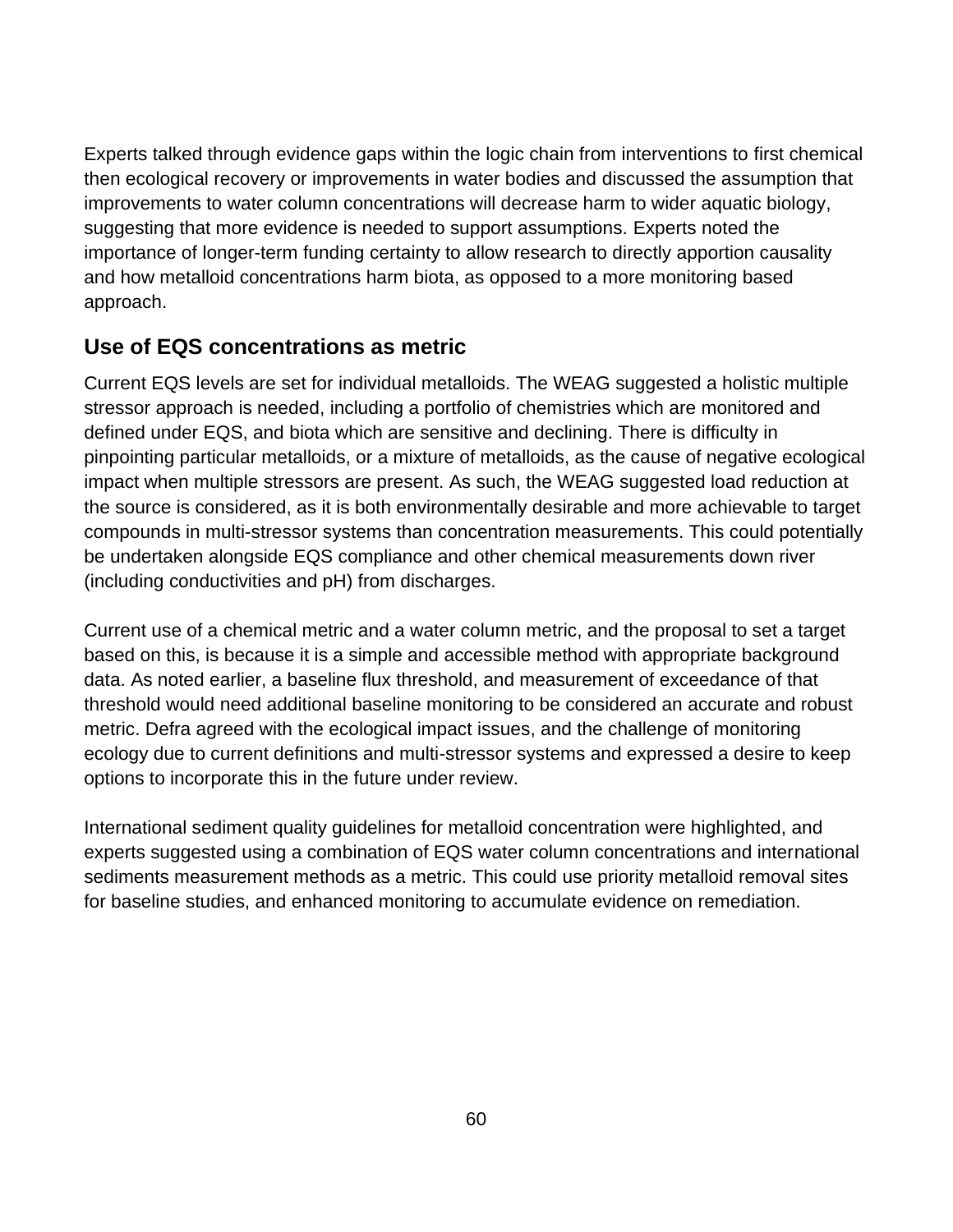### **Consideration of options discussed**

Options proposed by Defra included A) a concentration-based target using EQS to determine ideal metal concentrations<sup>16</sup>, and B) a metalloid flux or metalloid load target based on metal discharges to rivers<sup>17</sup>.

The WEAG raised a concern that a target based on the reduction in river length affected by metalloid concentrations may incentivise the prioritisation of 'low hanging fruit' – i.e., the improvement of the least polluted lengths of rivers, rather than focussing on the worst pollution first. They recognised that the current approach was favoured for its simplicity and similarity with the current monitoring approach, building on existing processes and data. The WEAG recognised the need to start with this but noted that gathering data on alternative metrics would be useful.

Consideration of measuring metalloid concentrations in both water column and sediment are outlined above. Currently, EQS levels are set for water column concentrations, not for sediments. These are currently set at national (formerly EU) level based on toxicity for a wide range of aquatic biota. Defra highlighted that treating main mine water discharges will lead to predictable measurable decrease in metalloid concentrations, that will be most significant under lower river flow conditions when metalloid concentrations (and hence environmental harm) are highest in rivers. Metalloid concentrations have decreased downstream of the Force Crag treatment scheme, even though it is only treating some of the mine water. EA recognised that there is a challenge to demonstrate the time required for ecological recovery as there are very few examples (globally) of successful mine water interventions for these metalloids, although there are good examples for iron from coal mine water contamination [81, 82]. The WEAG noted that sediment is a more stable medium, combining change in metalloid concentrations over longer time periods and long-term sources of metalloid contamination that could provide a better measure of metalloid concentrations for monitoring purposes.

The WEAG advised that a mass-based target using sediment sampling to measure metalloid loads (e.g., in kg per year) would be preferable to concentration (e.g., mg per litre), as it is interlinked with reducing water column concentrations (see earlier points on sediment flux).

<sup>&</sup>lt;sup>16</sup> Option A: "By 2037, reduce by 50/60/75% the length of rivers and estuaries polluted above EQS by target substances (Cd, Ni, Pb, Cu, Zn, As)."

<sup>17</sup> Option B: "Reduce the mass flux (tonnes per year) of metals (Cd, Ni, Pb, Cu, Zn, As) discharged to rivers and estuaries from abandoned mines."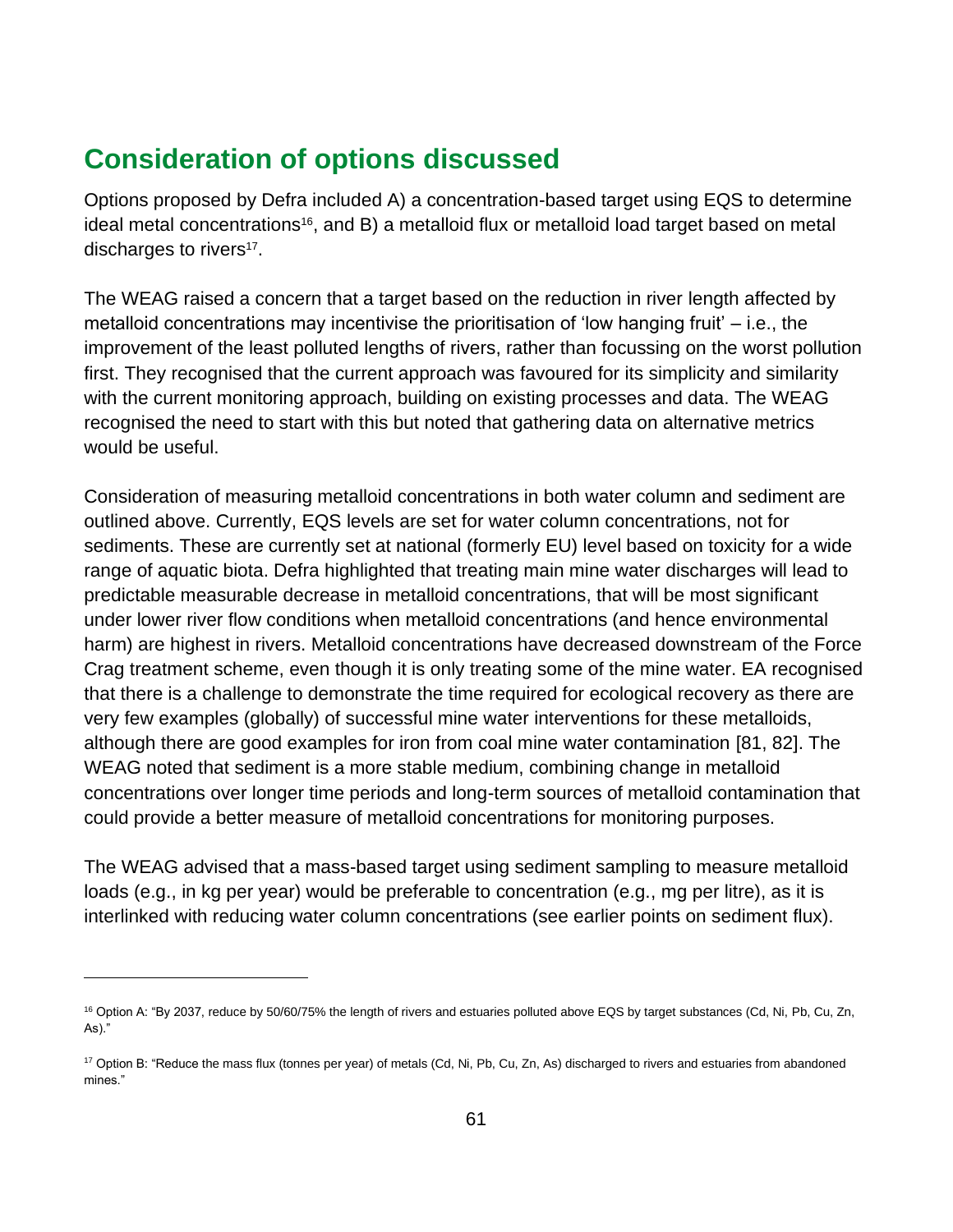However, as previously noted, the accuracy of the metric and baseline for sediments needs improvement to be used as a metric. Both groups agreed action is needed to improve this dataset. An initial target may need to use a water column concentration metric, but the WEAG encouraged reviewing this, taking into consideration new baseline information on sediments in the future. Defra noted that mass flux will need to be decreased to achieve a concentration target, so improvements made to reduce metalloid concentrations will also reduce some metalloid flux and can be made while gathering additional sediment and loading information.

Data on EQS compliance from treated mine water for 80 mine water schemes and 60 diffuse treatment schemes was noted. The WEAG advised the target was measurable and suggested that a model of how this would reduce the length of rivers contaminated be developed. This could link both the concentration based option A, and flux/load based option B discussed in the initial WEAG meeting on this target area.

There are differences between catchments, and for all options discussed, the most important metal(loid) sources will be different in each catchment. An assessment of the risks in each catchment is needed to aid decisions on prioritising tackling mine waters or diffuse inputs with the most negative ecological impact. Defra noted this would be done to identify locations under this target, as is currently done through the WAMM programme.

## **Ambition**

A range of ambitions was discussed. EA noted that these included ranges with varying levels of ambition and investment assumptions. Discussion also included source apportionment in locations negatively impacted by metalloid contamination. The background level of understanding is varied; for some rivers the sources of metalloids that need cleaning are known, whereas for others more investigations are needed. For areas with abandoned mine water contamination, the whole catchment needs to be considered to understand whether point source mine water inputs or diffuse source inputs are most significant, and this affects possible interventions and appropriate ambition in each catchment.

The baseline requirements for a metalloid flux metric were noted earlier. Experts and EA discussed the evidence available and reliability of pre-mining water quality and metalloid flux values, in relation to the ambition of the target. Measurements of both metalloid flux and water column concentrations are infrequently present pre-mining (e.g., for some areas, pre-1900) and are of varying accuracies. EA considered that a metalloid flux target could encourage a greater level of ambition by prioritising the largest volume inputs of metalloids. This could avoid the risk that a water column concentration target might encourage prioritisation of slightly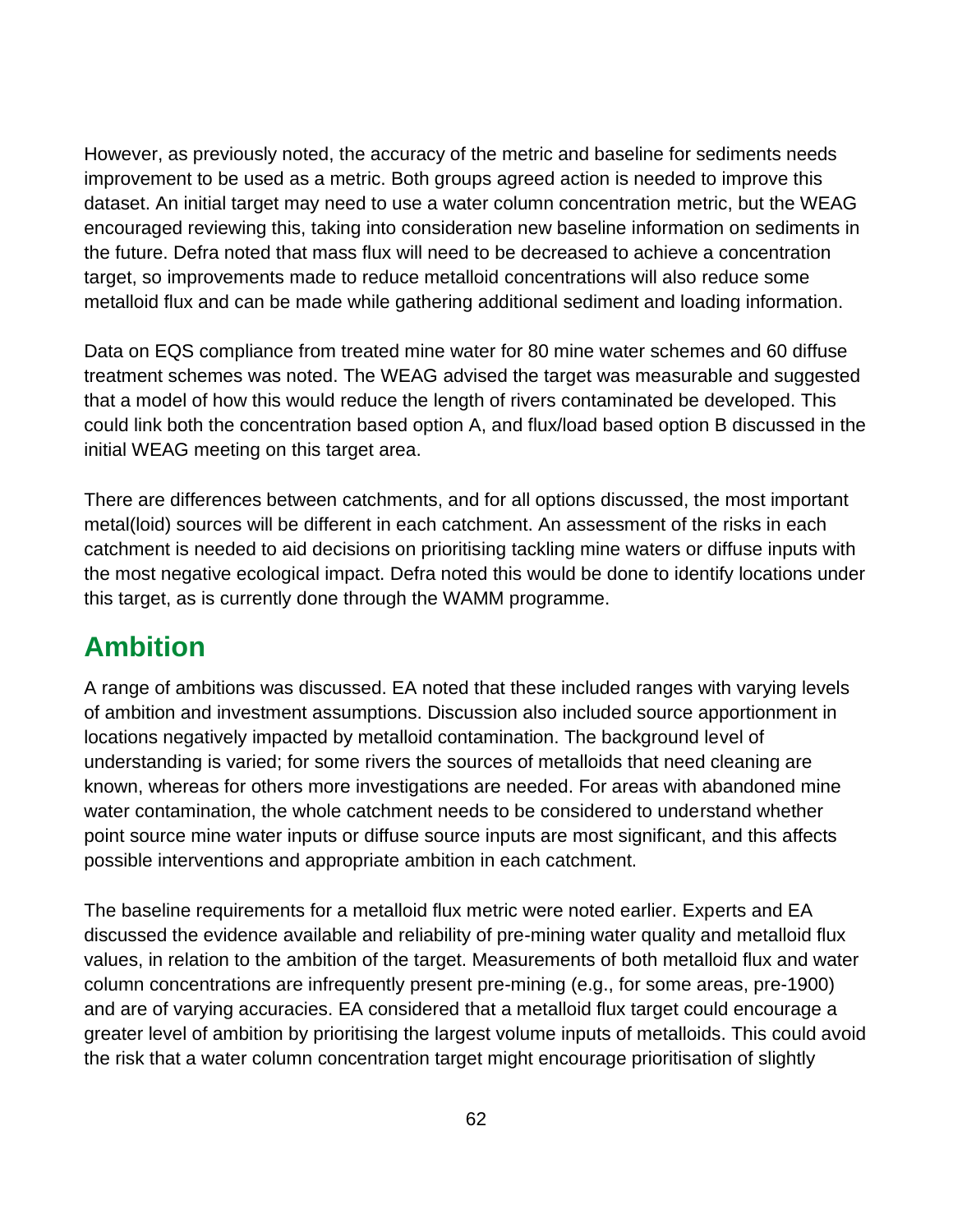contaminated rivers to achieve the target without cleaning the most contaminated. A focus on the most heavily contaminated rivers by using metalloid flux could enable dealing with the worst environmental harm, even if there is difficulty in achieving EQS concentrations. However, it was concluded that more robust data are needed for a baseline of metalloid flux as a national metric (see previous section) and so this is not a feasible metric currently. There are also high flow systems with little ecological impact from a relatively high metalloid load, and just using metalloid flux alone would not appropriately target areas at most ecological risk. For any metric, whole catchment specifics would need to be assessed to accurately prioritise the areas that need the most improvement for near-natural function of water bodies.

The target and chemical standard are based on current climatic conditions. With increasing impact from climate change (flooding events, rainfall changes, etc.) altering how water systems interact and how sediment mobilises, experts suggested that the target and chemical standard will need to be kept under review, and potentially made more stringent to deliver appropriate environmental benefits.

## **Achievability**

It was noted that ecological recovery in water bodies has lagged behind chemical recovery, for example where river acidification has been dealt with. There are legacy effects that have accumulated in the system and inhibited ecological recovery, and a similar effect is likely to occur with removing metal mine inputs. The WEAG noted that the same legacy effect will cause delays in catchment and ecosystem responses to agricultural and wastewater mitigation efforts targeting nutrient reductions, with parallels between targets and similar lessons to be learned in the evidence of ecological and chemical responses to mitigation efforts for multiple pollutants. Experts suggested a ratcheted approach to targets over different years could be considered, with interventions focused at the start of the timeframe to allow time for ecological improvements to be seen, as well as decreasing metalloid contamination as soon as possible. Defra highlighted that using ecological improvement as the goal aims to target large systemic problems, such as metalloid contamination, and measure larger scale responses to interventions. It was recognised that a specific ecological improvement target is unfeasible at present, with the metric likely to be concentration based, linked to ecological impacts but not directly measuring ecological indicators. See earlier points on monitoring mentioning difficulty in using ecological responses as a metric and current unfeasibility.

The WEAG advised that a metalloid flux target is a more pragmatic way to tackle the whole system pressure, though more baseline data are needed, and this this needs to be balanced with scientific understanding of sediment, assessing more interventions and projected impact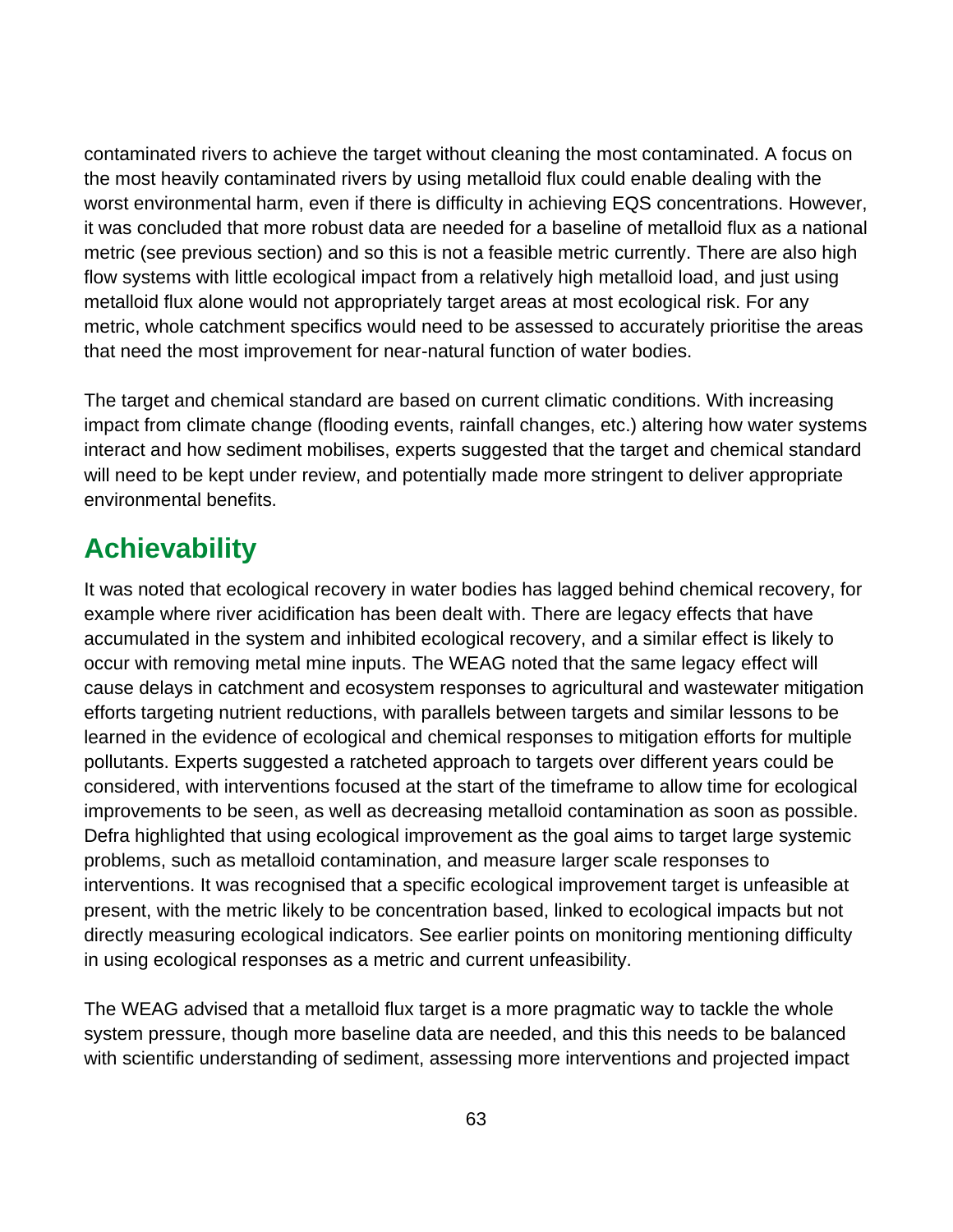of related environmental changes. They noted that a water column, concentration-based target is easier to explain to a wider audience but will not be achieved without decreasing metalloid fluxes too. Improved communication and education, beyond immediately involved stakeholders, including the public, about pollution from abandoned metal mines could help achieve this target by maintaining community engagement over the long term as mitigation is put in place.

### **Case studies**

Case studies were highlighted, including a project observing metals downstream which saw movement between solid and dissolved metal compounds. The Wheal Jane (Cornwall) passive treatment research project in the early 2000s was noted [83], and the problem of wetland remediation in extracting and disposing of metal containing sediment were discussed. In addition, see the earlier mention of Force Crag treatment.

# **Future R&D and evidence gaps**

Topics for future research and development, including evidence gaps, were discussed as part of the meetings. These included:

- Acquiring additional high-resolution data in a selection of catchments, to enable the current, low frequency (monthly) EA monitoring outcomes to be put into context, and uncertainties in the resulting flux and concentration estimates to be calculated.
- There is an evidence gap in the estimation of the baseline for metal fluxes for each catchment and in sediment metal concentration monitoring. The WEAG noted that a single baseline year for each catchment is needed, though several years would enable a representation of long-term averages. It was noted that the depth of evidence gathering needs to be weighed against taking immediate action to decrease metal contamination, given limited resources, which suggests that a concentration-based target may need to be used initially. At present this information is not available.
- Multi-year evidence is needed on metal fluxes for robust long-term averages. These would benefit both of metric options discussed here and provide the option to add targets for metal contaminants in sediments at a later stage.
- Resource recovery is an option for economic return on investment in mitigation schemes, as it enables reuse of waste material, with potential business development opportunities in future. This remains under review. Challenges in separation or purification mean that there is not currently a viable business proposition for collection and re-use. However, the increasing importance of critical elements such as lithium, cobalt, nickel and copper (e.g., in electrical technology items) may mean this becomes more economically viable in future.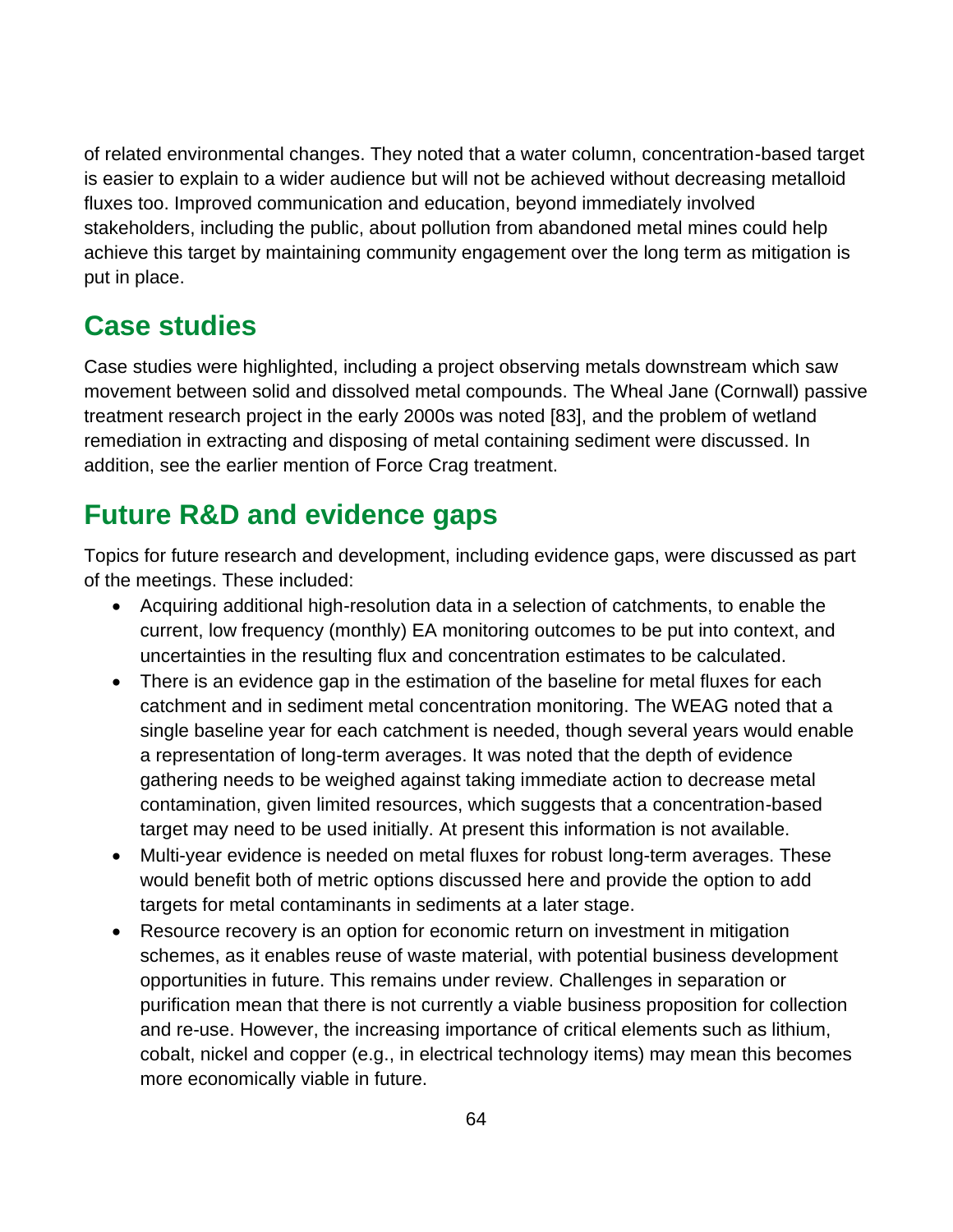• As noted in the earlier monitoring section, more evidence is needed on the specifics of toxicity to biota. The order of impacts on freshwater biota, commonly measured using macroinvertebrate sampling, can differ between contaminants and may not be directly transferrable to monitor ecological impacts of metalloid concentrations.

# **Water Expert Advisory Group- Detailed notes on a Water target for Wastewater**

Proposed target during initial WEAG discussions – "Reduce phosphorus loadings from treated wastewater by 80% by 2037.

# **Background system information**

#### **Excess Nutrients in water bodies from wastewater discharges**

The proposed water targets are intended to focus on the two larger sectors and contributors to nutrient pollution in water bodies. Nutrient removal from wastewater is currently focused solely on phosphorus (P), with P removal from wastewater that are currently based on water company discharges. About 1,700 additional wastewater treatment works will have specific P removal by 2027 as scheduled under the current Asset Management Plans (AMP 7, 2020- 2025). This applied to wastewater treatment works serving a population greater than 2,000, with the following investment round (AMP 8) looking at smaller works.

The inclusion of nitrogen (N) and of the particulate and organic fractions of both N and P were noted as important, contributing to ecological pressure. WEAG noted that in their experience of looking at the total load of both N and P exported from wastewater treatment facilities to adjacent waters, there is transformation from the routinely monitored inorganic fractions (i.e., ortho-phosphate, nitrate, ammonium) into other types of compounds (organic, particulate N and P), and not necessarily a significant net removal of N and P contaminants from the system. The knowledge base needs to be expanded on to understand what happens to organic N and P released to water bodies, and how much N could feasibly be removed from wastewater discharges to water bodies.

#### **Input lags**

The WEAG stated that winter flow dilution might reduce the immediate nutrient concentrations which the biota are exposed to, originating from sewage treatment works, storm overflows and other sewerage systems such as septic tanks (collectively 'point source discharges' from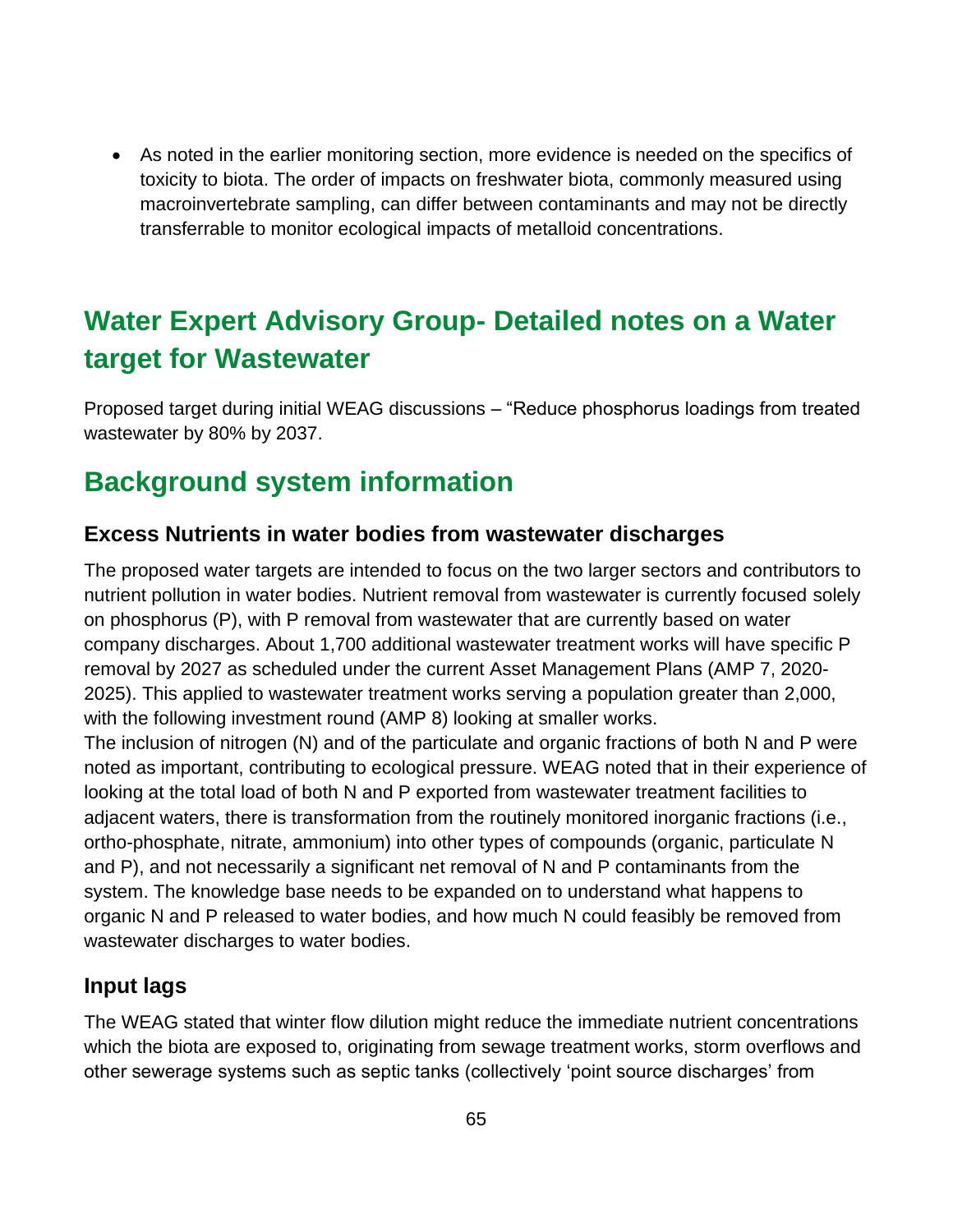wastewater sources). By contrast, in summer concentrations lack the same levels of dilution. Nevertheless, summer convective storms could deliver substantial nutrient loading to adjacent waters. Some evidence points to a seasonal impact of point source inputs on smaller water bodies, and less seasonal impact on larger rivers, lakes, estuaries and coastal waters, as these receive the combined contributions of fresh nutrient loading from the catchment plus rerelease of contaminants stored within the river reach upstream, the wider landscape, and sediments in the bed of the waterbody. The WEAG advised that therefore there is no one period of the year where wastewater nutrient reductions are a priority over other times, as the biota will be responding to nutrient loads delivered freshly to the water body alongside those released from upstream stores (in sediments or biota), or in the water body itself.

The WEAG noted that not all systems will react in the same way to the same mitigation measures. Some systems are more damaged and/or flush (move water and contaminants through) more slowly. The steeper the land, the higher the rate of rainfall, the more quickly a system will flush from source to sea. The higher the population density, the lower the gradient and drier the catchment, the more likely it would be to flow slowly, and continue to contribute nutrient and other contaminant fluxes to waters draining the catchment. Experts stated that this point needs to be communicated clearly so that people's expectations in terms of timescales of system response to mitigation measures and investment can be adjusted to reflect these functional realities.

The lag between contaminants from accumulated and fresh inputs reaching waterbodies means decreases in nutrient concentration and improvements to local ecology may not be seen immediately when nutrient inputs are decreased or stopped. Most waters beyond small headwater stream and ponds will be responding to cumulative fluxes over several seasons or years, depending on the scale of the catchment, and length of time over which such fluxes have been exported from sources in the catchment. In some systems, the time lag can be up to 40 years before contaminants contained in water make their way from source to waterbody.

#### **Nature based solutions**

Nature based solutions were discussed, how they would fit with the proposed metric, and how best to represent co-benefits alongside reducing multiple contaminants in water bodies. WEAG noted that integrated nature-based solutions can deliver multiple benefits alongside reducing contaminant inputs, though there is little control after nature-based solutions are designed and put in place, which makes it difficult to achieve specific concentration standards. Such systems can be effective as a 'polishing' stage, though their large-scale use is limited by risk of effluent failure under operational conditions, their finite capacity to store contaminants, leading to the leakage of further fresh or stored contaminants once they reach design capacity, and lack of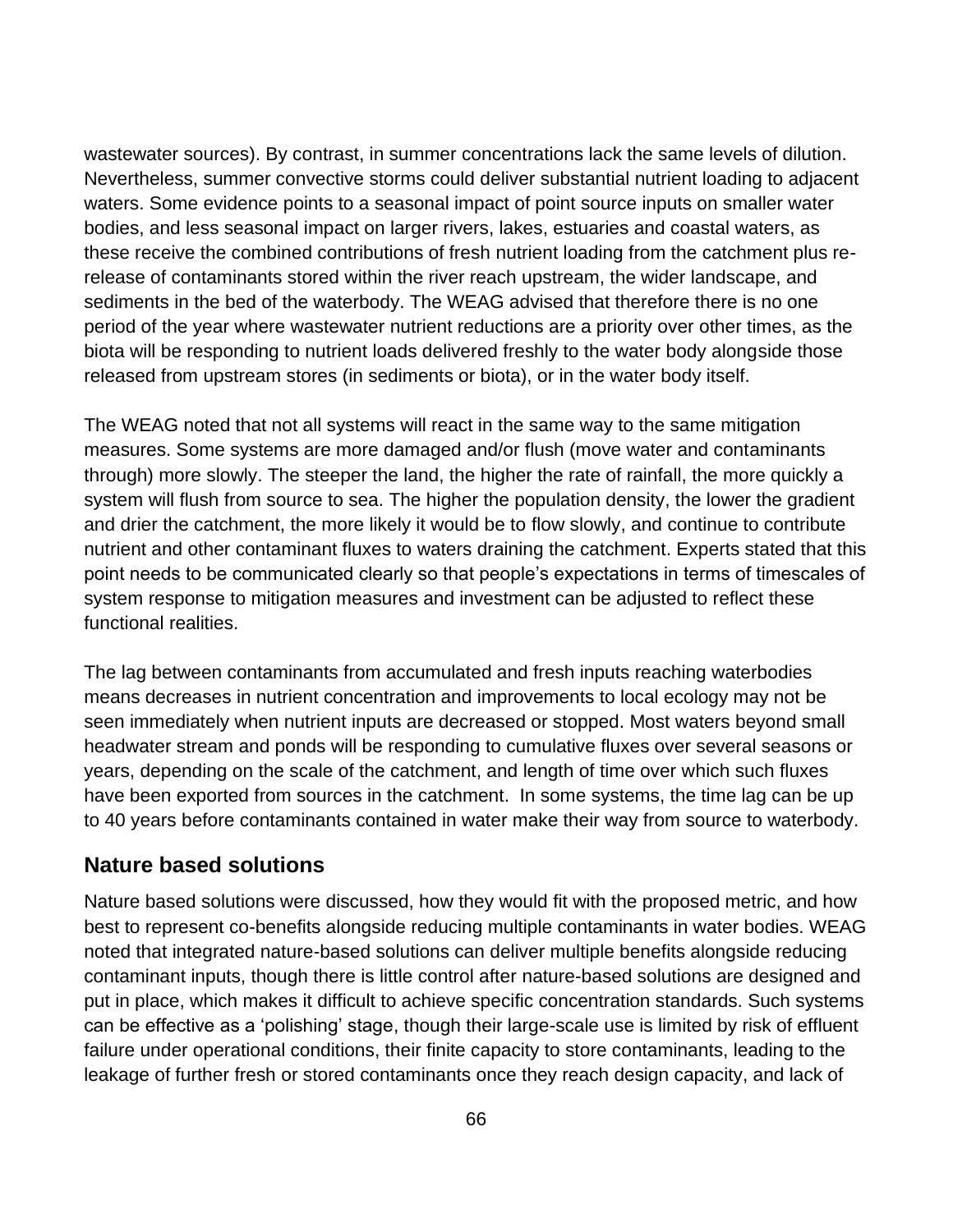suitable design data. The effectiveness of nature-based solutions in removing nutrients, their different nutrient removal efficiencies for N and P fractions, how much land is required to produce a constructed wetland and how nature-based solutions are climate dependent (and impacted by climate change) were discussed.

### **Metric**

There were concerns about an annual load masking other inputs and not being an effective environmental protection measure, though it was noted as an easy way to administer the metric. The WEAG suggested annual total load reduction is right for the metric, but queried whether this considers seasonal changes, storm overflow changes, and whether an additional target which captures when sewage discharges from overflows occur was needed to help reduce the summer impact of wastewater systems. The EA noted that overflow discharges should be rainfall related, so would be more common in winter when it rains more. It is possible to set seasonal standards for overflows, as is currently done for overflows affecting designated bathing waters, which have standards set for the bathing season.

The cost-benefit for the proposed target was discussed, with the WEAG stating that river health may not be fully valued in the CBA if the approach is based on only a limited range of stressors included in the metric. If other, non-target, stressors (such as pathogens, pharmaceuticals and nitrogen) were also decreased in response to mitigation efforts and investments, there might be more benefit for river health than that valued in the CBA. Similarly, it was noted that unintended benefits or negatives for other parts of the environment (air quality, soil quality, terrestrial biodiversity) need to be built into the CBA, to ensure win-wins are identified, and perverse outcomes involving pollutant swapping from one environmental compartment to another are avoided. Defra noted that trying to separate the cost-benefit analysis (CBA) from the metric would prove difficult. Experts stressed the need for a focused decision on what the CBA does and does not include, alongside clear communication during the consultation process on the range of benefits and costs included.

The phrasing of the metric was discussed, with the WEAG suggesting referencing initial commitments and investments to set schemes up, alongside a longer-term target for delivery. They noted that the scientific basis and long-term objectives for ecosystem requirements should be defined independently of initial financial considerations. This provides an overall goal for nutrient contamination in water systems, even if currently unachievable for financial or other reasons. This is an approach to water quality guidelines and wastewater treatments recommended by WHO for various countries with differing investment abilities, defining objectives and long-term standards that can be achieved by stepwise interim targets. As such, the WEAG suggested Defra consider a longer-term metric with interim standards, described as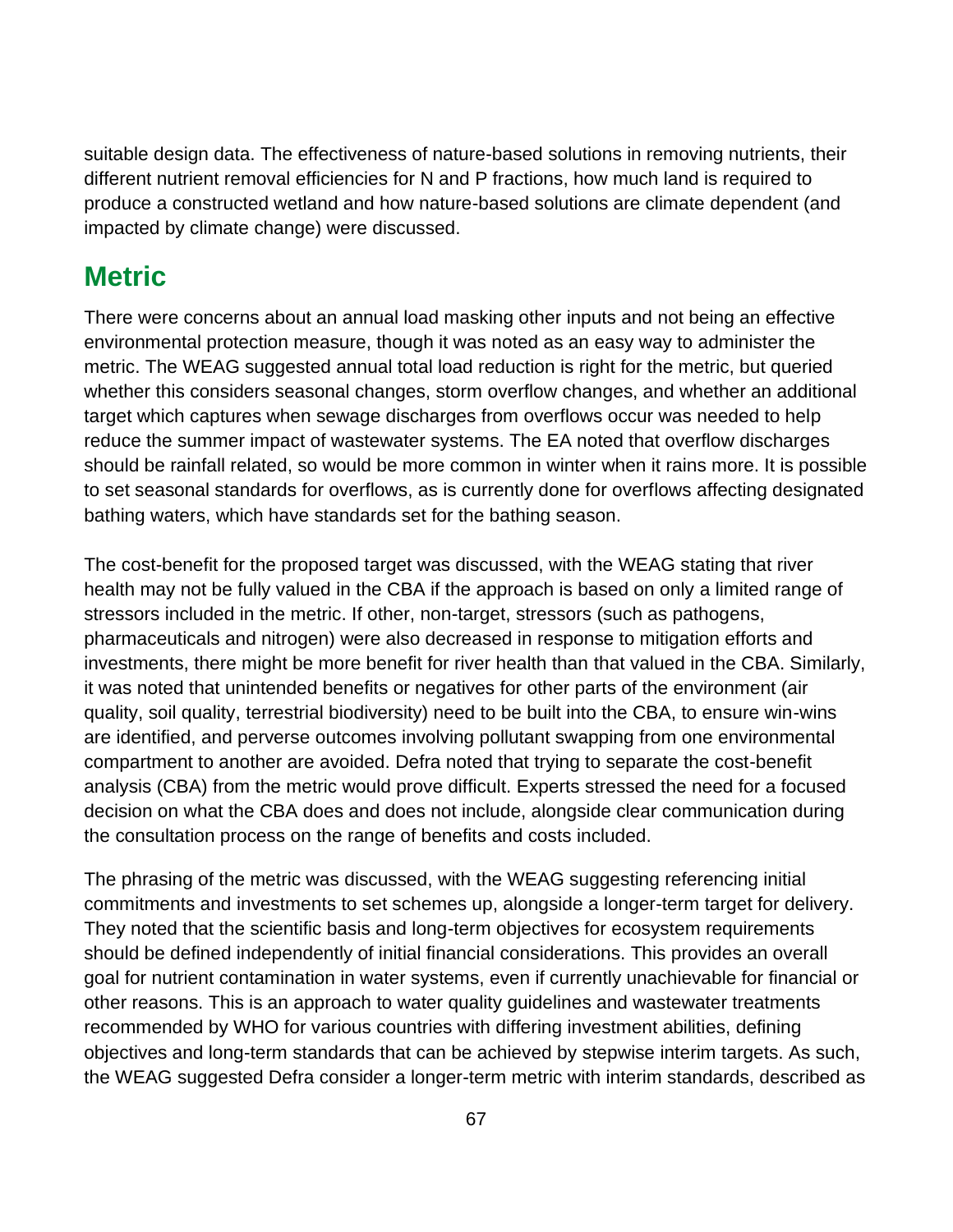a ratcheted approach to target setting, and the inclusion of both N and P as nutrient stressors delivered to waters from wastewater systems. The overall aim for nutrient reduction needs to be ambitious, and something this target and interim targets contribute to.

The WEAG asked about the particulate and organic fractions of nitrogen and why they are not described in the proposed target, with concerns that total nitrogen from wastewater was not being considered in this target (see section below). Experts highlighted that in their experience of looking at the total load for both N and P, there is primarily transformation not removal of compounds in treatment. They also stressed that the assumption that P was the key nutrient factor driving freshwater ecosystem decline was based on older science which is no longer supported by the research community. A range of evidence in the literature was highlighted confirming that both N and P may limit production in ecosystems, both cause ecosystem damage, and explained that a continued focus on driving down P alone was unlikely to deliver the anticipated benefits for freshwater, estuarine and coastal ecosystems. The WEAG also pointed out that in urban catchments, with a high population density, N flux to waters from wastewater discharges is likely to be the single biggest source of N for the local biota.

Experts noted wastewater treatment works are important sources of N loading in rivers and can have a locally significant impact before the load is diluted as it flows downstream. In some systems it can be the dominant source of N, and so experts suggested both P and N reductions should be included in the target, perhaps at the same 80% reduction as proposed for phosphorus. The EA noted that a high target is possible for phosphorus on a polluter pays principle, but not necessarily for nitrogen, and that an 80% reduction in nitrogen could not currently be achieved.

The WEAG asked if there are constraints in setting a target based on nitrogen due to remediation costs, while noting that nitrogen standards exist in most other EU countries and more widely globally. This includes using biological nutrient reduction (BNR) plants that remove N and P, with some countries using BNR at all new wastewater treatment plants. A Defra water quality research programme (project WT15115) was highlighted with a compendium output that reviewed evidence around nitrogen [84]. EA noted that large wastewater treatment works already have nitrogen removal and 70% of nitrogen in rivers comes from agriculture. The WEAG raised concerns that the national statistic figure attributing 70% of nitrogen to agriculture risks masking smaller and more urban catchments where a much higher proportion of N would come from sewage works.

This advice was considered, but ultimately nitrogen was not included in the target as agriculture is a much larger contributor of nitrogen to the water environment. This means that interventions on wastewater are unlikely to reduce nitrogen concentrations in rivers enough to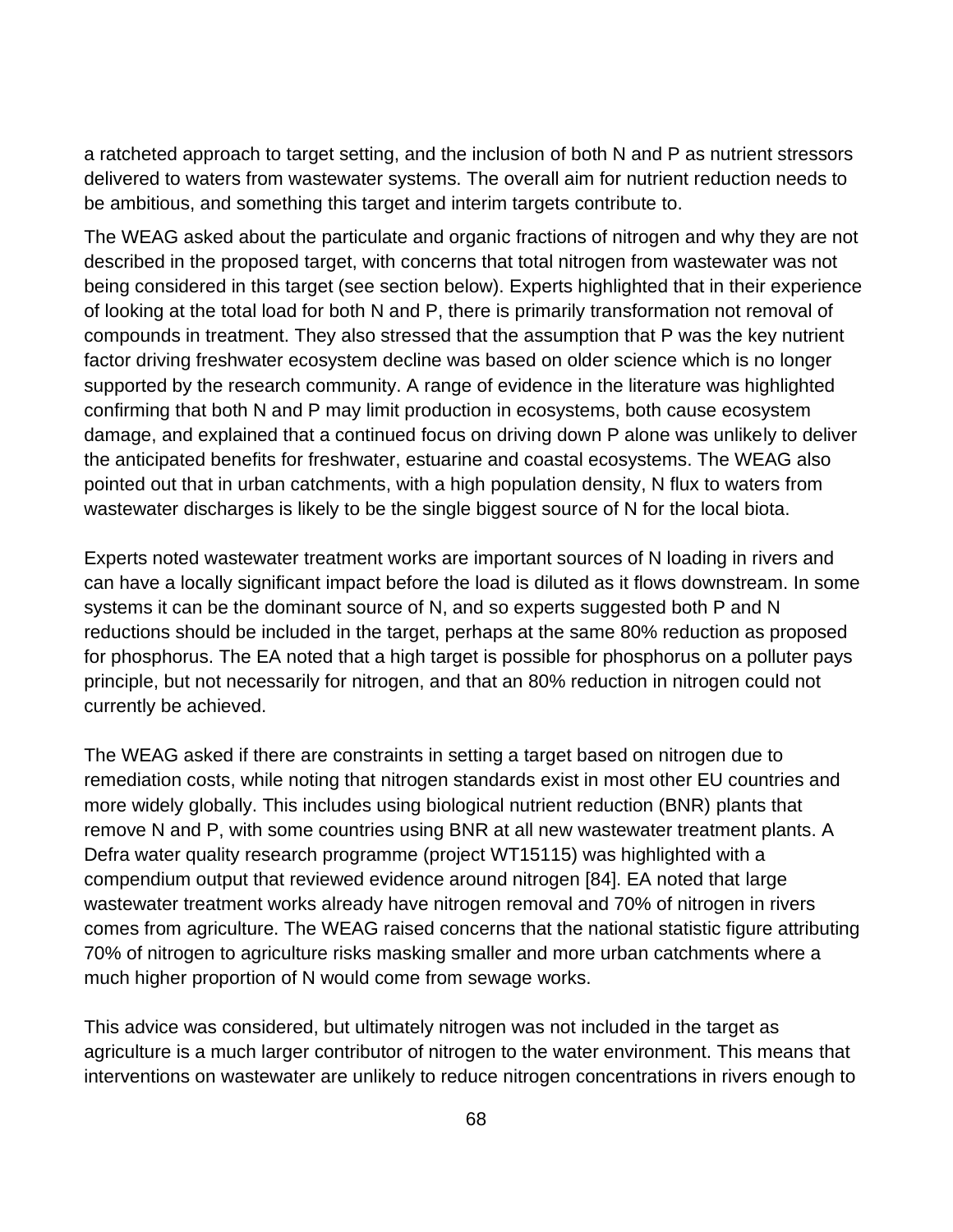control eutrophication, even if additional measures are introduced at sewage treatment works. These would incur significant financial costs which would be passed onto customer water bills. Nitrogen pollution from wastewater can already be addressed under existing regulations where it is the biggest contributor to eutrophication (and nutrient pollution) under the Habitats Regulations and the Urban Waste Water Treatment Regulations and nitrogen reduction measures at sewage treatment works can be put in place in saline waters and lakes affected by eutrophication, rivers where drinking water abstraction points fail nitrogen standards, and river or lake Drinking Water Protected Areas are at risk from nitrogen concentrations. As the share of nitrogen from agriculture entering the water environment starts to fall, we will continue to review the case for setting a nitrogen target for wastewater in accordance with the recommendations made by the UK Technical Advisory Group, in line with polluter pays and fair share principles.

### **Ambition**

It was noted that the scientific evidence and technical feasibility should be the primary consideration for the level of ambition, and that any ambition level is possible, if appropriate levels of investment are made available. The rationale for the percentage reduction was discussed, and the WEAG noted that, based on technical feasibility, the target could be more ambitious. Experts also noted that a more ambitious target was likely to drive innovation in the water industry, where solutions that simultaneously drive down N and P fluxes while minimising carbon emissions could then emerge. They noted that a continued focus on P reduction alone would be unlikely to deliver the necessary step change in nutrient pollution and the associated loss of biodiversity in waters, and the anticipated levels of ambition in current government policy. As noted above, nitrogen has not been included in the target at this time, but as the share of nitrogen from agriculture entering the water environment starts to fall, we will continue to review the case for setting a nitrogen target for wastewater in accordance with the recommendations made by the UK Technical Advisory Group, in line with polluter pays and fair share principles. The ambition for the phosphorus target is in line with achieving the Technically Achievable Limit of 0.25 mg/l at many more treatment works. This limit was set by the EA based on a programme of phosphorous reduction trials by water companies to determine which technologies, suited to UK conditions, can reliably reduce phosphorous at sewage treatment works. This level of ambition goes beyond Water Environment Regulations requirements.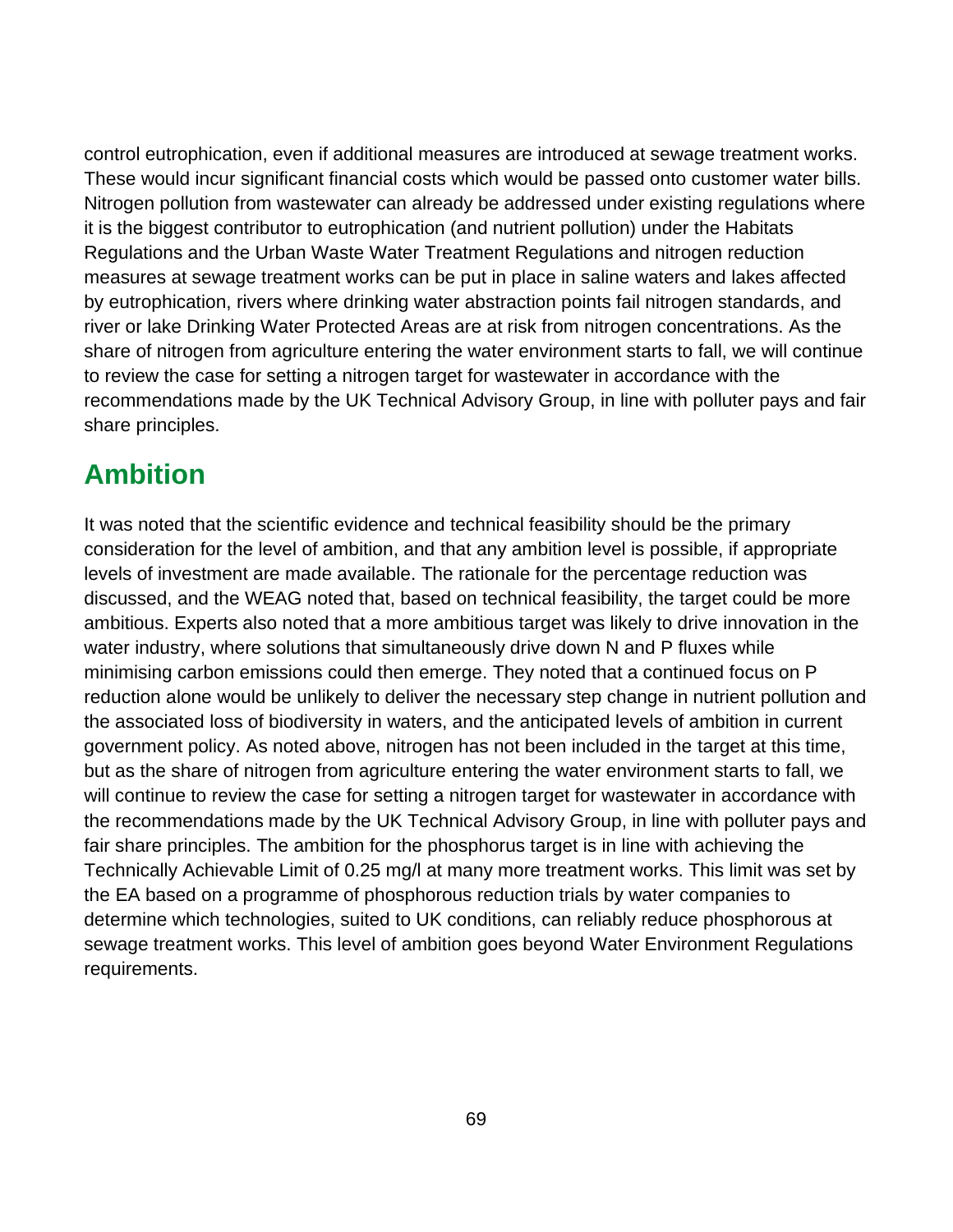# **Achievability**

The current AMP cycle was considered, and how the investment cycle affects or could constrain the ability of the target to be implemented. The current price review cycle is every 5 years, and WEAG questioned how this interacts with setting long-term and ambitious targets under the Environment Act 2021. The proposed target aim is 2037, which is only two AMP cycles from the targets being set. To have investment and construction in place to achieve the proposed target within that period is challenging. Defra noted the need to consider the practicalities of the 5-year AMP cycles, that are controlled by Ofwat, and highlighted that that the Environment Act 2021 targets provide scope for ambition to change things over a longer time-period than 5 years. Experts suggested that involving Ofwat in setting the level of ambition could be beneficial due to their role in the Price Review and Asset Management Plan cycle processes, to ensure that resource expenditure is sufficient to meet the more ambitious targets needed to protect and improve freshwater biodiversity and water quality.

### **Delivery mechanisms**

The WEAG noted that water companies would need to come up with different solutions, and not have solutions prescribed, especially given the privatised nature of the water industry in England. Setting a target that has feasible solutions without stipulating exact solutions enables bespoke solutions by each water company and for each catchment or location and is likely to drive innovation.

The WEAG advised that targets should focus on load reduction relative to current loading rates, allowing water companies to develop bespoke combinations of technical or naturebased solutions, fitted to the specific system and catchment of interest. Reducing the total N and P loads to a waterbody will include action through treatment works, and in some locations reducing input from combined sewer outflows, to achieve the target phosphorus reduction.

### **Impact**

The WEAG asked about circular economy and capturing phosphorus, specifically in a way that can be reused for food production (via fertiliser), given the substantial challenges to P resource availability internationally in the near future and the global drive towards sustainable phosphorus use. They suggested reviewing the willingness to pay to improve river water quality, which Defra will incorporate into upcoming research into improving our valuations of clean and plentiful water. It was mentioned that the wastewater industry needs to move towards material recovery for fertiliser (or other uses) and biological nutrient removal (BNR), but this does require huge changes in infrastructure and policy. WEAG advised that there is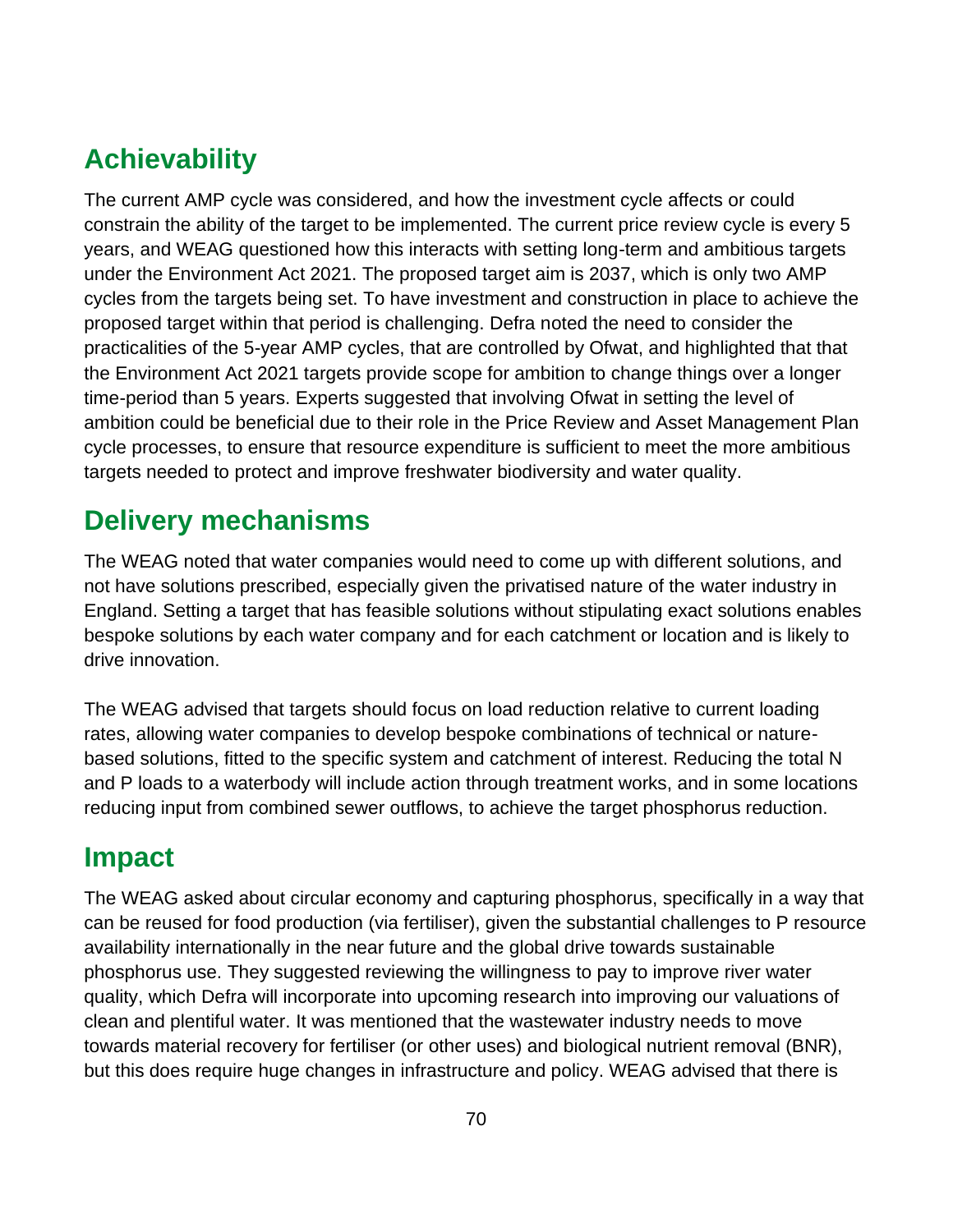scope for a target that encompasses the circular economy and recovery of materials, which is endorsed for wastewater treatment by the UN. The WEAG asked whether there is a role for the water target/s to increase the number of sewage treatment works which have BNR. EA responded that BNR does allow for recovery of other nutrients in the future and new technology is focused on chemical dosage not BNR or recovery of phosphorus. However, this will require a change to water companies and involve high costs.

The WEAG suggested it would be useful to have a map of impact across the water companies of all the developing water targets. They noted this would also help in developing the evidence on feasibility. The WEAG stated that the impact is difficult to measure because of the volume of measurements required. Experts noted that monitoring would need to be adjusted to include the wider range of determinants recommended, rather than the focus mainly on P as currently proposed.

### **Scope (further scope/target areas)**

There were several areas the WEAG strongly recommended should be considered as part of the target development, which Defra noted were not possible to include within the scope of this target at this stage. This advice will be incorporated into the development of future policies, evidence bases and targets in the future.

#### **Septic tanks and other sources of nutrients in wastewater**

Septic tanks are an additional source of N and P, are privately owned and currently regulated, although additional enforcement may be required to increase compliance. Although septic tanks are only a minor source of nutrient pollution nationally (contributing 3% to P loads), they can be significant sources in certain catchments, for example headwater streams. It was noted that reductions need to be appropriately targeted, as a small P load discharged to large, fast flowing rivers have lower environmental impact locally than the same load discharged to small, slowly flowing rivers. Experts noted that this still contributes to the cumulative loading of material cycled and flushed downstream from the headwaters to lakes, rivers, estuaries and the coastal zone. They highlighted that if biodiversity loss and poor water quality were to be addressed downstream and ambitious targets were to be met, then all such sources would need to be brought under control.

The WEAG suggested bringing septic tanks into the target scope perhaps through use of grants, since they can cause persistent and significant localised pollution of not just nutrients, but a range of other contaminants [85]. Experts highlighted the problem of septic tank systems, particularly in rural catchments and areas and especially in older properties or poorly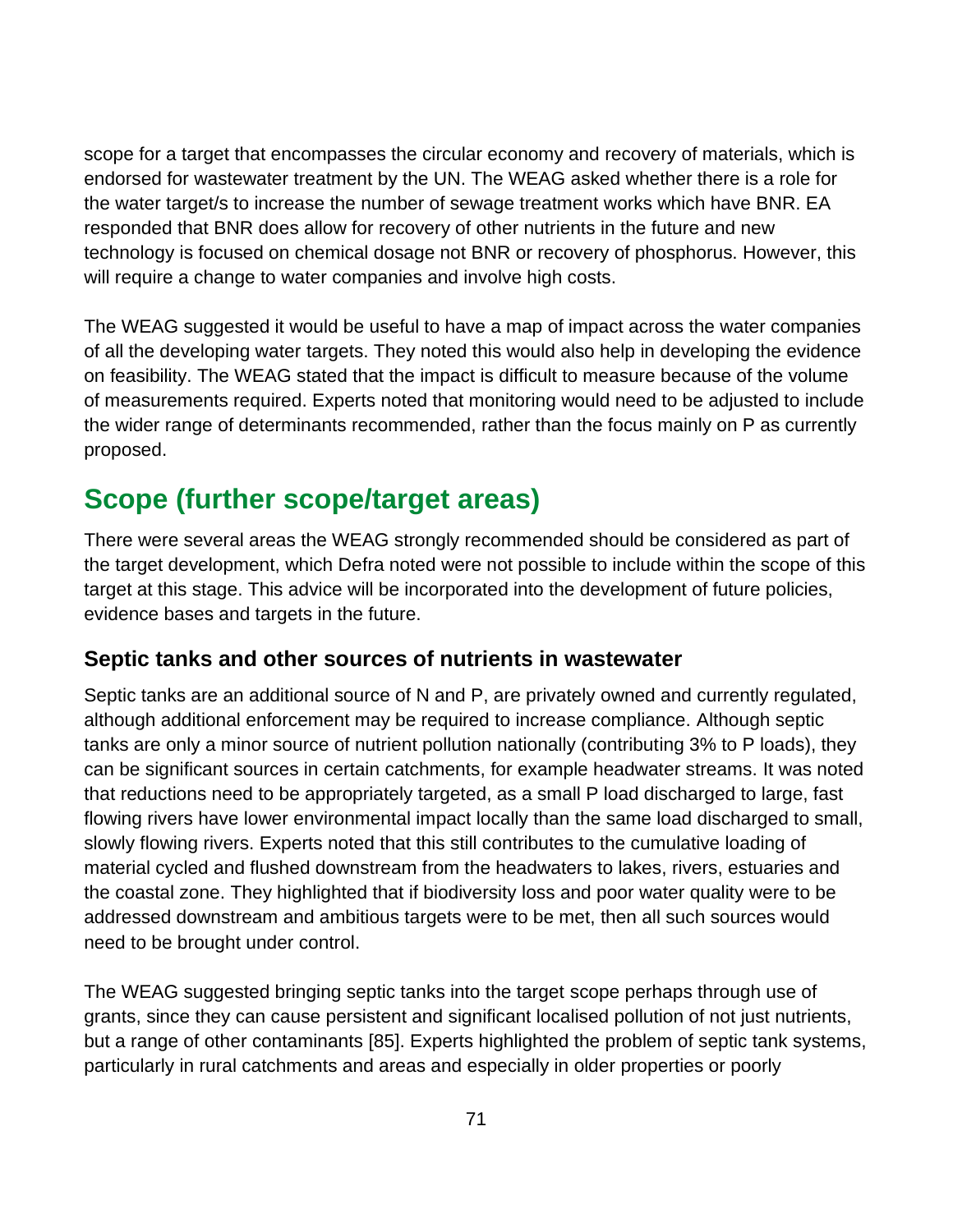maintained systems, that discharge throughout the year, with a large ecological impact cumulatively. Experts noted this as a particular problem in rural catchments, rather than in heavily urbanised regions, and often a key source in many areas with National Parks or nature conservation designation. There is a similar issue with small sewage treatment plants in rural villages and small towns, which discharge less efficiently treated effluent, though the proposed changes under AMP 8 (explained above) in a proportion of smaller works were noted.

Lack of adequate regulation of discharges from septic tanks currently was highlighted as a key challenge to meeting water targets due to their cumulative impact. Experts highlighted the target needs to be sensitive to the differing types of landscape, catchment, and sewerage systems in place across England, not just targeting large sewage and wastewater treatment works in large cities, if biodiversity loss in freshwaters was to be tackled with ambition.

This advice was considered, but ultimately septic tanks were not included in the target as they are a relatively minor component of pollution nationally and action is being taken to reduce their impact. Since 2015, a regime involving general binding rules for most septic tank and small package treatment plants has been in place, with permits required for higher risk situations. The WEAG noted that septic tanks may be complicated to address, as they are privately owned, but that new regulations recently introduced may help reduce their impact, if properly resourced and enforced. New regulations for septic tanks were introduced in 2020, with separate regulations for those discharging to a drainage field and those discharging directly to surface waters, regulating those with surface water discharges and distinguishing on volume. The regulations allow where possible connecting to a foul sewer, creating a drainage field, and installing a small treatment plant. The rules in each instance require the effluent to be "higher standard than a septic tank". Some small treatment systems provide a small reduction in ammonium but may not be able to decrease total nutrient concentrations sufficiently to drive down nutrient pollution in rural systems. The WEAG recommended that septic tank discharges continue to be tackled with further innovation and ambition.

#### **Other areas**

The WEAG suggested that while Defra may, for policy reasons, want to identify priority catchments within the proposed target, identifying these could be challenging and, depending on the criteria, not necessarily effective at delivering outcomes for biodiversity and environment. The relative contributions from different sources, including from agricultural, atmospheric deposition and sewerage discharges to the water body will vary between catchments and locations. Reducing one nutrient pollution from one source type nationally is unlikely to deliver the anticipated environmental benefits. There may be a communications challenge in explaining why certain catchments are not selected for prioritisation. The WEAG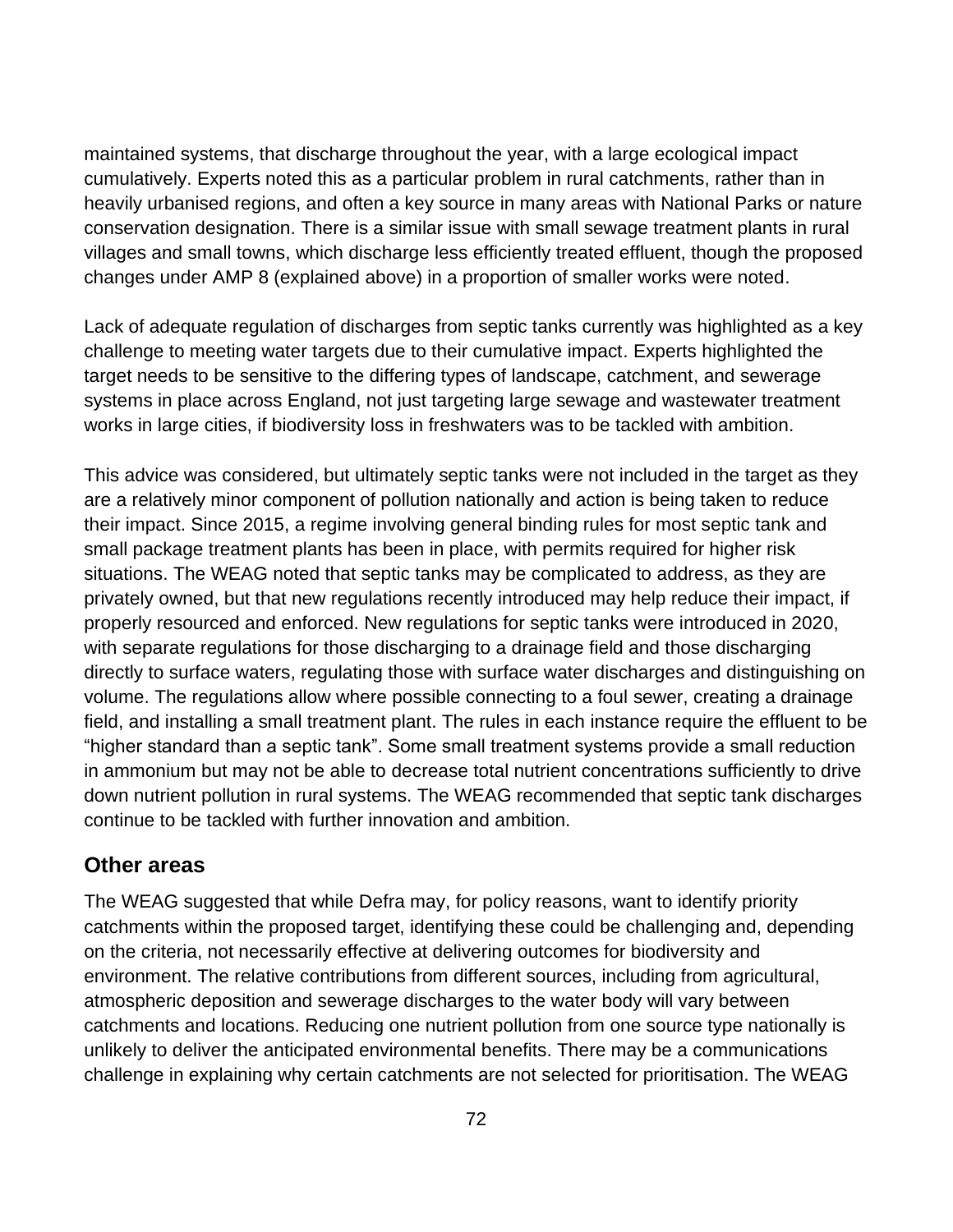also pointed to social science evidence emerging from other Defra committees and previous research that indicate a blanket approach where all waters are managed to the same environmental standards is more likely to sustain community engagement in mitigation measures, investment of time and resources for long-term solutions, and deliver widespread benefits for ecosystems and society. Defra stated that for feasibility reasons and given the significant cost of action on some pollution sources, and potential corresponding impact on water bills, improvements need to be prioritised on an appropriate basis.

Experts noted that changes to reduce water demand (see the water demand proposed target evidence) will affect wastewater, for example changing current rates of dilution of treated effluent, and suggested more discussion is needed to ensure joined up thinking under this target and the proposed water target for Agriculture under a changing climate.

#### **Case studies**

The WEAG noted an integrated constructed wetland (ICW) where mean nitrate and phosphate concentrations were reduced by ~63% across the wetland, whilst nutrient loadings were reduced by ~57%. At a different ICW, mean nitrate and phosphate concentrations were reduced by ~30%, whilst nutrient loadings were reduced by ~70%. The total capital cost of both ICWs was comparable at £31-39 per person served. Experts noted concerns that much of this removal was likely to be transformation and export in a different chemical form and would not necessarily decrease total nitrogen and total phosphorus concentrations released from treatment wetlands to adjacent water bodies [86] highlighting that case studies need to include total nitrogen and total phosphorus measurements to be comparable. Another large ICW investigation currently underway suggests little to no P removal, but up to 30% reduction in N. Another example treatment system was noted that can reduce total nitrogen in waters discharged from ICW using the Tricel Novo treatment system. Experts noted that removal of both N and P is possible with these innovative approaches to wastewater treatment, with additional biodiversity benefits over and above what might accrue from a traditional chemical dosing technique, but that the removal rates are likely to vary between system types, year of operation and seasonal variability.

### **Future R&D and evidence gaps**

Additional research is needed to develop a nitrogen standard for wastewater. An evidence gap was noted on alternative nutrient removal strategies for winter months, due to seasonal differences in nutrient movements within catchments.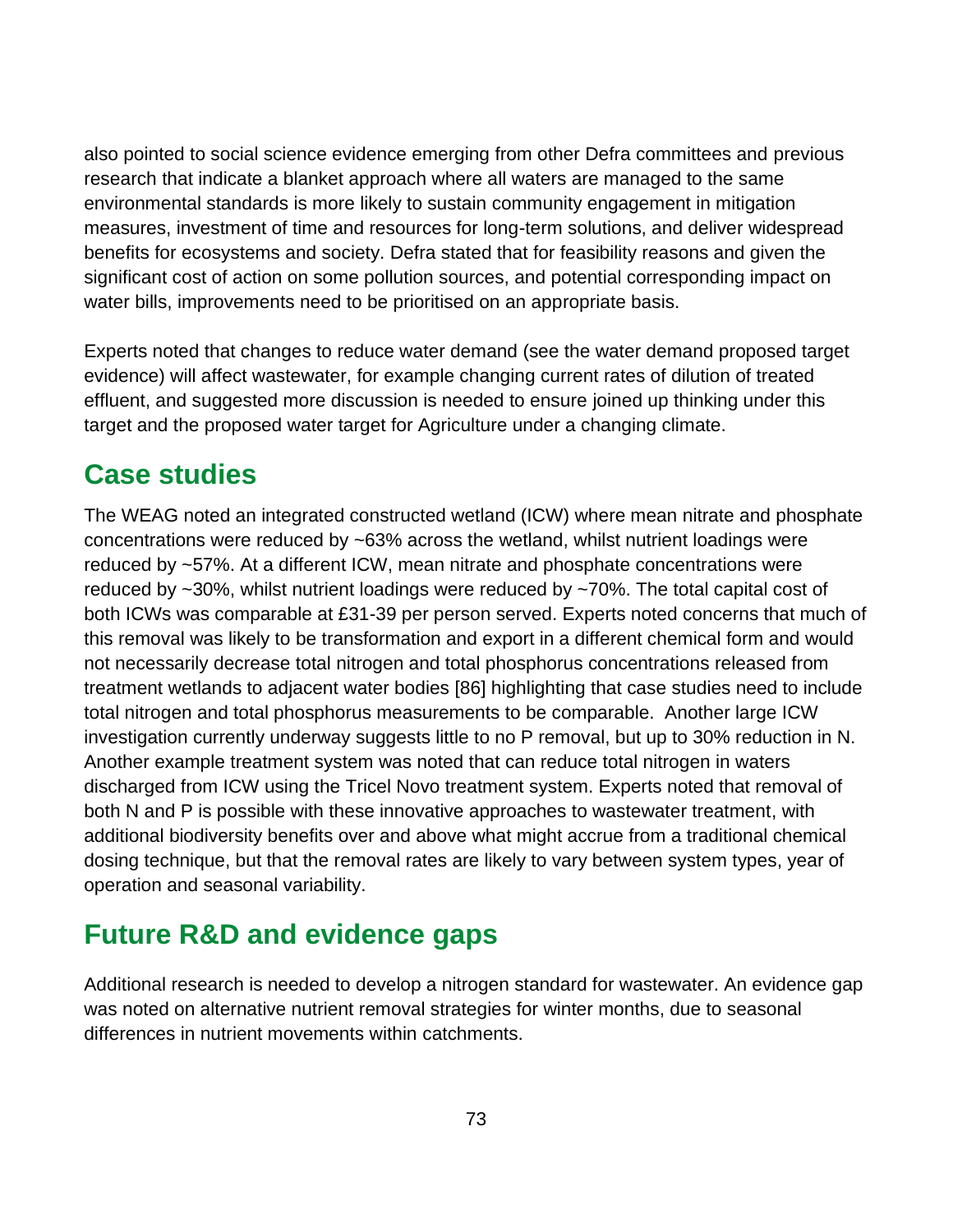#### **Water Target Expert Advisory Group – Detailed notes on Water Demand target**

Proposed target during initial WEAG discussions – To reduce Distribution Input per head of population by 19% by 2037/2038 from the baseline 2019/2020 reporting year figures.

# **Background**

For reader clarity, some terms used to describe water demand topics include:

- Distributional Input (DI): the amount of water input into the water supply system
- Leakage: the water lost through faults in the supply system
- Per Capita Consumption (PCC): the average annual amount of water used in domestic locations per person, usually expressed in units of litres per person per day (l/p/d).

#### **Demands on public water supply**

Defra and the WEAG discussed the different demands on public water supply. The WEAG explained the different demands on public and non-public supply of water, and how climate change will impact upon this. They explained that the magnitude and duration of the peak demands during summer are generally what drive resilience problems, and that this picture was already worsening over time and across the whole of the UK. More frequent hot summer conditions will increase the demand and drive peaks. Experts noted that the right level of water efficiency is at a level that leaves enough water in the water environment for it to thrive, alongside meeting public supply needs. It was noted that water companies currently use the UK 2018 [87] climate projections when producing their Water Resource Management Plans (WRMPs). The WEAG highlighted that challenging demand reduction steps need to be taken as water resilience is essential, as is the overall aim of leaving more water in the environment, and that setting targets may lead to innovation.

The current levels of water input from desalination were discussed. It was noted that though desalination has risen up the agenda in water supply conversations, it is not currently contributing to the water supply. There is a Thames desalination plant, which was intended for use during times of high demand but has not been used to date. In the South-East there is very limited sustainable freshwater abstraction available, and reductions in licensed abstraction are likely to be required for sustainability reasons. At that point, water companies will then either have to reduce demand or look to alternative sources such as reuse, rainwater harvesting and potentially desalination. In order to address the predicted increase in water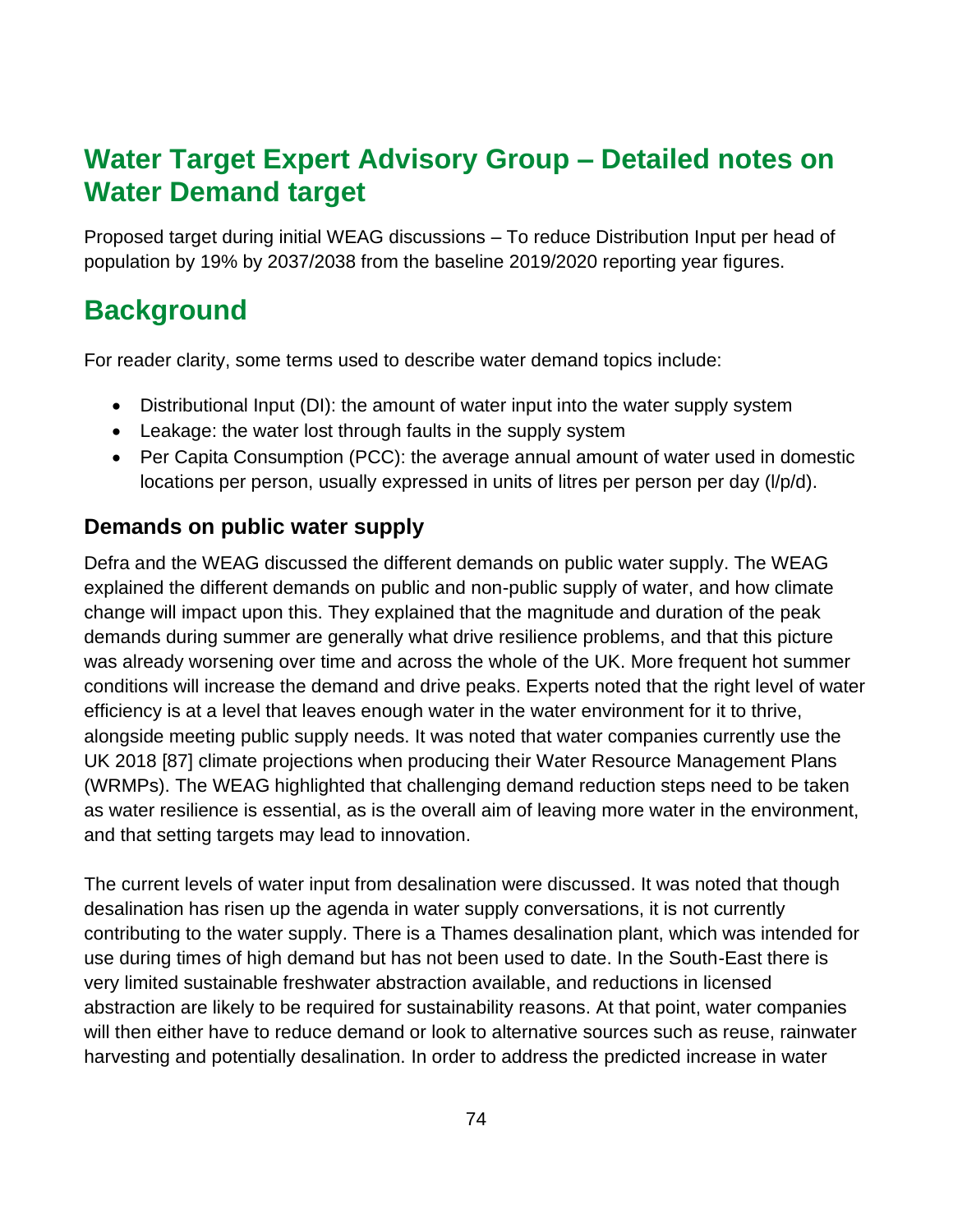demand, the government released a Written Ministerial Statement [88], outlining policies to reduce water demand. The WEAG welcomed this announcement.

The WEAG referenced the Climate Change Committee's  $3<sup>rd</sup>$  UK Climate Risk assessment<sup>18</sup>, published in June 2021, which stated the urgency and positive cost benefit ratio of climate change adaptation actions, and listed water efficiency measures as having the highest cost benefit ratio of these [89]. The WEAG noted that all three elements of demand management household water efficiency, non-household water efficiency and leakage - were currently not on track to meet current ambition, according to a draft dashboard produced by Defra for the Senior Water Demand Reduction Group<sup>19</sup> (SWDRG) [90].

#### **Non-household water use**

The WEAG agreed that tackling non-household (NHH) consumption is a challenge, including the difficulty of getting accurate information on NHH water demand due to lack of a consistent data, and having a robust national measure of NHH was highlighted as a key evidence gap. Experts noted that the figure proposed in the target represented only the gap between supply and demand on non-household water, with no additional ambition for improvements. The WEAG suggested using the market operator (MOSL [91] data on actual use by customer segment and region, rather than relying on wholesale water company demand predictions which have often had a poor evidence base, partly due to retail separation of the nonhousehold water market in England.

#### **Factors impacting per capita consumption (PCC)**

The WEAG highlighted that per capita consumption is changing, for example due to hotter summers, more people wanting to have more showers, increases in water demand in gardens and tourist areas. Climate change also drives peak demand and a target with percentage reduction in Distributional Input (DI) related to PCC is challenging, in part because how climate change will affect peak demand is somewhat unknown.

It was noted that the mean PCC takes account of consumption across all domestic properties, but that the distribution of consumption tends to be uneven. Most people use less than the average (~140 l/p/d), with low numbers of high-use consumers inflating the average (e.g.,

<sup>18</sup> https://www.theccc.org.uk/publication/independent-assessment-of-uk-climate-risk/

<sup>19</sup> https://www.waterwise.org.uk/knowledge-base/senior-water-demand-reduction-group/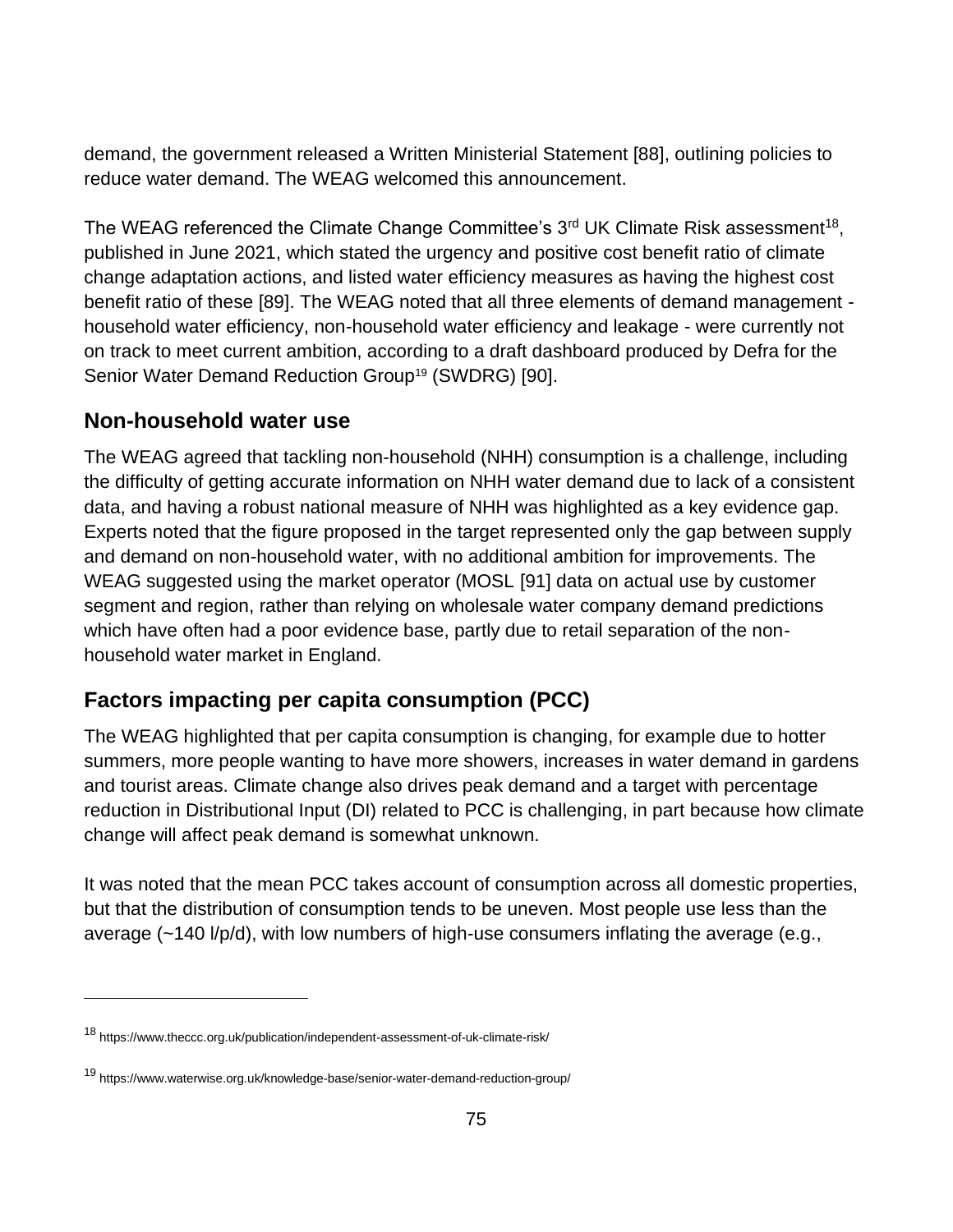internal household losses through leaky loos has increased due to the current design and build quality of many dual flush toilet mechanisms). There could be water savings made through focusing on higher volume users and use of smart metering to help householders identify issues. The WEAG provided a report from consultancy Artesia on the long-term potential of reductions in household water demand [92].

The WEAG highlighted that new building regulations will help reduce water use. However, the number of people in a building, demographics, and the amount of retrofitting (e.g., water efficient taps, low flush toilets) may mean an older building is more water efficient than a newer building with no water use retrofitting. Care needs to be taken in generalising where water use improvements can be made across buildings of differing ages and locations.

Water companies are the suppliers of water to nearly all domestic properties, and there are some factors affecting water demand that are within their control, particularly company-side leakage. Alongside this, the WEAG noted that PCC is influenced by factors outside water companies' control, such as climate, weather, and pandemics.

The WEAG noted that population demographics need to be taken account of when considering water demand forecasting. There also are elements of uncertainty on behavioural changes and other disruptive events that will impact on future water demand.

The impact of changing work patterns and pandemic-enforced working from home on water demand were discussed. The WEAG noted there may be a displacement of water demand and sewage treatment if people are more geographically spread than previously. This would mean that smaller, more localised water supply and sewage treatments works might be under increased pressure that was not forecast during their construction, rather than the treatment plants and supply works that are set up to provide services to heavily populated cities (e.g., with high numbers of office workers). Experts noted that personal water consumption tends to occur more in a household location (e.g., washing clothes, bathing), and that estimates of population home working increased from ~27% in 2019 [93] to ~37% during 2020 [94] (of people reporting at least some home working). It was noted that household water consumption and total distribution input had both increased during the pandemic. Changes in patterns of water consumption across the UK will need to be kept in mind going forward.

#### **Abstraction**

It was noted that the proposed target covers public water supply, which is the water abstracted by water companies, to meet the demand from households and non-households uses, as well as leakage. It does not cover demands met by non-public water supplies, which is the water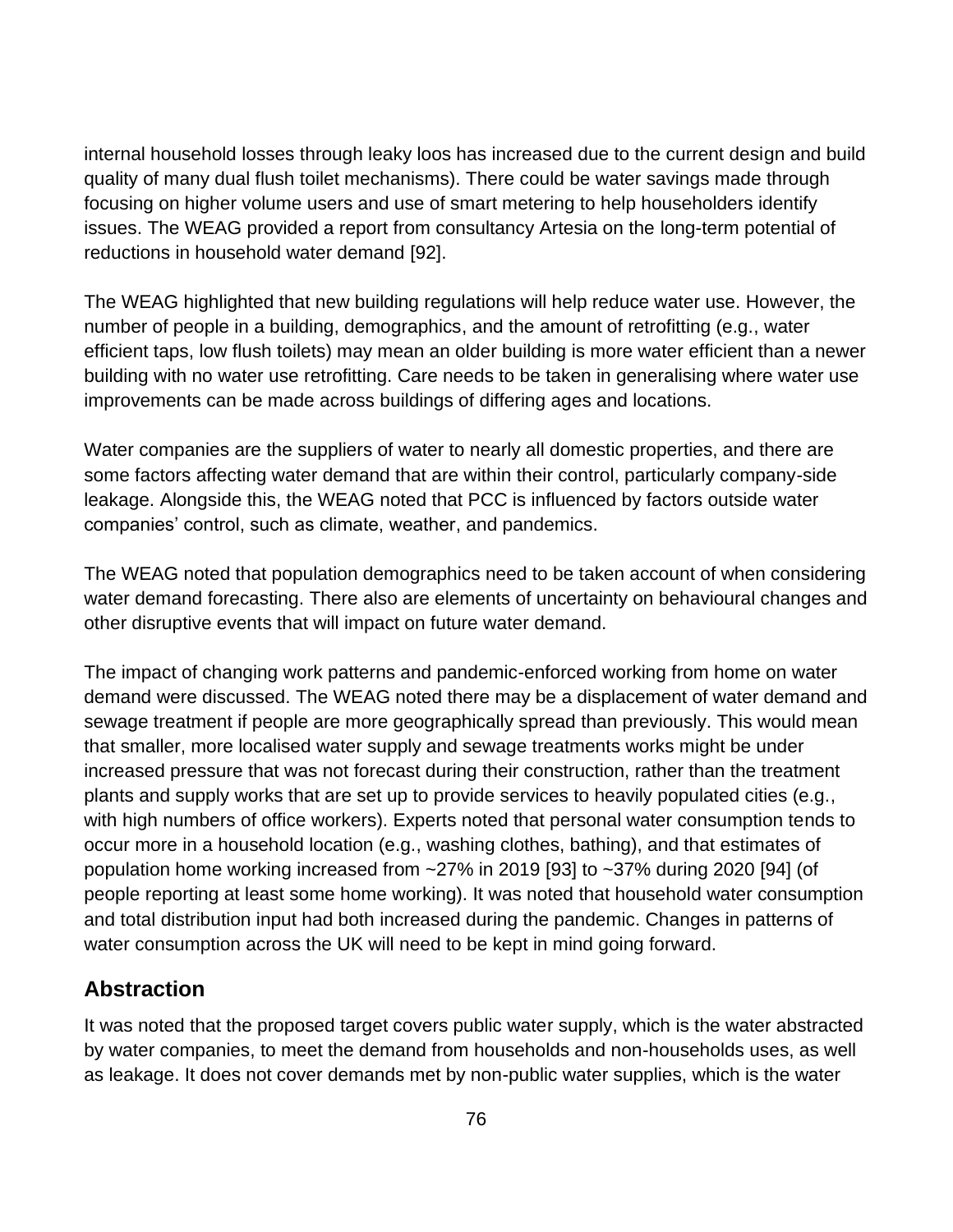abstracted by others – e.g., businesses, agriculture. These are managed by a wider range of policies, including abstraction licencing and the 2017 Abstraction Plan, at the catchment level rather than nationally. The WEAG highlighted that irrigation can have a high impact on water use from the environment. For example, in the East Anglia area during dry weather, the spray irrigation water consumption can approach, if not exceed, the public water supply (PWS) demand on a summer's day [95]. It was noted that the public water supply will be protected by the Environment Agency stopping irrigation; however, it highlights the connections between public water supply and other water resources uses.

#### **Metric**

The metric proposed by Defra was DI/population (DI/pop), which gives a measure of public water supply input per unit population. The WEAG welcomed including DI as the basis for the metric as it was more holistic than current targets and would incorporate water efficiency in homes, leakage, and - for the first time – water efficiency in businesses and the public sector, which accounts for a third of public water supply in England. The WEAG, however, raised concerns about dividing DI by population, as the overall ambition of the demand target in the Environment Act 2021 was to leave more water in the environment – dividing the DI target by population could mean that the total DI could increase (i.e., due to an increasing population reducing the DI/pop metric) and not leave more water in the environment. They also raised concern at dividing the DI target per head of population as water companies use a range of population forecasts, from local authority trends, which provide an upper-range estimate to ONS forecasts, which tend to provide a lower-range estimate. Uncertainty will always exist until we know how many people are in the supply area at any one time. There are also large differences in impacts of per capita consumption, and how population affects non-household use (inc. different types of customers) and leakage metrics.

The WEAG agreed that household consumption is a better metric than per capita consumption as a potential sub indicator for household use, sitting beneath the overall Environment Act 2021 water resource target and alongside sub-indicators for non-household use and leakage.

The WEAG highlighted that a separate SWDRG meeting had also discussed improvements to water demand and suitable metrics and were supportive of a DI metric to ensure a positive impact on the water environment. Experts noted that the SWDRG also had concerns about the accuracy of population data that would underpin a per capita target (DI/population) and annual measures of DI/population.

The units and difference in target percentages for equivalent DI and DI/population metrics were discussed. Defra took this advice into consideration, as well as other factors including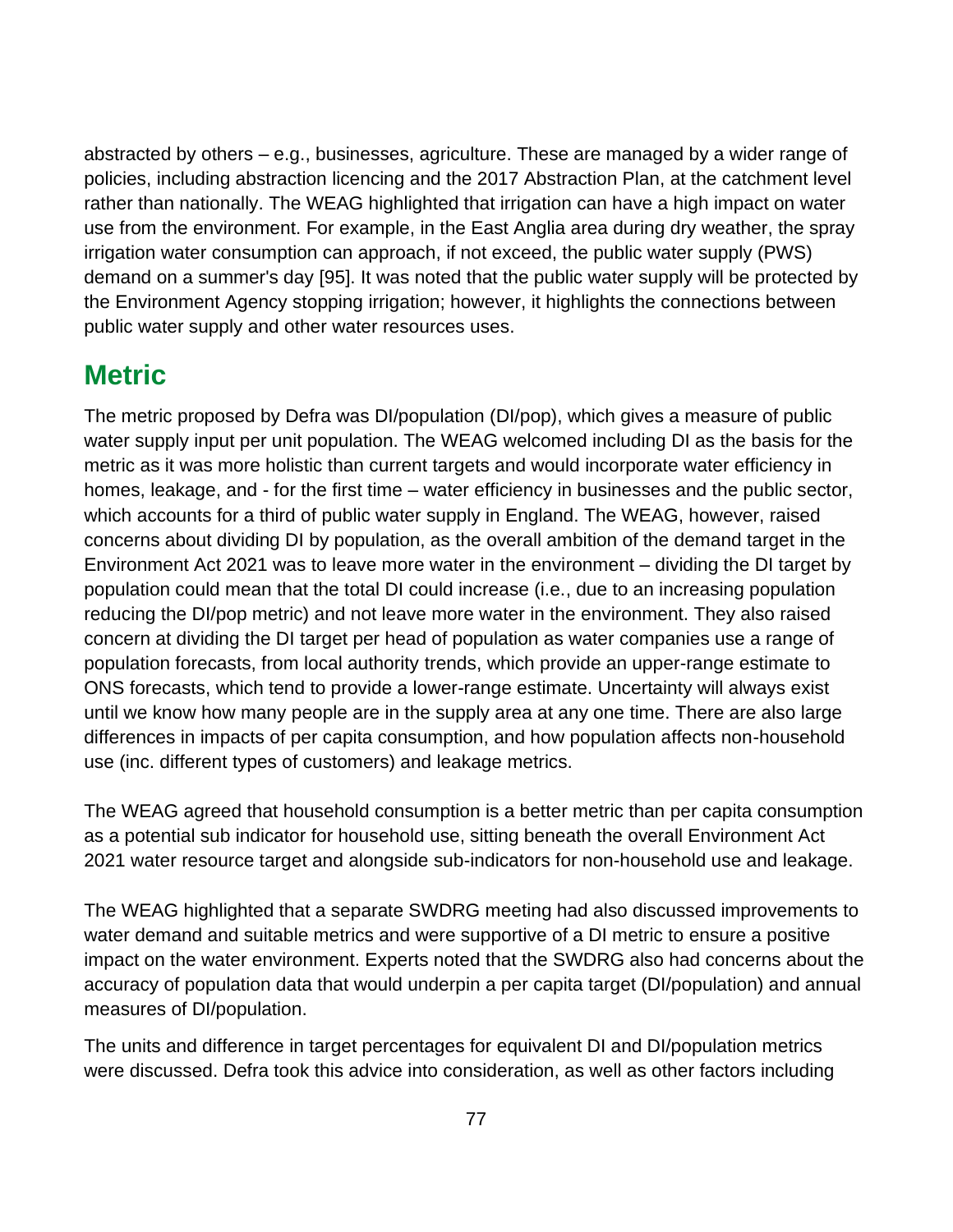growth, achievability and international precedents, as set out in the previous section outlining the metric.

# **Ambition**

The WEAG agreed that the overall outcome from the demand target should be to reduce the impact on the environment, by increasing total water left in the environment. They noted that the target should be set at a level which went beyond the ambition of current plans and policies – making the analogy with the carbon targets in the Climate Change Act, which set stretching targets for government and others to reach and did not merely reflect business as usual. The WEAG noted that the target being proposed was the equivalent of a 19% reduction by 2037, reflecting only current ambition and not the higher level of ambition they advise is required. WEAG suggested that the test for the demand target should be whether it was ambitious enough to improve the water environment, as per the aim set out in the government's 25 Year Environment Plan for England.

WEAG noted that, as a group of experts working in the environmental field, and given all the evidence cited in meetings, higher ambition was its logical recommendation to drive change.

On household demand, the WEAG noted that this had doubled over the last 5 or 6 decades and would need to be halved again in the next few decades to meet resilience of supply challenges and improve the water environment and suggested that the demand target should set an ambitious trajectory towards this. The WEAG warned that both total DI and per capita consumption had risen during the Covid pandemic, by 2.6% and 9 to 13% respectively and that water use trends related to new ways of working could continue. Given this increased pressure, the WEAG suggested the target currently proposed may not lead to protection or improvement of the water environment. However, the target proposed has been developed on the basis of delivering the demand reduction required by 2050 under the National Water Resources Framework, which considers demand reduction and new supply options to ensure there is enough water allocated to the environment.

Defra and the WEAG agreed that uncertainty over population growth may affect the target and projections for water demand. Experts highlighted that sufficient ambition was therefore necessary to ensure enough water was left in the environment, regardless of other uncertainties in projected water use.

The WEAG noted that the proposed target aims to fill the currently projected DI requirements by 2050, but that this does not allow for future proofing of the target, given future uncertainty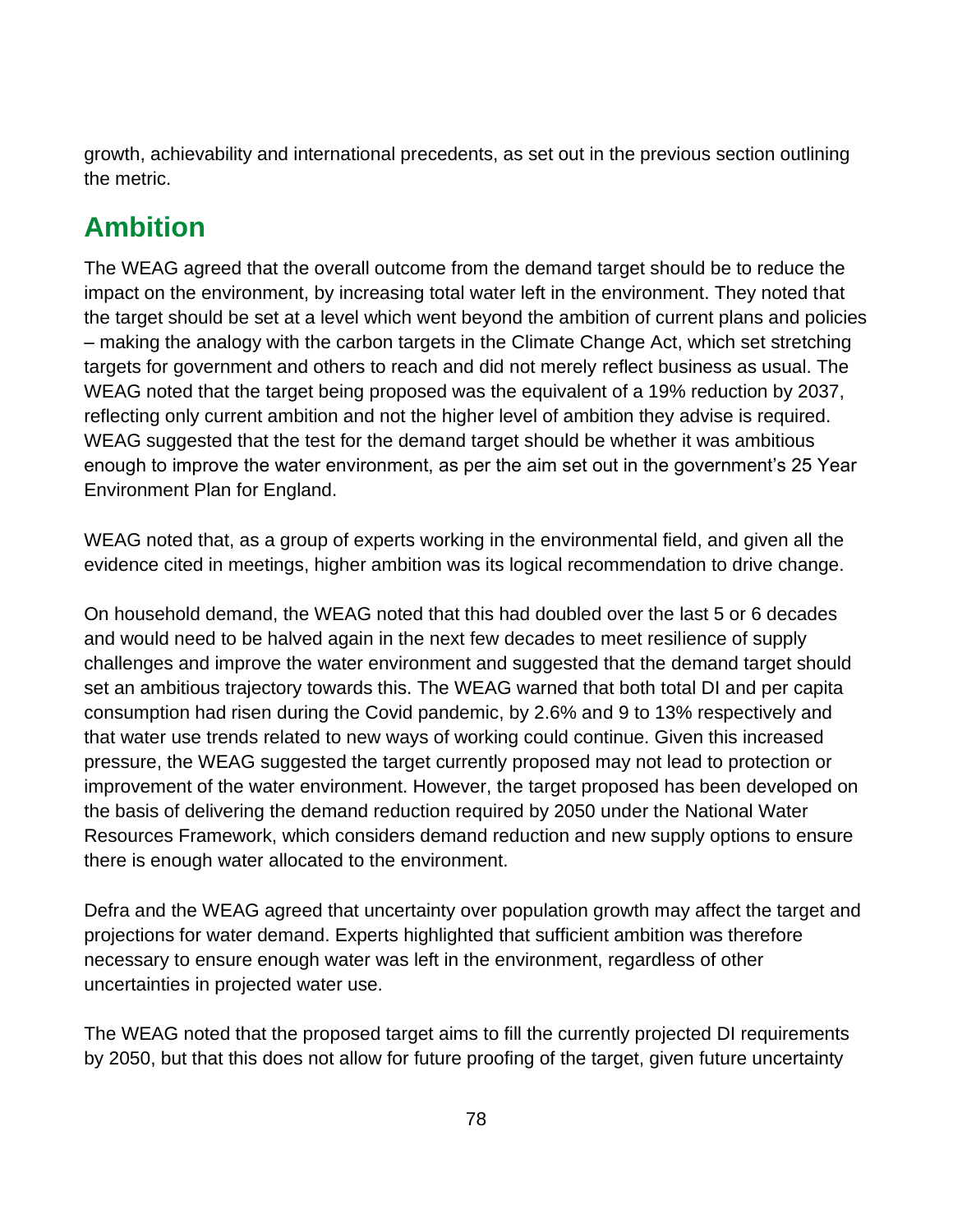around the effects of climate change, changes in water resource availability and alterations in patterns of water use. Experts suggested that this should be explicitly considered in increased ambition for the proposed target, and in updated cost-benefit projections for higher ambition levels.

The WEAG provided an example of one water company where for current metered customers, average household use was 105 l/p/d PCC, which included new builds and older properties with meters. They also noted the current Building Regulations (2010) [96] used by councils for planning applications, which states [97] that the estimated consumption must not be greater than the standard set by the Secretary of State of 125 litres/person/day of wholesome water or 110 litres/person/day where the optional requirement applies. It was noted that councils are applying the optional requirement where needed, which is more ambitious than the proposed target [98, 99]. The WEAG noted that the proposed Environment Act 2021 target is long term, and its ambition needs to be increased above current levels to protect the water environment.

The WEAG highlighted that the National Framework [100] report in 2020 had a PCC recommendation of 110 l/p/d needed by 2050, on which government policy and water company plans are currently based. This was recommended in the absence of additional government policies to drive greater water efficiency. With some of these policies now in train (notably the mandatory water efficiency label committed to in a written statement to Parliament), the WEAG suggested that as the Environment Act 2021 target will extend to 15 years and more and it should be more ambitious than following the trajectory to 110 l/p/d by 2050. This would require additional actions and policy, as noted by the National Framework Steering Group.

The WEAG also highlighted that current water company plans aim to achieve a national average PCC per day of about 118 l/p/d by 2050. A report on pathways to long term PCC reduction [101] was noted with some combined actions to improve water efficiency, notably a mandatory water labelling scheme, and increased smart metering could offer reductions in water use, resulting in forecast PCC of 101 l/p/d by 2035 and 82 l/p/d by 2065.

The WEAG noted that the target should drive policy and innovation, and suggested setting a higher level of ambition in the Environment Act 2021 for water demand, similar to policies within the Climate Change Act that aim to drive more ambitious policy and action. They suggested a higher level of ambition for water demand is feasible and necessary. Experts also pointed out that they believe Defra is not currently on track to achieve the reductions needed in the three sub-categories (PCC, NHH, leakage).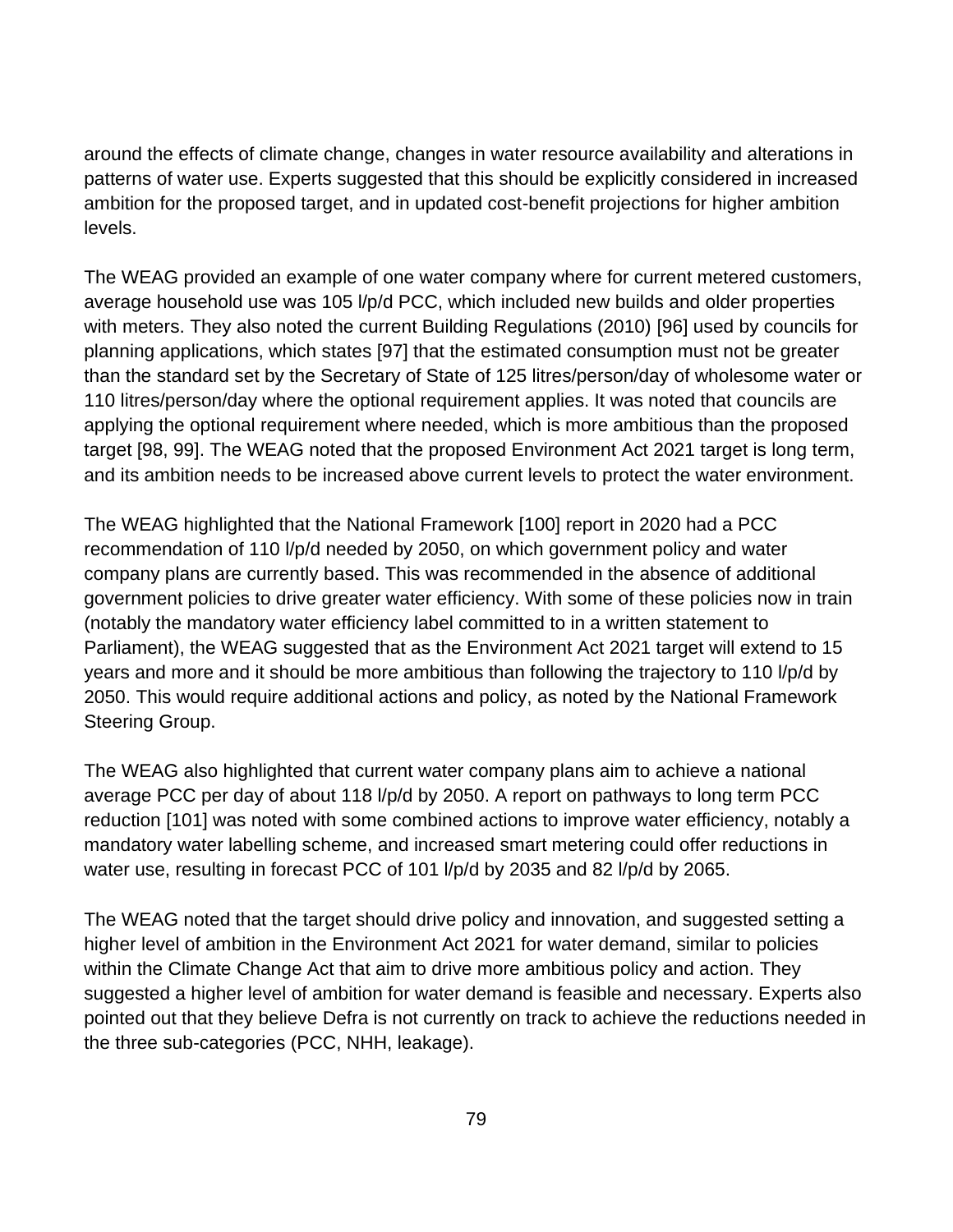Mandatory water metering was noted by experts as an area which would improve water efficiency, and in particular smart metering (on which recent evidence was also clear on the positive cost benefit to already metered properties). Both Defra and the WEAG agreed that this could cause increased bills for currently unmetered properties, and that there would need to be safeguards for communities to support a high ambition target for metering.

Overall, the WEAG advised that the target ambition be increased but noted that the target currently recommended will meet the National Framework targets which will be reflected in government policy and water company water resource management plans.

Defra noted that in developing the target we took the above into account, however this policy is making a statutory commitment to reduce water demand, whereas previous initiatives and commitments were voluntary. We felt that this target was the right ambition level to require actions from Government, water companies, and businesses in a more holistic way than water efficiency has been targeted previously, and drive change, whilst balancing potential impacts on the public.

# **Achievability**

The WEAG welcomed [Defra's policy statement on reducing personal water use,](https://questions-statements.parliament.uk/written-statements/detail/2021-07-01/hcws140) made by the Defra Secretary of State to Parliament on 1<sup>st</sup> July 2021. This statement committed to a number of measures, including regulations to establish a mandatory water efficiency label for products, encouraging local authorities to adopt the currently optional minimum building standard for new homes of 110 litres per person per day, and in 2022 to develop a roadmap towards greater water efficiency in new developments and retrofits. The WEAG suggested that while welcome, these policy announcements would not be enough to meet the demand reduction required to improve the water environment as well as help ensure resilience of supply for homes, businesses and the public sector, and to underpin the economy even at current levels, as well as economic growth, and for public health goals. However, the policies already announced are spurring greater action and collaboration between Defra, BEIS, DLUHC and other Government departments to deliver water demand reduction. Going further would impact on bills, e.g., beyond existing commitments on leakage, and changes to metering policy are not included as this protects unmetered family homes from unexpected large increases in bills.

The WEAG noted that other necessary measures including centring water efficiency in policymaking and legislation on economic growth, net zero carbon, housing policy, energy efficiency, and policy and regulatory changes would be required to increase delivery on water efficiency across the household and non-household sectors. An increase in smart meters for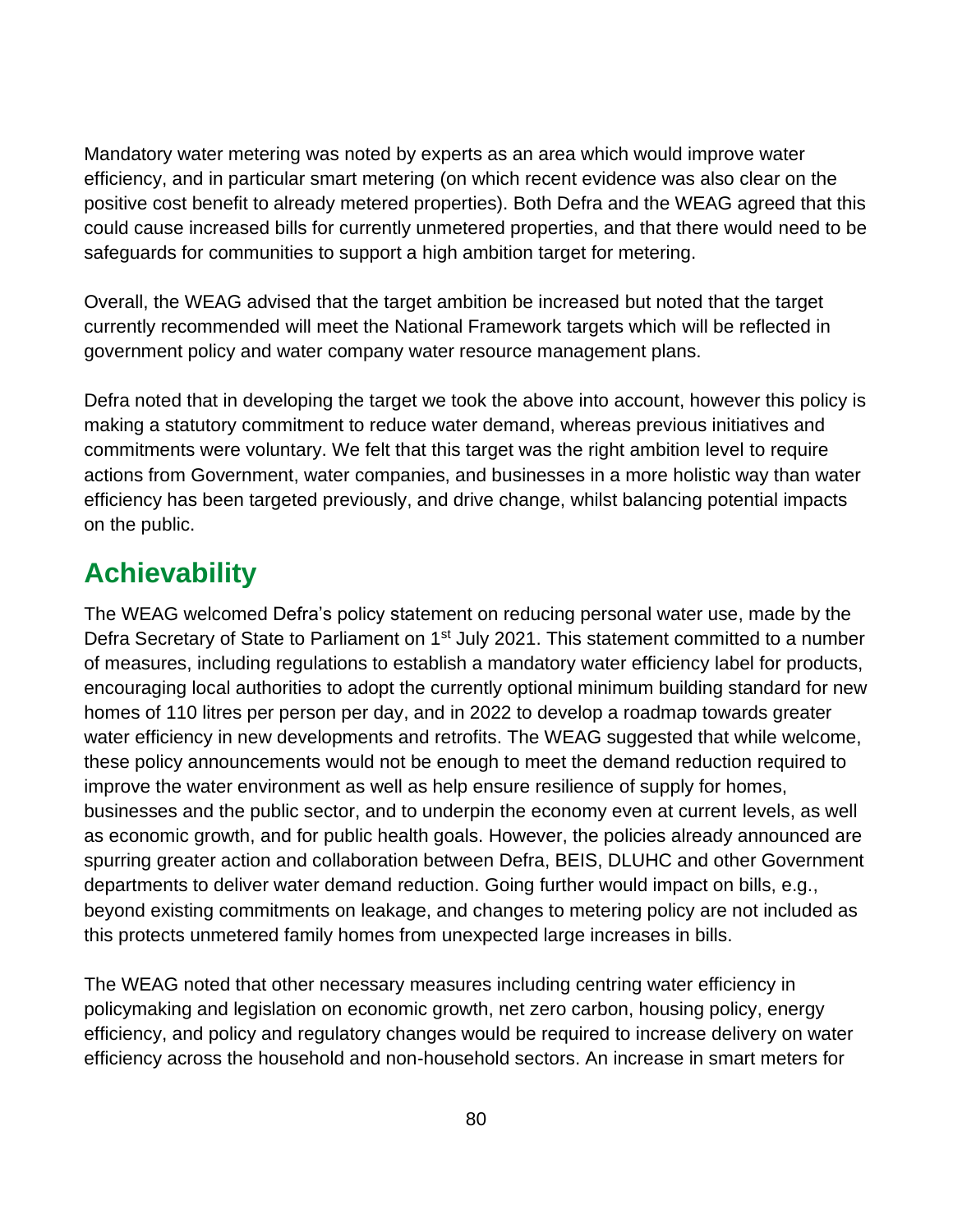homes and businesses would also be required, to facilitate the necessary behaviour change in water efficiency, as well as underpin water sector resource planning [102].

The WEAG noted that one leakage reduction target across all companies seems challenging as some areas have differing starting levels of leakage. Defra responded that the national proposed target is an overall percentage that takes account of variation present, and that targets will be agreed with water companies on outcome delivery.

The WEAG noted that achieving the target, by reducing water use and increasing efficiency, will need to work alongside current water management agreements with Wales and Scotland, and the devolved administrations where needed. Ofwat is the regulator for water companies in England and Wales, with separate environmental oversight, the EA in England and NRW in Wales. They suggested that this is considered during the public consultation phase, especially where assets are under a different administration and subject to previous legislation. They highlighted that there are currently no cross-boundary water resource transfers from Scotland to England.

The WEAG noted that messaging on targets and what people can do to deliver benefits to the environment should be clearer. This would be alongside joined up messaging about water efficiency to also support net zero objectives.

It was highlighted that Leeds City Council has adopted the 110 litres per person per day specification for new developments [103]. Experts noted that the proposed target level was very achievable, though also mentioned concerns about an appropriate level of ambition (see previous section).

### **Impact**

The ability to reduce water demand without constraining economic activity was discussed. The reduced economic dependence on heavy industry and manufacturing means there is no longer a strong link between non-household water demand and economic activity. There is the potential for increased non-household water efficiency to enable more business to function on the same volume of water resources. We also see the benefits to people's lives with water efficiency delivering energy efficiency and bill savings. Defra will work with the water sector to ensure vulnerable households are protected in terms of affordability of water and access where they may need greater volumes (e.g., due to disability).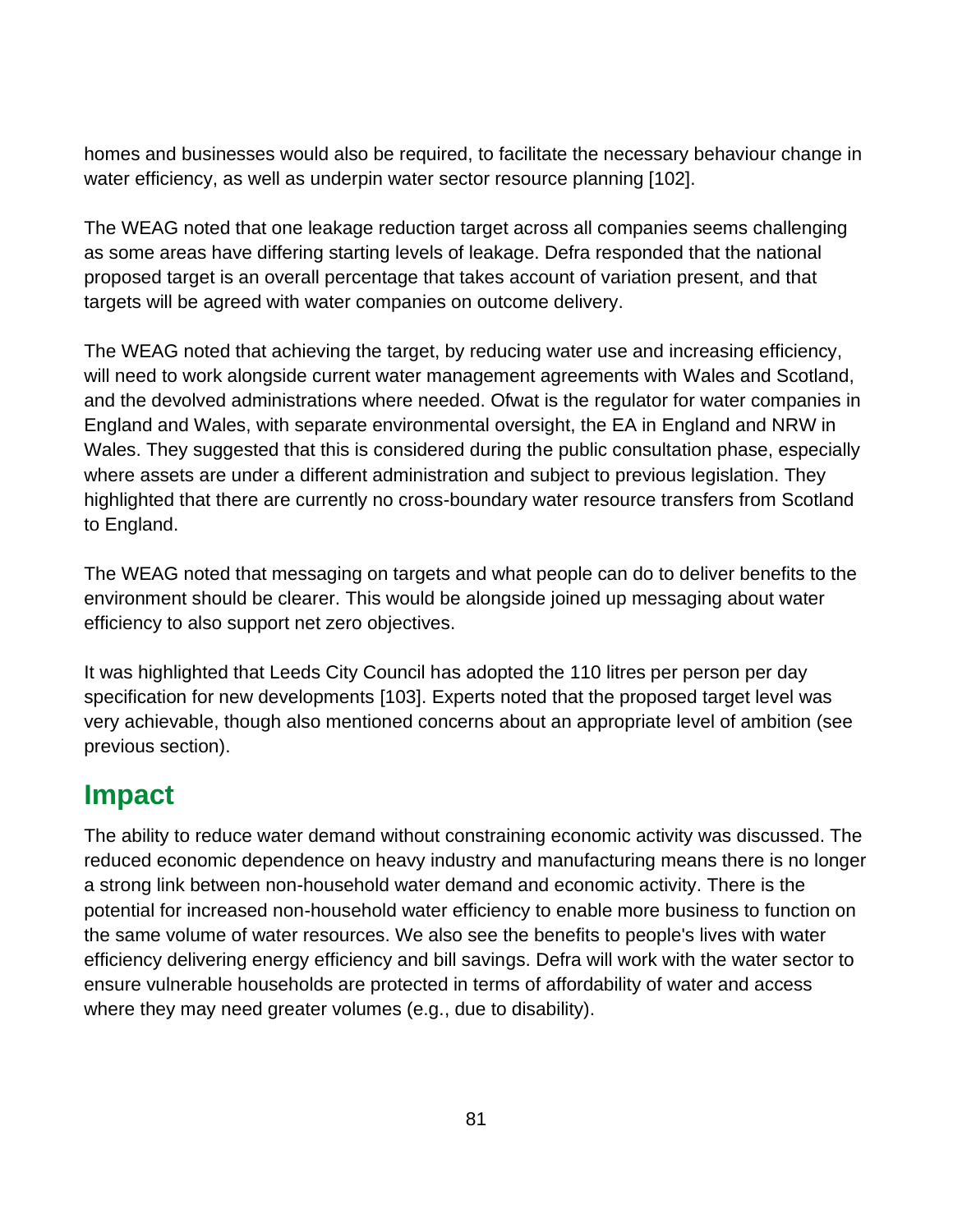The WEAG raised concerns about the concentration of pollutants in waterbodies as overall water consumption is decreased. For example, washing detergents will still be flushed from households, however when these are discharged from treatment works or storm overflows, they will be less diluted if water consumption has decreased. The links between long term water demand and wastewater targets need to be considered holistically and it was noted that if more water is left in the environment (e.g., due to reduced abstraction), then there should be more water in the river channels to dilute discharges from point sources. Some investigation into how these would play out under a changing climate, in catchments with differing water resource resilience and vulnerability to low flow driven water stress would be beneficial in informing approaches going forward.

The WEAG noted the importance of ambitious demand management to the UK's climate change adaptation programme, as well as its key contribution to statutory carbon targets/net zero carbon from heating, pumping, and treating less water.

#### **Scope**

The WEAG highlighted that changes in abstraction, relating to agriculture and climate change, are not included in the target. They noted that the majority of water abstracted is nonconsumptive, but is returned to the environment e.g., for cooling purposes in electricity generation. This is regarded as having low environmental impact, although there is a risk to the environment from; the time lag between water being abstracted from the environment and returned to it, the different points in the river or groundwater where this is taking place, and the changed physical (e.g., temperature) and chemical properties of the water once returned to water bodies. Organisms which suffer significant thermal stress (particularly in the juvenile stages of development) were discussed, as this can affect recruitment and replenishment of adult populations, and cause long-term declines in, for example, fish stocks at or around the point of discharge of abstracted water. Experts noted this merited further consideration in the setting of targets for such abstraction and recharge regimes.

The WEAG also highlighted that reporting of dilution is critical to maintain stream or river chemistry, water levels and physical properties such as temperature and turbidity. The physical impacts of changing water levels and amount of use will impact alongside chemical impacts to water environments.

The need for consistent terminology in this target was highlighted by the WEAG. This includes how the target relates to public water supply (including household, non-household and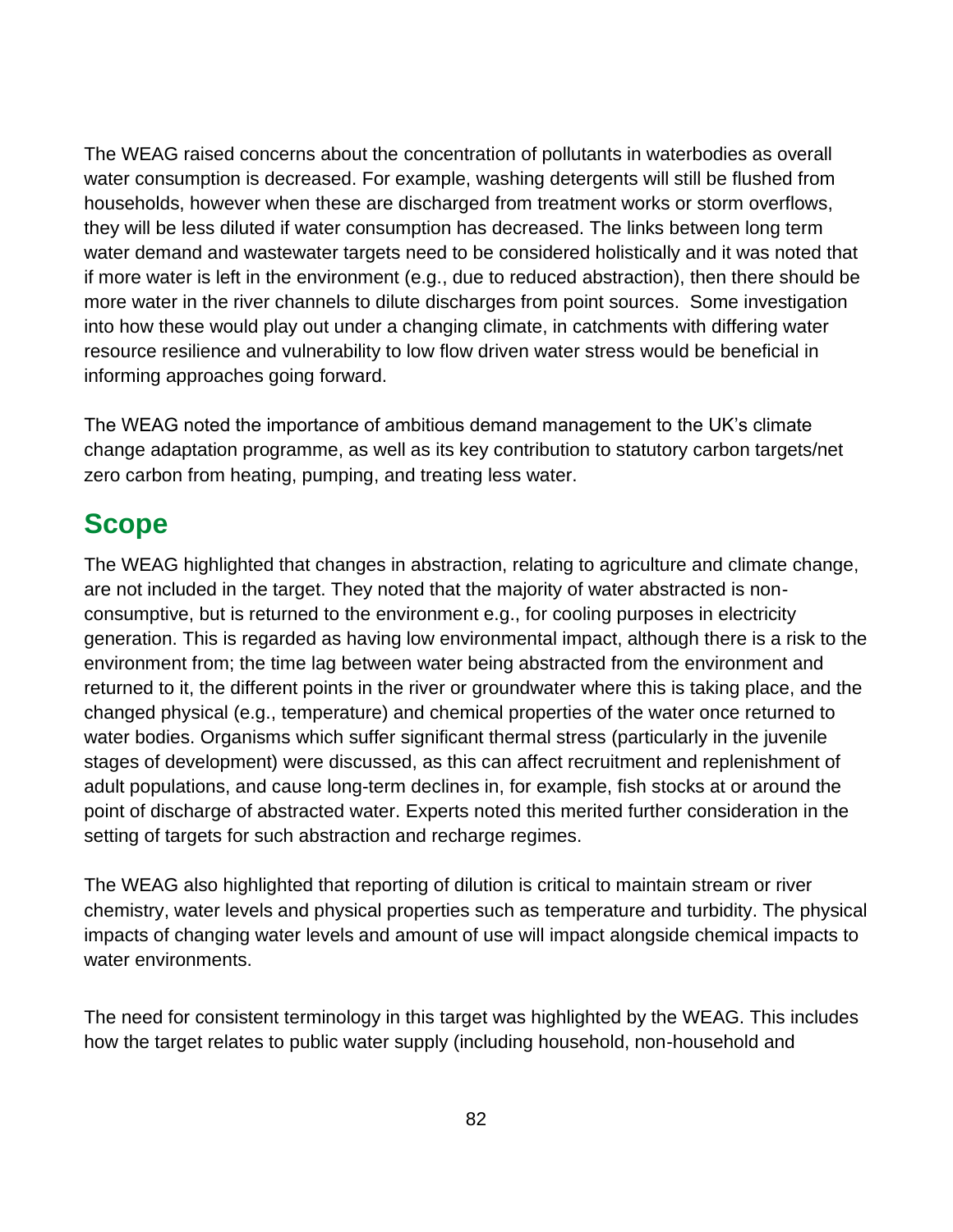leakage), and that non-public water supply related to direct abstraction is not covered by this target.

# **Case studies**

Experts mentioned a consultancy that has started a 2-year knowledge transfer project considering social and behavioural practices related to improving water use efficiency.

To underpin the WEAG's recommendation for more ambition, experts cited:

- Data from the Thames smart metering trial showing the significant reductions in household consumption which were possible under existing policies-their smart meter visit with installation of water-saving devices and fixing of leaks saved homes on average 10%, and identified that 8% of homes were leaking water constantly
- The existing water efficiency targets set for their non-household customers by water retailers (e.g.. 20% reduction aim by Business Stream [104], and a water retailer reducing water consumption by 9.4 million  $m<sup>3</sup>$  by 2026 [105]).

# **Additional points**

The WEAG stated that most of the energy use in the anthropogenic water cycle is used for heating water in the home, a 2008 study estimated around 89% [106], which accounts for about 5% of total GHG emissions.

The WEAG stated that unconstrained and often stimulated economic growth and population growth will lead to negative environmental outcomes. It is not possible to sustain all of these things simultaneously. This affects any water quality targets, as it needs to balance environmental requirements with the push for increased economic growth that utilise water resources and environments. Experts also noted that economic growth itself relies on the resilience of the water supply, which is already at risk, according to many government and government-linked reports, without more ambitious demand management.

### **Water Expert Advisory Group advice on other potential target areas**

A potential target area was considered for storm overflows, to reduce storm overflow spills into the water environment. This was discussed with the Water Expert Advisory group, alongside the wastewater P reduction target.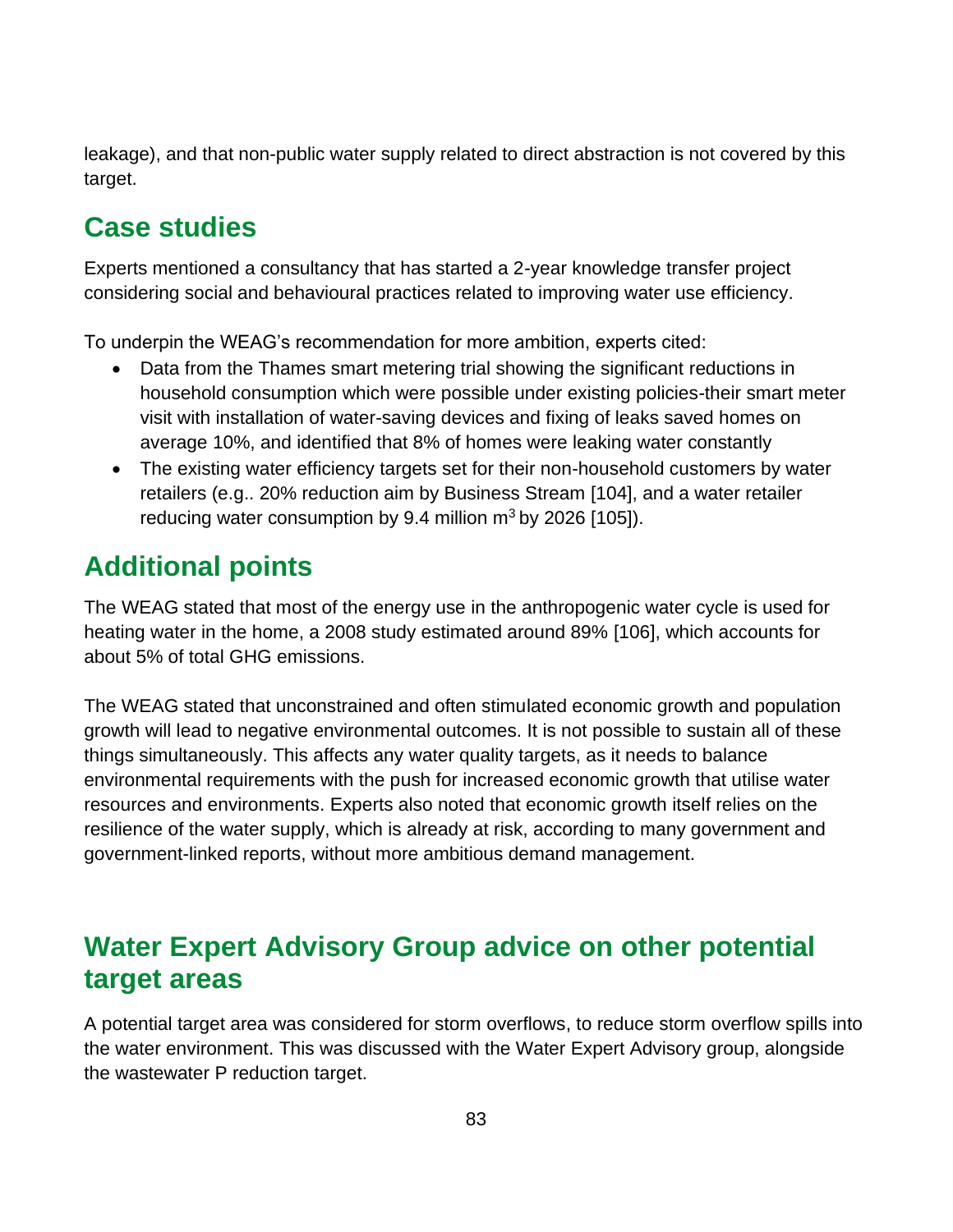During the course of preparing targets for water under the Environment Act 2021, the issue of storm overflow discharges has received more public attention. A Storm Overflows Evidence Project was set up, which reported in more detail on the topic. Following the progress of the Environment Act 2021 through the Parliamentary process and Royal Assent, action on storm overflows was written into sections 80 to 84 of the Environment Act 2021 [107]. It was therefore decided that targets around storm overflows would be better established through those Environment Act 2021 duties, including for the government to produce a Storm Overflows plan, rather than as part of this suite of targets. Action on Storm Overflows continues to be informed by expert advice and an evidence-based approach.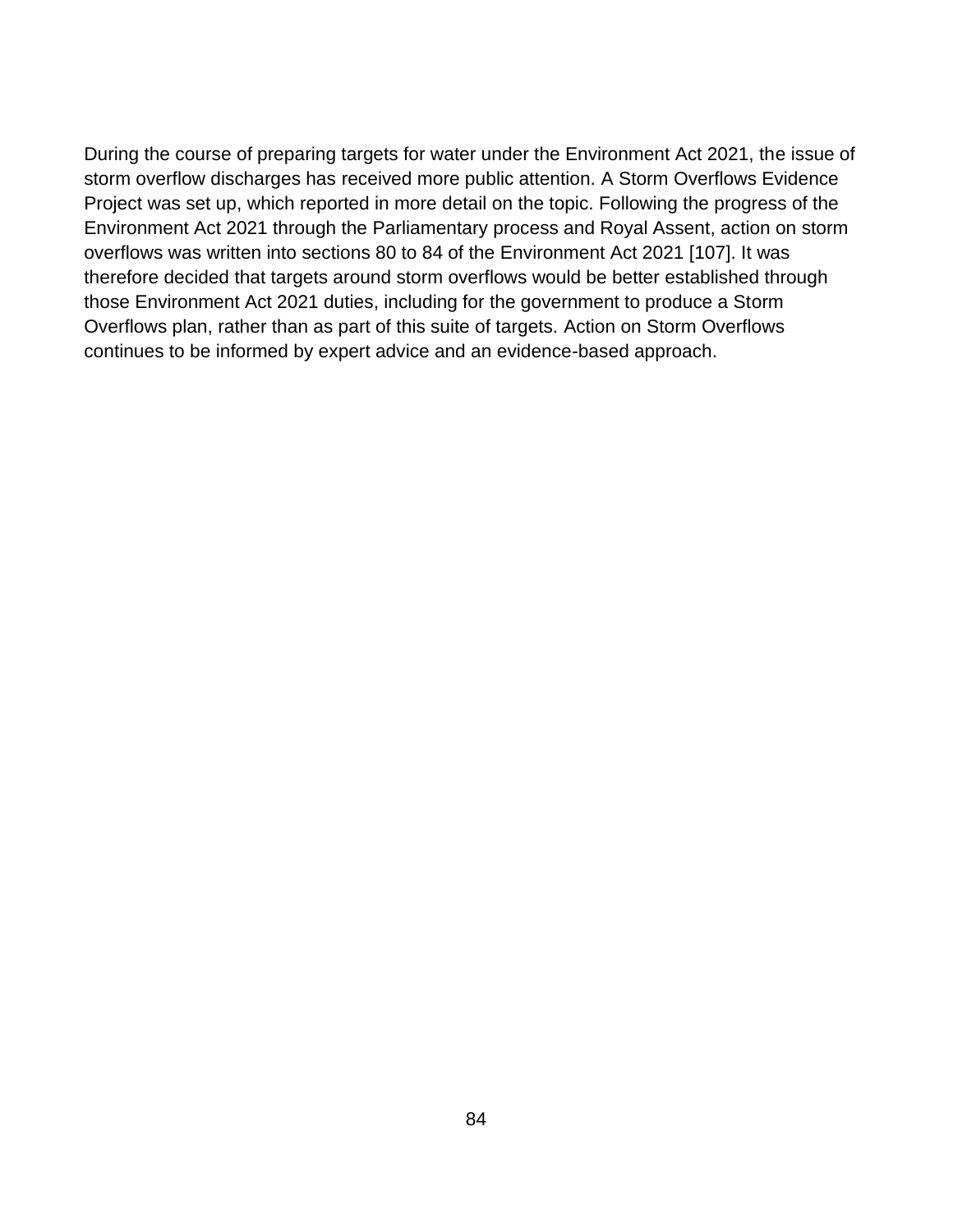# **Bibliography**

- 1. The Water Environment (Water Framework Directive) (England and Wales) Regulations 2017 (legislation.gov.uk)
- 2. The Water Framework Directive (Standards and Classification) Directions (England and Wales) 2015 (legislation.gov.uk)
- 3. Water quality archive available at https://environment.data.gov.uk/waterquality/view/landing Last accessed 26 October 2021.
- 4. Section 4, Current condition and environmental objectives in the Draft River Basin Management Plans, Summary of the draft river basin management plans - GOV.UK (www.gov.uk) last accessed 26 October 2021.
- 5. Defra 2021, State of the water environment indicator B3: supporting evidence, available at [https://www.gov.uk/government/publications/state-of-the-water](https://www.gov.uk/government/publications/state-of-the-water-environment-indicator-b3-supporting-evidence/state-of-the-water-environment-indicator-b3-supporting-evidence)[environment-indicator-b3-supporting-evidence/state-of-the-water-environment](https://www.gov.uk/government/publications/state-of-the-water-environment-indicator-b3-supporting-evidence/state-of-the-water-environment-indicator-b3-supporting-evidence)[indicator-b3-supporting-evidence](https://www.gov.uk/government/publications/state-of-the-water-environment-indicator-b3-supporting-evidence/state-of-the-water-environment-indicator-b3-supporting-evidence)
- 6. Available online at Challenges and Choices Environment Agency Citizen Space (environment-agency.gov.uk)
- 7. Phosphorus: challenges for the water environment GOV.UK (www.gov.uk)
- 8. Nitrates: challenges for the water environment GOV.UK (www.gov.uk)
- 9. Fine sediment: challenges for the water environment GOV.UK (www.gov.uk)
- 10. Available online from UK Progress on Reducing Nitrate Pollution Environmental Audit Committee - House of Commons (parliament.uk)
- 11. Online link available at [River Wensum Demonstrations Test Catchment Project:](http://www.wensumalliance.org.uk/)  [Wensum Alliance.](http://www.wensumalliance.org.uk/) PDF available at [www.wensumalliance.org.uk/research\\_reports/14879\\_WT15116\\_DTC\\_Evidence\\_Co](http://www.wensumalliance.org.uk/research_reports/14879_WT15116_DTC_Evidence_Compendium_final.pdf) [mpendium\\_final.pdf](http://www.wensumalliance.org.uk/research_reports/14879_WT15116_DTC_Evidence_Compendium_final.pdf)
- 12. Available on Defra, UK Science Search
- 13. Pollution from Abandoned Mines Challenge (2021), available online at https://www.gov.uk/government/publications/mine-waters-challenges-for-the-waterenvironment
- 14. Available online at https://www.gov.uk/government/publications/state-of-theenvironment
- 15. Agriculture and rural land management: challenges for the water environment GOV.UK (www.gov.uk)
- 16. Agriculture's impacts on water quality, March 2015, available at https://www.foodsecurity.ac.uk/ or
- 17. Available at http://publications.naturalengland.org.uk/publication/4538826523672576
- 18. Available online on Defra Science Search- http://randd.defra.gov.uk
- 19. Based upon data used to support the River Basin Monitoring Plans, available online at Draft river basin management plans: 2021 - GOV.UK (www.gov.uk)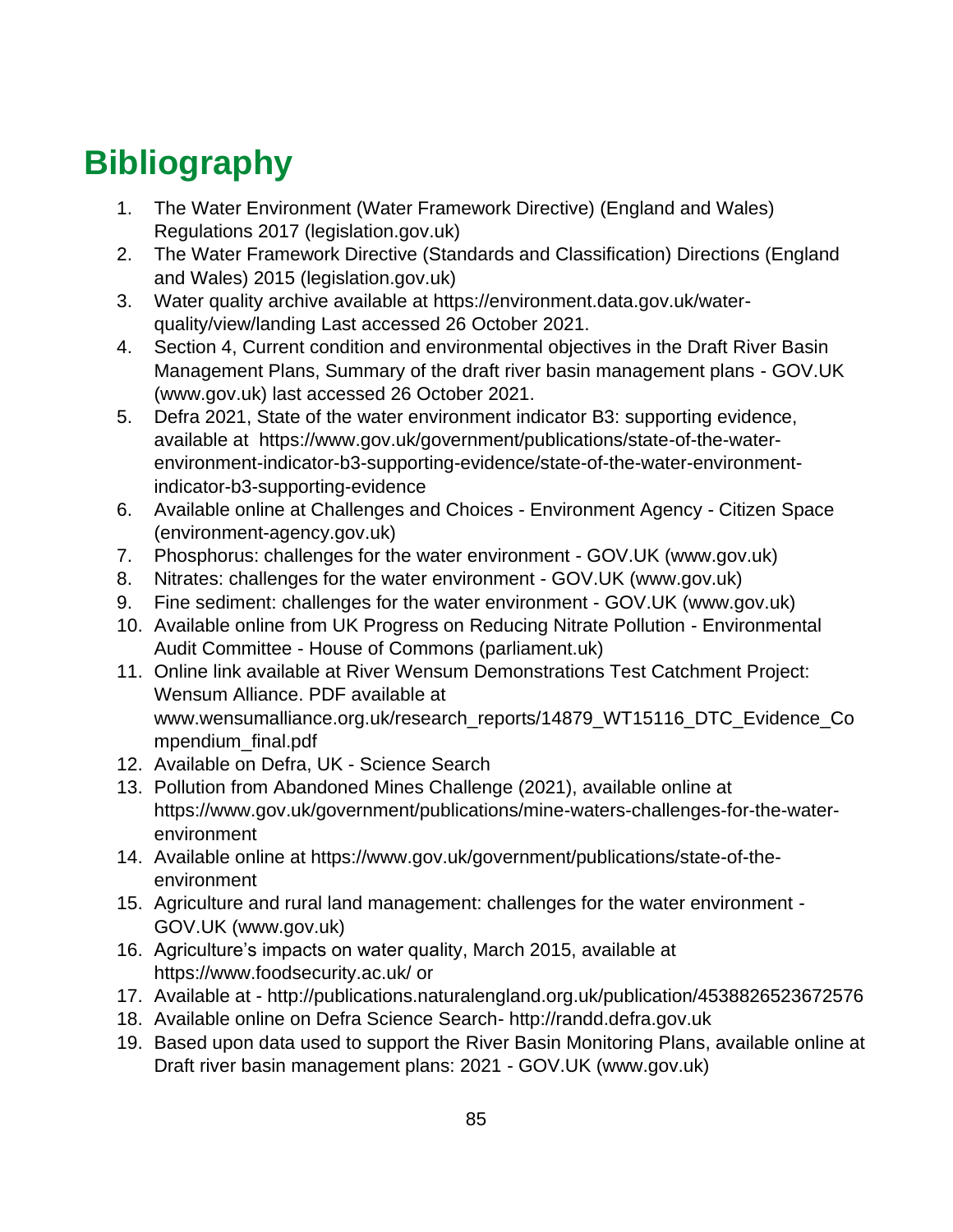- 20. Mayes, W.M, Johnston, D, Potter, H.A.B., & Jarvis A.P. (2009). A national strategy for identification, prioritisation and management of pollution from abandoned non-coal mine sites in England and Wales. I. Methodology development and initial results. Science of the Total Environment, 407(21), 5435-5447.
- 21. Mayes, W.M., Potter, H.A.B., & Jarvis, A.P. (2013). Riverine flux of metals from historically mined orefields in England and Wales. Water, Air, & Soil Pollution, 224, 1- 14.
- 22. Available online at https://www.gov.uk/government/publications/pollution-from-waterindustry-wastewater-challenges-for-the-water-environment
- 23. Available online at https://publications.parliament.uk/pa/cm5802/cmselect/cmenvaud/74/summary.html
- 24. Available online at https://www.gov.uk/government/publications/water-levels-andflows-challenges-for-the-water-environment
- 25. Draft river basin management plans: 2021 GOV.UK (www.gov.uk)
- 26. Available online at Working Together Environment Agency Citizen Space (environment-agency.gov.uk), last accessed 22 Oct 2021.
- 27. Available online at Challenges and Choices Environment Agency Citizen Space (environment-agency.gov.uk), last accessed 22 Oct 2021.
- 28. Available online here Water Targets Expert Advisory Group GOV.UK (www.gov.uk) or directly at https://assets.publishing.service.gov.uk/government/uploads/system/uploads/attachm

ent\_data/file/975348/wteag-tor.pdf

- 29. Environment Agency (2021), 2021 River Basin Management Plans: Agriculture and rural land management. Available at: https://consult.environmentagency.gov.uk/++preview++/environment-and-business/challenges-andchoices/user\_uploads/agricultural-and-rural-land-management-challenge-rbmp-2021.pdf.
- 30. Defra (2018), A Green Future: Our 25 Year Environment Plan. Available at: A Green Future: Our 25 Year Plan to Improve the Environment.
- 31. Environment Agency (2019), Phosphorus and Freshwater Eutrophication Pressure Narrative. Available at phosphorus-pressure-rbmp-2021.pdf (environmentagency.gov.uk).
- 32. Wymore, A.S. et al (2021), 'Gradients of Anthropogenic Nutrient Enrichment Alter N Composition and DOM Stoichiometry in Freshwater Ecosystems', Global Biogeochemical Cycles, 35(8) e2021GB006953. Available at: https://doi.org/10.1029/2021GB006953.
- 33. Durand, P. et al. (2011) 'Nitrogen processes in aquatic ecosystems', in Sutton M. et al. (ed(s).) The European Nitrogen Assessment: Sources, Effects and Policy perspectives. Cambridge University Press, pg 126-146.
- 34. Environment Agency (2019), 2021 River Basin Management Plan: Nitrate. Available at: 20190221\_NitratesNarrative\_Draft (environment-agency.gov.uk).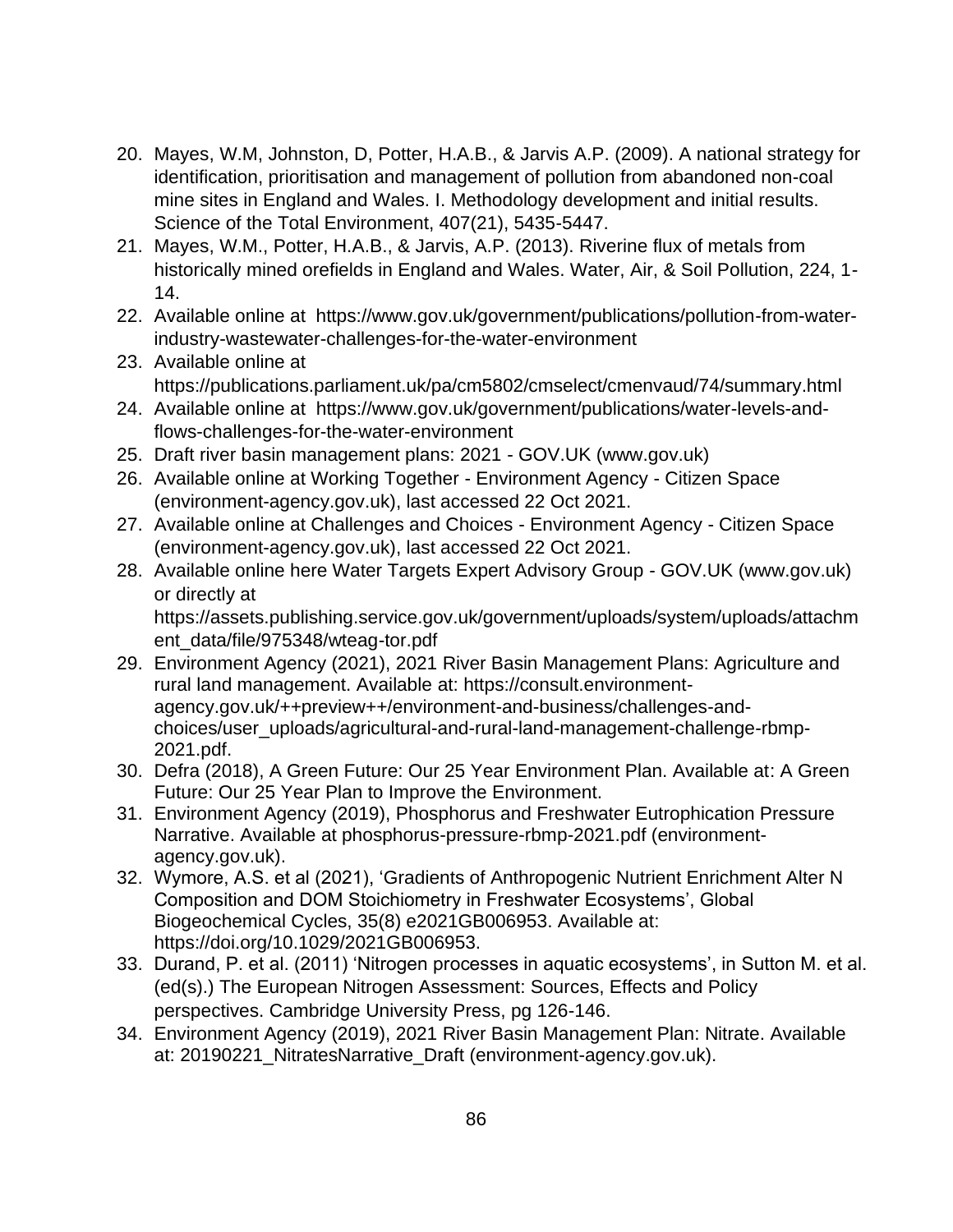- 35. Environment Agency (2019), Fine Sediment Pressure Narrative. Available at: finesediment-pressure-rbmp-2021.pdf (environment-agency.gov.uk).
- 36. Environment Agency (2019), *The state of the environment: soil.* Available at: [https://assets.publishing.service.gov.uk/government/uploads/system/uploads/attachm](https://assets.publishing.service.gov.uk/government/uploads/system/uploads/attachment_data/file/805926/State_of_the_environment_soil_report.pdf) [ent\\_data/file/805926/State\\_of\\_the\\_environment\\_soil\\_report.pdf.](https://assets.publishing.service.gov.uk/government/uploads/system/uploads/attachment_data/file/805926/State_of_the_environment_soil_report.pdf)
- 37. River basin planning: progress report, EA, published Oct 2021 [https://www.gov.uk/government/publications/river-basin-planning-progress](https://www.gov.uk/government/publications/river-basin-planning-progress-report/river-basin-planning-progress-report)[report/river-basin-planning-progress-report](https://www.gov.uk/government/publications/river-basin-planning-progress-report/river-basin-planning-progress-report)
- 38. [The Courtauld Commitment 2030 | WRAP](https://wrap.org.uk/taking-action/food-drink/initiatives/courtauld-commitment)
- 39. Outcome Indicator Framework for the 25 Year Environment Plan: 2021 Update (publishing.service.gov.uk)
- 40. National Infrastructure Commission (2018), *Preparing for a drier future: England's water infrastructure needs.* Available at: [https://nic.org.uk/studies-reports/national](https://nic.org.uk/studies-reports/national-infrastructure-assessment/national-infrastructure-assessment-1/preparing-for-a-drier-future/)[infrastructure-assessment/national-infrastructure-assessment-1/preparing-for-a-drier](https://nic.org.uk/studies-reports/national-infrastructure-assessment/national-infrastructure-assessment-1/preparing-for-a-drier-future/)[future/.](https://nic.org.uk/studies-reports/national-infrastructure-assessment/national-infrastructure-assessment-1/preparing-for-a-drier-future/)
- 41. Available at The Urban Waste Water [Treatment \(England and Wales\) Regulations](https://www.legislation.gov.uk/uksi/1994/2841/contents/made)  [1994 \(legislation.gov.uk\)](https://www.legislation.gov.uk/uksi/1994/2841/contents/made)
- 42. Davey AJ, Bailey L, Bewes V, Mubaiwa A, Hall J, Burgess C, Dunbar MJ, Smith PD, Rambohul J. Water quality benefits from an advice-led approach to reducing water pollution from agriculture in England. Agriculture, Ecosystems & Environment. 2020 Jul 1;296:106925.
- 43. Greene et al. 2015. A geospatial framework to support integrated biogeochemical modelling in the United Kingdom, Environmental Modelling and Software 68, 219-232
- 44. Billen et al. (2011) Nitrogen flux to coastal waters from regional European watersheds. Ch. 13 in Sutton et al. (Editors) European Nitrogen Assessment, Cambridge University Press, pp. 271-29. doi: 10.1017/ CBO9780511976988.016
- 45. Leip et al. (2011) Integrating nitrogen fluxes at the European scale. Chapter 16 in Sutton et al. (Editors) European Nitrogen Assessment, Cambridge University Press, pp. 345-376. doi: 10.1017/CBO9780511976988.019
- 46. Collins et al. 2018. Assessing the potential impacts of a revised set of on-farm nutrient and sediment 'basic' control measures for reducing agricultural diffuse pollution across England. Science of the Total Environment 621, 1499-1511. doi: 10.1016/j.scitotenv.2017.10.078.
- 47. Collins et al. 2016, Tackling agricultural diffuse pollution: What might uptake of farmerpreferred measures deliver for emissions to water and air?, Science of The Total Environment, 547, Pages 269-281, doi: 10.1016/j.scitotenv.2015.12.130.
- 48. Online link to project available at [Reactive Nitrogen | UNECE](https://unece.org/reactive-nitrogen)
- 49. https://icasp.org.uk/projects-2-2/integrated-nitrogen-management-on-yorkshire-farmsinmy-farm/
- 50. Durand, P., Breuer, L., Johnes, P., Billen, G., Butturini, A., Pinay, G., . . . Wright, R. (2011). Nitrogen processes in aquatic ecosystems. In M. Sutton, C. Howard, J.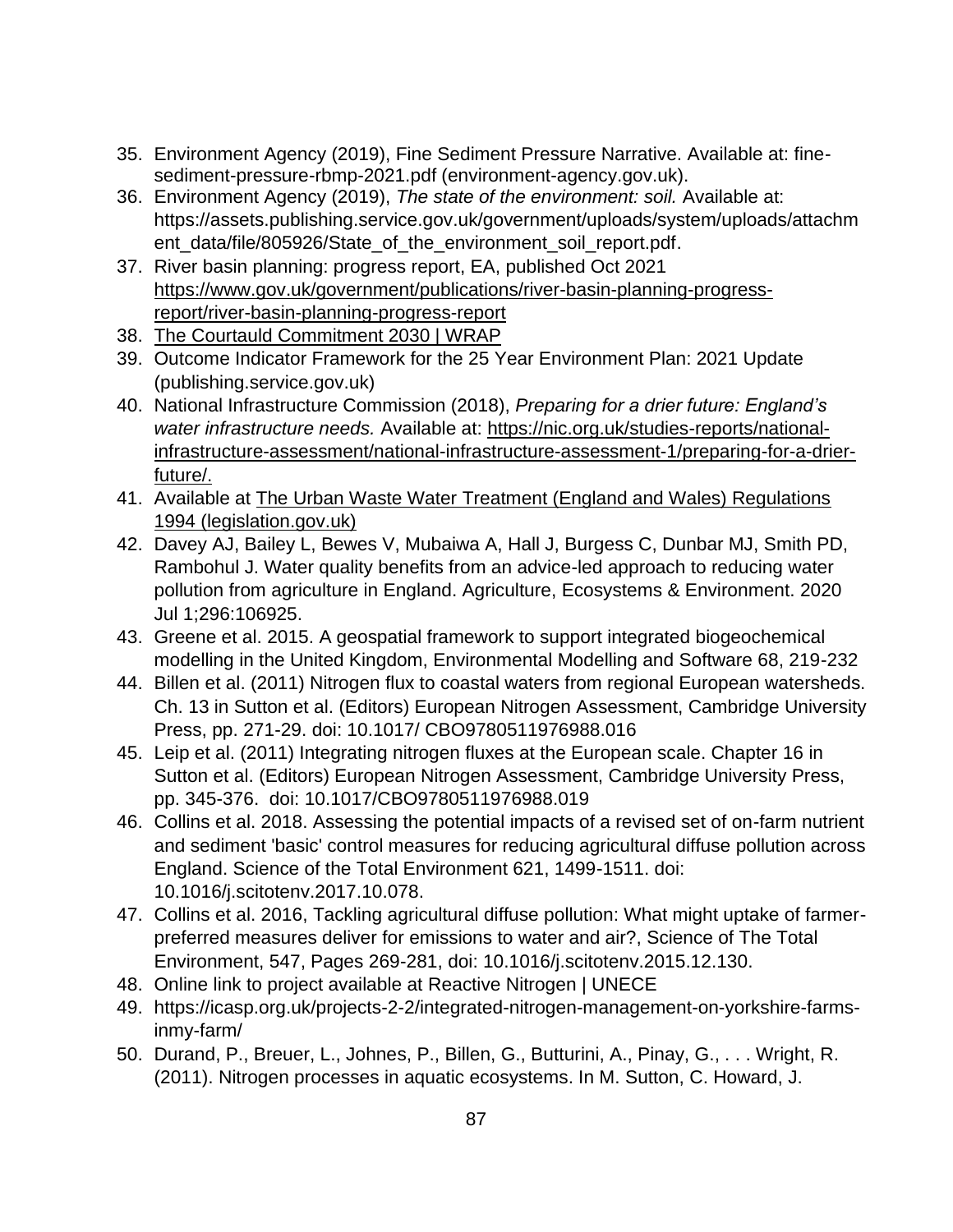Erisman, G. Billen, A. Bleeker, P. Grennfelt, et al. (Eds.), The European Nitrogen Assessment: Sources, Effects and Policy Perspectives (pp. 126-146). Cambridge: Cambridge University Press. doi:10.1017/CBO9780511976988.010

- 51. Wymore, A. S., Johnes, P. J., Bernal, S., Brookshire, E. N. J., Fazekas, H. M., Helton, A. M., et al. (2021). Gradients of anthropogenic nutrient enrichment alter N composition and DOM stoichiometry in freshwater ecosystems. Global Biogeochemical Cycles, 35, e2021GB006953. https://doi.org/10.1029/2021GB006953
- 52. Yates, C.A., Johnes, P.J., Owen, A.T., Brailsford, F.L., Glanville, H.C., Evans, C.D., Marshall, M.R., Jones, D.L., Lloyd, C.E.M., Jickells, T. and Evershed, R.P. (2019), Variation in dissolved organic matter (DOM) stoichiometry in U.K. freshwaters: Assessing the influence of land cover and soil C:N ratio on DOM composition. Limnol Oceanogr, 64: 2328-2340. https://doi.org/10.1002/lno.11186
- 53. Yates et al. 2021 in press
- 54. Wymore, A. S., Johnes, P. J., Bernal, S., Brookshire, E. N. J., Fazekas, H. M., Helton, A. M., et al. (2021). Gradients of anthropogenic nutrient enrichment alter N composition and DOM stoichiometry in freshwater ecosystems. Global Biogeochemical Cycles, 35, e2021GB006953. https://doi.org/10.1029/2021GB006953. Note that different patterns
- 55. Fisher, J., Barker, T., James, C., and Clarke, S. "Water Quality in Chronically Nutrient-Rich Lakes: The Example of the Shropshire-Cheshire Meres," Freshwater Reviews 2(1), 79-99, (1 June 2009). https://doi.org/10.1608/FRJ-2.1.5
- 56. Poikane, S., Kelly, M.G., Herrero, F.S., Pitt, J.A., Jarvie, H.P., Claussen, U., Leujak, W., Solheim, A.L., Teixeira, H., Phillips, G., (2019) Nutrient criteria for surface waters under the European Water Framework Directive: Current state-of-the-art, challenges and future outlook. Science of the Total Environment, 695, e133888, https://doi.org/10.1016/j.scitotenv.2019.133888
- 57. Johnes, P. J. and Heathwaite, A. L. (1992) A procedure for the simultaneous determination of total nitrogen and total phosphorus in fresh-water samples using persulfate microwave digestion. Water Research, 26, 1281–1287. doi:10.1016/0043- 1354(92)90122-K
- 58. Durand, P., Breur, L., Johnes, P. J. (LEAD AUTHORS), with van Grinsven, H., Butturini, A., Billen, G., Garnier, J., Maberley, S., Carvalho, L., Reay, D., Curtis, C. (2011) Nitrogen turnover processes and effects in aquatic ecosystems. Chapter 7 in M. A. Sutton, C. M. Howard, J. W. Erisman, G. Billen, A. Bleeker, P. Grennfelt, H. van Grinsven, B. Grizzetti (Editors) European Nitrogen Assessment, Cambridge University Press, pp. 126-146. doi: 10.1017/CBO9780511976988.010
- 59. Yates, C. A., Johnes, P. J., Owen, A. T., Brailsford, F. L., Glanville, H. C., Evans, C. D., Marshall, M. R., Jones, D. L., Lloyd, C. E. M., Jickells, T., Evershed, R. P. (2019) Variation in dissolved organic matter (DOM) stoichiometry in freshwaters: assessing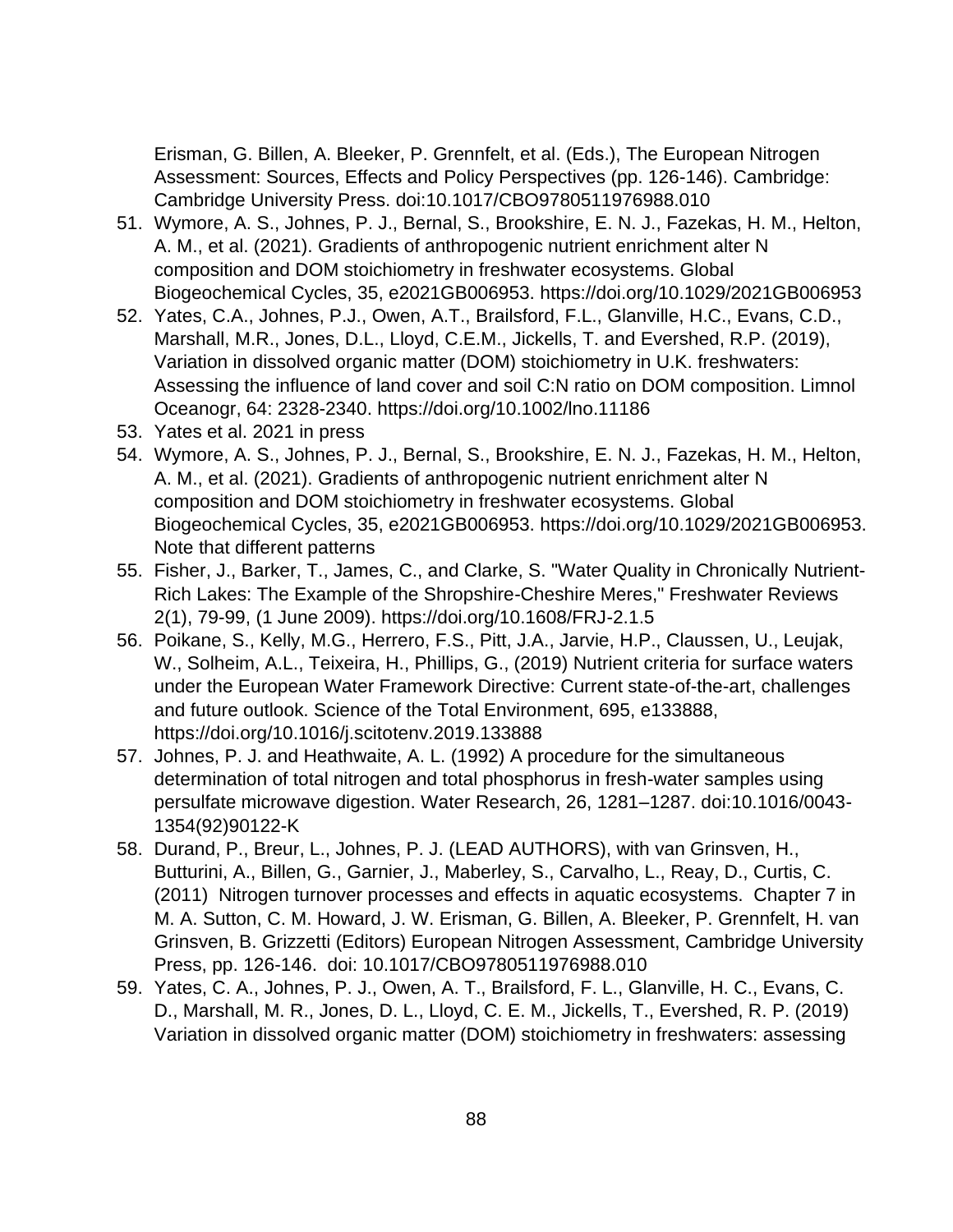the influence of land cover and soil C:N ratio on DOM composition. Limnology and Oceanography 64, 6, 2328-2340. doi: 10.1002/lno.11186.

- 60. Wymore, A. S, Johnes, P. J., Bernal, S., Brookshire, E. N. J., Fazekas, H. M., Helton, A. M., Argerich, A., Barnes, R. T., Coble, A. A., Dodds, W. K., Haq, S., Johnson, S. L., Jones, J. B., Kaushal, S. S., Kortelainen, P., Lopez-Lloreda, C., Rodriquez-Cardona, B., Spencer, R. G. M., Sullivan, P. L., Yates, C. A., McDowell, W. H. (2021). Gradients of anthropogenic nutrient enrichment alter N composition and DOM stoichiometry in freshwater ecosystems. Global Biogeochemical Cycles. doi: 10.1029/2021GB006953
- 61. [Defra project WT1594,](http://randd.defra.gov.uk/Default.aspx?Menu=Menu&Module=More&Location=None&ProjectID=20001&FromSearch=Y&Publisher=1&SearchText=WT1594&SortString=ProjectCode&SortOrder=Asc&Paging=10#Description) completed by ADAS, 2019
- 62. Collins, A.L. and Zhang, Y. (2016). Exceedance of modern 'background' fine-grained sediment delivery to rivers due to current agricultural land use and uptake of water pollution mitigation options across England and Wales. Environmental Science and Policy 61, 61-73.
- 63. Collins, A.L., Zhang, Y., Upadhayay, H.R., Pulley, S., Granger, S.J., Harris, P., Sint, H. and Griffith, B. (2021). Current advisory interventions for grazing ruminant farming cannot close exceedance of modern background sediment loss – Assessment using an instrumented farm platform and modelled scaling out. Environmental Science and Policy 116, 114-127.
- 64. Wang, L., Stuart, M.E., Lewis, M.A., Ward, R.S., Skirvin, D., Naden, P.S., Collins, A.L. and Ascott, M.J. (2016). The changing trend in nitrate concentrations in major aquifers due to historical nitrate loading from agricultural land across England and Wales from 1925 to 2150. Science of the Total Environment 542, 694-705.
- 65. Pulley, S. and Collins, A.L. (2021). Can agri-environment initiatives control sediment loss in the context of extreme winter rainfall? Journal of Cleaner Production 311, 127593.
- 66. Gooday, R., Anthony, S., Chadwick, D., Newell-Price, P., Harris, D., Duethmann, D., Fish, R., Collins, A., Winter, M. (2014) Modelling the cost-effectiveness of mitigation methods for multiple pollutants at farm scale. Sci. Total Environ., 468, 1198–1209.
- 67. Ockenden,M. C., Hollaway, M. J., Beven, K. J., Collins, A. L., Evans, R., Falloon, P. D., Forber, K. J., Hiscock, K. M., Kahanad, R., Macleod, C. J. A., Tych, W., Villamizarg, M. L., Wearing, C., Withers, P. J., Zhoui, J. G., Barker, P. A., Burke, S., Freer, J. E., Johnes, P. J., Snell, M. A., Surridge, B. Haygarth, P. (2017) Major agricultural changes required to mitigate phosphorus losses under climate change. Nature Communications 8: 161. doi.org/ 10.1038/s41467-017-00232-0.
- 68. Rothwell, S.A., Doody, D.G., Johnston, C., Forber, K.J., Cencic, O., Rechburger, H. and Withers, P.J.A. (2020). Phosphorus stocks and flows in an intensive livestock dominated food system, Resources, Conservation and Recycling 163.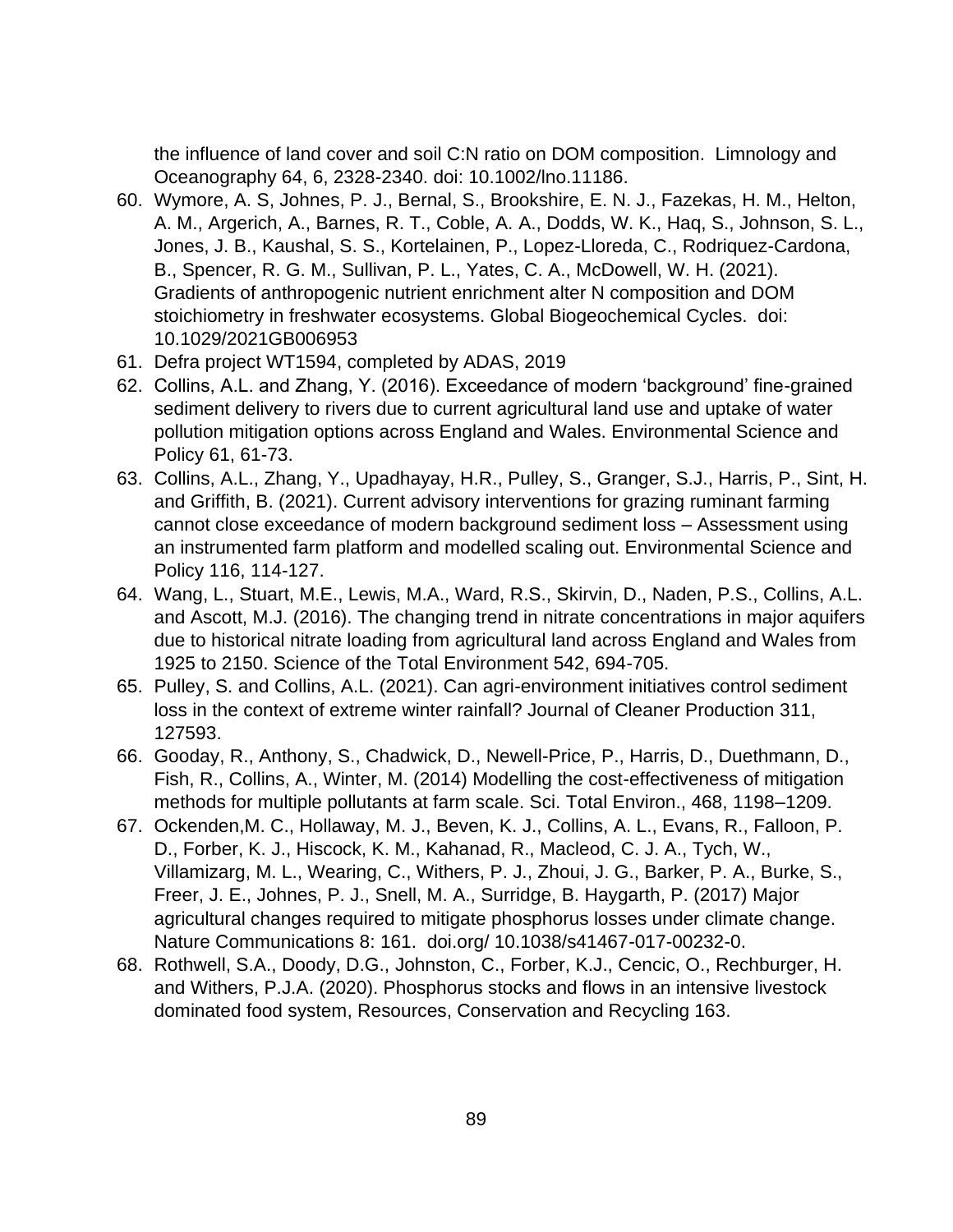- 69. Shah, S.H.H., Li Y., Wang, J., Collins, A.L. (2020). Optimizing farmyard manure and cattle slurry applications for intensively managed grasslands based on UK-DNDC model simulations. Science of the Total Environment 714, 136672.
- 70. Greene, S., Johnes, P. J., Reaney, S., Bloomfield, J. P., Freer, J. E., Macleod, C. J. M. and Odoni, N. (2015) A geospatial framework to support integrated biogeochemical modelling in the UK. Environmental Monitoring and Software 68, 219-232. doi: 10.1016/j.envsoft.2015.02.012.
- 71. https://research-information.bris.ac.uk/en/publications/a-geospatial-framework-tosupport-integrated-biogeochemical-model
- 72. T. Krueger et al. 2015. Catchment and River Basin Management: Integrating Science and Governance, pp. 222-238, https://catchmentbasedapproach.org/learn/extendednutrient-export-coefficient-model-ecm/
- 73. Emmett, B., Gurney, R., McDonald, A., Blair, G., Buytaert, W., Freer, J., Haygarth, P., Johnes, P.J., Rees, G., Tetzlaff, D., Afgan, E., Ball, L., Beven, K., Bicak, M., Bloomfield, J., Brewer, P., Delve, J., El-khatib, Y., Field, D., Gemmell, A., Greene, S., Huntingford, C., Mackay, E., Macklin, M., Macleod, K., Marshall, K., Odoni, N., Percy, B., Quinn, P., Reaney, S., Stutter, M., Surajbali, B., Thomas, N., Vitolo, C., Williams, B., Wilkinson, M., Zelazowski, P. (2014). Environmental Virtual Observatory Final Report. NERC (UK). NE/I002200/1. 78pp. doi: 10.13140/RG.2.1.3429.0964
- 74. S. Greene, P.J. Johnes, J.P. Bloomfield, S.M. Reaney, R. Lawley, Y. Elkhatib, J. Freer, N. Odoni, C.J.A. Macleod, B. Percy, 2015, A geospatial framework to support integrated biogeochemical modelling in the United Kingdom, Environmental Modelling & Software, Volume 68, Pages 219-232, https://doi.org/10.1016/j.envsoft.2015.02.012.
- 75. Poikane, S., Kelly, M.G., Herrero, F.S., Pitt, J.A., Jarvie, H.P., Claussen, U., Leujak, W., Solheim, A.L., Teixeira, H., Phillips, G., (2019) Nutrient criteria for surface waters under the European Water Framework Directive: Current state-of-the-art, challenges and future outlook. Science of the Total Environment, 695, e133888, https://doi.org/10.1016/j.scitotenv.2019.133888
- 76. Lloyd, C. E. M., Freer, J. E., Johnes, P. J. Coxon, G. and Collins, A. L. (2015) Discharge and nutrient uncertainty: implications for nutrient flux estimation in small streams. Hydrological Processes, 30, 1, 135-152. doi: 10.1002/hyp.10574.
- 77. Johnes, P. J. (2007) Uncertainties in annual riverine phosphorus load estimation: impact of load estimation methodology, sampling frequency, baseflow index and catchment population density. Journal of Hydrology, 332, 241-258. doi: 10.1016/J.JHYDROL.2006.07.006
- 78. All DTC output in the DTC compendium is available online http://www.wensumalliance.org.uk/research\_reports/14879\_WT15116\_DTC\_Evidence \_Compendium\_final.pdf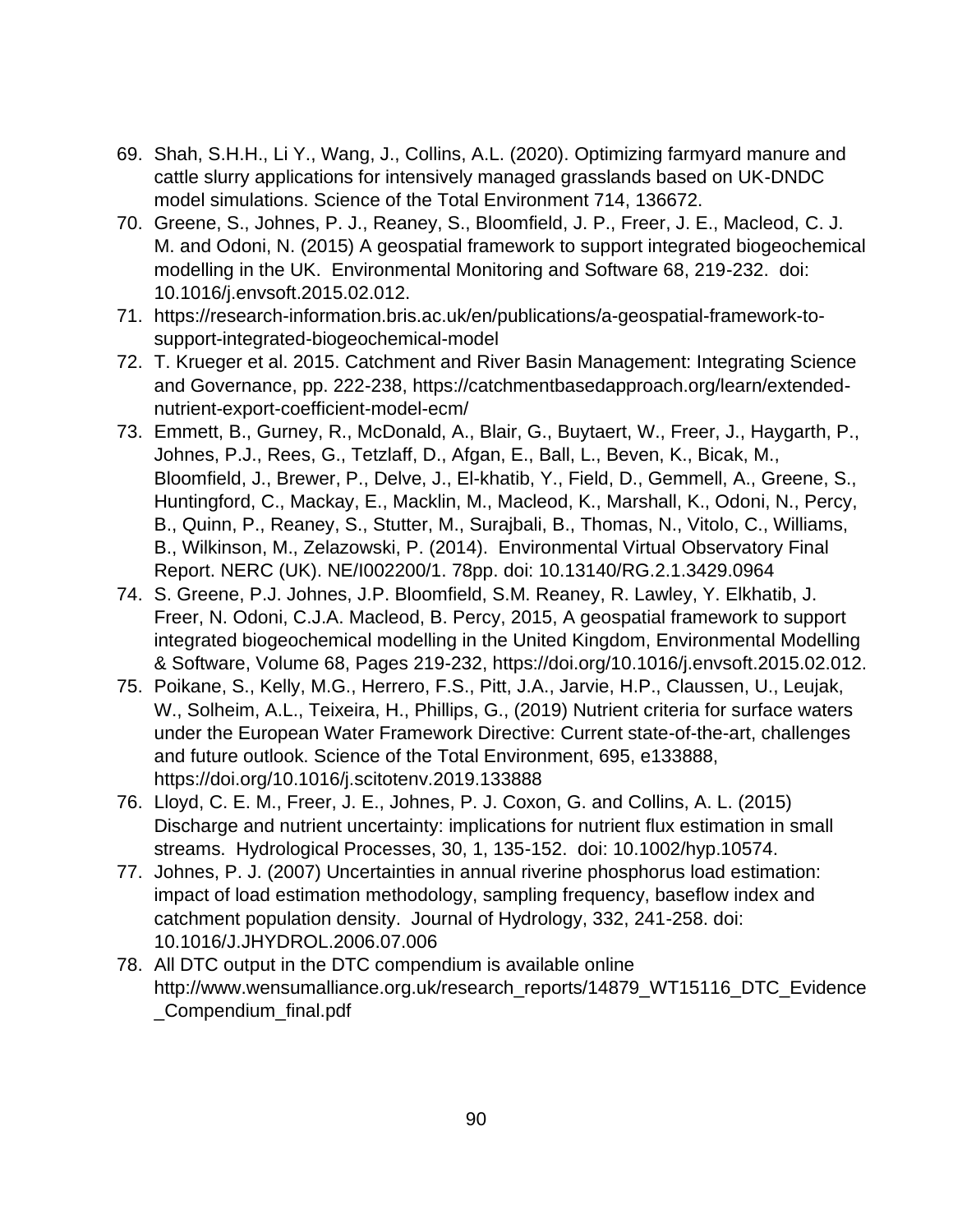- 79. Schindler, R.J., Comber, S.D.W., Manning, A.J. (2021) Metal pollutant pathways in cohesive coastal catchments: Influence of flocculation and biopolymers and partitioning and flux. Science of the Total Environment, 795, 148880
- 80. Cánovas, C.R., Basallote, M.D., Borrego, P., Millán-Becerro, R., Pérez-López, R. Metal partitioning and speciation in a mining-impacted estuary by traditional and passive sampling methods. Science of the Total Environment, 722, 137905.
- 81. Florence, K., Sapsford, D.J., Johnson, D.B., Kay, C.M., Wolkersdorfer, C. (2016) Ironmineral accretion from acid mine drainage and its application in passive treatment. Environmental Technology, 37, 1428-1440.
- 82. Kusin, F.M., Jarvis, A.P., Gandy, C.J. (2012) Hydraulic performance assessment of passive coal mine water treatment systems in the UK. Ecological Engineering, 49, 233-243.
- 83. Overview available online at Wheal Jane mine water treatment scheme Case study GOV.UK (www.gov.uk)
- 84. DTC evidence compendium, project WT15115 available online at Defra, UK Science Search
- 85. Withers, P.J.A., May, L., Jarvie, H.P., et al. (2012). Nutrient emissions to water from septic tank systems in rural catchments: uncertainties and implications for policy. Environmental Science and Policy 24, 71-82.
- 86. Cooper, R.J., Hawkins, E., Locke, J., Thomas, T. and Tosney, J. (2020) Assessing the environmental and economic efficacy of two integrated constructed wetlands at mitigating eutrophication risk from sewage effluent. Water and Environment Journal, 34, 669-678.
- 87. UK Climate Projections (UKCP) Met Office
- 88. Written statements [Written questions, answers and statements -](https://questions-statements.parliament.uk/written-statements/detail/2021-07-01/hcws140) UK Parliament
- 89. Available at [https://www.theccc.org.uk/publication/independent-assessment-of-uk](https://www.theccc.org.uk/publication/independent-assessment-of-uk-climate-risk/)[climate-risk/](https://www.theccc.org.uk/publication/independent-assessment-of-uk-climate-risk/)
- 90. Available at [https://www.waterwise.org.uk/knowledge-base/senior-water-demand](https://www.waterwise.org.uk/knowledge-base/senior-water-demand-reduction-group/)[reduction-group/](https://www.waterwise.org.uk/knowledge-base/senior-water-demand-reduction-group/)
- 91. <https://mosl.co.uk/>
- 92. [https://www.ofwat.gov.uk/wp-content/uploads/2018/05/The-long-term-potential-for](https://www.ofwat.gov.uk/wp-content/uploads/2018/05/The-long-term-potential-for-deep-reductions-in-household-water-demand-report-by-Artesia-Consulting.pdf)[deep-reductions-in-household-water-demand-report-by-Artesia-Consulting.pdf](https://www.ofwat.gov.uk/wp-content/uploads/2018/05/The-long-term-potential-for-deep-reductions-in-household-water-demand-report-by-Artesia-Consulting.pdf)
- 93. [Coronavirus and homeworking in the UK labour market -](https://www.ons.gov.uk/employmentandlabourmarket/peopleinwork/employmentandemployeetypes/articles/coronavirusandhomeworkingintheuklabourmarket/2019) Office for National Statistics [\(ons.gov.uk\)](https://www.ons.gov.uk/employmentandlabourmarket/peopleinwork/employmentandemployeetypes/articles/coronavirusandhomeworkingintheuklabourmarket/2019)
- 94. [Homeworking hours, rewards and opportunities in the UK: 2011 to 2020 -](https://www.ons.gov.uk/employmentandlabourmarket/peopleinwork/labourproductivity/articles/homeworkinghoursrewardsandopportunitiesintheuk2011to2020/2021-04-19) Office for [National Statistics \(ons.gov.uk\)](https://www.ons.gov.uk/employmentandlabourmarket/peopleinwork/labourproductivity/articles/homeworkinghoursrewardsandopportunitiesintheuk2011to2020/2021-04-19)
- 95. NRA (1994) Water Resources in Anglia: A Sustainable Strategy for Secure Water Supplies and a Better Water Environment. National Rivers Authority, Anglian Region, Peterborough, 115 pp.
- 96. Building Regulations and Approved Documents index GOV.UK (www.gov.uk)